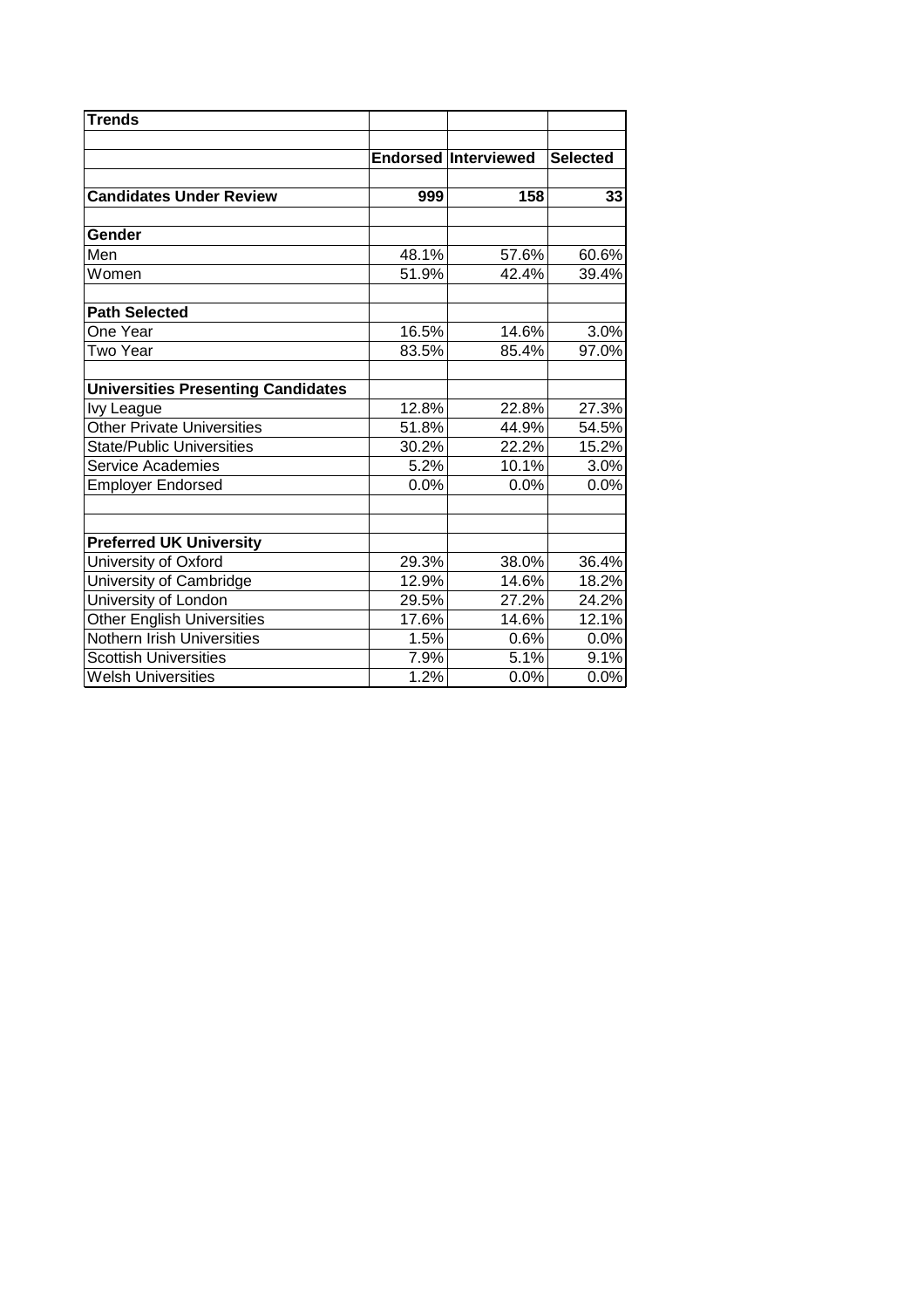**Trends**

|                                           |          | <b>Endorsed Interviewed</b> | <b>Selected</b> |
|-------------------------------------------|----------|-----------------------------|-----------------|
| <b>Candidates Under Review</b>            | 999      | 158                         | 33              |
| Gender                                    |          |                             |                 |
| Men                                       | 481      | 91                          | 20              |
| Women                                     | 518      | 67                          | 13              |
| <b>Path Selected</b>                      |          |                             |                 |
| One Year                                  | 165      | 23                          | 1               |
| Two Year                                  | 834      | 135                         | 32              |
| <b>Universities Presenting Candidates</b> |          |                             |                 |
| Ivy League                                | 128      | 36                          | 9               |
| <b>Other Private Universities</b>         | 517      | 71                          | 18              |
| <b>State/Public Universities</b>          | 302      | 35                          | 5               |
| Service Academies                         | 52       | 16                          | 1               |
| <b>Employer Endorsed</b>                  | $\Omega$ | 0                           | $\Omega$        |
| <b>Preferred UK University</b>            |          |                             |                 |
| University of Oxford                      | 293      | 60                          | 12              |
| University of Cambridge                   | 129      | 23                          | 6               |
| University of London                      | 295      | 43                          | 8               |
| <b>Other English Universities</b>         | 176      | 23                          | 4               |
| <b>Nothern Irish Universities</b>         | 15       | 1                           | 0               |
| <b>Scottish Universities</b>              | 79       | 3                           | 3               |
| <b>Welsh Universities</b>                 | 12       | 0                           | 0               |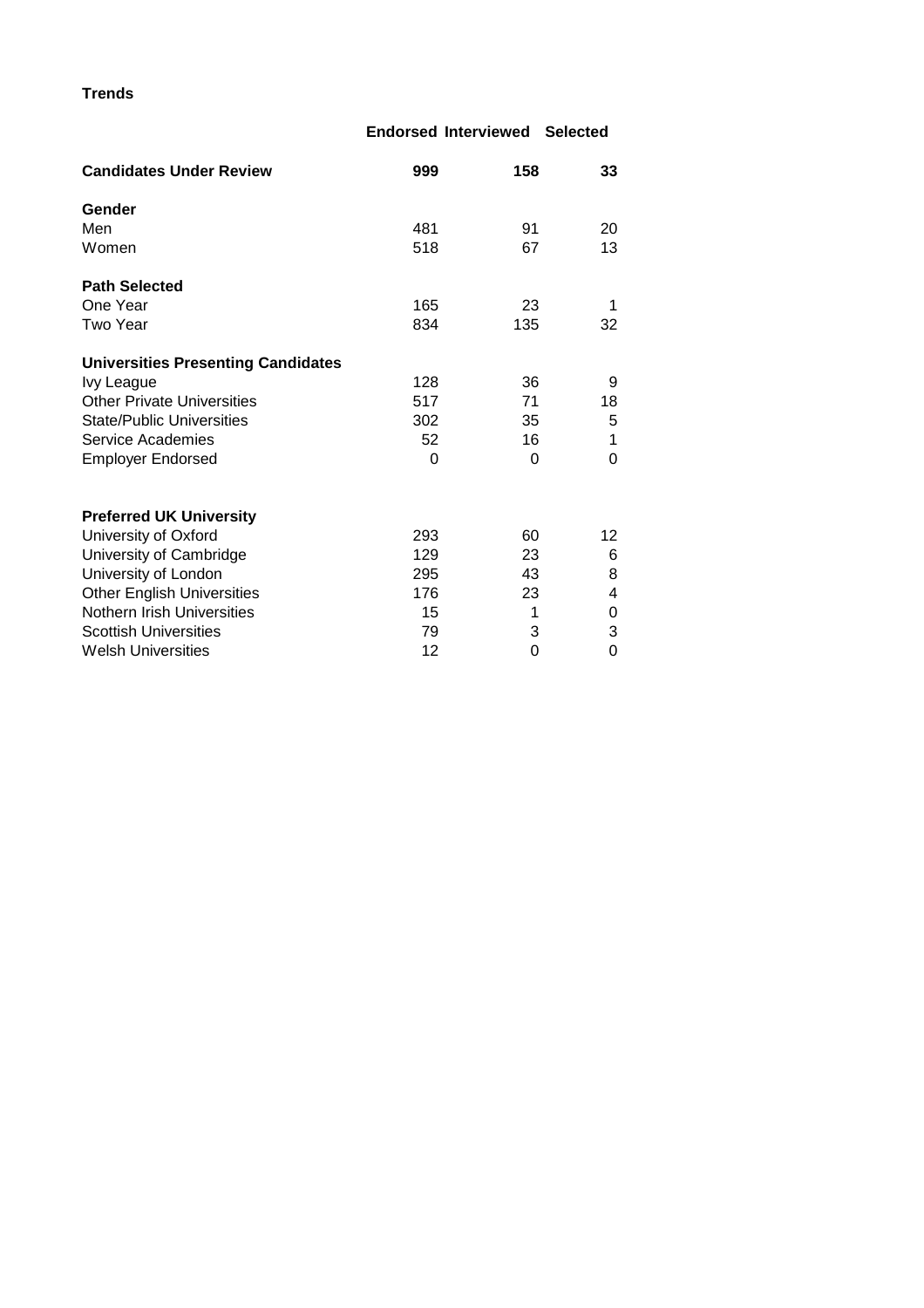| Comparisons                                            |                  |                  |                  |                  |                  |                  |                  |                  |                  |                |
|--------------------------------------------------------|------------------|------------------|------------------|------------------|------------------|------------------|------------------|------------------|------------------|----------------|
|                                                        | <b>Endorsed</b>  |                  |                  |                  |                  |                  |                  |                  |                  |                |
|                                                        | 2002             | 2003             | 2004             | 2005             | 2006             | 2007             | 2008             | 2009             | 2010             | 2011           |
| Gender                                                 |                  |                  |                  |                  |                  |                  |                  |                  |                  |                |
| Men                                                    | 48.20%           | 49.30%           | 51.00%           | 48.10%           | 47.40%           | 50.00%           | 50.30%           | 49.40%           | 45.20%           | 48.1%          |
| Women                                                  | 51.80%           | 50.70%           | 49.00%           | 51.9             | 52.60%           | 50.00%           | 49.70%           | 50.60%           | 54.80%           | 51.9%          |
|                                                        |                  |                  |                  |                  |                  |                  |                  |                  |                  |                |
| Path                                                   |                  |                  |                  |                  |                  |                  |                  |                  |                  |                |
| One Year                                               | 0.00%            | 0.00%            | 0.00%            | 0.00%            | 0.00%            | 0.00%            | 0.00%            | 0.00%            | 16.00%           | 16.5%          |
| Two Year                                               | 100.00%          | 100.00%          | 100.00%          | 100.00%          | 100.00%          | 100.00%          | 100.00%          | 100.00%          | 84.00%           | 83.5%          |
|                                                        |                  |                  |                  |                  |                  |                  |                  |                  |                  |                |
| Universities Presenting Candidates                     |                  |                  |                  |                  |                  |                  |                  |                  |                  |                |
| Ivy League                                             | 17.40%           | 15.70%           | 16.00%           | 11.80%           | 11.20%           | 12.30%           | 10.80%           | 10.70%           | 11.90%           | 12.8%          |
| <b>Other Private Universities</b>                      | 47.40%           | 48.20%           | 41.80%           | 52.20%           | 54.30%           | 51.50%           | 51.00%           | 46.70%           | 50.90%           | 51.8%          |
| <b>State/Public Universities</b>                       | 30.10%           | 31.80%           | 37.40%           | 30.10%           | 30.10%           | 31.30%           | 31.90%           | 30.20%           | 31.20%           | 30.2%          |
| Service Academies                                      | 4.90%            | 4.30%            | 4.80%            | 5.40%            | 4.40%            | 4.50%            | 6.10%            | 5.30%            | 5.90%            | 5.2%           |
| <b>Employer Endorsed</b>                               | 0.40%            | 0.00%            | 0.00%            | 0.50%            | 0.00%            | 0.40%            | 0.10%            | 0.30%            | 0.10%            | 0.0%           |
|                                                        |                  |                  |                  |                  |                  |                  |                  |                  |                  |                |
|                                                        |                  |                  |                  |                  |                  |                  |                  |                  |                  |                |
| Preferred UK University                                |                  |                  |                  |                  |                  |                  |                  |                  |                  |                |
| University of Oxford                                   | 35.40%           | 31.20%           | 32.30%           | 32.00%           | 31.50%           | 32.40%           | 30.90%           | 30.80%           | 28.00%           | 29.3%          |
| University of Cambridge                                | 13.80%           | 11.40%           | 12.70%           | 13.00%           | 12.90%           | 13.00%           | 12.30%           | 12.40%           | 11.40%           | 12.9%          |
| Universities in London                                 | 17.30%           | 20.90%           | 22.60%           | 25.70%           | 25.90%           | 26.70%           | 25.40%           | 26.30%           | 31.00%           | 29.5%          |
| <b>Other English Universities</b>                      | 21.60%           | 14.40%           | 20.90%           | 19.30%           | 18.70%           | 17.60%           | 20.10%           | 17.50%           | 18.60%           | 17.6%          |
| Nothern Irish Universities                             | 1.00%            | 0.60%            | 1.60%            | 0.90%            | 1.40%            | 1.00%            | 1.20%            | 1.70%            | 1.10%            | 1.5%           |
| <b>Scottish Universities</b>                           | 10.00%           | 5.10%            | 8.80%            | 7.60%            | 8.80%            | 6.80%            | 8.20%            | 10.30%           | 8.30%            | 7.9%           |
| <b>Welsh Universities</b>                              | 1.00%            | 0.30%            | 1.30%            | 1.50%            | 0.70%            | 0.60%            | 1.80%            | 1.00%            | 1.50%            | 1.2%           |
|                                                        |                  |                  |                  |                  |                  |                  |                  |                  |                  |                |
|                                                        | Interviewed      |                  |                  |                  |                  |                  |                  |                  |                  |                |
|                                                        | 2002             | 2003             | 2004             | 2005             | 2006             | 2007             | 2008             | 2009             | 2010             | 2011           |
| Gender                                                 |                  |                  |                  |                  |                  |                  |                  |                  |                  |                |
| Men                                                    | 56.50%           | 56.10%           | 61.00%           | 52.50%           | 52.80%           | 51.80%           | 58.30%           | 59.30%           | 56.80%           | 57.6%          |
| Women                                                  | 43.50%           | 43.90%           | 39.00%           | 47.50%           | 47.20%           | 48.20%           | 41.70%           | 40.70%           | 43.20%           | 42.4%          |
|                                                        |                  |                  |                  |                  |                  |                  |                  |                  |                  |                |
| Path                                                   |                  |                  |                  |                  |                  |                  |                  |                  |                  |                |
| One year                                               | 0.00%            | 0.00%            | 0.00%            | 0.00%            | 0.00%            | 0.00%            | 0.00%            | 0.00%            | 15.00%           | 14.6%          |
| Two Year                                               | 100.00%          | 100.00%          | 100.00%          | 100.00%          | 100.00%          | 100.00%          | 100.00%          | 100.00%          | 85.00%           | 96.8%          |
|                                                        |                  |                  |                  |                  |                  |                  |                  |                  |                  |                |
| Universities Presenting Candidates                     |                  |                  |                  |                  |                  |                  |                  |                  |                  |                |
| Ivy League                                             | 23.00%           | 15.30%           | 18.20%           | 16.90%           | 14.90%           | 22.60%           | 17.30%           | 19.10%           | 20.40%           | 22.8%          |
| <b>Other Private Universities</b>                      | 40.40%           | 36.50%           | 41.50%           | 47.50%           | 42.90%           | 43.90%           | 40.50%           | 45.10%           | 40.70%           | 44.9%          |
| <b>State/Public Universities</b>                       | 29.20%           | 40.90%           | 32.10%           | 26.30%           | 34.20%           | 26.80%           | 29.80%           | 25.90%           | 33.30%           | 22.2%          |
| Service Academies                                      | 7.50%            | 7.30%            | 8.20%            | 8.10%            | 8.10%            | 6.70%            | 12.50%           | 9.30%            | 5.60%            | 10.1%          |
| <b>Employer Endorsed</b>                               | 0.00%            | 0.00%            | 0.00%            | 1.30%            | 0.00%            | 0.00%            | 0.00%            | 0.60%            | $0.00\%$         | 0.0%           |
|                                                        |                  |                  |                  |                  |                  |                  |                  |                  |                  |                |
| Preferred UK University                                |                  |                  |                  |                  |                  |                  |                  |                  |                  |                |
|                                                        |                  |                  |                  |                  |                  |                  |                  |                  |                  |                |
| University of Oxford<br>University of Cambridge        | 44.70%<br>14.90% | 35.00%<br>14.00% | 34.60%           | 49.40%<br>16.30% | 39.10%<br>16.10% | 41.50%           | 34.50%           | 38.90%           | 31.50%           | 38.0%<br>14.6% |
| Universities in London                                 | 13.00%           | 22.30%           | 20.80%<br>22.60% | 20.00%           | 27.30%           | 18.30%<br>25.00% | 11.90%<br>30.40% | 15.40%<br>24.70% | 14.80%<br>38.30% | 27.2%          |
| <b>Other English Universities</b>                      | 21.10%           | 11.50%           | 15.70%           | 9.40%            | 11.20%           | 7.30%            | 16.70%           | 14.20%           | 9.90%            | 14.6%          |
| Nothern Irish Universities                             | 0.60%            | 0.00%            | 2.50%            | 1.30%            | 1.20%            | 1.20%            | 1.80%            | 1.90%            | 0.00%            | 0.6%           |
| <b>Scottish Universities</b>                           | 5.60%            | 5.10%            | 3.10%            | 3.80%            | 3.70%            | 4.90%            | 4.20%            | 3.70%            | 4.90%            | 5.1%           |
| <b>Welsh Universities</b>                              | 0.00%            | 0.00%            | 0.60%            | 0.00%            | 1.20%            | 1.80%            | 0.60%            | 1.20%            | 0.60%            | 0.0%           |
|                                                        |                  |                  |                  |                  |                  |                  |                  |                  |                  |                |
|                                                        | <b>Selected</b>  |                  |                  |                  |                  |                  |                  |                  |                  |                |
|                                                        | 2002             | 2003             | 2004             | 2005             | 2006             | 2007             | 2008             | 2009             | 2010             | 2011           |
| Gender                                                 |                  |                  |                  |                  |                  |                  |                  |                  |                  |                |
| Men                                                    | 55.00%           | 67.50%           | 65.90%           | 53.50%           | 60.50%           | 56.80%           | 51.40%           | 72.50%           | 62.90%           | 60.6%          |
| Women                                                  | 45.00%           | 32.50%           | 34.10%           | 46.50%           | 39.50%           | 43.20%           | 48.60%           | 27.50%           | 37.10%           | 39.4%          |
|                                                        |                  |                  |                  |                  |                  |                  |                  |                  |                  |                |
| Path                                                   |                  |                  |                  |                  |                  |                  |                  |                  |                  |                |
| One year                                               | 0.00%            | 0.00%            | 0.00%            | 0.00%            | 0.00%            | 0.00%            | 0.00%            | 0.00%            | 16.00%           | 3.0%           |
| Two year                                               | 100.00%          | 100.00%          | 100.00%          | 100.00%          | 100.00%          | 100.00%          | 100.00%          | 100.00%          | 86.00%           | 97.0%          |
|                                                        |                  |                  |                  |                  |                  |                  |                  |                  |                  |                |
| Universities Presenting Candidates                     |                  |                  |                  |                  |                  |                  |                  |                  |                  |                |
|                                                        |                  |                  |                  |                  |                  |                  |                  |                  |                  |                |
| <b>Ivy League</b><br><b>Other Private Universities</b> | 30.00%<br>35.00% | 15.00%<br>40.00% | 9.10%<br>50.00%  | 16.30%<br>48.80% | 18.60%<br>44.20% | 20.50%<br>36.40% | 18.90%<br>29.70% | 17.50%<br>50.00% | 20.00%<br>45.70% | 27.3%<br>54.5% |
| <b>State/Public Universities</b>                       | 22.50%           | 40.00%           | 31.80%           | 20.90%           | 32.60%           | 31.80%           | 40.50%           | 20.00%           | 28.60%           | 15.2%          |
| Service Academies                                      | 12.50%           | 5.00%            | 9.10%            | 9.30%            | 4.70%            | 11.40%           | 10.80%           | 12.50%           | 5.70%            | 3.0%           |
| <b>Employer Endorsed</b>                               | 0.00%            | 0.00%            | 0.00%            | 4.70%            | 0.00%            | 0.00%            | 0.00%            | 0.00%            | 0.00%            | 0.0%           |
|                                                        |                  |                  |                  |                  |                  |                  |                  |                  |                  |                |

Preferred UK University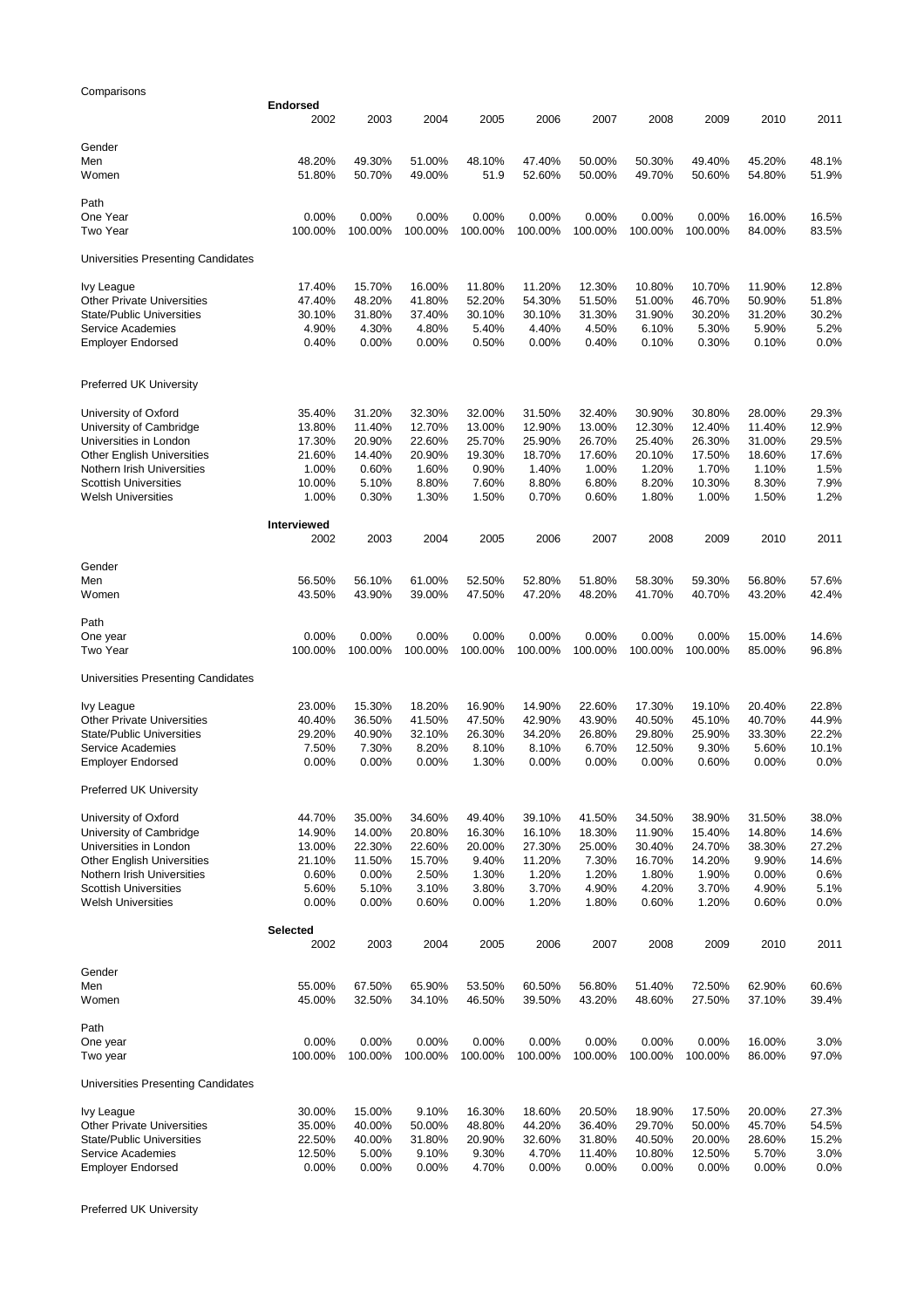| University of Oxford<br>University of Cambridge    | 47.50%<br>17.50% | 42.50%<br>12.50% | 27.30%<br>13.60% | 44.20%<br>20.90% | 46.50%<br>20.90% | 36.40%<br>25.00% | 32.40%<br>10.80% | 30.00%<br>20.00% | 25.70%<br>17.10% | 36.4%<br>18.2% |
|----------------------------------------------------|------------------|------------------|------------------|------------------|------------------|------------------|------------------|------------------|------------------|----------------|
| University of London<br>Other English Universities | 17.50%<br>7.50%  | 22.50%<br>7.50%  | 38.60%<br>11.40% | 23.30%<br>9.30%  | 11.60%<br>16.30% | 25.00%<br>6.80%  | 29.70%<br>18.90% | 30.00%<br>12.50% | 48.60%<br>8.60%  | 24.2%<br>12.1% |
| Nothern Irish Universities                         | 1.00%            | $0.00\%$         | .60%             | $0.00\%$         | 2.30%            | $0.00\%$         | 2.70%            | $0.00\%$         | $0.00\%$         | 0.0%           |
| <b>Scottish Universities</b>                       | 10.00%           | 5.00%            | 4.50%            | 2.30%            | 2.30%            | 6.80%            | 5.40%            | 2.50%            | $0.00\%$         | 9.1%           |
| <b>Welsh Universities</b>                          | $0.00\%$         | $0.00\%$         | 2.30%            | $0.00\%$         | $0.00\%$         | $0.00\%$         | $0.00\%$         | 5.00%            | $0.00\%$         | 0.0%           |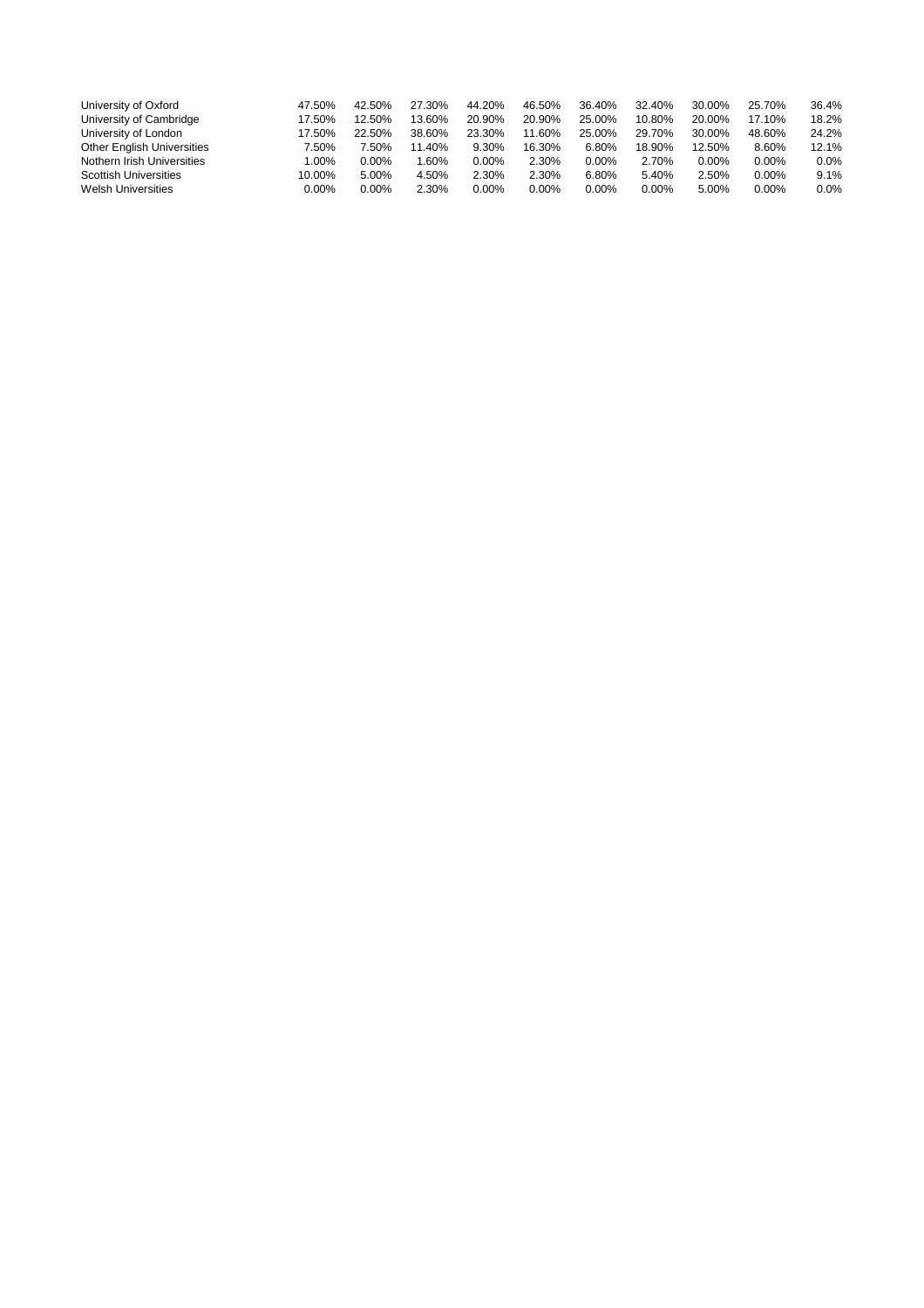| <b>Total Number of Endorsed</b>                         |                |               |               |               |               |               |               |                |              |
|---------------------------------------------------------|----------------|---------------|---------------|---------------|---------------|---------------|---------------|----------------|--------------|
|                                                         |                |               |               |               |               |               | <b>NY</b>     |                |              |
|                                                         | <b>ATL</b>     | <b>BOS</b>    | <b>CHIG</b>   | DC            | HOU           | LA            |               | SF             | <b>TOTAL</b> |
| <b>BY REGION</b>                                        | 138            | 103           | 212           | 79            | 123           | 88            | 161           | 95             | 999          |
| % of national pool                                      | 13.8%          | 10.3%         | 21.2%         | 7.9%          | 12.3%         | 8.8%          | 16.1%         | 9.5%           |              |
| <b>GENDER</b>                                           |                |               |               |               |               |               |               |                |              |
|                                                         |                |               |               |               |               |               |               |                |              |
| Men                                                     | 64             | 51            | 95            | 41            | 66            | 45            | 83            | 36             | 481          |
| % of regional pool                                      | 46.4%          | 49.5%         | 44.8%         | 51.9%         | 53.7%         | 51.1%         | 51.6%         | 37.9%          |              |
| % of national pool                                      | 6.4%           | 5.1%          | 9.5%          | 4.1%          | 6.6%          | 4.5%          | 8.3%          | 3.6%           | 48.1%        |
| Women                                                   | 74             | 52            | 117           | 38            | 57            | 43            | 78            | 59             | 518          |
| % of regional pool                                      | 53.6%          | 50.5%         | 55.2%         | 48.1%         | 46.3%         | 48.9%         | 48.4%         | 62.1%          |              |
| % of national pool                                      | 7.4%           | 5.2%          | 11.7%         | 3.8%          | 5.7%          | 4.3%          | 7.8%          | 5.9%           | 51.9%        |
| UNIVERSITIES PRESENTING CANDIDATES                      |                |               |               |               |               |               |               |                |              |
|                                                         | $\overline{7}$ | 27            | 20            | 11            | 11            | 12            | 27            | 13             | 128          |
| <b>Ivy League</b><br>% of regional pool                 | 5.1%           | 26.2%         | 9.4%          | 13.9%         | 8.9%          | 13.6%         | 16.8%         | 13.7%          |              |
| % of national pool                                      | 0.7%           | 2.7%          | 2.0%          | 1.1%          | 1.1%          | 1.2%          | 2.7%          | 1.3%           | 12.8%        |
|                                                         |                |               |               |               |               |               |               |                |              |
| <b>Other Private Universities</b><br>% of regional pool | 72<br>52.2%    | 53<br>51.5%   | 103<br>48.6%  | 33<br>41.8%   | 53<br>43.1%   | 47<br>53.4%   | 95<br>59.0%   | 42<br>44.2%    | 498          |
| % of national pool                                      | 7.2%           | 5.3%          | 10.3%         | 3.3%          | 5.3%          | 4.7%          | 9.5%          | 4.2%           | 49.8%        |
|                                                         |                |               |               |               |               |               |               |                |              |
| <b>State/Public Universities</b>                        | 51             | 16            | 69            | 20            | 50            | 25            | 26            | 33             | 290          |
| % of regional pool                                      | 37.0%          | 15.5%         | 32.5%         | 25.3%         | 40.7%         | 28.4%         | 16.1%         | 34.7%          |              |
| % of national pool                                      | 5.1%           | 1.6%          | 6.9%          | 2.0%          | 5.0%          | 2.5%          | 2.6%          | 3.3%           | 29.0%        |
| <b>Service Academies</b>                                | 4              | 4             | 12            | 10            | 6             | 4             | 8             | $\overline{4}$ | 52           |
| % of regional pool                                      | 2.9%           | 3.9%          | 5.7%          | 12.7%         | 4.9%          | 4.5%          | 5.0%          | 4.2%           |              |
| % of national pool                                      | 0.4%           | 0.4%          | 1.2%          | 1.0%          | 0.6%          | 0.4%          | 0.8%          | 0.4%           | 5.2%         |
| <b>Employer Endorsed</b>                                | 0              | 0             | $\mathbf 0$   | 0             | $\Omega$      | $\mathbf 0$   | 0             | $\mathbf 0$    | 0            |
| % of regional pool                                      | 0.0%           | 0.0%          | 0.0%          | 0.0%          | 0.0%          | 0.0%          | 0.0%          | 0.0%           |              |
| % of national pool                                      | 0.0%           | 0.0%          | 0.0%          | 0.0%          | 0.0%          | 0.0%          | 0.0%          | 0.0%           | 0.0%         |
|                                                         |                |               |               |               |               |               |               |                |              |
| PREFERRED UK UNIVERSITY                                 |                |               |               |               |               |               |               |                |              |
| <b>University of Oxford</b>                             | 39             | 30            | 60            | 23            | 44            | 29            | 41            | 27             | 293          |
| % of regional pool                                      | 28.3%          | 29.1%         | 28.3%         | 29.1%         | 35.8%         | 33.0%         | 25.5%         | 28.4%          |              |
| % of national pool                                      | 3.9%           | 3.0%          | 6.0%          | 2.3%          | 4.4%          | 2.9%          | 4.1%          | 2.7%           | 29.3%        |
| <b>University of Cambridge</b>                          | 18             | 20            | 25            | 9             | 15            | 12            | 15            | 15             | 129          |
| % of regional pool                                      | 13.0%          | 19.4%         | 11.8%         | 11.4%         | 12.2%         | 13.6%         | 9.3%          | 15.8%          |              |
| % of national pool                                      | 1.8%           | 2.0%          | 2.5%          | 0.9%          | 1.5%          | 1.2%          | 1.5%          | 1.5%           | 12.9%        |
| <b>University of London</b>                             | 41             | 30            | 62            | 28            | 21            | 26            | 62            | 25             | 295          |
| % of regional pool                                      | 29.7%          | 29.1%         | 29.2%         | 35.4%         | 17.1%         | 29.5%         | 38.5%         | 26.3%          |              |
| % of national pool                                      | 4.1%           | 3.0%          | 6.2%          | 2.8%          | 2.1%          | 2.6%          | 6.2%          | 2.5%           | 29.5%        |
|                                                         |                |               |               |               |               |               |               |                |              |
| <b>Other English Universities</b>                       | 25             | 14            | 42            | 10            | 26            | 11            | 30            | 18             | 176          |
| % of regional pool<br>% of national pool                | 18.1%<br>2.5%  | 13.6%<br>1.4% | 19.8%<br>4.2% | 12.7%<br>1.0% | 21.1%<br>2.6% | 12.5%<br>1.1% | 18.6%<br>3.0% | 18.9%<br>1.8%  | 17.6%        |
|                                                         |                |               |               |               |               |               |               |                |              |
| <b>Nothern Irish Universities</b>                       | 1              | 2             | 6             | 3             | 1             | 0             | 2             | 0              | 15           |
| % of regional pool                                      | 0.7%           | 1.9%          | 2.8%          | 3.8%          | 0.8%          | 0.0%          | 1.2%          | 0.0%           |              |
| % of national pool                                      | 0.1%           | 0.2%          | 0.6%          | 0.3%          | 0.1%          | 0.0%          | 0.2%          | $0.0\%$        | 1.5%         |
| <b>Scottish Universities</b>                            | 11             | 7             | 16            | 6             | 13            | 9             | 9             | 8              | 79           |
| % of regional pool                                      | 8.0%           | 6.8%          | 7.5%          | 7.6%          | 10.6%         | 10.2%         | 5.6%          | 8.4%           |              |
| % of national pool                                      | 1.1%           | 0.7%          | 1.6%          | 0.6%          | 1.3%          | 0.9%          | 0.9%          | 0.8%           | 7.9%         |
| <b>Welsh Universities</b>                               |                | 0             | 1             | 0             |               |               |               |                |              |
| % of regional pool                                      | 3<br>2.2%      | 0.0%          | 0.5%          | 0.0%          | 3<br>2.4%     | 1<br>1.1%     | 2<br>1.2%     | 2<br>2.1%      | 12           |
| % of national pool                                      | 0.3%           | 0.0%          | 0.1%          | 0.0%          | 0.3%          | 0.1%          | 0.2%          | 0.2%           | 1.2%         |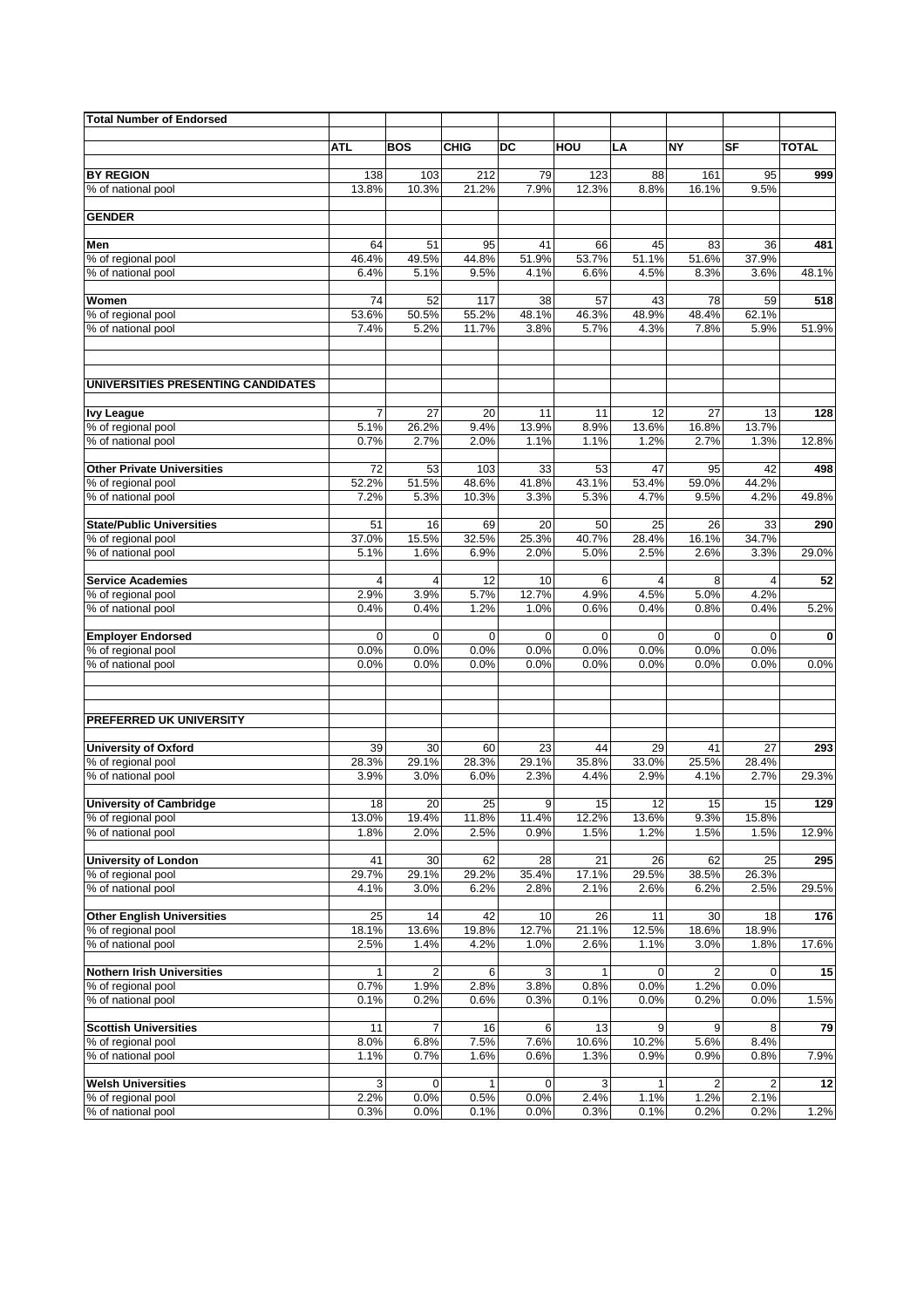| Universities Presenting Candidates - Endorsed                                     |                            |                            |                            |                         |                            |                                |                     |                              |                              |
|-----------------------------------------------------------------------------------|----------------------------|----------------------------|----------------------------|-------------------------|----------------------------|--------------------------------|---------------------|------------------------------|------------------------------|
|                                                                                   |                            |                            |                            |                         |                            |                                |                     |                              |                              |
|                                                                                   | ATL                        | <b>BOS</b>                 | <b>CHIG</b>                | DC                      | HOU                        | LA                             | <b>NY</b>           | SF                           | <b>TOTAL</b>                 |
|                                                                                   |                            |                            |                            |                         |                            |                                |                     |                              |                              |
| <b>ALABAMA</b>                                                                    |                            |                            |                            |                         |                            |                                |                     |                              |                              |
| <b>Auburn University</b>                                                          | 3                          | 0                          | 0                          | 0                       | 0                          | 0                              | 0                   | 0                            | 3                            |
| Samford University                                                                | $\mathbf{1}$               | $\mathbf 0$                | $\mathbf 0$                | 0                       | $\mathsf 0$                | $\pmb{0}$                      | 0                   | $\mathbf 0$                  | $\mathbf{1}$                 |
| University of Alabama - Tuscaloosa                                                | $\mathbf{1}$               | 0                          | $\mathbf{1}$               | $\Omega$                | $\Omega$                   | $\mathbf 0$                    | $\Omega$            | $\mathbf 0$                  | 2                            |
|                                                                                   |                            |                            |                            |                         |                            |                                |                     |                              |                              |
| <b>ALASKA</b><br>University of Alaska - Anchorage                                 | $\mathbf 0$                | 0                          | 0                          | 0                       | $\mathbf 0$                | $\mathbf 0$                    | $\mathbf 0$         | $\mathbf{1}$                 | 1                            |
|                                                                                   |                            |                            |                            |                         |                            |                                |                     |                              |                              |
| <b>ARIZONA</b>                                                                    |                            |                            |                            |                         |                            |                                |                     |                              |                              |
| Arizona State University                                                          | 0                          | 0                          | 0                          | 0                       | 0                          | 1                              | $\mathbf 0$         | 0                            | 1                            |
| Northern Arizona University                                                       | $\mathbf{1}$               | $\mathbf 0$                | $\mathbf 0$                | 0                       | $\mathbf 0$                | 5                              | $\mathbf 0$         | $\mathbf 0$                  | 6                            |
| University of Arizona                                                             | $\Omega$                   | 0                          | $\mathbf 0$                | $\Omega$                | $\mathbf 0$                | $\overline{4}$                 | 0                   | $\mathbf 0$                  | 4                            |
|                                                                                   |                            |                            |                            |                         |                            |                                |                     |                              |                              |
| <b>ARKANSAS</b><br><b>Hendrix College</b>                                         | $\mathbf 0$                | 0                          | $\mathbf 0$                | 0                       | 3                          | 0                              | 0                   | 0                            | 3                            |
| John Brown University                                                             | $\mathbf 0$                | $\mathbf 0$                | $\mathbf 0$                | 0                       | $\mathbf{1}$               | $\mathbf 0$                    | $\mathbf 0$         | $\pmb{0}$                    | 1                            |
| <b>Philander Smith College</b>                                                    | $\mathbf 0$                | $\mathbf 0$                | 0                          | 0                       | $\mathbf{1}$               | $\pmb{0}$                      | $\mathbf 0$         | $\pmb{0}$                    | 1                            |
| University of Arkansas - Fayetteville                                             | $\mathbf 0$                | $\mathbf 0$                | $\mathbf 0$                | 0                       | 9                          | $\mathbf 0$                    | $\mathbf 0$         | $\mathbf{O}$                 | 9                            |
| University of Central Arkansas                                                    | $\mathbf 0$                | $\mathbf 0$                | $\mathbf 0$                | 0                       | $\mathbf{1}$               | $\mathbf 0$                    | $\mathbf 0$         | $\mathbf{O}$                 | 1                            |
|                                                                                   |                            |                            |                            |                         |                            |                                |                     |                              |                              |
| <b>CALIFORNIA</b>                                                                 |                            |                            |                            |                         |                            |                                |                     |                              |                              |
| <b>Biola University</b>                                                           | $\mathbf 0$<br>$\mathbf 0$ | 0                          | 0                          | 0<br>$\mathbf 0$        | $\mathbf 0$<br>$\mathbf 0$ | 5                              | $\mathbf 0$         | $\mathbf 0$                  | 5                            |
| California Baptist University<br>California Institute of Technology               | $\mathbf 0$                | $\mathbf 0$<br>$\mathbf 0$ | $\mathbf 0$<br>0           | 0                       | $\mathbf 0$                | $\mathbf{1}$<br>$\mathbf{1}$   | 0<br>$\mathbf 0$    | $\pmb{0}$<br>$\pmb{0}$       | 1<br>1                       |
| California State University - Monterey Bay                                        | $\mathbf 0$                | $\mathbf 0$                | $\mathbf 0$                | 0                       | $\mathbf 0$                | $\pmb{0}$                      | $\mathbf 0$         | $\mathbf{1}$                 | 1                            |
| Harvey Mudd College                                                               | $\mathbf 0$                | $\pmb{0}$                  | $\mathbf 0$                | 0                       | $\mathbf 0$                | $\mathbf{1}$                   | $\mathbf 0$         | $\pmb{0}$                    | 1                            |
| Loyola Marymount University                                                       | $\mathbf 0$                | $\mathbf 0$                | $\mathbf 0$                | $\mathbf{1}$            | $\mathsf 0$                | 3                              | 0                   | $\mathbf{1}$                 | 5                            |
| Mount St. Mary's College                                                          | $\pmb{0}$                  | $\mathbf 0$                | $\mathbf 0$                | 0                       | $\mathbf 0$                | $\mathbf{1}$                   | 0                   | $\pmb{0}$                    | $\mathbf{1}$                 |
| Occidental College                                                                | $\Omega$                   | $\mathbf 0$                | $\mathbf 0$                | $\mathbf 0$             | $\mathbf 0$                | $\mathbf 0$                    | $\overline{0}$      | $\mathbf{1}$                 | 1                            |
| Pepperdine University                                                             | $\mathbf 0$                | 0                          | $\mathbf 0$                | $\mathbf{1}$            | $\mathbf 0$                | $\mathbf 0$                    | 0                   | $\mathbf 0$                  | 1                            |
| <b>Pitzer College</b>                                                             | $\mathbf 0$<br>$\mathbf 0$ | $\mathbf 0$<br>$\mathbf 0$ | 0<br>$\overline{c}$        | 0<br>0                  | $\mathbf 0$<br>$\mathbf 0$ | $\mathbf 0$<br>$\overline{2}$  | $\mathbf 0$<br>1    | $\mathbf{1}$<br>$\pmb{0}$    | 1<br>5                       |
| Pomona College<br>Santa Clara University                                          | $\mathbf 0$                | $\mathbf 0$                | $\mathbf 0$                | 0                       | $\mathsf 0$                | $\pmb{0}$                      | $\mathbf 0$         | $\mathbf{1}$                 | 1                            |
| <b>Scripps College</b>                                                            | $\mathbf 0$                | $\mathbf 0$                | 0                          | 0                       | $\mathbf 0$                | $\mathbf{1}$                   | $\mathbf 0$         | $\mathbf 0$                  | $\mathbf{1}$                 |
| <b>Stanford University</b>                                                        | $\pmb{0}$                  | $\overline{c}$             | 4                          | $\overline{\mathbf{c}}$ | 1                          | 5                              | 4                   | 10                           | 28                           |
| University of California - Berkeley                                               | $\mathbf 0$                | $\mathbf 0$                | $\mathbf 0$                | 0                       | $\mathsf 0$                | $\pmb{0}$                      | 0                   | $\overline{\mathbf{4}}$      | 4                            |
| University of California - Davis                                                  | $\mathbf 0$                | $\mathbf 0$                | $\mathbf 0$                | 0                       | $\mathsf 0$                | $\pmb{0}$                      | $\mathbf 0$         | $\overline{2}$               | $\overline{2}$               |
| University of California - Irvine                                                 | $\mathbf 0$                | $\mathbf 0$                | $\mathbf 0$                | 0                       | $\mathbf 0$                | 5                              | 0                   | 0                            | 5                            |
| University of California - Los Angeles                                            | $\mathbf 0$                | $\mathbf 0$                | $\mathbf 0$                | 0                       | $\mathbf 0$                | 6                              | $\mathbf 0$         | $\mathbf 0$                  | 6                            |
| University of California - San Diego<br>University of California - Santa Barbara  | $\mathbf 0$<br>$\mathbf 0$ | $\mathbf 0$<br>$\mathbf 0$ | $\mathbf 0$<br>$\mathbf 0$ | 0<br>0                  | $\mathbf 0$<br>$\mathbf 0$ | $\mathbf{1}$<br>$\overline{2}$ | 0<br>$\mathbf 0$    | $\mathbf{1}$<br>$\mathbf{1}$ | $\overline{\mathbf{c}}$<br>3 |
| University of California - Santa Cruz                                             | $\pmb{0}$                  | $\mathbf 0$                | $\pmb{0}$                  | 0                       | $\mathbf{1}$               | $\pmb{0}$                      | $\pmb{0}$           | $\mathbf{1}$                 | $\overline{\mathbf{c}}$      |
| University of Redlands                                                            | $\mathbf 0$                | $\mathbf 0$                | $\mathbf 0$                | 0                       | $\mathbf 0$                | $\mathbf{1}$                   | $\mathbf 0$         | $\pmb{0}$                    | 1                            |
| University of San Francisco                                                       | $\mathbf 0$                | $\pmb{0}$                  | $\mathbf 0$                | 0                       | $\mathsf 0$                | $\pmb{0}$                      | $\pmb{0}$           | $\mathbf{1}$                 | 1                            |
| University of Southern California                                                 | $\mathbf 0$                | 0                          | $\mathbf{1}$               | 0                       | $\mathbf{1}$               | 8                              | 0                   | $\pmb{0}$                    | 10                           |
| University of the Pacific                                                         | $\Omega$                   | 0                          | $\mathbf 0$                | 0                       | $\mathbf 0$                | $\mathbf 0$                    | 0                   | 3                            | 3                            |
| <b>Whittier College</b>                                                           | $\Omega$                   | 0                          | 0                          | $\Omega$                | $\overline{0}$             | $\overline{2}$                 | 0                   | 0                            | $\overline{2}$               |
| William Jessup University                                                         | $\overline{0}$             | 0                          | $\mathbf 0$                | 0                       | $\overline{0}$             | $\mathbf 0$                    | 0                   | 1                            | 1                            |
| <b>COLORADO</b>                                                                   |                            |                            |                            |                         |                            |                                |                     |                              |                              |
| Colorado College                                                                  | $\mathbf 0$                | 0                          | 0                          | $\mathbf 0$             | 1                          | $\mathbf 0$                    | $\overline{0}$      | $\overline{0}$               | 1                            |
| Colorado School of Mines                                                          | $\pmb{0}$                  | $\pmb{0}$                  | 0                          | 0                       | $\mathbf{1}$               | $\pmb{0}$                      | 0                   | $\mathbf 0$                  | 1                            |
| Colorado State University                                                         | $\mathbf 0$                | 0                          | $\pmb{0}$                  | 0                       | $\mathbf{1}$               | $\pmb{0}$                      | $\overline{0}$      | $\mathbf 0$                  | 1                            |
| <b>Regis University</b>                                                           | $\mathbf 0$                | 0                          | $\mathbf 0$                | 0                       | $\mathbf{1}$               | $\pmb{0}$                      | $\mathbf 0$         | $\overline{0}$               | 1                            |
| United States Air Force Academy                                                   | $\mathbf 0$                | $\mathbf{1}$               | 5                          | $\mathbf{1}$            | 3                          | $\mathbf{1}$                   | $\mathbf{1}$        | $\mathbf{1}$                 | 13                           |
| University of Colorado System - Boulder<br>University of Colorado System - Denver | $\mathbf 0$<br>$\pmb{0}$   | 0<br>$\mathbf 0$           | 0<br>0                     | 0<br>0                  | 3<br>$\mathbf{1}$          | $\pmb{0}$<br>$\pmb{0}$         | 0<br>$\overline{0}$ | $\mathbf 0$<br>$\mathbf 0$   | 3<br>1                       |
| University of Northern Colorado                                                   | $\mathbf 0$                | 0                          | $\mathbf 0$                | 0                       | $\mathbf{1}$               | $\mathbf 0$                    | $\mathbf 0$         | $\overline{0}$               | 1                            |
|                                                                                   |                            |                            |                            |                         |                            |                                |                     |                              |                              |
| <b>CONNECTICUT</b>                                                                |                            |                            |                            |                         |                            |                                |                     |                              |                              |
| <b>Central Connecticut State University</b>                                       | $\mathbf 0$                | 1                          | 0                          | 0                       | $\overline{0}$             | 0                              | 0                   | $\mathbf 0$                  | 1                            |
| <b>Connecticut College</b>                                                        | $\pmb{0}$                  | 1                          | $\mathbf 0$                | 0                       | $\mathbf 0$                | $\pmb{0}$                      | $\overline{2}$      | $\mathbf 0$                  | 3                            |
| <b>Fairfield University</b>                                                       | $\mathbf 0$                | $\mathbf{1}$               | $\mathbf 0$                | 0                       | $\mathbf 0$                | $\pmb{0}$                      | 1                   | $\overline{0}$               | $\overline{2}$               |
| Southern Connecticut State University                                             | $\mathbf 0$                | $\mathbf{1}$               | 0                          | 0                       | $\mathsf 0$                | $\pmb{0}$                      | $\mathbf 0$         | $\mathbf 0$                  | 1                            |
| <b>Trinity College</b><br>University of Connecticut                               | $\pmb{0}$<br>$\pmb{0}$     | $\pmb{0}$<br>3             | 0<br>$\pmb{0}$             | 0<br>0                  | $\mathbf 0$<br>$\mathbf 0$ | $\pmb{0}$<br>$\pmb{0}$         | 1<br>$\mathbf{1}$   | $\mathbf 0$<br>$\mathbf 0$   | 1<br>4                       |
| University of Hartford                                                            | $\mathbf 0$                | $\mathbf{1}$               | 0                          | 0                       | $\mathbf 0$                | $\pmb{0}$                      | 1                   | $\mathbf 0$                  | $\overline{2}$               |
| <b>Wesleyan University</b>                                                        | 1                          | 1                          | $\mathbf{1}$               | 0                       | $\overline{0}$             | $\pmb{0}$                      | $\overline{c}$      | $\mathbf{O}$                 | 5                            |
| <b>Yale University</b>                                                            | $\mathbf{1}$               | 5                          | 5                          | 5                       | 3                          | $\mathbf 0$                    | 4                   | $\mathbf{O}$                 | 23                           |
|                                                                                   |                            |                            |                            |                         |                            |                                |                     |                              |                              |
| <b>DELAWARE</b>                                                                   |                            |                            |                            |                         |                            |                                |                     |                              |                              |
| University of Delaware                                                            | $\mathbf 0$                | $\mathbf 0$                | 0                          | $\mathbf{1}$            | $\mathbf 0$                | $\mathbf{1}$                   | 1                   | $\overline{0}$               | 3                            |
| <b>DISTRICT OF COLUMBIA</b>                                                       |                            |                            |                            |                         |                            |                                |                     |                              |                              |
| <b>American University</b>                                                        | $\overline{0}$             | $\pmb{0}$                  | $\mathbf 0$                | 1                       | $\overline{0}$             | $\overline{0}$                 | $\overline{0}$      | 0                            | $\mathbf{1}$                 |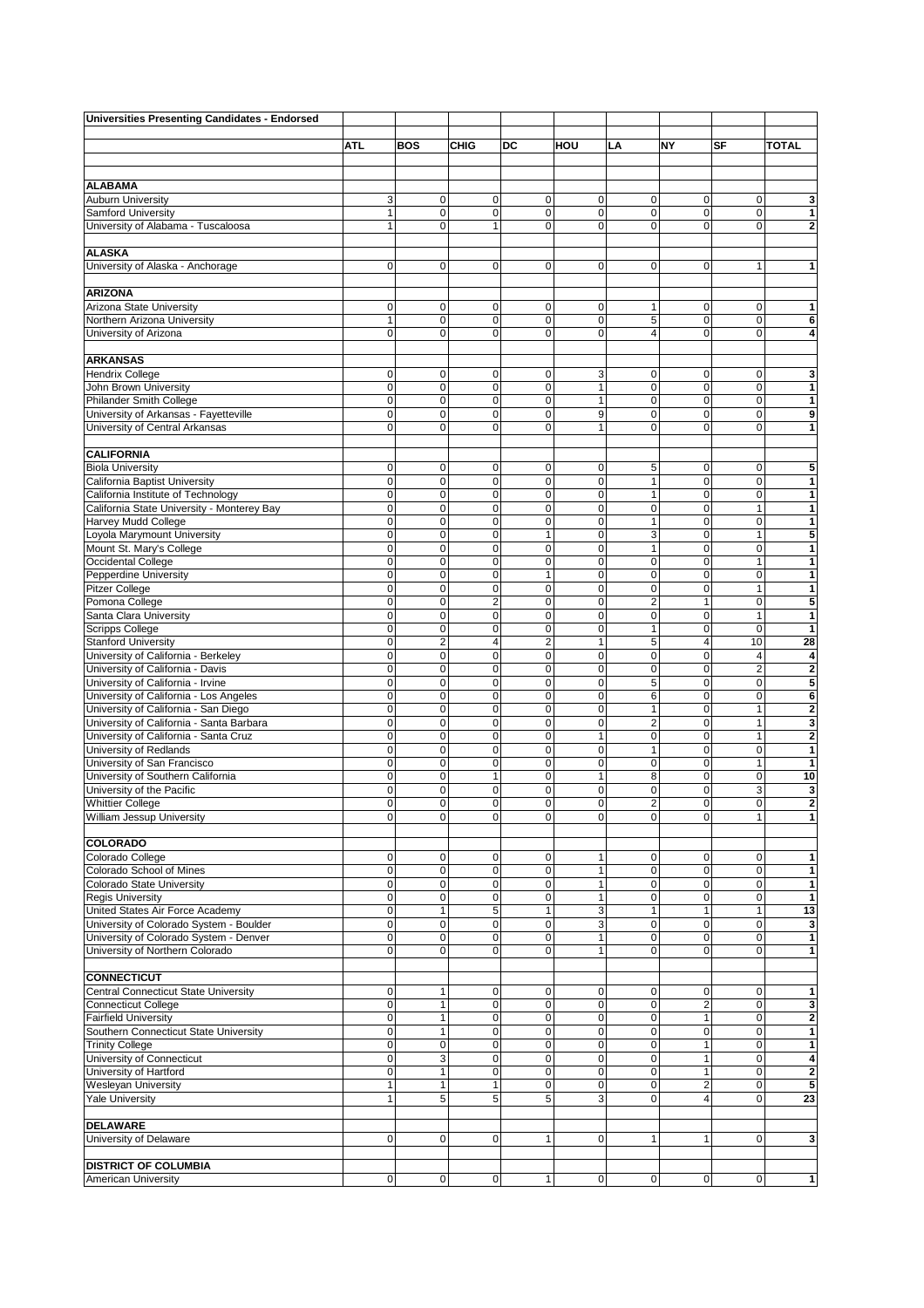| Georgetown University                     | $\pmb{0}$      | 1            | $\pmb{0}$               | $\pmb{0}$      | $\mathbf{1}$   | $\mathbf 0$    | $\pmb{0}$           | $\pmb{0}$    | $\overline{2}$          |
|-------------------------------------------|----------------|--------------|-------------------------|----------------|----------------|----------------|---------------------|--------------|-------------------------|
| George Washington University              | $\mathbf 0$    | $\mathbf{1}$ | $\mathbf 0$             | 3              | $\mathbf{1}$   | $\mathbf 0$    | $\mathbf 0$         | $\pmb{0}$    | 5                       |
| <b>Howard University</b>                  | $\mathbf 0$    | $\mathbf 0$  | $\mathbf 0$             | 1              | $\mathsf 0$    | 0              | $\pmb{0}$           | $\pmb{0}$    | 1                       |
|                                           |                |              |                         |                |                |                |                     |              |                         |
| The Catholic University of America        | $\mathbf 0$    | $\mathbf 0$  | $\mathbf 0$             | $\overline{c}$ | $\mathbf 0$    | 0              | 0                   | $\pmb{0}$    | 2                       |
| <b>Trinity College</b>                    | $\mathbf 0$    | $\mathbf 0$  | 0                       | 1              | $\mathbf 0$    | $\mathbf 0$    | 0                   | $\mathbf 0$  | 1                       |
|                                           |                |              |                         |                |                |                |                     |              |                         |
|                                           |                |              |                         |                |                |                |                     |              |                         |
| <b>FLORIDA</b>                            |                |              |                         |                |                |                |                     |              |                         |
| <b>Ave Maria University</b>               | 1              | 0            | 0                       | 0              | $\mathsf 0$    | 0              | $\mathbf 0$         | $\pmb{0}$    | 1                       |
|                                           |                |              |                         |                |                |                |                     |              |                         |
| <b>Flagler College</b>                    | $\mathbf{1}$   | $\mathbf 0$  | $\mathbf 0$             | $\mathbf 0$    | $\overline{0}$ | 0              | $\mathbf 0$         | $\pmb{0}$    | 1                       |
| Florida International University          | 1              | $\pmb{0}$    | $\mathbf 0$             | $\pmb{0}$      | $\mathbf 0$    | $\mathbf 0$    | $\pmb{0}$           | $\pmb{0}$    | 1                       |
|                                           |                |              |                         |                |                |                |                     |              |                         |
| Florida State University                  | $\overline{4}$ | $\mathbf 0$  | $\mathbf 0$             | $\pmb{0}$      | $\mathbf 0$    | 0              | $\pmb{0}$           | $\pmb{0}$    | 4                       |
| Rollins College                           | 1              | $\mathbf 0$  | $\mathbf 0$             | 0              | $\pmb{0}$      | 0              | $\mathbf 0$         | $\pmb{0}$    | 1                       |
| <b>Stetson University</b>                 | $\mathbf{1}$   | $\mathbf 0$  | 0                       | 0              | $\mathbf 0$    | $\mathbf 0$    | $\mathbf 0$         | $\mathbf 0$  | 1                       |
|                                           |                |              |                         |                |                |                |                     |              |                         |
| University of Central Florida             | $\mathbf{1}$   | $\mathbf 0$  | $\mathbf 0$             | $\mathbf 0$    | $\mathbf 0$    | $\mathbf 0$    | $\mathbf 0$         | $\pmb{0}$    | 1                       |
| University of Florida                     | 5              | $\mathbf 0$  | $\mathbf 0$             | 0              | $\mathsf 0$    | 0              | $\mathbf 0$         | $\pmb{0}$    | 5                       |
|                                           |                |              |                         |                |                |                |                     |              |                         |
| University of Miami                       | $\overline{2}$ | $\mathbf 0$  | $\mathbf 0$             | $\mathbf 0$    | $\mathbf 0$    | 0              | $\mathbf 0$         | $\pmb{0}$    | $\overline{2}$          |
| University of South Florida               | 3              | $\mathbf 0$  | $\mathbf 0$             | 0              | $\mathbf 0$    | 0              | 0                   | $\mathbf 0$  | 3                       |
|                                           |                |              |                         |                |                |                |                     |              |                         |
|                                           |                |              |                         |                |                |                |                     |              |                         |
| <b>GEORGIA</b>                            |                |              |                         |                |                |                |                     |              |                         |
| Agnes Scott College                       | $\mathbf{1}$   | 0            | 1                       | 0              | 1              | 0              | 0                   | 0            | 3                       |
|                                           |                |              |                         |                |                |                |                     |              |                         |
| <b>Berry College</b>                      | $\overline{c}$ | $\mathbf 0$  | $\mathbf 0$             | 0              | $\mathsf 0$    | 0              | $\mathbf 0$         | $\pmb{0}$    | 2                       |
| <b>Columbus State University</b>          | $\mathbf{1}$   | $\mathbf 0$  | $\mathbf 0$             | $\mathbf 0$    | $\mathbf 0$    | 0              | $\mathbf 0$         | $\pmb{0}$    | 1                       |
|                                           |                |              |                         |                |                |                |                     |              |                         |
| <b>Emory University</b>                   | 8              | 0            | $\mathbf 0$             | 0              | $\mathbf{1}$   | $\mathbf 0$    | $\pmb{0}$           | $\pmb{0}$    | 9                       |
| Georgia Institute of Technology           | $\overline{4}$ | $\mathbf 0$  | $\mathbf 0$             | 0              | $\mathsf 0$    | 0              | $\mathbf 0$         | $\pmb{0}$    | 4                       |
| Georgia State University                  | $\mathbf{1}$   | $\mathbf 0$  | $\mathbf 0$             | 0              | $\mathbf 0$    | 0              | $\pmb{0}$           | $\pmb{0}$    | 1                       |
|                                           |                |              |                         |                |                |                |                     |              |                         |
| Kennesaw State University                 | $\mathbf{1}$   | $\pmb{0}$    | $\mathbf 0$             | 0              | $\overline{0}$ | 0              | $\mathbf 0$         | $\pmb{0}$    | 1                       |
| <b>Mercer University</b>                  | 1              | $\mathbf 0$  | $\mathbf 0$             | 0              | $\mathbf 0$    | 0              | $\pmb{0}$           | $\pmb{0}$    | 1                       |
|                                           |                |              |                         |                |                |                |                     |              |                         |
| Savannah College of Art & Design          | $\mathbf{1}$   | $\mathbf 0$  | $\pmb{0}$               | $\pmb{0}$      | $\mathbf 0$    | $\mathbf 0$    | $\mathbf 0$         | $\pmb{0}$    | $\mathbf{1}$            |
| Spelman College                           | $\overline{c}$ | $\mathbf 0$  | $\mathbf 0$             | 0              | $\mathbf 0$    | $\mathbf 0$    | $\mathbf 0$         | $\pmb{0}$    | 2                       |
|                                           |                |              |                         |                |                |                |                     |              |                         |
| University of Georgia                     | $\overline{2}$ | $\mathbf 0$  | 0                       | 1              | $\Omega$       | $\mathbf 0$    | $\mathbf{1}$        | $\mathbf 0$  | 4                       |
|                                           |                |              |                         |                |                |                |                     |              |                         |
| <b>IDAHO</b>                              |                |              |                         |                |                |                |                     |              |                         |
|                                           |                |              |                         |                |                |                |                     |              |                         |
| <b>Boise State University</b>             | 0              | 0            | 0                       | 0              | 0              | 0              | 0                   | 1            | 1                       |
| The College of Idaho                      | $\mathbf 0$    | $\mathbf 0$  | $\mathbf 0$             | 0              | $\overline{0}$ | 0              | $\mathbf 0$         | $\mathbf{1}$ | 1                       |
|                                           |                |              |                         |                |                |                |                     |              |                         |
| University of Idaho                       | $\mathbf 0$    | $\mathbf 0$  | $\mathbf 0$             | 0              | $\mathbf 0$    | 0              | $\mathbf 0$         | 1            | 1                       |
|                                           |                |              |                         |                |                |                |                     |              |                         |
| <b>ILLINOIS</b>                           |                |              |                         |                |                |                |                     |              |                         |
|                                           |                |              |                         |                |                |                |                     |              |                         |
| Augustana College                         | $\mathbf 0$    | 0            | 1                       | 0              | $\mathbf 0$    | 0              | $\mathbf 0$         | 0            | 1                       |
|                                           | $\mathbf 0$    | $\mathbf 0$  | 1                       | $\mathbf 0$    | $\mathbf 0$    | $\mathbf 0$    | $\mathbf 0$         | $\pmb{0}$    | 1                       |
| Columbia College                          |                |              |                         |                |                |                |                     |              |                         |
| DePaul University                         | $\mathbf 0$    | $\mathbf 0$  | 3                       | 0              | $\mathsf 0$    | 0              | $\pmb{0}$           | $\pmb{0}$    | 3                       |
| Dominican University                      | $\mathbf 0$    | $\mathbf 0$  | 1                       | $\mathbf 0$    | $\mathbf 0$    | $\mathbf 0$    | $\mathbf 0$         | $\pmb{0}$    | 1                       |
|                                           |                |              |                         |                |                |                |                     |              |                         |
| Greenville College                        | $\mathbf 0$    | $\mathbf 0$  | 1                       | 0              | $\mathsf 0$    | 0              | $\pmb{0}$           | $\pmb{0}$    | 1                       |
|                                           | $\mathbf 0$    | $\mathbf 0$  | 3                       | $\mathbf 0$    | $\overline{0}$ | $\mathbf 0$    | $\mathbf 0$         | $\pmb{0}$    | 3                       |
| Knox College                              |                |              |                         |                |                |                |                     |              |                         |
| Moody Bible Institute                     | $\mathbf 0$    | $\mathbf 0$  | $\mathbf{1}$            | $\pmb{0}$      | $\mathbf 0$    | $\mathbf 0$    | $\mathbf 0$         | $\pmb{0}$    | 1                       |
| Northwestern University                   | $\mathbf 0$    | $\mathbf{1}$ | 5                       | 0              | $\overline{0}$ | $\mathbf{1}$   | 0                   | $\mathbf{1}$ | 8                       |
|                                           |                |              |                         |                |                |                |                     |              |                         |
| Roosevelt University                      | $\mathbf 0$    | $\mathbf 0$  | 1                       | 0              | $\mathbf 0$    | 0              | $\mathbf 0$         | $\pmb{0}$    | $\mathbf{1}$            |
| University of Chicago                     | $\mathbf 0$    | $\mathbf 0$  | 5                       | $\overline{c}$ | $\mathbf{1}$   | $\overline{c}$ | $\mathbf{1}$        | $\mathbf 0$  | 11                      |
|                                           | $\mathbf 0$    |              |                         | $\mathbf 0$    | $\mathbf 0$    |                |                     |              |                         |
| University of Illinois - Chicago          |                | $\mathbf 0$  | 1                       |                |                | $\mathbf 0$    | $\mathbf 0$         | $\pmb{0}$    | 1                       |
| University of Illinois - Urbana-Champaign | $\mathbf 0$    | $\mathbf 0$  | $\overline{\mathbf{c}}$ | 0              | $\mathsf 0$    | 0              | 0                   | $\pmb{0}$    | $\overline{\mathbf{2}}$ |
| <b>Wheaton College</b>                    | $\mathbf 0$    | $\mathbf 0$  | $\overline{2}$          | $\mathbf 0$    | $\mathbf 0$    | 0              | $\mathbf 0$         | $\mathbf 0$  | $\overline{2}$          |
|                                           |                |              |                         |                |                |                |                     |              |                         |
|                                           |                |              |                         |                |                |                |                     |              |                         |
| <b>INDIANA</b>                            |                |              |                         |                |                |                |                     |              |                         |
| <b>Anderson University</b>                | $\pmb{0}$      | $\mathbf 0$  | $\overline{\mathbf{c}}$ | $\pmb{0}$      | $\overline{0}$ | $\mathbf 0$    | $\pmb{0}$           | $\mathbf 0$  | $\overline{2}$          |
|                                           |                |              |                         |                |                |                |                     |              |                         |
| <b>Ball State University</b>              | $\mathbf 0$    | $\mathbf 0$  | $\overline{2}$          | 0              | $\mathbf{1}$   | $\overline{0}$ | $\mathbf 0$         | $\mathbf 0$  | 3                       |
| <b>Butler University</b>                  | $\mathbf 0$    | $\pmb{0}$    | 1                       | 0              | $\mathbf 0$    | 0              | $\pmb{0}$           | $\pmb{0}$    | 1                       |
|                                           |                |              |                         |                |                |                |                     |              |                         |
| Earlham College                           | $\mathbf 0$    | $\mathbf 0$  | $\overline{\mathbf{c}}$ | $\pmb{0}$      | $\mathbf 0$    | 0              | 0                   | $\pmb{0}$    | $\overline{2}$          |
| <b>Indiana University</b>                 | $\mathbf 0$    | $\pmb{0}$    | 5                       | 0              | $\mathbf 0$    | $\mathbf 0$    | 0                   | $\pmb{0}$    | 5                       |
| <b>Taylor University</b>                  | $\mathbf 0$    | $\pmb{0}$    | 1                       | 0              | $\mathbf 0$    | 0              | $\mathbf 0$         | $\pmb{0}$    | 1                       |
|                                           |                |              |                         |                |                |                |                     |              |                         |
| University of Evansville                  | $\mathbf 0$    | $\pmb{0}$    | 1                       | 0              | $\mathbf 0$    | 0              | $\mathbf 0$         | $\pmb{0}$    | 1                       |
| University of Notre Dame                  | $\mathbf{1}$   | $\pmb{0}$    | $\overline{c}$          | 0              | $\mathbf 0$    | $\pmb{0}$      | 1                   | 1            | 5                       |
|                                           |                |              |                         |                |                |                |                     |              |                         |
| Valparaiso University                     | $\pmb{0}$      | $\pmb{0}$    | $\mathbf{1}$            | 0              | $\mathbf 0$    | 0              | 0                   | $\mathbf 0$  | 1                       |
| Wabash College                            | $\mathbf 0$    | $\pmb{0}$    | 1                       | 0              | $\overline{0}$ | 0              | $\mathbf 0$         | $\mathbf 0$  | 1                       |
|                                           |                |              |                         |                |                |                |                     |              |                         |
|                                           |                |              |                         |                |                |                |                     |              |                         |
| <b>IOWA</b>                               |                |              |                         |                |                |                |                     |              |                         |
|                                           | 0              | 0            | 1                       | 0              | 0              | 0              | 0                   | 0            | 1                       |
| Coe College                               |                |              |                         |                |                |                |                     |              |                         |
| <b>Drake University</b>                   | $\mathbf 0$    | $\pmb{0}$    | 1                       | $\pmb{0}$      | $\overline{0}$ | $\mathbf 0$    | $\mathbf 0$         | $\pmb{0}$    | 1                       |
| Iowa State University                     | $\mathbf 0$    | $\pmb{0}$    | $\pmb{0}$               | 1              | $\mathbf 0$    | 0              | 0                   | $\pmb{0}$    | 1                       |
|                                           |                |              |                         |                |                |                |                     |              |                         |
| Luther College                            | $\mathbf 0$    | $\mathbf 0$  | $\overline{c}$          | $\mathbf 0$    | $\mathbf 0$    | $\mathbf 0$    | $\mathbf 0$         | $\mathbf 0$  | $\overline{2}$          |
| University of Iowa                        | $\mathbf 0$    | $\mathbf 0$  | 1                       | 0              | $\mathbf 0$    | $\pmb{0}$      | 0                   | $\mathbf 0$  | 1                       |
|                                           |                |              |                         |                |                |                |                     |              |                         |
| University of Northern Iowa               | $\mathbf 0$    | $\mathbf 0$  | $\mathbf{1}$            | 0              | $\overline{0}$ | 0              | $\mathbf 0$         | $\mathbf 0$  | 1                       |
|                                           |                |              |                         |                |                |                |                     |              |                         |
| <b>KANSAS</b>                             |                |              |                         |                |                |                |                     |              |                         |
|                                           |                |              |                         |                |                |                |                     |              |                         |
| <b>Emporia State University</b>           | 0              | 0            | 1                       | 0              | $\mathsf 0$    | 0              | 0                   | $\pmb{0}$    | 1                       |
| <b>Kansas State University</b>            | $\pmb{0}$      | $\pmb{0}$    | 3                       | $\pmb{0}$      | $\mathbf 0$    | 0              | 0                   | $\mathbf 0$  | 3                       |
|                                           |                |              |                         |                |                |                |                     |              |                         |
| University of Kansas                      | $\Omega$       | $\mathbf 0$  | $\overline{c}$          | $\Omega$       | $\overline{0}$ | 0              | $\Omega$            | $\mathbf 0$  | $\overline{2}$          |
|                                           |                |              |                         |                |                |                |                     |              |                         |
|                                           |                |              |                         |                |                |                |                     |              |                         |
| <b>KENTUCKY</b>                           |                |              |                         |                |                |                |                     |              |                         |
| <b>Bellarmine College</b>                 | $\pmb{0}$      | 0            | 1                       | 0              | $\mathbf 0$    | 0              | $\overline{0}$      | $\mathbf 0$  | 1                       |
| Centre College                            | $\mathbf 0$    | $\mathbf 0$  | $\overline{\mathbf{c}}$ | 0              | $\overline{0}$ | 0              | $\pmb{0}$           | $\mathbf 0$  | $\overline{\mathbf{2}}$ |
|                                           |                |              |                         |                |                |                |                     |              |                         |
| University of Kentucky                    | $\pmb{0}$      | $\pmb{0}$    | 5                       | $\pmb{0}$      | $\overline{0}$ | $\mathbf 0$    | $\mathsf{O}\xspace$ | $\mathbf 0$  | 5                       |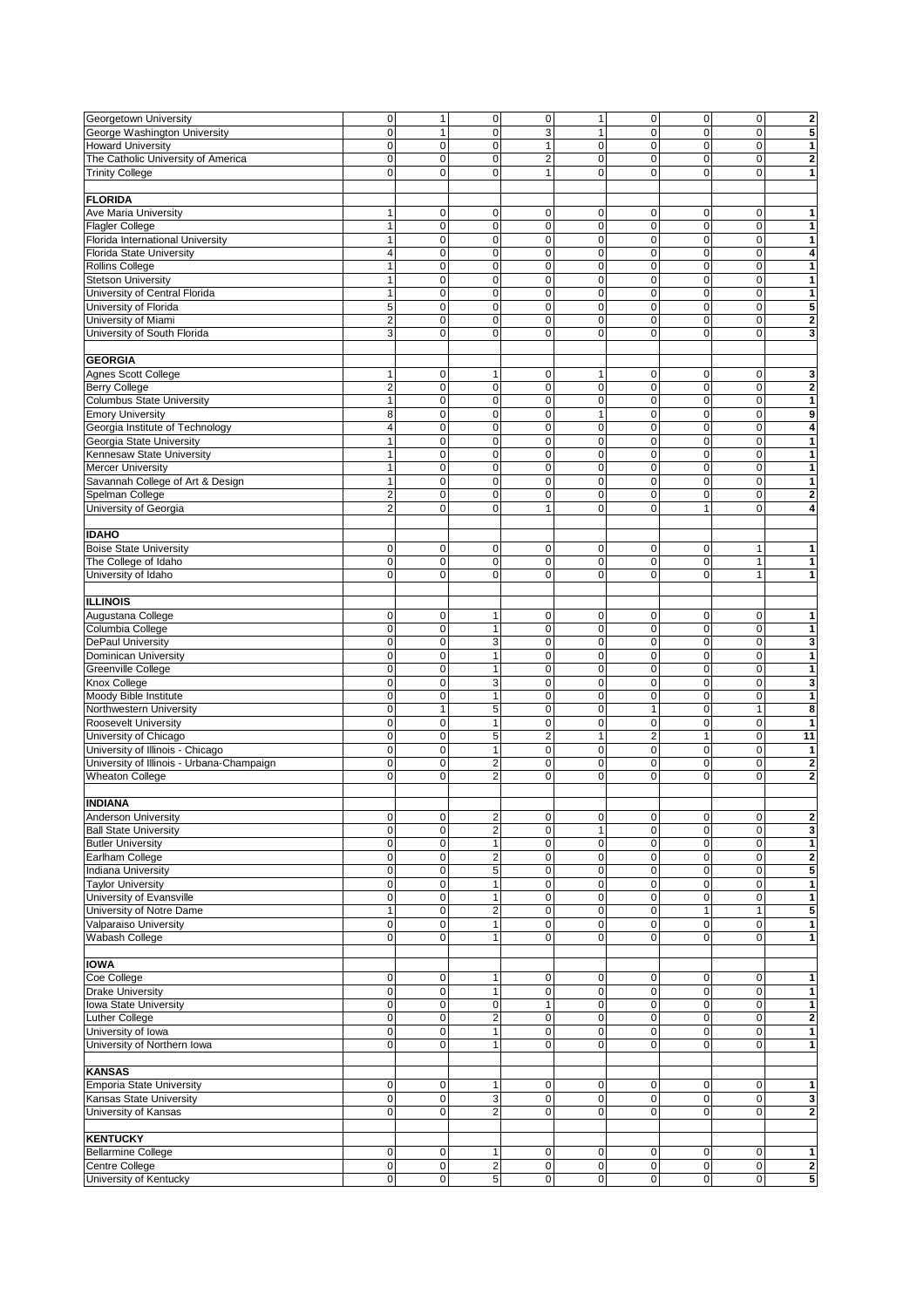| University of Louisville                  | $\mathbf 0$    | 0                       | $\mathbf{1}$            | $\mathbf 0$    | $\mathbf 0$    | $\mathbf 0$    | $\mathbf 0$    | $\mathbf 0$    | 1                       |
|-------------------------------------------|----------------|-------------------------|-------------------------|----------------|----------------|----------------|----------------|----------------|-------------------------|
|                                           |                |                         |                         |                |                |                |                |                |                         |
|                                           |                |                         |                         |                |                |                |                |                |                         |
| <b>LOUISIANA</b>                          |                |                         |                         |                |                |                |                |                |                         |
| Louisiana College                         | 0              | $\mathbf 0$             | 0                       | $\mathbf 0$    | $\mathbf{1}$   | $\mathbf 0$    | $\mathbf 0$    | 0              | 1                       |
|                                           | $\pmb{0}$      |                         | $\pmb{0}$               | $\mathbf 0$    |                |                | $\mathbf 0$    |                |                         |
| Louisiana State University - Baton Rouge  |                | $\mathbf 0$             |                         |                | $\mathbf{1}$   | $\mathbf 0$    |                | $\pmb{0}$      | 1                       |
| Louisiana State University - Shreveport   | $\pmb{0}$      | $\mathbf 0$             | $\pmb{0}$               | $\mathbf 0$    | $\mathbf{1}$   | $\mathbf 0$    | $\mathbf 0$    | $\pmb{0}$      | 1                       |
| <b>Tulane University</b>                  | $\mathbf{O}$   | 0                       | $\mathbf{1}$            | $\mathbf 0$    | $\mathbf{1}$   | $\mathbf 0$    | $\mathbf 0$    | 0              | 2                       |
|                                           |                |                         |                         |                |                |                |                |                |                         |
| <b>MAINE</b>                              |                |                         |                         |                |                |                |                |                |                         |
| <b>Bates College</b>                      | $\mathbf 0$    |                         | 0                       | 0              | 0              | 0              | $\mathbf 0$    | 0              | 1                       |
|                                           |                | 1                       |                         |                |                |                |                |                |                         |
| <b>Bowdoin College</b>                    | $\mathbf{1}$   | 1                       | 0                       | $\mathbf 0$    | $\mathbf 0$    | 0              | $\mathbf 0$    | 0              | 2                       |
|                                           |                |                         |                         |                |                |                |                |                |                         |
| <b>MARYLAND</b>                           |                |                         |                         |                |                |                |                |                |                         |
| Johns Hopkins University                  | 1              | 0                       | 0                       | 0              | $\mathbf{1}$   | 0              | 1              | 1              | 4                       |
| <b>Towson University</b>                  | $\mathbf 0$    | $\pmb{0}$               | $\pmb{0}$               | $\overline{2}$ | $\mathbf 0$    | $\pmb{0}$      | $\mathbf 0$    | 0              | $\overline{\mathbf{2}}$ |
|                                           |                |                         |                         |                |                |                |                |                |                         |
| United States Naval Academy               | $\overline{2}$ | 0                       | 3                       | 6              | $\mathbf{1}$   | $\mathbf{1}$   | $\overline{4}$ | $\mathbf{1}$   | 18                      |
| University of Maryland - Baltimore County | $\mathbf 0$    | $\mathbf 0$             | $\pmb{0}$               | 3              | $\mathbf 0$    | $\pmb{0}$      | $\mathbf 0$    | $\pmb{0}$      | 3                       |
| University of Maryland - College Park     | $\mathbf 0$    | 0                       | $\mathbf 0$             | $\overline{2}$ | $\Omega$       | $\mathbf 0$    | $\overline{0}$ | 0              | 2                       |
|                                           |                |                         |                         |                |                |                |                |                |                         |
| <b>MASSACHUSETTS</b>                      |                |                         |                         |                |                |                |                |                |                         |
|                                           |                |                         |                         |                |                |                |                |                |                         |
| <b>Amherst College</b>                    | 1              | $\overline{c}$          | $\overline{\mathbf{c}}$ | $\mathbf 0$    | 0              | 1              | 3              | 0              | 9                       |
| <b>Boston College</b>                     | $\pmb{0}$      | 1                       | $\pmb{0}$               | $\mathbf 0$    | $\mathbf 0$    | $\mathbf 0$    | 1              | 0              | $\overline{\mathbf{2}}$ |
| <b>Boston University</b>                  | $\mathbf 0$    | 4                       | $\pmb{0}$               | $\mathbf 0$    | $\mathbf 0$    | $\pmb{0}$      | $\mathbf 0$    | 0              | 4                       |
| <b>Brandeis University</b>                | $\mathbf 0$    | 1                       | $\pmb{0}$               | $\mathbf 0$    | $\mathbf 0$    | $\pmb{0}$      | $\mathbf 0$    | $\pmb{0}$      | 1                       |
| <b>Clark University</b>                   | $\pmb{0}$      | $\pmb{0}$               | $\mathbf{1}$            | $\pmb{0}$      | $\mathbf 0$    | $\mathbf 0$    | $\mathbf 0$    | $\pmb{0}$      | $\mathbf{1}$            |
|                                           |                |                         |                         |                |                |                |                |                |                         |
| College of the Holy Cross                 | $\mathbf{1}$   | 1                       | $\mathbf{1}$            | $\pmb{0}$      | $\mathbf 0$    | $\pmb{0}$      | $\mathbf 0$    | $\pmb{0}$      | $\overline{\mathbf{3}}$ |
| <b>Harvard University</b>                 | $\overline{2}$ | 10                      | 6                       | 1              | 3              | $\overline{2}$ | $\overline{2}$ | $\overline{4}$ | 30                      |
| Massachusetts College of Liberal Arts     | $\mathbf 0$    | 1                       | $\pmb{0}$               | $\mathbf 0$    | $\mathbf 0$    | $\mathbf 0$    | $\mathbf 0$    | $\mathbf 0$    | $\mathbf{1}$            |
| Massachusetts Institute of Technology     | $\mathbf{1}$   | 5                       | $\overline{c}$          | $\mathbf 0$    | $\overline{2}$ | 3              | 3              | 0              | 16                      |
| Mount Holyoke College                     | $\pmb{0}$      | 4                       | $\pmb{0}$               | $\mathbf{1}$   | $\mathbf 0$    | $\mathbf 0$    | $\mathbf 0$    | 0              | 5                       |
|                                           |                |                         |                         |                |                |                |                |                |                         |
| <b>Tufts University</b>                   | $\mathbf 0$    | 1                       | $\pmb{0}$               | $\pmb{0}$      | $\mathbf 0$    | $\mathbf{1}$   | 3              | 0              | 5                       |
| University of Massachusetts- Amherst      | $\pmb{0}$      | 4                       | $\pmb{0}$               | $\mathbf 0$    | $\mathbf 0$    | $\pmb{0}$      | $\mathbf 0$    | $\pmb{0}$      | 4                       |
| University of Massachusetts - Boston      | $\mathbf 0$    | 1                       | $\pmb{0}$               | $\pmb{0}$      | $\mathbf 0$    | $\pmb{0}$      | $\mathbf 0$    | $\pmb{0}$      | 1                       |
| <b>Wellesley College</b>                  | $\pmb{0}$      | $\overline{\mathbf{c}}$ | $\pmb{0}$               | $\mathbf 0$    | $\mathbf 0$    | $\mathbf 0$    | $\mathbf{1}$   | $\pmb{0}$      | 3                       |
| <b>Wheaton College</b>                    | $\mathbf 0$    | 1                       | 0                       | $\mathbf 0$    | $\mathbf 0$    | $\mathbf 0$    | $\mathbf 0$    | 0              | 1                       |
|                                           |                |                         |                         |                |                |                |                |                |                         |
| <b>Williams College</b>                   | $\overline{2}$ | 2                       | $\overline{\mathbf{c}}$ | 1              | $\mathbf 0$    | 0              | $\overline{2}$ | $\mathbf 0$    | 9                       |
| Worcester Polytechnic Institute           | $\mathbf 0$    | 1                       | $\mathbf 0$             | $\mathbf 0$    | $\mathbf 0$    | $\mathbf 0$    | $\mathbf 0$    | 0              | 1                       |
|                                           |                |                         |                         |                |                |                |                |                |                         |
| <b>MICHIGAN</b>                           |                |                         |                         |                |                |                |                |                |                         |
| <b>Albion College</b>                     | $\mathbf 0$    | $\mathbf 0$             | $\overline{\mathbf{c}}$ | $\mathbf 0$    | $\mathbf 0$    | $\pmb{0}$      | $\mathbf 0$    | 0              | 2                       |
|                                           | $\mathbf 0$    |                         | $\overline{2}$          |                | $\mathbf 0$    |                | $\mathbf 0$    |                |                         |
| <b>Grand Valley State University</b>      |                | $\pmb{0}$               |                         | $\pmb{0}$      |                | $\pmb{0}$      |                | $\pmb{0}$      | $\mathbf 2$             |
| <b>Hillsdale College</b>                  | $\mathbf 0$    | $\pmb{0}$               | $\overline{\mathbf{c}}$ | $\pmb{0}$      | $\mathbf 0$    | $\pmb{0}$      | $\mathbf 0$    | $\pmb{0}$      | $\overline{\mathbf{2}}$ |
| Michigan State University                 | $\mathbf 0$    | 0                       | $\overline{c}$          | $\mathbf 0$    | $\mathbf 0$    | $\mathbf 0$    | $\mathbf 0$    | 0              | $\overline{\mathbf{2}}$ |
| University of Michigan - Ann Arbor        | $\mathbf 0$    | $\overline{2}$          | 4                       | 0              | $\mathbf 0$    | $\mathbf 0$    | $\mathbf 0$    | $\mathbf 0$    | 6                       |
|                                           |                |                         |                         |                |                |                |                |                |                         |
| <b>MINNESOTA</b>                          |                |                         |                         |                |                |                |                |                |                         |
|                                           |                |                         |                         |                |                |                |                |                |                         |
| Carleton College                          | $\mathbf 0$    | $\mathbf 0$             | 7                       | 0              | $\mathbf{1}$   | 0              | $\mathbf 0$    | 0              | 8                       |
| Concordia College-Moorhead                | $\mathbf 0$    | $\mathbf 0$             | $\mathbf{1}$            | $\pmb{0}$      | $\mathbf 0$    | $\pmb{0}$      | $\mathbf 0$    | $\pmb{0}$      | 1                       |
| <b>Hamline University</b>                 | $\pmb{0}$      | $\mathbf 0$             | $\mathbf{1}$            | $\mathbf 0$    | $\mathbf 0$    | $\pmb{0}$      | $\mathbf 0$    | $\pmb{0}$      | 1                       |
| Macalester College                        | $\pmb{0}$      | 1                       | 3                       | $\mathbf 0$    | $\mathbf 0$    | $\mathbf 0$    | $\mathbf 0$    | 0              | 4                       |
| Northwestern College                      | $\pmb{0}$      | 0                       | 1                       | 0              | $\mathbf 0$    | 0              | $\mathbf 0$    | 0              | $\mathbf{1}$            |
|                                           | $\Omega$       | $\Omega$                |                         |                | $\Omega$       | $\Omega$       | $\Omega$       |                |                         |
| Saint Olaf College                        |                |                         | $\mathbf{1}$            | $\Omega$       |                |                |                | $\Omega$       | 1                       |
| St Catherine University                   | $\mathbf 0$    | 0                       | $\mathbf{1}$            | $\mathbf 0$    | $\mathbf 0$    | $\mathbf 0$    | $\mathbf 0$    | 0              | $\mathbf{1}$            |
| St. Cloud State University                | $\mathbf 0$    | $\pmb{0}$               | $\mathbf{1}$            | 0              | $\mathbf 0$    | $\pmb{0}$      | $\mathbf 0$    | 0              | 1                       |
| University of Minnesota - Duluth          | $\mathbf 0$    | $\pmb{0}$               | $\mathbf{1}$            | $\pmb{0}$      | $\mathbf 0$    | $\pmb{0}$      | $\mathbf 0$    | $\pmb{0}$      | 1                       |
| University of Minnesota - Twin Cities     | $\mathbf{O}$   | 0                       | $\overline{\mathbf{c}}$ | $\mathbf 0$    | $\mathbf 0$    | $\mathbf 0$    | $\mathbf 0$    | $\mathbf{O}$   | $\overline{\mathbf{2}}$ |
|                                           |                |                         |                         |                |                |                |                |                |                         |
|                                           |                |                         |                         |                |                |                |                |                |                         |
| <b>MISSISSIPPI</b>                        |                |                         |                         |                |                |                |                |                |                         |
| Millsaps College                          | $\mathbf{1}$   | $\mathbf 0$             | 0                       | 0              | 0              | 0              | 0              | $\mathbf 0$    | 1                       |
| Mississippi College                       | $\mathbf{1}$   | $\mathbf 0$             | $\pmb{0}$               | $\mathbf 0$    | $\mathbf 0$    | $\pmb{0}$      | $\mathbf 0$    | 0              | 1                       |
| Mississippi State University              | $\mathbf{1}$   | $\mathbf 0$             | 0                       | $\mathbf 0$    | $\mathbf 0$    | 0              | $\mathbf 0$    | 0              | 1                       |
| University of Mississippi                 | $\overline{2}$ | $\mathbf 0$             | $\pmb{0}$               | $\mathbf 0$    | $\mathbf 0$    | $\pmb{0}$      | $\mathbf 0$    | 0              | $\mathbf 2$             |
|                                           |                |                         |                         |                |                |                |                |                |                         |
| University of Southern Mississippi        | $\mathbf{1}$   | 0                       | $\pmb{0}$               | $\mathbf 0$    | $\mathbf 0$    | $\mathbf 0$    | $\mathbf 0$    | $\mathbf 0$    | 1                       |
|                                           |                |                         |                         |                |                |                |                |                |                         |
| <b>MISSOURI</b>                           |                |                         |                         |                |                |                |                |                |                         |
| College of the Ozarks                     | $\mathbf 0$    | $\mathbf 0$             | 1                       | 0              | $\mathbf 0$    | 0              | $\mathbf 0$    | 0              | 1                       |
| Missouri State University                 | $\mathbf 0$    | $\pmb{0}$               | $\mathbf 2$             | 0              | $\mathbf 0$    | $\pmb{0}$      | $\mathbf 0$    | $\mathbf 0$    | $\overline{\mathbf{2}}$ |
|                                           | $\pmb{0}$      | $\mathbf 0$             | $\mathbf{1}$            | $\mathbf 0$    | $\mathbf 0$    | $\mathbf 0$    | $\mathbf 0$    | 0              | 1                       |
| Saint Louis University                    |                |                         |                         |                |                |                |                |                |                         |
| <b>Truman State University</b>            | $\mathbf 0$    | $\mathbf 0$             | $\mathbf{1}$            | $\pmb{0}$      | $\mathbf 0$    | $\pmb{0}$      | $\mathbf 0$    | 0              | 1                       |
| University of Missouri - Columbia         | $\mathbf{O}$   | 0                       | 4                       | $\pmb{0}$      | $\mathbf 0$    | $\mathbf 0$    | $\mathbf 0$    | 0              | 4                       |
| Washington University in St. Louis        | $\mathbf{O}$   | $\mathbf{1}$            | $\overline{3}$          | $\mathbf 0$    | $\mathbf 0$    | $\mathbf 0$    | $\mathbf{1}$   | 0              | 5                       |
|                                           |                |                         |                         |                |                |                |                |                |                         |
| <b>MONTANA</b>                            |                |                         |                         |                |                |                |                |                |                         |
|                                           |                |                         |                         |                |                |                |                |                |                         |
| University of Montana - Missoula          | $\overline{0}$ | 0                       | $\mathbf 0$             | 0              | $\mathbf 0$    | 0              | $\mathbf 0$    | 2              | $\mathbf 2$             |
| University of Montana - Montana Tech      | $\mathbf 0$    | 0                       | $\mathbf 0$             | $\pmb{0}$      | $\mathbf 0$    | $\pmb{0}$      | $\mathbf 0$    | $\mathbf{1}$   | 1                       |
|                                           |                |                         |                         |                |                |                |                |                |                         |
| <b>NEBRASKA</b>                           |                |                         |                         |                |                |                |                |                |                         |
| <b>Hastings College</b>                   | $\overline{0}$ | 0                       | 1                       | 0              | 0              | $\pmb{0}$      | $\mathbf 0$    | $\mathbf 0$    | 1                       |
|                                           |                |                         |                         |                |                |                |                |                |                         |
| Nebraska Wesleyan University              | $\mathbf 0$    | 0                       | $\mathbf{1}$            | $\pmb{0}$      | $\mathbf 0$    | $\pmb{0}$      | $\mathbf 0$    | 0              | 1                       |
| University of Nebraska System - Kearney   | $\mathbf 0$    | 0                       | $\mathbf{1}$            | $\pmb{0}$      | $\mathbf 0$    | $\pmb{0}$      | $\mathbf 0$    | $\mathbf 0$    | 1                       |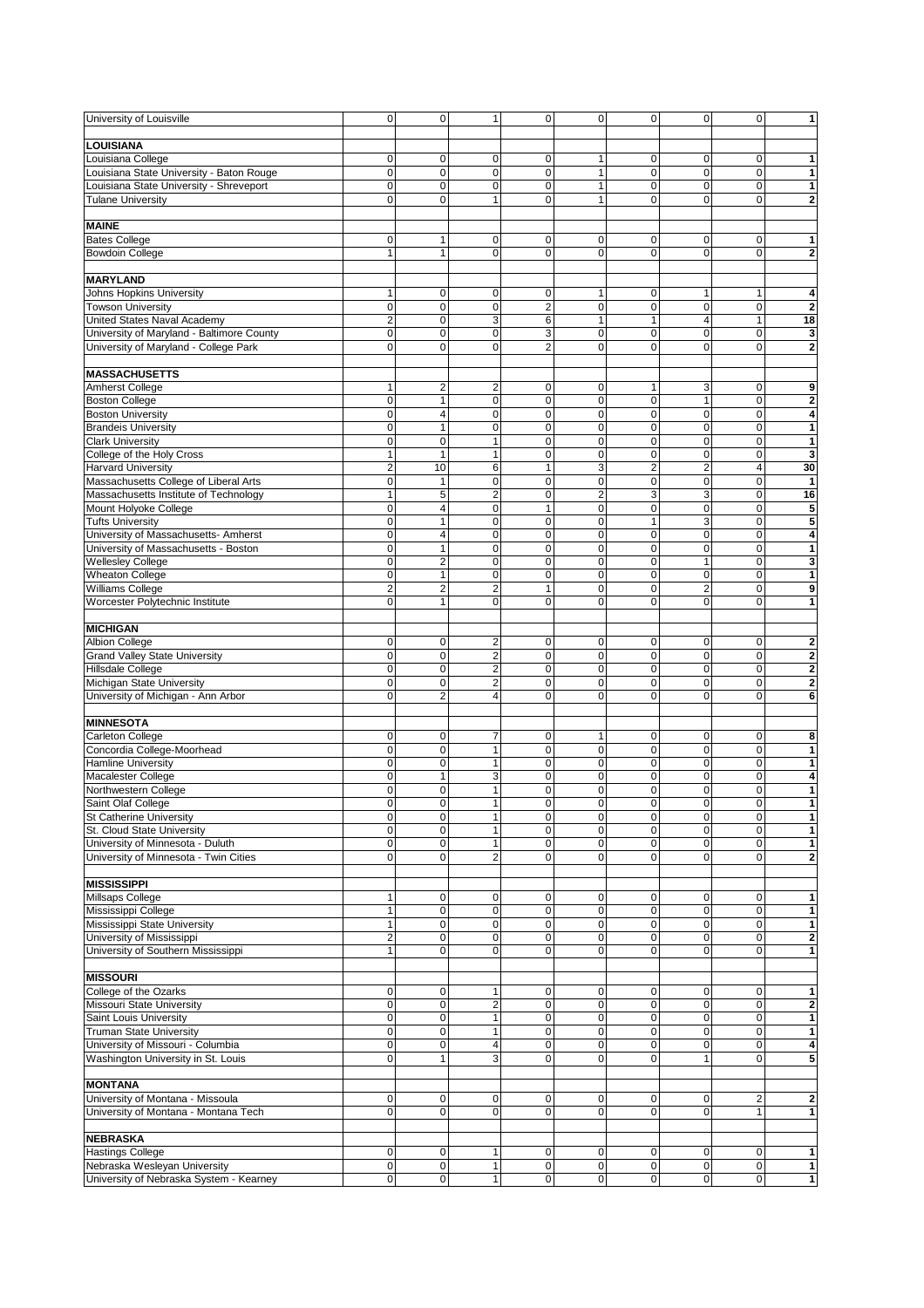| University of Nebraska System - Lincoln             | $\mathbf{0}$   | $\mathbf 0$    | $\mathbf{1}$   | $\mathbf 0$    | $\overline{0}$ | $\mathbf 0$              | $\mathbf 0$      | $\overline{0}$    | 1                       |
|-----------------------------------------------------|----------------|----------------|----------------|----------------|----------------|--------------------------|------------------|-------------------|-------------------------|
|                                                     |                |                |                |                |                |                          |                  |                   |                         |
| <b>NEVADA</b>                                       |                |                |                |                |                |                          |                  |                   |                         |
| University of Nevada-Reno                           | $\Omega$       | $\mathbf 0$    | $\mathbf 0$    | $\mathbf 0$    | $\Omega$       | $\mathbf 0$              | $\mathbf 0$      | $\overline{2}$    | $\overline{\mathbf{2}}$ |
|                                                     |                |                |                |                |                |                          |                  |                   |                         |
| <b>NEW HAMPSHIRE</b>                                |                |                |                |                |                |                          |                  |                   |                         |
| Dartmouth College                                   | 1              | $\overline{2}$ | 1              | 0              | 1              | 0                        | 1                | 0                 | 6                       |
| University of New Hampshire                         | $\mathbf 0$    | 1              | $\mathbf 0$    | $\mathbf 0$    | $\mathbf 0$    | 0                        | $\mathbf 0$      | 0                 | 1                       |
|                                                     |                |                |                |                |                |                          |                  |                   |                         |
| <b>NEW JERSEY</b>                                   |                |                |                |                |                |                          |                  |                   |                         |
| <b>Princeton University</b>                         | 0              | 3              | 4              | 2              | $\mathbf{1}$   | 3                        | 9                | 3                 | 25                      |
| Rutgers University - New Brunswick                  | $\mathbf 0$    | $\mathbf 0$    | $\mathbf 0$    | $\mathbf 0$    | $\mathbf{1}$   | 0                        | $\overline{4}$   | $\mathbf 0$       | 5                       |
| Seton Hall University                               | $\mathbf 0$    | $\mathbf 0$    | 1              | $\mathbf 0$    | $\mathbf 0$    | $\mathbf 0$              | 1                | 0                 | 2                       |
| The College of New Jersey                           | $\mathbf 0$    | $\mathbf 0$    | $\mathbf 0$    | $\mathbf 0$    | $\mathbf 0$    | $\pmb{0}$                | 1                | 0                 | 1                       |
| <b>William Paterson University</b>                  | $\mathbf 0$    | $\mathbf 0$    | 0              | $\Omega$       | $\Omega$       | $\mathbf 0$              | 1                | 0                 | 1                       |
|                                                     |                |                |                |                |                |                          |                  |                   |                         |
| <b>NEW MEXICO</b>                                   |                |                |                |                |                |                          |                  |                   |                         |
| New Mexico State University                         | $\mathbf 0$    | 0              | 0              | 0              | $\overline{2}$ | $\mathbf 0$              | $\mathbf 0$      | $\mathbf 0$       | 2                       |
| St. John's College - Santa Fe                       | $\mathbf 0$    | $\mathbf 0$    | $\mathbf 0$    | 0              | $\mathbf{1}$   | 0                        | $\mathbf 0$      | 0                 | 1                       |
| University of New Mexico                            | $\mathbf 0$    | $\mathbf 0$    | $\mathbf 0$    | 0              | $\overline{4}$ | $\overline{0}$           | $\overline{0}$   | 0                 | 4                       |
|                                                     |                |                |                |                |                |                          |                  |                   |                         |
| <b>NEW YORK</b>                                     |                |                |                |                |                |                          |                  |                   |                         |
| <b>Bard College</b>                                 | $\mathbf 0$    | 0              | 0              | 0              | 0              | $\mathbf 0$              | 1                | 0                 | 1                       |
| <b>Barnard College</b>                              | $\mathbf 0$    | $\mathbf{1}$   | 0              | $\mathbf{1}$   | $\mathbf{1}$   | $\pmb{0}$                | $\overline{4}$   | 0                 | $\overline{7}$          |
| City University of New York - City College          | $\mathbf 0$    | $\mathbf 0$    | $\mathbf 0$    | $\mathbf 0$    | $\mathbf 0$    | $\mathbf 0$              | $\mathbf{1}$     | $\mathbf 0$       | 1                       |
| City University of New York - Hunter College        | $\mathbf 0$    | $\mathbf 0$    | 0              | $\mathbf 0$    | 0              | $\mathbf 0$              | 1                | 0                 | 1                       |
| City University of New York - Queens College        | $\mathbf 0$    | $\mathbf 0$    | $\mathbf 0$    | $\mathbf 0$    | $\mathbf 0$    | $\mathbf 0$              | $\mathbf{1}$     | $\mathbf 0$       | $\mathbf{1}$            |
| <b>Clarkson University</b>                          | $\mathbf 0$    | $\mathbf 0$    | 0              | $\overline{0}$ | $\mathbf 0$    | $\mathbf 0$              | 1                | 0                 | $\mathbf{1}$            |
| <b>Colgate University</b>                           | $\mathbf 0$    | $\mathbf 0$    | $\mathbf 0$    | 0              | $\mathbf{1}$   | 0                        | 1                | 0                 | 2                       |
| Columbia University                                 | $\mathbf{1}$   | 3              | 3              | $\mathbf{1}$   | $\mathbf{1}$   | 5                        | 6                | $\overline{2}$    | 22                      |
| <b>Cornell University</b>                           | $\mathbf 0$    | $\mathbf 0$    | $\mathbf{1}$   | $\overline{2}$ | $\mathbf{1}$   | $\mathbf 0$              | $\overline{2}$   | $\mathbf{1}$      | 7                       |
| <b>Fordham University</b>                           | $\mathbf 0$    | $\mathbf{1}$   | $\mathbf{1}$   | $\mathbf 0$    | $\mathbf 0$    | $\mathbf{1}$             | 3                | $\mathbf 0$       | 6                       |
| <b>Hobart and William Smith Colleges</b>            | $\mathbf 0$    | $\pmb{0}$      | 1              | $\mathbf 0$    | $\mathbf 0$    | $\pmb{0}$                | $\mathbf 0$      | 0                 | 1                       |
| <b>Marist College</b>                               | $\mathbf 0$    | $\mathbf 0$    | $\mathbf 0$    | $\mathbf 0$    | $\mathbf 0$    | $\mathbf 0$              | 1                | 0                 | 1                       |
| <b>New York University</b>                          | $\mathbf{1}$   | $\pmb{0}$      | $\mathbf{1}$   | $\mathbf{1}$   | $\mathbf 0$    | $\pmb{0}$                | $\mathbf{1}$     | $\pmb{0}$         | 4                       |
| Saint John's University                             | $\mathbf 0$    | $\mathbf 0$    | $\mathbf 0$    | 0              | $\mathbf 0$    | $\overline{0}$           | 1                | 0                 | 1                       |
| Sarah Lawrence College                              | $\mathbf 0$    | $\mathbf 0$    | $\mathbf 0$    | $\mathbf{1}$   | $\mathbf 0$    | 0                        | $\mathbf 0$      | $\mathbf 0$       | 1                       |
| <b>Skidmore College</b>                             | $\mathbf 0$    | $\mathbf{1}$   | $\mathbf 0$    | $\mathbf 0$    | $\mathbf 0$    | $\mathbf 0$              | $\overline{2}$   | 0                 | 3                       |
| State University of New York - College at Buffalo   | $\mathbf 0$    | $\mathbf 0$    | $\mathbf 0$    | $\mathbf 0$    | $\mathbf 0$    | $\mathbf 0$              | $\mathbf{1}$     | 0                 | 1                       |
| State University of New York - College at Geneseo   | $\mathbf 0$    | $\mathbf 0$    | 0              | $\pmb{0}$      | $\mathbf 0$    | $\pmb{0}$                | 1                | 0                 | 1                       |
| State University of New York - College at New Paltz | $\mathbf 0$    | $\mathbf 0$    | 0              | $\mathbf 0$    | $\mathbf 0$    | $\mathbf 0$              | 1                | 0                 | 1                       |
| State University of New York - College at Purchase  | $\mathbf 0$    | $\mathbf 0$    | $\mathbf 0$    | $\mathbf 0$    | $\mathbf 0$    | $\pmb{0}$                | $\mathbf{1}$     | $\pmb{0}$         | $\mathbf{1}$            |
| <b>Syracuse University</b>                          | $\mathbf 0$    | $\overline{c}$ | $\mathbf 0$    | $\mathbf 0$    | $\mathbf 0$    | $\mathbf 0$              | 3                | $\mathbf{1}$      | 6                       |
| The Juilliard School                                | $\mathbf 0$    | $\mathbf 0$    | $\mathbf 0$    | 0              | $\mathbf 0$    | $\mathbf 0$              | $\mathbf{1}$     | 0                 | $\mathbf{1}$            |
| United States Military Academy                      | $\overline{2}$ | 3              | $\overline{4}$ | 3              | $\overline{2}$ | $\overline{c}$           | 3                | $\overline{c}$    | 21                      |
| University of Rochester                             | $\mathbf 0$    | $\mathbf{1}$   | $\mathbf 0$    | $\mathbf 0$    | $\mathbf 0$    | $\mathbf 0$              | $\overline{2}$   | 0                 | 3                       |
| Vassar College                                      | $\mathbf 0$    | $\mathbf 0$    | $\mathbf 0$    | 0              | $\mathbf 0$    | 0                        | $\overline{2}$   | $\mathbf 0$       | 2                       |
|                                                     |                |                |                |                |                |                          |                  |                   |                         |
| <b>NORTH CAROLINA</b>                               |                |                |                |                |                |                          |                  |                   |                         |
| Appalachian State University                        | $\overline{2}$ | 0              | $\mathbf 0$    | 0              | 0              | 0                        | 0                | 0                 | 2                       |
| Davidson College                                    | 5              | $\mathbf 0$    | 1              | 1              | 1              | $\mathbf 0$              | $\mathbf 0$      | 0                 | 8                       |
| <b>Duke University</b>                              | 3              | $\overline{2}$ | $\mathbf{1}$   | 0              | $\mathbf{1}$   | $\mathbf{1}$             | $\overline{2}$   | $\mathbf 0$       | 10                      |
| <b>Elon University</b>                              | 1              | $\mathbf 0$    | $\mathbf 0$    | $\pmb{0}$      | $\mathbf 0$    | $\pmb{0}$                | $\mathbf 0$      | 0                 | $\mathbf{1}$            |
| Guilford College                                    | $\mathbf 0$    | 0              | $\mathbf 0$    | $\mathbf{1}$   | $\mathbf 0$    | 0                        | $\mathbf 0$      | 0                 | 1                       |
| Peace College                                       | $\mathbf{1}$   | $\mathbf 0$    | 0              | $\mathbf 0$    | $\mathbf 0$    | $\mathbf 0$              | $\mathbf 0$      | 0                 | 1                       |
| University of North Carolina - Chapel Hill          | 4              | 1              | 0              | $\pmb{0}$      | $\mathbf 0$    | $\pmb{0}$                | 1                | $\pmb{0}$         | 6                       |
| University of North Carolina - Greensboro           | $\overline{2}$ | $\pmb{0}$      | $\mathbf 0$    | $\pmb{0}$      | $\Omega$       | $\mathbf 0$              | $\mathbf 0$      | 0                 | $\mathbf 2$             |
| <b>Wake Forest University</b>                       | 4              | 1              | 1              | 1              | $\mathbf 0$    | $\pmb{0}$                | 1                | 0                 | 8                       |
| <b>Western Carolina University</b>                  | $\mathbf{1}$   | $\mathbf 0$    | $\mathbf 0$    | $\mathbf 0$    | $\mathbf 0$    | $\mathbf 0$              | $\mathbf 0$      | 0                 | 1                       |
|                                                     |                |                |                |                |                |                          |                  |                   |                         |
| <b>NORTH DAKOTA</b>                                 |                |                |                |                |                |                          |                  |                   |                         |
| University of North Dakota                          | $\mathbf 0$    | $\mathbf 0$    | 2              | $\mathbf 0$    | $\mathbf 0$    | 0                        | 0                | 0                 | $\mathbf 2$             |
|                                                     |                |                |                |                |                |                          |                  |                   |                         |
| OHIO                                                |                |                |                |                |                |                          |                  |                   |                         |
| Case Western Reserve University                     | $\mathbf 0$    | 0              | 2              | 0              | 0              | 0                        | 0                | 0                 | $\overline{2}$          |
| <b>Denison University</b>                           | $\mathbf 0$    | $\pmb{0}$      | $\mathbf{1}$   | $\pmb{0}$      | $\mathbf 0$    | $\pmb{0}$                | $\mathbf 0$      | $\mathbf 0$       | 1                       |
| Miami University of Ohio                            | $\mathbf 0$    | $\pmb{0}$      | 1              | $\pmb{0}$      | $\mathbf 0$    | $\pmb{0}$                | $\mathbf 0$      | $\pmb{0}$         | 1                       |
| Oberlin College                                     | $\mathbf 0$    | $\mathbf 0$    | $\mathbf{1}$   | $\pmb{0}$      | $\mathbf{1}$   | $\pmb{0}$                | 1                | $\mathbf{1}$      | 4                       |
| Ohio State University System - Columbus             | $\mathbf 0$    | $\pmb{0}$      | 3              | $\pmb{0}$      | 0              | $\pmb{0}$                | $\mathbf 0$      | $\pmb{0}$         | 3                       |
| <b>Ohio University</b>                              | $\mathbf 0$    | 0              | 5              | 0              | $\Omega$       | 0                        | $\Omega$         | 0                 | 5                       |
|                                                     | $\mathbf 0$    | $\mathbf 0$    | 1              |                |                |                          | $\overline{0}$   |                   |                         |
| The College of Wooster                              |                |                |                | 0              | 0              | 0                        |                  | 0                 | 1                       |
| <b>OKLAHOMA</b>                                     |                |                |                |                |                |                          |                  |                   |                         |
|                                                     |                |                |                |                |                |                          |                  |                   | 1                       |
| Oklahoma Baptist University                         | $\mathbf 0$    | 0              | 0              | 0              | 1              | $\pmb{0}$<br>$\mathbf 0$ | 0<br>$\mathbf 0$ | 0<br>$\mathbf{O}$ |                         |
| <b>Oral Roberts University</b>                      | $\mathbf 0$    | $\pmb{0}$      | $\mathbf 0$    | $\pmb{0}$      | $\mathbf{1}$   |                          |                  |                   | 1                       |
| University of Oklahoma                              | $\mathbf 0$    | $\pmb{0}$      | 1              | $\pmb{0}$      | 5              | $\pmb{0}$                | $\mathbf 0$      | $\pmb{0}$         | 6                       |
| University of Tulsa                                 | 0              | $\mathbf 0$    | $\mathbf{1}$   | $\mathbf 0$    | $\overline{2}$ | $\mathbf{O}$             | $\mathbf 0$      | $\mathbf 0$       | 3                       |
|                                                     |                |                |                |                |                |                          |                  |                   |                         |
| <b>OREGON</b>                                       |                |                |                |                |                |                          |                  |                   |                         |
| Corban College & Graduate School                    | $\mathbf 0$    | $\pmb{0}$      | $\pmb{0}$      | $\pmb{0}$      | $\mathbf 0$    | $\mathbf 0$              | $\pmb{0}$        | $\mathbf{1}$      | $\overline{1}$          |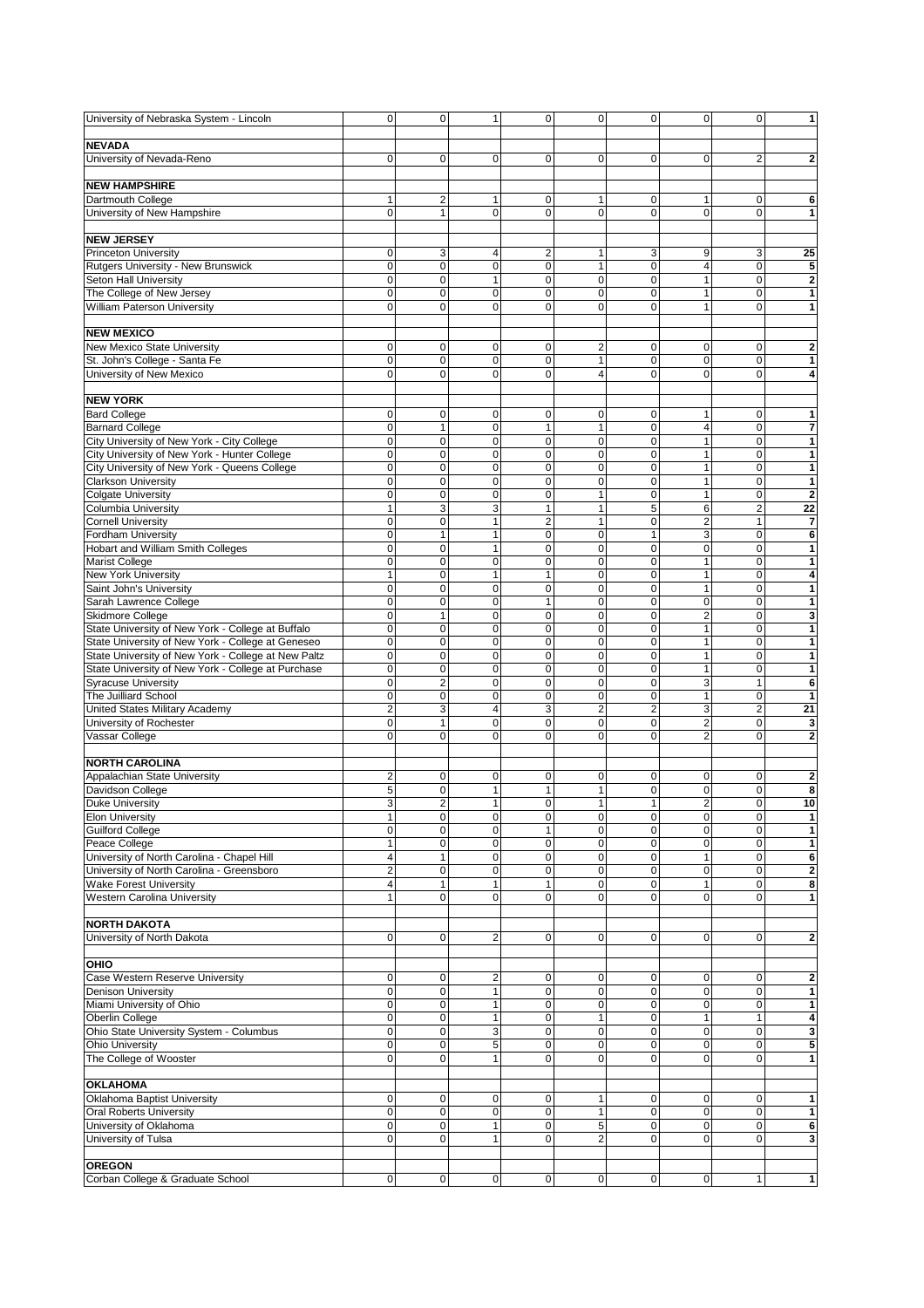| Lewis & Clark College                                      | $\pmb{0}$               | 0              | $\pmb{0}$      | $\pmb{0}$      | $\mathbf 0$    | $\mathbf 0$             | $\mathsf 0$         | $\mathbf{1}$   | 1                                 |
|------------------------------------------------------------|-------------------------|----------------|----------------|----------------|----------------|-------------------------|---------------------|----------------|-----------------------------------|
| <b>Marylhurst University</b>                               | $\mathbf 0$             | $\mathbf 0$    | $\mathbf 0$    | $\mathbf 0$    | $\overline{0}$ | 0                       | $\mathbf 0$         | $\mathbf{1}$   | 1                                 |
| <b>Pacific University</b>                                  | $\mathbf 0$             | 0              | $\mathbf 0$    | $\pmb{0}$      | $\mathbf{1}$   | $\mathbf 0$             | $\mathbf 0$         | $\overline{c}$ | 3                                 |
| Portland State University                                  | $\mathbf 0$             | $\mathbf 0$    | $\mathbf 0$    | 0              | $\mathbf 0$    | $\mathbf 0$             | $\mathbf 0$         | 1              | 1                                 |
| University of Oregon                                       | $\mathbf 0$             | $\mathbf 0$    | $\mathbf 0$    | 0              | $\mathsf 0$    | $\mathbf 0$             | $\mathbf 0$         | 4              | 4                                 |
| University of Portland                                     | $\Omega$                | $\mathbf 0$    | $\mathbf 0$    | 0              | $\mathbf{1}$   | $\mathbf 0$             | 0                   | $\overline{2}$ | 3                                 |
|                                                            |                         |                |                |                |                |                         |                     |                |                                   |
| <b>PENNSYLVANIA</b>                                        |                         |                |                |                |                |                         |                     |                |                                   |
|                                                            |                         |                |                |                |                |                         |                     |                |                                   |
| <b>Albright College</b>                                    | 0                       | $\mathbf 0$    | $\mathbf 0$    | 0              | $\mathbf 0$    | 0                       | 1                   | $\pmb{0}$      | 1                                 |
| Bryn Mawr College                                          | $\mathbf 0$             | $\mathbf 0$    | $\mathbf 0$    | $\mathbf 0$    | $\overline{0}$ | $\mathbf 0$             | 3                   | $\pmb{0}$      | 3                                 |
| <b>Bucknell University</b>                                 | $\mathbf 0$             | $\mathbf 0$    | $\mathbf 0$    | $\pmb{0}$      | $\mathbf 0$    | 0                       | 1                   | $\pmb{0}$      | 1                                 |
| Carnegie Mellon University                                 | $\overline{c}$          | $\mathbf 0$    | $\mathbf{1}$   | $\pmb{0}$      | $\mathbf 0$    | $\mathbf 0$             | 1                   | $\pmb{0}$      | 4                                 |
| <b>Dickinson College</b>                                   | $\mathbf 0$             | $\mathbf 0$    | $\mathbf 0$    | 0              | $\mathbf 0$    | $\mathbf 0$             | $\overline{2}$      | $\mathbf 0$    | $\overline{\mathbf{2}}$           |
| <b>Drexel University</b>                                   | $\mathbf 0$             | $\mathbf 0$    | $\mathbf 0$    | 0              | $\mathbf 0$    | $\mathbf 0$             | $\mathbf{1}$        | $\mathbf 0$    | 1                                 |
| Franklin & Marshall College                                | $\mathbf 0$             | 0              | $\mathbf 0$    | $\mathbf 0$    | $\mathbf 0$    | 0                       | 1                   | $\mathbf 0$    | 1                                 |
| Gettysburg College                                         | $\mathbf 0$             | $\mathbf 0$    | $\mathbf 0$    | 0              | $\mathbf 0$    | 0                       | $\overline{2}$      | $\mathbf 0$    | $\overline{2}$                    |
| <b>Grove City College</b>                                  | $\mathbf 0$             | $\mathbf 0$    | $\pmb{0}$      | $\pmb{0}$      | $\mathsf 0$    | $\mathbf 0$             | 1                   | $\pmb{0}$      | 1                                 |
| Haverford College in Pennsylvania                          | $\mathbf 0$             | $\mathbf 0$    | 1              | 0              | $\overline{0}$ | 0                       | 1                   | $\mathbf 0$    | $\overline{2}$                    |
| Indiana University of Pennsylvania                         | $\mathbf 0$             | $\pmb{0}$      | $\mathbf 0$    | $\pmb{0}$      | $\mathbf 0$    | $\mathbf 0$             | 1                   | $\pmb{0}$      | 1                                 |
|                                                            |                         |                |                |                |                |                         |                     |                |                                   |
| Lafayette College                                          | $\mathbf 0$             | $\mathbf 0$    | $\mathbf 0$    | $\mathbf{1}$   | $\overline{0}$ | $\mathbf 0$             | 3                   | $\pmb{0}$      | 4                                 |
| <b>Messiah College</b>                                     | $\mathbf 0$             | $\mathbf 0$    | $\mathbf 0$    | 0              | $\pmb{0}$      | 0                       | 1                   | $\pmb{0}$      | 1                                 |
| Millersville University of Pennsylvania                    | $\Omega$                | $\overline{0}$ | $\mathbf 0$    | 0              | $\mathbf 0$    | 0                       | $\overline{2}$      | $\mathbf 0$    | 2                                 |
| Moravian College                                           | $\mathbf 0$             | $\mathbf 0$    | $\mathbf 0$    | $\mathbf 0$    | $\mathbf 0$    | $\mathbf 0$             | $\mathbf{1}$        | $\mathbf 0$    | 1                                 |
| <b>Muhlenberg College</b>                                  | $\mathbf 0$             | $\mathbf 0$    | $\mathbf 0$    | $\mathbf 0$    | $\mathbf 0$    | 0                       | 4                   | $\mathbf 0$    | 4                                 |
| Pennsylvania State University                              | $\mathbf 0$             | $\mathbf 0$    | $\mathbf 0$    | 0              | $\mathbf 0$    | 0                       | $\overline{4}$      | $\pmb{0}$      | 4                                 |
| <b>Rosemont College</b>                                    | $\mathbf 0$             | $\mathbf 0$    | $\pmb{0}$      | 0              | $\mathsf 0$    | $\mathbf 0$             | 1                   | $\pmb{0}$      | 1                                 |
| Slippery Rock University of Pennsylvania                   | $\mathbf 0$             | $\mathbf 0$    | $\mathbf 0$    | 0              | $\overline{0}$ | 0                       | $\mathbf{1}$        | $\pmb{0}$      | 1                                 |
| <b>Swarthmore College</b>                                  | $\overline{2}$          | $\mathbf{1}$   | 1              | 1              | $\mathbf 0$    | $\mathbf 0$             | 3                   | $\mathbf{1}$   | 9                                 |
| <b>Temple University</b>                                   | $\mathbf 0$             | $\mathbf 0$    | $\mathbf 0$    | $\pmb{0}$      | $\mathbf 0$    | 0                       | 1                   | $\pmb{0}$      | 1                                 |
|                                                            | 3                       | 1              | $\overline{2}$ | $\overline{c}$ | 3              | 0                       | 5                   | $\mathbf{1}$   | $\overline{17}$                   |
| University of Pennsylvania                                 |                         |                |                |                |                |                         |                     |                |                                   |
| University of Pittsburgh                                   | 1                       | $\mathbf 0$    | 1              | $\mathbf{1}$   | $\mathbf{1}$   | $\mathbf 0$             | $\overline{2}$      | $\mathbf 0$    | 6                                 |
| <b>Ursinus College</b>                                     | $\mathbf 0$             | $\mathbf 0$    | $\mathbf 0$    | $\mathbf 0$    | $\mathbf 0$    | $\mathbf 0$             | 3                   | $\mathbf 0$    | 3                                 |
| Villanova University                                       | 3                       | $\overline{2}$ | $\mathbf 0$    | $\mathbf 0$    | $\mathsf 0$    | 0                       | 4                   | $\pmb{0}$      | 9                                 |
| West Chester University of Pennsylvania                    | $\mathbf 0$             | $\mathbf 0$    | $\mathbf 0$    | $\Omega$       | $\Omega$       | 0                       | 1                   | $\mathbf 0$    | 1                                 |
|                                                            |                         |                |                |                |                |                         |                     |                |                                   |
| <b>RHODE ISLAND</b>                                        |                         |                |                |                |                |                         |                     |                |                                   |
| <b>Brown University</b>                                    | $\sqrt{2}$              | 4              | $\pmb{0}$      | 0              | $\mathbf{1}$   | $\overline{\mathbf{c}}$ | 3                   | 3              | 15                                |
| Providence College                                         | $\mathbf 0$             | $\mathbf{1}$   | 1              | 0              | $\mathbf 0$    | 0                       | 0                   | $\mathbf 0$    | 2                                 |
| Rhode Island School of Design                              | $\mathbf 0$             | 1              | $\mathbf 0$    | 0              | $\mathbf 0$    | 0                       | $\mathbf 0$         | $\mathbf 0$    | 1                                 |
|                                                            |                         |                |                |                |                |                         |                     |                |                                   |
| <b>SOUTH CAROLINA</b>                                      |                         |                |                |                |                |                         |                     |                |                                   |
|                                                            |                         |                |                |                |                |                         |                     |                |                                   |
|                                                            |                         |                |                |                |                |                         |                     |                |                                   |
| <b>Clemson University</b>                                  | 0                       | 0              | 0              | 0              | $\mathsf 0$    | 0                       | $\mathbf 0$         | 1              | 1                                 |
| College of Charleston                                      | 3                       | $\mathbf 0$    | $\mathbf 0$    | 0              | $\overline{0}$ | $\mathbf 0$             | $\mathbf 0$         | $\pmb{0}$      | 3                                 |
| <b>Furman University</b>                                   | $\mathbf{1}$            | $\mathbf 0$    | $\mathbf 0$    | $\mathbf 0$    | $\mathbf 0$    | 0                       | $\pmb{0}$           | $\pmb{0}$      |                                   |
| University of South Carolina - Columbia                    | $\mathbf{1}$            | $\mathbf 0$    | $\mathbf 0$    | $\pmb{0}$      | $\overline{0}$ | $\mathbf 0$             | $\pmb{0}$           | $\pmb{0}$      | 1<br>1                            |
| <b>Wofford College</b>                                     | $\overline{1}$          | $\mathbf 0$    | $\mathbf 0$    | 0              | $\overline{0}$ | 0                       | $\mathbf 0$         | $\mathbf 0$    | $\mathbf{1}$                      |
|                                                            |                         |                |                |                |                |                         |                     |                |                                   |
| <b>TENNESSEE</b>                                           |                         |                |                |                |                |                         |                     |                |                                   |
| <b>Belmont University</b>                                  | 1                       | 0              | $\mathbf 0$    | 0              | $\mathbf 0$    | 0                       | $\mathbf 0$         | 0              | 1                                 |
|                                                            | $\mathbf{1}$            | $\mathbf 0$    | $\mathbf 0$    | $\mathbf 0$    | $\mathbf 0$    | 0                       | $\mathbf 0$         | $\pmb{0}$      | 1                                 |
| <b>Bryan College</b>                                       | $\mathbf{1}$            | $\mathbf 0$    | $\mathbf 0$    | $\pmb{0}$      | $\mathbf 0$    | 0                       | $\pmb{0}$           | $\pmb{0}$      | 1                                 |
| <b>Rhodes College</b>                                      | 1                       | $\Omega$       | 0              | $\Omega$       | $\Omega$       | $\Omega$                |                     | $\Omega$       | 1                                 |
| Tennessee Technological University                         |                         |                |                |                |                |                         | 0                   |                |                                   |
| <b>Union University</b>                                    | 1                       | 0              | $\pmb{0}$      | $\pmb{0}$      | $\mathbf 0$    | $\pmb{0}$               | $\mathbf 0$         | $\overline{0}$ | 1                                 |
| University of Tennessee - Chattanooga                      | $\mathbf{1}$            | $\mathbf 0$    | $\mathbf 0$    | $\pmb{0}$      | $\overline{0}$ | 0                       | $\mathbf 0$         | $\mathbf 0$    | 1                                 |
| University of Tennessee - Knoxville                        | $\overline{2}$          | $\pmb{0}$      | $\mathbf 0$    | 0              | $\mathbf 0$    | 0                       | 0                   | $\pmb{0}$      | $\overline{a}$                    |
|                                                            | $\overline{\mathbf{c}}$ | $\mathbf 0$    | $\mathbf 0$    | 0              | $\overline{0}$ | 0                       | $\mathbf 0$         | $\mathbf 0$    | $\overline{\mathbf{2}}$           |
| University of the South<br>Vanderbilt University           | 6                       | 0              | 1              | $\mathbf 0$    | $\mathbf 0$    | $\mathbf 0$             | $\mathbf 0$         | $\mathbf{1}$   | 8                                 |
|                                                            |                         |                |                |                |                |                         |                     |                |                                   |
| <b>TEXAS</b>                                               |                         |                |                |                |                |                         |                     |                |                                   |
| <b>Austin College</b>                                      | 0                       | 0              | 0              | 0              | 1              | 0                       | 0                   | 0              | 1                                 |
| <b>Baylor University</b>                                   | $\mathbf 0$             | $\mathbf 0$    | $\overline{0}$ | 0              | $\overline{4}$ | 0                       | 0                   | $\mathbf 0$    | 4                                 |
| <b>Rice University</b>                                     | $\pmb{0}$               | $\pmb{0}$      | $\mathbf 0$    | $\pmb{0}$      | $\overline{4}$ | $\pmb{0}$               | $\mathsf 0$         | $\mathbf 0$    | 4                                 |
| Southern Methodist University                              | $\mathbf 0$             | $\mathbf 0$    | $\pmb{0}$      | 0              | $\overline{4}$ | 0                       | $\mathbf 0$         | $\pmb{0}$      | 4                                 |
| St. Edward's University                                    | $\mathbf 0$             | $\mathbf 0$    | $\mathbf 0$    | 0              | $\mathbf{1}$   | 0                       | $\mathsf 0$         | $\pmb{0}$      | 1                                 |
|                                                            | $\mathbf 0$             | $\mathbf 0$    | 1              | 0              |                | 0                       | $\mathbf 0$         | $\mathbf{1}$   |                                   |
| Texas A&M University - College Station                     |                         |                |                |                | 3              |                         |                     |                | 5                                 |
| <b>Texas Christian University</b>                          | $\mathbf 0$             | 0              | $\mathbf 0$    | $\mathbf 0$    | 3              | 0                       | $\mathbf 0$         | $\pmb{0}$      | 3                                 |
| Texas State University-San Marcos                          | $\mathbf 0$             | $\mathbf 0$    | $\mathbf 0$    | 0              | $\overline{2}$ | 0                       | $\mathbf 0$         | $\pmb{0}$      |                                   |
| University of Houston - main campus                        | $\mathbf 0$             | 0              | $\pmb{0}$      | 0              | $\mathbf{1}$   | 0                       | $\mathbf 0$         | $\mathbf 0$    | $\overline{2}$<br>1               |
| University of North Texas                                  | $\mathbf 0$             | 0              | $\pmb{0}$      | 0              | $\mathbf{1}$   | 0                       | 0                   | $\pmb{0}$      | $\mathbf{1}$                      |
|                                                            | 0                       | $\mathbf 0$    | $\pmb{0}$      | 0              | $\overline{c}$ | 0                       | $\mathbf 0$         | $\pmb{0}$      | 2                                 |
| University of Saint Thomas<br>University of Texas - Austin | $\pmb{0}$               | $\mathbf 0$    | $\mathbf 0$    | $\pmb{0}$      | $\sqrt{5}$     | $\pmb{0}$               | $\mathsf 0$         | $\mathbf 0$    |                                   |
| University of Texas - Dallas                               | $\mathbf 0$             | $\mathbf 0$    | $\pmb{0}$      | 0              | $\overline{a}$ | 0                       | $\mathbf 0$         | $\mathbf 0$    |                                   |
| University of Texas - San Antonio                          | $\mathbf 0$             | 0              | $\mathbf 0$    | 0              | $\overline{c}$ | 0                       | $\mathbf 0$         | $\mathbf 0$    |                                   |
|                                                            |                         |                |                |                |                |                         |                     |                | 5<br>2<br>$\overline{\mathbf{2}}$ |
| <b>UTAH</b>                                                |                         |                |                |                |                |                         |                     |                |                                   |
| <b>Brigham Young University</b>                            | 0                       | 0              | 0              | 0              | 0              | 5                       | 0                   | $\mathbf 0$    |                                   |
| <b>Westminster College</b>                                 | $\mathbf 0$             | $\mathbf 0$    | $\mathbf 0$    | 0              | $\overline{0}$ | $\mathbf{1}$            | $\mathbf 0$         | $\mathbf 0$    |                                   |
|                                                            |                         |                |                |                |                |                         |                     |                |                                   |
|                                                            |                         |                |                |                |                |                         |                     |                | 5<br>1                            |
| <b>VERMONT</b><br><b>Bennington College</b>                | $\overline{0}$          | $\mathbf{1}$   | $\mathbf 0$    | $\mathbf 0$    | $\overline{0}$ | 0                       | $\mathsf{O}\xspace$ | $\mathbf 0$    | $\mathbf{1}$                      |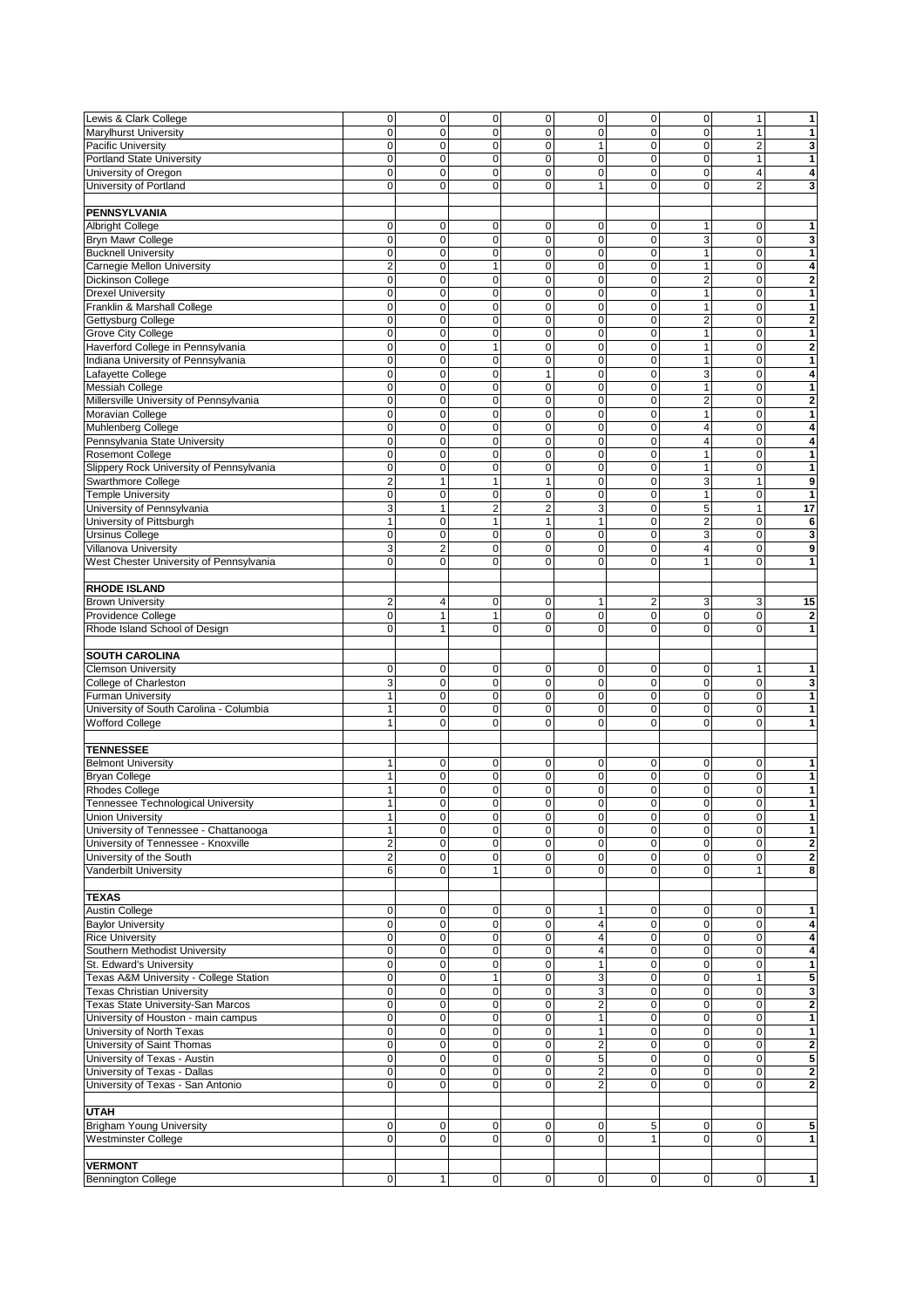| Middlebury College                                  | $\mathbf{1}$   | $\mathbf{1}$   | $\mathbf 0$    | $\mathbf{0}$   | $\mathbf 0$ | $\mathbf 0$    | 1           | $\overline{0}$ | 3                       |
|-----------------------------------------------------|----------------|----------------|----------------|----------------|-------------|----------------|-------------|----------------|-------------------------|
| University of Vermont                               | $\Omega$       | 1              | $\Omega$       | $\Omega$       | $\Omega$    | $\Omega$       | $\Omega$    | $\Omega$       | 1                       |
|                                                     |                |                |                |                |             |                |             |                |                         |
| <b>VIRGINIA</b>                                     |                |                |                |                |             |                |             |                |                         |
| College of William and Mary                         | $\mathbf{1}$   | $\mathbf 0$    | $\Omega$       | $\overline{2}$ | 1           | $\mathbf 0$    | 0           | $\Omega$       | 4                       |
| <b>Emory &amp; Henry College</b>                    | $\overline{0}$ | $\mathbf 0$    | $\Omega$       | $\mathbf{1}$   | $\mathbf 0$ | 0              | $\mathbf 0$ | $\Omega$       | 1                       |
| George Mason University                             | $\overline{0}$ | $\Omega$       | $\Omega$       | $\mathbf{1}$   | $\mathbf 0$ | $\mathbf 0$    | $\mathbf 0$ | $\Omega$       | 1                       |
| Hampden-Sydney College                              | $\mathbf 0$    | $\overline{0}$ | $\Omega$       | $\mathbf{1}$   | $\mathbf 0$ | $\overline{0}$ | $\mathbf 0$ | $\mathbf 0$    | 1                       |
| <b>Hollins University</b>                           | 0              | $\mathbf 0$    | $\mathbf 0$    | $\overline{2}$ | 0           | $\mathbf 0$    | 0           | $\mathbf 0$    | $\overline{2}$          |
| James Madison University                            | $\mathbf 0$    | $\mathbf 0$    | 0              | $\overline{2}$ | $\mathbf 0$ | $\mathbf 0$    | $\mathbf 0$ | $\mathbf 0$    | $\overline{\mathbf{c}}$ |
| Mary Washington College                             | $\mathbf 0$    | $\mathbf 0$    | $\Omega$       | $\mathbf{1}$   | $\mathbf 0$ | $\mathbf 0$    | $\mathbf 0$ | $\mathbf 0$    | $\overline{1}$          |
| Roanoke College                                     | $\mathbf 0$    | $\mathbf 0$    | 0              | $\mathbf{1}$   | $\mathbf 0$ | $\mathbf 0$    | $\mathbf 0$ | $\mathbf 0$    | 1                       |
| <b>Sweet Briar College</b>                          | 1              | $\mathbf 0$    | $\Omega$       | $\mathbf{1}$   | $\mathbf 0$ | $\mathbf 0$    | $\mathbf 0$ | $\Omega$       | $\mathbf{2}$            |
| University of Richmond                              | $\mathbf 0$    | $\mathbf 0$    | 0              | $\overline{2}$ | $\mathbf 0$ | $\mathbf 0$    | $\mathbf 0$ | $\Omega$       | $\mathbf{2}$            |
| University of Virginia                              | $\mathbf{1}$   | 1              | 1              | $\overline{2}$ | $\mathbf 0$ | $\mathbf 0$    | $\mathbf 0$ | $\mathbf 0$    | $\overline{\mathbf{5}}$ |
| Virginia Polytechnic Institute and State University | 0              | 0              | 0              | $\overline{2}$ | $\mathbf 0$ | $\mathbf 0$    | $\mathbf 0$ | $\mathbf 0$    | 2                       |
| Washington & Lee University                         | $\mathbf{1}$   | $\Omega$       | $\Omega$       | $\overline{2}$ | $\Omega$    | $\Omega$       | $\Omega$    | $\Omega$       | 3                       |
|                                                     |                |                |                |                |             |                |             |                |                         |
| <b>WASHINGTON</b>                                   |                |                |                |                |             |                |             |                |                         |
| Gonzaga University                                  | 0              | $\mathbf 0$    | 0              | $\mathbf 0$    | $\mathbf 0$ | $\mathbf{O}$   | 0           | $\mathbf{1}$   | 1                       |
| Northwest University                                | $\mathbf 0$    | $\Omega$       | $\Omega$       | $\Omega$       | $\Omega$    | $\Omega$       | $\Omega$    | $\mathbf{1}$   | 1                       |
| Pacific Lutheran University                         | $\mathbf 0$    | $\mathbf 0$    | 0              | $\mathbf 0$    | $\mathbf 0$ | $\mathbf 0$    | $\mathbf 0$ | $\mathbf{1}$   | 1                       |
| Seattle Pacific University                          | $\mathbf 0$    | $\overline{0}$ | $\Omega$       | $\mathbf 0$    | $\mathbf 0$ | $\mathbf 0$    | $\mathbf 0$ | $\overline{2}$ | $\mathbf{2}$            |
| <b>Seattle University</b>                           | $\mathbf 0$    | 0              | $\Omega$       | $\mathbf 0$    | 1           | $\mathbf{O}$   | $\mathbf 0$ | $\mathbf 0$    | 1                       |
| <b>Trinity Lutheran College</b>                     | $\mathbf 0$    | $\mathbf 0$    | $\Omega$       | $\mathbf 0$    | $\mathbf 0$ | $\mathbf 0$    | $\mathbf 0$ | $\mathbf{1}$   | 1                       |
| University of Puget Sound                           | $\mathbf 0$    | $\overline{0}$ | $\Omega$       | $\Omega$       | $\mathbf 0$ | $\Omega$       | $\mathbf 0$ | $\mathbf{1}$   | 1                       |
| University of Washington - Seattle                  | $\mathbf 0$    | $\overline{0}$ | $\Omega$       | $\mathbf 0$    | $\Omega$    | $\mathbf 0$    | $\mathbf 0$ | 6              | $\overline{\mathbf{6}}$ |
| <b>Whitman College</b>                              | $\mathbf 0$    | $\overline{0}$ | 0              | $\mathbf 0$    | $\mathbf 0$ | $\mathbf 0$    | $\mathbf 0$ | $\mathbf{1}$   | $\mathbf{1}$            |
| <b>Whitworth College</b>                            | $\Omega$       | $\overline{0}$ | $\Omega$       | $\Omega$       | $\mathbf 0$ | $\Omega$       | $\Omega$    | $\mathbf{1}$   | 1                       |
|                                                     |                |                |                |                |             |                |             |                |                         |
| <b>WEST VIRGINIA</b>                                |                |                |                |                |             |                |             |                |                         |
| <b>West Virginia University</b>                     | 0              | $\mathbf 0$    | $\Omega$       | $\mathbf{1}$   | $\Omega$    | $\mathbf{O}$   | $\Omega$    | $\Omega$       | 1                       |
|                                                     |                |                |                |                |             |                |             |                |                         |
| <b>WISCONSIN</b>                                    |                |                |                |                |             |                |             |                |                         |
| <b>Beloit College</b>                               | 0              | $\mathbf 0$    | $\mathbf{1}$   | $\mathsf 0$    | 0           | $\mathbf 0$    | 0           | $\mathbf{O}$   | 1                       |
| Lawrence University                                 | $\mathbf 0$    | $\overline{0}$ | $\mathbf{1}$   | $\mathbf 0$    | $\mathbf 0$ | $\overline{0}$ | $\mathbf 0$ | $\Omega$       | $\mathbf{1}$            |
| <b>Ripon College</b>                                | $\mathbf 0$    | $\mathbf 0$    | 1              | $\mathbf 0$    | $\mathbf 0$ | 0              | $\mathbf 0$ | $\mathbf 0$    | 1                       |
| University of Wisconsin - Eau Claire                | $\mathbf 0$    | $\overline{0}$ | 1              | $\mathbf 0$    | $\mathbf 0$ | $\mathbf 0$    | $\Omega$    | $\mathbf 0$    | $\overline{1}$          |
| University of Wisconsin - Madison                   | $\overline{0}$ | $\overline{0}$ | $\overline{7}$ | $\Omega$       | $\mathbf 0$ | $\mathbf 0$    | $\mathbf 0$ | $\Omega$       | $\overline{\mathbf{r}}$ |
| University of Wisconsin - River Falls               | $\Omega$       | $\overline{0}$ | 1              | $\Omega$       | $\Omega$    | 0              | $\mathbf 0$ | $\Omega$       | 1                       |
| University of Wisconsin - Superior                  | $\mathbf 0$    | $\overline{0}$ | $\mathbf{1}$   | $\Omega$       | $\mathbf 0$ | $\mathbf 0$    | $\Omega$    | $\Omega$       | 1                       |
| <b>WYOMING</b>                                      |                |                |                |                |             |                |             |                |                         |
| University of Wyoming                               | $\mathbf 0$    | 0              | $\Omega$       | $\Omega$       | $\mathbf 0$ | $\mathbf 0$    | 0           | 3              | $\mathbf{3}$            |
|                                                     |                |                |                |                |             |                |             |                |                         |
| <b>TOTAL</b>                                        | 138            | 103            | 212            | 79             | 123         | 88             | 161         | 95             | 999                     |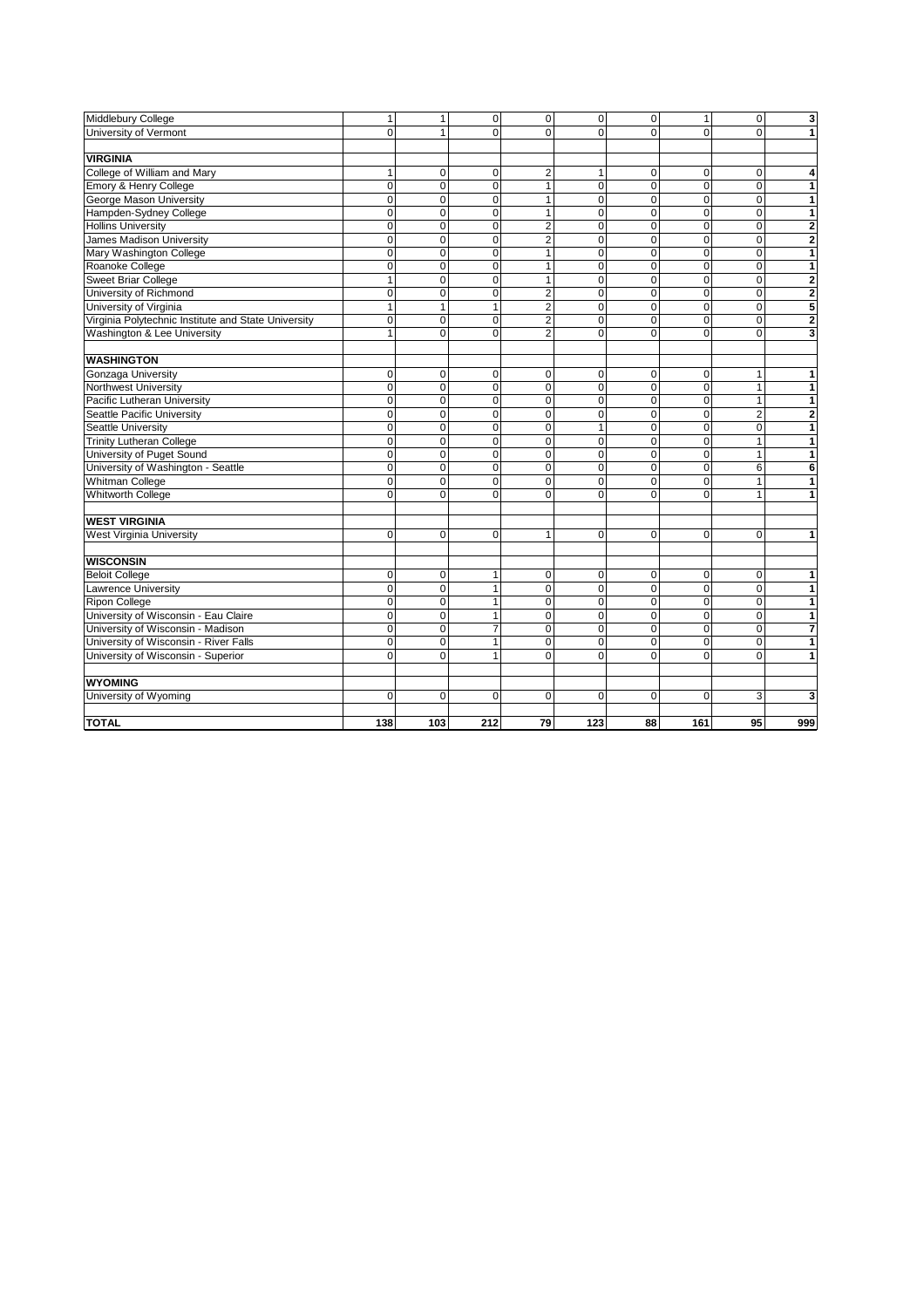| Proposed Field of Study - Endorsed                                                                               |                                            |                                  |                                  |                            |                                |                                  |                               |                                  |                |
|------------------------------------------------------------------------------------------------------------------|--------------------------------------------|----------------------------------|----------------------------------|----------------------------|--------------------------------|----------------------------------|-------------------------------|----------------------------------|----------------|
|                                                                                                                  |                                            |                                  |                                  |                            |                                |                                  |                               |                                  |                |
|                                                                                                                  | ATL                                        | <b>BOS</b>                       | CHIG                             | DC                         | HOU                            | LA                               | <b>NY</b>                     | <b>SF</b>                        | <b>TOTAL</b>   |
| Abrahamic Religions                                                                                              | 0                                          | 0                                | $\mathbf 0$                      | 0                          | 0                              | 0                                |                               | 0                                |                |
| Acting (Classical / Contemporary)                                                                                | 0                                          | $\mathbf 0$                      | $\mathbf 0$                      | 0                          | $\mathbf 0$                    |                                  | $\mathbf 0$                   | $\mathbf 0$                      |                |
| <b>Addiction Behaviour</b>                                                                                       | $\mathbf 0$                                | $\mathbf 0$                      | $\mathbf 0$                      | $\mathbf 0$                | $\mathbf 0$                    | $\overline{0}$                   |                               | $\mathbf 0$                      |                |
| <b>Advanced Chemical Engineering</b>                                                                             | $\mathsf{O}\xspace$                        | 1                                | ō                                | $\mathbf 0$                | $\overline{0}$                 | $\mathbf{0}$                     | $\mathbf 0$                   | ō                                |                |
| Advanced Computational Methods for Aeronautics, Flow Management and Fluid-Structure Interaction                  | 0                                          | $\overline{0}$                   | $\mathbf 0$                      | $\mathbf 0$                | $\overline{0}$                 | $\overline{0}$                   | 1                             | $\overline{0}$                   |                |
| <b>Advanced Computing</b><br>Advanced Instrumental Studies                                                       | 0<br>$\mathsf{O}\xspace$                   | $\overline{0}$<br>1              | $\overline{0}$<br>$\circ$        | 0<br>$\mathbf 0$           | 1<br>$\circ$                   | $\overline{0}$<br>$\mathbf{0}$   | 0<br>$\mathbf 0$              | $\overline{0}$<br>$\circ$        |                |
| Advanced Sustainable Design                                                                                      | $\mathbf 0$                                | 1                                | $\circ$                          | $\mathbf 0$                | $\circ$                        | $\overline{0}$                   | $\mathbf 0$                   | $\mathbf{0}$                     |                |
| <b>Advanced Theatre Practice</b>                                                                                 | $\mathbf{1}$                               | $\overline{0}$                   | ō                                | o                          | $\overline{0}$                 | $\mathbf{0}$                     | $\mathbf 0$                   | $\overline{0}$                   |                |
| Advanced Theatre Practice - Dramaturgy                                                                           | o                                          | $\overline{0}$                   | $\overline{1}$                   | o                          | $\overline{0}$                 | $\overline{0}$                   | o                             | o                                |                |
| Aerospace Engineering                                                                                            | $\mathsf{O}\xspace$                        | $\circ$                          | $\overline{\phantom{a}}$         | $\mathbf 0$                | $\circ$                        | $\circ$                          | $\mathbf 0$                   | $\mathbf 0$                      |                |
| African History                                                                                                  | $\mathbf 0$                                | $\overline{0}$                   | $\circ$                          | $\mathbf 0$                | 1                              | $\circ$                          | 0                             | $\overline{0}$                   |                |
| African Politics<br>African Politics/Political Science                                                           | $\mathsf{O}\xspace$<br>$\mathsf{O}\xspace$ | 0                                | $\mathbf 0$<br>$\mathbf 0$       | $\mathbf 0$<br>$\mathbf 0$ | $\circ$<br>$\mathbf 0$         | $\mathbf 0$<br>$\mathbf 0$       | 1<br>0                        | $\circ$<br>$\mathbf 0$           |                |
| African Studies                                                                                                  | 1                                          |                                  | 1                                | 1                          | $\mathbf 0$                    | $\mathbf{0}$                     | $\mathbf 0$                   | $\mathbf 0$                      |                |
| Ageing and Society                                                                                               | $\mathbf 0$                                | $\mathbf 0$                      | ō                                | o                          | $\mathbf 0$                    | 1                                | $\mathbf 0$                   | ō                                |                |
| Algebra and Number Theory                                                                                        | $\mathbf 0$                                | $\overline{0}$                   | $\mathbf 0$                      | $\mathbf 0$                | $\overline{0}$                 | $\mathbf{0}$                     | $\mathbf{1}$                  | $\circ$                          |                |
| American and English studies, Specialization English literature 1660-1830)                                       | $\mathbf 0$                                | $\overline{0}$                   | $\overline{0}$                   | 0                          | 1                              | $\overline{0}$                   | 0                             | $\overline{0}$                   |                |
| American History<br>American Literature                                                                          | $\mathbf 0$<br>$\mathbf 0$                 | 1<br>$\overline{0}$              | $\mathbf{1}$<br>$\overline{0}$   | $\mathbf 0$<br>$\mathbf 0$ | $\overline{0}$<br>1            | $\mathbf{0}$<br>$\mathbf{0}$     | $\mathbf 0$<br>$\mathbf 0$    | $\circ$<br>1                     |                |
| <b>Ancient History</b>                                                                                           | $\mathsf{O}\xspace$                        | $\overline{0}$                   | ō                                | o                          | $\overline{0}$                 | 1                                | $\mathbf 0$                   | $\overline{0}$                   |                |
| Ancient Philosophy (Aristotle)                                                                                   | $\mathsf{O}\xspace$                        | $\circ$                          | $\mathbf 0$                      | $\mathbf 0$                | $\circ$                        | $\mathbf{1}$                     | 0                             | $\circ$                          |                |
| Animation                                                                                                        | $\mathbf 0$                                | $\overline{0}$                   | $\mathbf 0$                      | $\mathbf 0$                | $\overline{0}$                 | $\mathbf{0}$                     | $\mathbf 0$                   | $\overline{1}$                   |                |
| Anthropology of Development and Social Transformation                                                            | 1                                          | $\overline{0}$                   | $\mathbf 0$                      | $\mathbf 0$                | $\circ$                        | $\overline{0}$                   | 0                             | 0                                |                |
| Anthropology of Food                                                                                             | $\mathsf{O}\xspace$                        | $\mathbf 0$                      | $\mathbf 0$                      | $\mathbf 0$                | $\circ$                        | $\mathbf{1}$                     | 0                             | $\mathbf 0$                      |                |
| Anti-malarial drug resistance<br><b>Applicable Mathematics</b>                                                   | 0<br>0                                     | $\Omega$<br>$\mathbf 0$          | $\mathbf{1}$<br>1                | $\mathsf 0$<br>0           | $\Omega$<br>$\mathbf 0$        | 0<br>$\mathbf 0$                 | 0<br>$\mathbf 0$              | $\Omega$<br>$\mathbf 0$          |                |
| Applied Biological Anthropology                                                                                  | $\mathbf 0$                                | $\mathbf 0$                      | $\mathbf 0$                      | $\mathbf 0$                |                                | $\overline{0}$                   | $\mathbf 0$                   | $\mathbf 0$                      |                |
| <b>Applied Statistics</b>                                                                                        | $\mathsf{O}\xspace$                        | $\mathbf{0}$                     | $\mathbf{1}$                     | $\mathbf{1}$               | $\circ$                        | $\mathbf{0}$                     | $\mathbf 0$                   | $\circ$                          |                |
| Applied Theatre (Drama in the Community & Drama Education)                                                       | 0                                          | 1                                | $\overline{0}$                   | 0                          | $\overline{0}$                 | $\overline{0}$                   | 0                             | $\overline{0}$                   |                |
| Aquatic Resource Management                                                                                      | 0                                          | $\overline{0}$                   | $\mathbf 0$                      | 0                          | $\mathbf{1}$                   | $\overline{0}$                   | 0                             | $\overline{0}$                   |                |
| Arab World Studies                                                                                               | $\mathsf{O}\xspace$<br>$\mathbf{1}$        | $\mathbf{0}$<br>$\overline{0}$   | $\overline{0}$<br>$\overline{0}$ | $\mathbf 0$<br>o           | $\mathbf{0}$<br>$\overline{0}$ | $\mathbf{0}$<br>$\mathbf{0}$     | $\mathbf{1}$<br>$\mathbf 0$   | $\mathbf{0}$<br>$\overline{0}$   |                |
| Archaeological Science<br>Archaeology                                                                            | $\mathbf 0$                                | $\overline{0}$                   | ō                                | o                          | $\circ$                        | $\mathbf{0}$                     | 1                             | 3                                |                |
| Archaeology of the Roman World                                                                                   | o                                          | $\overline{0}$                   | $\overline{\phantom{a}}$         | O                          | $\overline{0}$                 | $\overline{0}$                   | $\mathbf 0$                   | $\overline{0}$                   |                |
| Art Business                                                                                                     | $\pmb{0}$                                  | $\mathbf{0}$                     | $\circ$                          | $\mathbf 0$                | $\circ$                        | $\mathbf{0}$                     | 1                             | $\circ$                          |                |
| Art in Social Contexts                                                                                           | $\mathbf 0$                                | $\mathbf{0}$                     | $\mathbf 0$                      | $\mathbf 0$                | $\circ$                        | 1                                | 0                             | $\circ$                          |                |
| Arts and Cultural Management                                                                                     | $\mathsf{O}\xspace$                        | $\mathbf 0$                      | $\mathbf 0$                      | $\mathbf 0$                | 1                              | $\mathbf 0$                      | $\mathbf 0$                   | $\circ$                          |                |
| Art Therapy<br>Asian Politics                                                                                    | $\mathsf{O}\xspace$<br>$\mathbf 0$         | $\mathbf 0$<br>$\mathbf 0$       | 1<br>$\mathbf 0$                 | 0<br>$\mathbf 0$           | $\mathbf 0$<br>$\mathbf 0$     | $\mathbf 0$<br>$\mathbf{0}$      | $\mathbf 0$                   | $\mathbf 0$<br>$\mathbf{0}$      |                |
| Bachelor of Philosophy                                                                                           | $\mathbf 0$                                | $\mathbf 0$                      | ō                                | $\mathbf 0$                | $\mathbf{1}$                   | $\mathbf{1}$                     | $\mathbf{0}$                  | $\overline{0}$                   |                |
| Biochemistry                                                                                                     | $\mathbf{1}$                               | $\mathbf{0}$                     | $\mathbf 0$                      | $\mathbf 0$                | $\circ$                        | $\mathbf{0}$                     | 0                             | $\circ$                          |                |
| Biodiversity and Taxonomy of Plants                                                                              | $\mathbf 0$                                | $\overline{0}$                   | $\mathbf{1}$                     | 0                          | $\overline{0}$                 | $\overline{0}$                   | 0                             | $\overline{0}$                   |                |
| Biological Photography and Imaging                                                                               | $\mathbf 0$                                | $\mathbf{1}$                     | $\overline{0}$                   | $\mathbf 0$                | $\overline{0}$                 | $\mathbf{0}$                     | $\mathbf 0$                   | $\overline{0}$                   |                |
| <b>Biological Science</b>                                                                                        | $\mathbf 0$<br>$\mathsf{O}\xspace$         | $\overline{0}$<br>$\overline{0}$ | $\overline{0}$<br>$\mathbf 0$    | $\mathbf 0$<br>$\mathbf 0$ | $\overline{0}$<br>$\mathbf{0}$ | $\mathbf{0}$<br>$\mathbf{0}$     | $\mathbf 0$<br>1              | 1<br>$\mathbf{0}$                |                |
| <b>Biological Sciences</b><br>Biological Science through the Medical Research Council Mitochondrial Biology Unit | o                                          | $\mathbf{0}$                     | ō                                | o                          | $\circ$                        | $\overline{1}$                   | $\mathbf 0$                   | $\mathbf{0}$                     |                |
| Biology and Control of Disease Vectors                                                                           | $\mathbf 0$                                | $\overline{0}$                   | $\circ$                          | $\mathbf 0$                | $\overline{1}$                 | $\mathbf{0}$                     | $\mathbf 0$                   | $\circ$                          |                |
| Biology (Integrative Bioscience)                                                                                 | $\mathsf{O}\xspace$                        | $\overline{0}$                   | $\mathbf 0$                      | $\mathbf 0$                | $\circ$                        | $\mathbf{0}$                     | 0                             | 1                                |                |
| <b>Biomedical Engineering</b>                                                                                    | $\mathsf{O}\xspace$                        | $\Omega$                         | 1                                | $\mathbf 0$                | $\mathbf 0$                    | $\mathbf 0$                      | 0                             | $\mathbf 0$                      |                |
| <b>Biomedical Research</b>                                                                                       | 0                                          | $\Omega$                         | $\mathbf 0$                      | $\mathsf 0$                | 0                              | 0                                |                               | $\Omega$                         |                |
| Biomedicine, Bioscience and Society                                                                              | $\mathsf{O}\xspace$<br>$\mathsf{O}\xspace$ | $\mathbf 0$<br>$\mathbf 0$       | $\mathbf 0$<br>$\mathbf 0$       | $\mathsf 0$<br>$\mathbf 0$ | $\mathbf 0$<br>$\overline{1}$  | $\mathbf 0$<br>$\overline{0}$    | $\mathbf 0$                   | $\mathbf 0$<br>$\mathbf{0}$      |                |
| Biomedicine, Bioscience, and Society<br><b>BPhil</b>                                                             | $\mathsf{O}\xspace$                        | $\mathbf{0}$                     | $\mathbf 0$                      | $\mathbf 0$                | $\mathbf{1}$                   | $\mathbf{0}$                     | $\mathbf 0$                   | $\circ$                          |                |
| <b>BPhil in Philosophy</b>                                                                                       | 0                                          | $\overline{0}$                   | $\mathbf{1}$                     | $\mathbf 0$                | $\circ$                        | $\mathbf 0$                      | 0                             | $\overline{0}$                   |                |
| Brain Imaging and Cognitive Neuroscience                                                                         | $\mathsf{O}\xspace$                        | $\mathbf{0}$                     | $\mathbf{1}$                     | $\mathbf 0$                | $\mathbf{0}$                   | $\mathbf{0}$                     | $\mathbf 0$                   | $\mathbf{0}$                     |                |
| Business, Centre for Governance, Accountability and Innovation                                                   | $\mathsf{O}\xspace$                        | $\mathbf{0}$                     | $\overline{0}$                   | $\mathbf 0$                | 1                              | $\mathbf{0}$                     | $\mathbf 0$<br>$\overline{1}$ | $\mathbf{0}$                     |                |
| Byzantium: Art, Display, and Cultural Interchange in the Mediterranean<br>Cardiovascular medicine                | $\mathsf{O}\xspace$<br>$\mathsf{O}\xspace$ | $\overline{0}$<br>$\overline{0}$ | ō<br>$\mathbf 0$                 | o<br>$\mathbf 0$           | $\mathbf{0}$<br>1              | $\mathbf{0}$<br>$\mathbf{0}$     | $\mathbf 0$                   | $\overline{0}$<br>$\overline{0}$ |                |
| Central and South-East European Studies                                                                          | o                                          | $\overline{0}$                   | $\overline{1}$                   | O                          | $\overline{0}$                 | $\overline{0}$                   | o                             | $\overline{0}$                   |                |
| <b>Central Asian Security Studies</b>                                                                            | $\mathsf{O}\xspace$                        | $\mathbf{0}$                     | $\overline{1}$                   | O                          | $\overline{0}$                 | $\mathbf 0$                      | 0                             | $\circ$                          |                |
| Centre for Socio-Legal Studies                                                                                   | 1                                          | $\mathbf 0$                      | ō                                | $\mathbf 0$                | $\circ$                        | $\mathbf 0$                      | 0                             | $\circ$                          |                |
| Centre for Sustainable Development                                                                               | 0                                          |                                  | $\mathbf 0$                      | $\mathsf 0$                | $\mathsf{O}\xspace$            | $\mathbf 0$                      | 0                             | $\mathbf 0$                      |                |
| <b>Chemical Biology</b><br>chemistry                                                                             | $\mathsf{O}\xspace$<br>$\mathsf{O}\xspace$ | $\mathbf 0$<br>$\mathbf 0$       | 1<br>1                           | $\mathbf 0$<br>$\mathbf 0$ | $\mathbf{0}$<br>$\mathbf{0}$   | $\mathbf 0$<br>$\mathbf 0$       | $\mathbf 0$<br>$\mathbf 0$    | $\overline{0}$<br>$\overline{0}$ |                |
| Chemistry                                                                                                        | $\overline{\mathbf{c}}$                    | $\mathbf{0}$                     | $\overline{a}$                   | $\mathbf 0$                | $\overline{0}$                 | $\mathbf{0}$                     | $\mathbf{1}$                  | $\overline{0}$                   | 5              |
| China & Globalisation                                                                                            | 0                                          | $\overline{0}$                   | $\mathbf 0$                      | $\mathbf 0$                | $\circ$                        | $\mathbf{0}$                     | $\mathbf{1}$                  | $\overline{0}$                   |                |
| Chinese Law                                                                                                      | 0                                          | $\mathbf 0$                      | $\overline{0}$                   | $\mathbf 0$                | $\circ$                        | $\overline{0}$                   | 1                             | $\circ$                          |                |
| <b>Chinese Stuides</b>                                                                                           | $\mathsf{O}\xspace$                        | $\mathbf 0$                      | $\circ$                          | $\mathbf 0$                | $\mathbf{0}$                   | 1                                | $\mathbf 0$                   | $\mathbf 0$                      |                |
| City Design and Social Science<br>City Design and Social Science                                                 | $\mathsf{O}\xspace$<br>$\mathbf 0$         | $\mathbf{0}$<br>$\overline{0}$   | $\mathbf 0$<br>$\mathbf 0$       | $\mathbf 0$<br>o           | $\circ$<br>$\circ$             | $\mathbf{0}$<br>$\mathbf{0}$     | 1<br>$\mathbf{1}$             | $\mathbf{0}$<br>$\circ$          |                |
| <b>Classical Archaeology</b>                                                                                     | O                                          | $\overline{0}$                   | $\overline{0}$                   | o                          | $\overline{0}$                 | $\overline{0}$                   | $\overline{0}$                | $\overline{1}$                   |                |
| Classic and Contemporary Text                                                                                    | $\mathbf 0$                                | $\circ$                          | $\overline{1}$                   | $\mathbf 0$                | $\circ$                        | $\circ$                          | $\mathbf 0$                   | $\circ$                          |                |
| Classics                                                                                                         | $\overline{\mathbf{c}}$                    | $\overline{0}$                   | $\overline{0}$                   | 1                          | $\circ$                        | $\overline{0}$                   | 1                             | $\mathbf{1}$                     | 5              |
| Clinical and Cognitive Neuroscience                                                                              | $\mathsf{O}\xspace$                        | $\mathbf 0$                      | 1                                | $\mathbf 0$                | $\mathbf{0}$                   | $\mathbf 0$                      | $\mathbf 0$                   | $\mathbf{0}$                     |                |
| <b>Clinical Medicine</b><br>Clinical Neurology                                                                   | $\mathsf{O}\xspace$<br>$\mathsf{O}\xspace$ | $\mathbf 0$<br>$\mathbf 0$       | $\mathbf 0$<br>$\mathbf 0$       | $\mathbf 0$<br>$\mathbf 0$ | $\mathbf{1}$<br>$\mathbf{0}$   | $\mathbf{0}$<br>$\mathbf 0$      | $\mathbf 0$<br>1              | $\circ$<br>$\mathbf{0}$          |                |
| <b>Clinical Neuroscience</b>                                                                                     | o                                          | $\overline{1}$                   | ō                                | 1                          | $\overline{0}$                 | $\overline{0}$                   | $\overline{0}$                | $\overline{0}$                   | 2              |
| Clinical Neuroscience, glaucoma                                                                                  | $\mathbf 0$                                | ō                                | $\mathbf 0$                      | o                          | $\mathbf{0}$                   | $\mathbf{0}$                     | $\mathbf{1}$                  | $\overline{0}$                   |                |
| Clinical Pharmacology                                                                                            | $\mathbf 0$                                | $\mathbf{0}$                     | $\overline{0}$                   | $\mathbf 0$                | $\mathbf{1}$                   | $\overline{0}$                   | $\mathbf 0$                   | $\circ$                          |                |
| Cognitive and Decision Sciences                                                                                  | $\mathsf{O}\xspace$                        | $\mathbf{0}$                     | 1                                | $\mathbf 0$                | 1                              | $\mathbf{0}$                     | $\mathbf 0$                   | $\mathbf{0}$                     | $\overline{2}$ |
| Cognitive and Evolutionary Anthropology<br>Cognitive Neuroscience                                                | $\mathbf{1}$<br>o                          | $\mathbf{0}$<br>$\overline{0}$   | $\overline{0}$<br>$\overline{1}$ | $\mathbf 0$<br>o           | $\overline{0}$<br>1            | $\mathbf{0}$<br>$\mathbf{0}$     | $\mathbf 0$<br>$\mathbf 0$    | $\circ$<br>$\overline{0}$        |                |
| Communication Design                                                                                             | $\mathbf 0$                                | $\circ$                          | $\circ$                          | $\mathbf 0$                | $\circ$                        | $\circ$                          | $\mathbf 0$                   | 1                                |                |
| Community Music                                                                                                  | o                                          | $\overline{0}$                   | $\overline{1}$                   | O                          | $\overline{0}$                 | $\overline{0}$                   | $\mathbf 0$                   | $\overline{0}$                   |                |
| Comparative and International Education                                                                          | $\mathsf{O}\xspace$                        | $\mathbf{0}$                     | $\overline{1}$                   | o                          | $\overline{0}$                 | $\mathbf{0}$                     | 1                             | $\circ$                          |                |
| Comparative and International Education                                                                          | $\mathbf 0$                                | 1                                | $\mathsf{o}$                     | $\mathbf 0$                | $\circ$                        | $\mathbf{0}$                     | $\mathbf 0$                   | $\circ$                          |                |
| Comparative Ethnic Conflict                                                                                      | $\mathbf{1}$                               | $\overline{2}$<br>$\mathbf 0$    | $\mathbf 0$                      | $\mathbf 0$<br>1           | $\circ$<br>1                   | $\mathbf{0}$                     | $\mathbf 0$<br>$\mathbf 0$    | $\circ$<br>$\overline{0}$        | 3              |
| Comparative Government<br>Comparative literature                                                                 | $\mathsf{O}\xspace$<br>$\mathsf{O}\xspace$ | $\mathbf 0$                      | $\mathbf 0$<br>$\mathbf 0$       | o                          | $\overline{0}$                 | $\mathbf 0$<br>$\mathbf 0$       | 1                             | $\overline{0}$                   |                |
| Comparative Literature                                                                                           | o                                          | $\overline{0}$                   | ō                                | o                          | $\overline{0}$                 | $\overline{0}$                   | $\overline{2}$                | $\overline{0}$                   | 2              |
| Comparative Literature (Africa/Asia)                                                                             | $\mathsf{O}\xspace$                        | $\mathbf{0}$                     | $\overline{0}$                   | $\mathbf 0$                | $\circ$                        | 1                                | 0                             | $\circ$                          |                |
| Comparative Literature Study in Renaissance Poetry and Drama and Classical Poetry and Drama                      | $\mathbf 0$                                | $\overline{0}$                   | $\overline{0}$                   | 1                          | $\circ$                        | $\overline{0}$                   | 0                             | $\circ$                          |                |
| Comparative Literature/War Studies                                                                               | $\mathbf 0$                                | $\mathbf{1}$                     | $\overline{0}$                   | $\mathbf 0$                | $\overline{0}$                 | $\mathbf{0}$                     | $\overline{0}$                | $\circ$                          |                |
| Comparative Politics<br>Comparative Politics - Conflict Studies stream                                           | 1<br>1                                     | $\overline{0}$<br>$\overline{0}$ | $\overline{0}$<br>$\overline{0}$ | $\mathbf 0$<br>$\mathbf 0$ | 1<br>$\overline{0}$            | $\mathbf{0}$<br>$\mathbf{0}$     | $\mathbf{1}$<br>$\mathbf 0$   | $\mathbf{0}$<br>$\mathbf{0}$     |                |
| Comparative Politics (Research)                                                                                  | 1                                          | $\overline{0}$                   | $\overline{0}$                   | o                          | $\overline{0}$                 | $\overline{0}$                   | $\overline{0}$                | $\overline{0}$                   |                |
| Comparative Social Policy                                                                                        | $\overline{\mathbf{c}}$                    | $\circ$                          | 3                                | $\overline{1}$             | $\circ$                        | $\mathbf{1}$                     | 0                             | $\overline{a}$                   |                |
| Complexity Science                                                                                               | $\mathsf{O}\xspace$                        | $\overline{0}$                   | $\mathbf 0$                      | $\mathbf 0$                | $\mathbf{1}$                   | $\overline{0}$                   | 0                             | $\circ$                          |                |
| <b>Computational Biology</b>                                                                                     | 1                                          | 0                                | $\mathbf{1}$                     | 1                          | $\circ$                        | 1                                | $\mathbf 0$                   | $\circ$                          |                |
| Computational Neuroscience MSc                                                                                   | $\mathsf{O}\xspace$                        | $\mathbf 0$                      | $\mathsf{o}$                     | $\mathbf 0$                | 1                              | $\mathbf 0$                      | $\mathbf 0$                   | $\mathbf{0}$                     |                |
| Computing<br><b>Condensed Matter Physics</b>                                                                     | $\mathbf 0$<br>ō                           | $\mathbf 0$<br>ō                 | 1<br>ō                           | $\mathbf 0$<br>o           | $\mathbf 0$<br>$\overline{1}$  | $\overline{0}$<br>$\overline{1}$ | $\mathbf 0$<br>$\overline{0}$ | $\mathbf{0}$<br>$\overline{0}$   | $\mathbf{2}$   |
| Conducting                                                                                                       | $\mathbf{1}$                               | $\mathbf{0}$                     | $\mathbf 0$                      | $\mathbf{1}$               | $\circ$                        | $\mathbf{0}$                     | $\mathbf 0$                   | $\circ$                          |                |
| Conflict, Security and Development                                                                               | $\mathbf 0$                                | $\overline{0}$                   | $\overline{0}$                   | $\mathbf 0$                | $\circ$                        | $\overline{0}$                   | $\mathbf 0$                   | $\mathbf{1}$                     |                |
| Conflict, Security, and Development                                                                              | $\mathbf{1}$                               | $\mathbf{0}$                     | 1                                | $\mathbf 0$                | $\circ$                        | $\mathbf{0}$                     | $\mathbf 0$                   | $\circ$                          | $\overline{2}$ |
| Contemporary Art Theory                                                                                          | $\circ$                                    | $\overline{0}$                   | 1                                | $\circ$                    | $\overline{0}$                 | $\overline{0}$                   | $\overline{0}$                | $\circ$                          | $\mathbf{1}$   |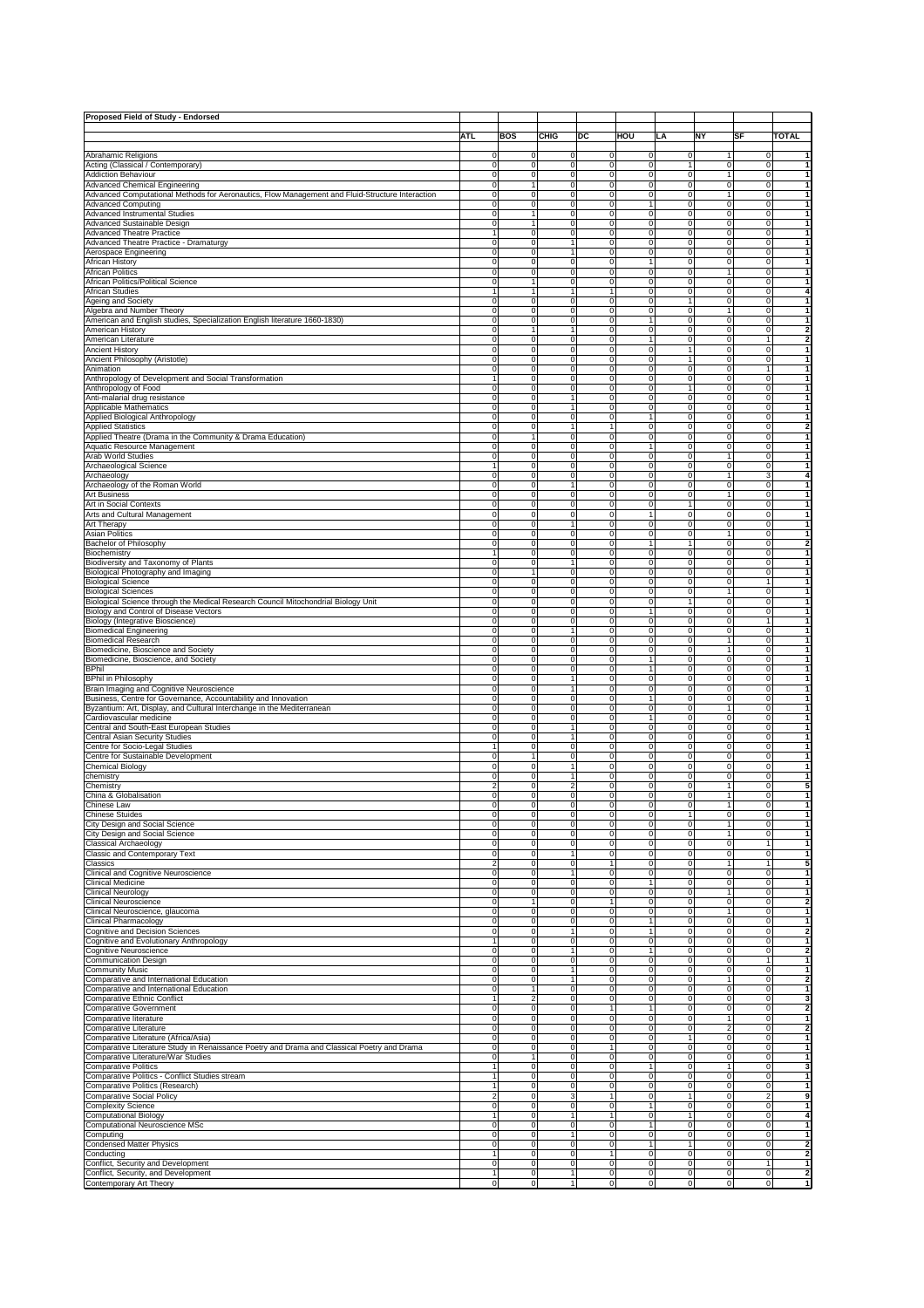| Controlled Quantum Dynamics - DTC                                                      | 0                             | $\mathbf{1}$                     | 0<br>0                                                        | 0                                | 0<br>$\mathbf 0$                                      | 0                                |                |
|----------------------------------------------------------------------------------------|-------------------------------|----------------------------------|---------------------------------------------------------------|----------------------------------|-------------------------------------------------------|----------------------------------|----------------|
| Control of Infectious Disease                                                          | 0                             | $\mathbf 0$                      | $\mathsf 0$<br>0                                              | 0                                | 0<br>$\mathbf{1}$                                     | $\pmb{0}$                        |                |
| <b>Counselling Psychology</b>                                                          | $\mathbf 0$                   | 0                                | 1<br>0                                                        | $\mathbf 0$                      | $\overline{0}$<br>0                                   | $\mathbf 0$                      |                |
| <b>Creative and Media Enterprises</b>                                                  | $\mathbf 0$                   | $\mathbf 0$                      | $\mathbf 0$<br>0                                              | $\mathbf 0$                      | 0<br>$\mathbf 0$                                      | $\overline{1}$                   |                |
| Creative Writing                                                                       | 0                             | $\mathbf 0$                      | $\overline{0}$<br>$\mathsf 0$                                 | $\mathbf{1}$                     | 0<br>$\mathbf{1}$                                     | $\mathbf 0$                      |                |
| Creative Writing MA                                                                    | 0                             | $\mathbf 0$                      | 0<br>0                                                        |                                  | 0<br>$\mathbf 0$                                      | 0                                |                |
| <b>Creative Writing Prose</b>                                                          | 0                             | 0                                | $\mathsf 0$<br>0                                              | 0                                | 0<br>1                                                | 0                                |                |
| Criminology                                                                            | $\mathbf 0$                   | $\mathbf 0$                      | $\mathbf{1}$<br>0                                             | 0                                | $\mathbf{1}$<br>$\mathbf 0$                           | $\mathsf 0$                      |                |
| Criminology and Criminal Justice                                                       | $\mathbf 0$                   | $\mathbf 0$                      | $\mathbf 0$<br>0                                              | 1                                | o<br>0                                                | $\mathbf 0$                      |                |
| Critical and Cultural Theory                                                           | $\mathbf 0$                   | $\mathbf 0$                      | 1<br>$\mathsf 0$                                              | $\mathbf 0$                      | $\overline{0}$<br>o                                   | $\mathbf 0$                      |                |
| Criticism and Culture                                                                  | o                             | o                                | $\overline{1}$<br>$\overline{0}$                              | 1                                | $\overline{1}$<br>o                                   | $\overline{0}$                   |                |
| Criticism and Theory                                                                   | $\mathbf 0$                   | $\mathbf 0$                      | $\mathbf{1}$<br>0                                             | $\mathbf 0$                      | $\mathbf 0$<br>$\pmb{0}$                              | $\pmb{0}$                        |                |
| Cryptography<br><b>Cultural Studies</b>                                                | 0<br>0                        | 0<br>0                           | O<br>0<br>0<br>0                                              | 0<br>1                           | $\pmb{0}$<br>$\circ$<br>0<br>$\mathbf 0$              | $\mathbf{1}$<br>$\mathsf 0$      |                |
| Culture of the European Renaissance                                                    | $\mathbf 0$                   | $\mathbf 0$                      | $\mathsf 0$<br>0                                              | 0                                | $\mathbf 0$<br>$\mathbf{1}$                           | $\mathsf 0$                      |                |
| <b>Cuneiform Studies</b>                                                               | $\mathbf 0$                   | 1                                | $\mathbf 0$<br>0                                              | $\mathbf 0$                      | o<br>o                                                | $\mathbf 0$                      |                |
| curating contemporary art                                                              | $\mathsf 0$                   | o                                | ō<br>$\overline{0}$                                           | $\overline{0}$                   | $\overline{0}$<br>1                                   | $\overline{0}$                   |                |
| Dance Anthropology                                                                     | $\mathbf 0$                   | $\mathbf 0$                      | $\mathbf{1}$<br>$\mathsf 0$                                   | 0                                | 0<br>$\mathbf 0$                                      | $\mathsf 0$                      |                |
| Department of History and Philosophy of Science - Part III                             | $\mathbf 0$                   | 1                                | $\mathbf 0$<br>$\mathsf 0$                                    | 0                                | $\mathbf{0}$<br>$\mathbf 0$                           | $\mathbf 0$                      |                |
| Department of Medical Genetics                                                         | 0                             | $\mathbf 0$                      | 0<br>0                                                        | 0                                | 0<br>$\mathbf{1}$                                     | $\mathbf 0$                      |                |
| Dept. of Engineering Sciences                                                          | $\Omega$                      | $\mathbf 0$                      | $\mathbf{1}$<br>0                                             | 0                                | 0<br>$\mathbf 0$                                      | $\mathsf 0$                      |                |
| Developmental Psychology                                                               | 1                             | $\mathbf 0$                      | $\mathsf 0$<br>0                                              | $\mathbf 0$                      | $\overline{0}$<br>o                                   | $\overline{0}$                   |                |
| Development Management                                                                 | $\mathsf 0$                   | o                                | $\overline{1}$<br>$\overline{1}$                              | $\overline{0}$                   | $\overline{0}$<br>o                                   | $\overline{0}$                   | $\overline{2}$ |
| <b>Development Studies</b>                                                             | $\overline{3}$                | $\mathbf 0$<br>13                | 2                                                             | 1                                | $\overline{\mathbf{2}}$<br>$\boldsymbol{2}$           | 3                                | 26             |
| <b>Development Studies</b>                                                             | 0                             | 1                                | $\mathsf 0$<br>0                                              | 0                                | 0<br>1                                                | $\mathsf 0$<br>$\mathbf 0$       |                |
| Development Studies (Research)<br><b>Digital Forensics</b>                             | $\Omega$                      | $\mathbf 0$<br>0                 | $\mathsf 0$<br>0<br>$\mathsf 0$<br>1                          | 0<br>0                           | 0<br>$\mathbf 0$<br>0<br>0                            | 0                                |                |
| Digital Humanities                                                                     | $\mathbf 0$                   | 1                                | $\mathsf 0$<br>0                                              | $\mathbf 0$                      | $\overline{0}$<br>0                                   | $\mathbf 0$                      |                |
| Directing                                                                              | $\mathbf 0$                   | $\mathbf 0$                      | $\mathbf 0$<br>$\mathbf 0$                                    | $\mathbf 0$                      | $\mathbf 0$<br>$\mathbf{1}$                           | $\mathbf 0$                      |                |
| Divinity                                                                               | 0                             | $\pmb{0}$                        | $\mathsf 0$<br>$\mathsf 0$                                    | 0                                | 0<br>$\pmb{0}$                                        | $\mathbf{1}$                     |                |
| Doctorate of Philosophy                                                                | 0                             | 0                                | 1<br>0                                                        | 0                                | 0<br>$\mathbf 0$                                      | 0                                |                |
| DPhil in Systems Biology Doctoral Training Centre                                      | 0                             | 0                                | $\mathsf 0$<br>0                                              | 0                                | 0<br>1                                                | 0                                |                |
| Early Modern History                                                                   | $\Omega$                      | $\overline{c}$                   | $\mathsf 0$<br>0                                              | 0                                | 0<br>$\mathbf 0$                                      | $\mathsf 0$                      |                |
| <b>Earth Sciences</b>                                                                  | $\mathbf 0$                   | $\mathbf 0$                      | $\mathbf 0$<br>0                                              | 0                                | 0<br>$\mathbf{1}$                                     | $\mathbf 0$                      |                |
| <b>Eastern Christian Studies</b>                                                       | $\mathbf 0$                   | $\mathbf 0$                      | $\mathsf 0$<br>$\mathsf 0$                                    | 0                                | o<br>0                                                | $\mathbf{1}$                     |                |
| Econometrics and Mathematical Economics                                                | $\mathbf 0$                   | o                                | $\overline{1}$<br>0                                           | 1                                | $\overline{0}$<br>$\overline{0}$                      | $\overline{0}$                   |                |
| Econometrics and Mathematical Economics (research)                                     | 0<br>1                        | $\pmb{0}$                        | $\mathbf{1}$<br>0<br>$\overline{0}$<br>0                      | 0<br>0                           | $\pmb{0}$<br>$\mathbf 0$                              | $\mathsf 0$<br>$\mathsf 0$       |                |
| Economic and Social Hisory<br>Economic and Social History                              | 0                             | 0<br>0                           | $\mathbf{1}$<br>$\mathbf{1}$                                  | 1                                | $\pmb{0}$<br>$\overline{0}$<br>2<br>$\pmb{0}$         | $\mathbf{1}$                     | 6              |
| Economic History                                                                       | $\mathbf 0$                   | 0                                | $\mathbf 0$<br>0                                              | 0                                | $\mathbf{1}$<br>0                                     | $\mathbf 0$                      |                |
| Economic Policy                                                                        | $\mathbf 0$                   | $\mathbf 0$                      | $\mathsf 0$<br>1                                              | $\mathbf 0$                      | o<br>o                                                | $\mathbf 0$                      |                |
| Economics                                                                              | 1                             | $\mathbf{1}$                     | $\overline{4}$<br>6                                           | 1                                | $\overline{\mathbf{2}}$<br>1                          | $\overline{1}$                   | 17             |
| Economics                                                                              | $\mathbf 0$                   | $\mathbf 0$                      | $\mathsf 0$<br>1                                              | 1                                | 0<br>$\mathbf 0$                                      | $\mathsf 0$                      |                |
| Economics and Philosophy                                                               | $\mathbf 0$                   | $\mathbf 0$                      | 0<br>0                                                        | 1                                | $\mathbf 0$<br>$\overline{0}$                         | 0                                |                |
| <b>Economics for Development</b>                                                       | $\Omega$                      | $\mathbf 0$                      | $\mathbf{1}$<br>0                                             | 0                                | 0<br>$\overline{c}$                                   | $\mathsf 0$                      |                |
| Economics MRes/PhD Direct Entry (Track 1)                                              | $\mathbf 0$                   | $\mathbf{1}$                     | $\mathsf 0$<br>0                                              | 0                                | 0<br>$\mathbf 0$                                      | $\mathbf 0$                      |                |
| Economics (two year programme)                                                         | $\mathbf 0$                   | $\mathbf 0$                      | $\mathsf 0$<br>$\mathbf{1}$                                   | $\mathbf 0$<br>1                 | o<br>$\mathbf 0$                                      | $\overline{0}$                   |                |
| Education                                                                              | $\overline{1}$<br>$\mathbf 0$ | o<br>$\mathbf 0$                 | $\overline{0}$<br>$\mathsf 0$<br>$\mathsf 0$<br>1             | 0                                | $\overline{0}$<br>1<br>0<br>$\mathbf 0$               | $\overline{0}$<br>$\mathsf 0$    |                |
| <b>Educational Theory and Practice</b><br><b>Education and Development</b>             | $\mathsf{O}\xspace$           | 1                                | $\overline{0}$<br>0                                           | 0                                | $\pmb{0}$<br>$\overline{0}$                           | $\mathsf 0$                      |                |
| <b>Education Assessment</b>                                                            |                               | $\mathbf 0$                      | 0<br>0                                                        | 0                                | 0<br>$\mathbf 0$                                      | $\mathsf 0$                      |                |
| Education (Comparative and International Education)                                    | 0                             | 0                                | $\mathsf 0$<br>0                                              | 0                                | 0<br>$\mathbf 0$                                      | $\mathbf{1}$                     |                |
| Education (Comparative and International Education)                                    | $\mathbf 0$                   | 0                                | 1<br>0                                                        | $\mathbf 0$                      | $\overline{0}$<br>0                                   | $\mathbf 0$                      |                |
| Education, Gender and International Development                                        | $\mathbf 0$                   | ō                                | $\overline{0}$<br>$\overline{0}$                              | $\overline{0}$                   | $\overline{0}$<br>ō                                   | $\overline{1}$                   |                |
| Egyptology                                                                             | 0                             | $\pmb{0}$                        | $\mathbf{1}$<br>$\mathsf 0$                                   | 0                                | 0<br>$\pmb{0}$                                        | $\mathsf 0$                      |                |
| <b>Electrical Engineering</b>                                                          | 1                             | $\mathbf{O}$                     | $\mathbf 0$<br>0                                              | 0                                | $\mathbf{O}$<br>0                                     | 0                                |                |
| Electronics, Power and Energy Conversion<br>Emergent Technologies and Design Programme | $\mathbf 0$<br>0              | $\mathbf 0$<br>$\mathbf 0$       | $\mathbf{1}$<br>0<br>$\mathsf 0$<br>0                         | 0<br>0                           | 0<br>$\mathbf 0$<br>0<br>$\mathbf{1}$                 | $\mathbf 0$<br>$\mathsf 0$       |                |
| Engineering: Control Systems/Optimization                                              | $\mathbf 0$                   | $\mathbf 0$                      | $\mathbf 0$<br>0                                              | 1                                | o<br>0                                                | $\mathbf 0$                      |                |
| Engineering for Sustainable Development                                                | $\mathsf{O}\xspace$           | $\mathbf{1}$                     | $\mathbf 0$<br>$\mathbf 0$                                    | 1                                | $\mathbf 0$<br>$\mathbf{1}$                           | $\mathbf 0$                      |                |
| Engineering For Sustainable Development                                                | $\mathbf 0$                   | $\overline{\mathbf{0}}$          | $\overline{1}$<br>0                                           | $\overline{0}$                   | $\overline{0}$<br>$\overline{0}$                      | $\overline{1}$                   |                |
| Engineering Materials Failure and Analysis Masters                                     | 0                             | $\pmb{0}$                        | O<br>0                                                        | 1                                | $\pmb{0}$<br>$\mathbf 0$                              | $\mathsf 0$                      |                |
| <b>Engineering Science</b>                                                             | 1                             | 0                                | $\overline{0}$<br>0                                           | 0                                | $\pmb{0}$<br>$\overline{0}$                           | $\mathsf 0$                      |                |
| Engineering: Turbomachinery Research, Whittle Laboratory                               | 0                             | 0                                | $\mathbf{1}$<br>0                                             | 0                                | 0<br>$\pmb{0}$                                        | $\pmb{0}$                        |                |
| English                                                                                | $\Omega$                      | $\mathbf 0$                      | $\mathbf 0$<br>0                                              |                                  | 0<br>$\mathbf 0$                                      | $\mathbf 0$                      |                |
| English (1800-1914)<br><b>English and American Studies</b>                             | 0                             | $\mathbf 0$<br>$\mathbf 0$       | $\mathbf 0$<br>0<br>1<br>$\overline{0}$                       | 0                                | o<br>$\mathbf{1}$<br>0<br>$\mathbf 0$                 | $\mathbf 0$<br>$\mathbf 0$       |                |
| English Criticism and Culture                                                          | 0                             | $\mathbf{O}$                     | 0<br>0                                                        | 0                                | $\mathbf{O}$<br>$\overline{0}$                        | 1                                |                |
| English Language and Literature                                                        | $\mathbf 0$                   | $\mathbf{0}$                     | $\mathbf 0$<br>0                                              | 0                                | $\mathbf{O}$<br>$\overline{0}$                        | 1                                |                |
| English Language and Literature: 1550-1700                                             | $\mathbf 0$                   | $\mathbf{0}$                     | $\mathbf 0$<br>1                                              | 0                                | $\mathbf 0$<br>$\mathbf 0$                            | $\mathbf 0$                      |                |
| English Language and Literature (1900 - Present)                                       | $\mathsf{O}\xspace$           | $\mathbf 0$                      | $\mathbf 0$<br>$\mathsf{O}\xspace$                            | 0                                | $\pmb{0}$<br>$\mathbf{1}$                             | $\mathbf 0$                      |                |
| English Language and Literature 1900-Present                                           | $\Omega$                      | $\mathbf{1}$                     | $\Omega$<br>$\Omega$                                          | $\Omega$                         | $\Omega$<br>$\Omega$                                  | $\overline{0}$                   |                |
| English Literature                                                                     | 1                             | $\mathbf 0$                      | $\overline{1}$<br>0                                           | 0                                | 0<br>$\mathbf{1}$                                     | $\pmb{0}$                        |                |
| English Literature, 1550-1780                                                          | $\mathsf 0$                   | $\mathbf 0$                      | $\mathbf 0$<br>0                                              | 0                                | $\mathbf{1}$<br>0                                     | $\pmb{0}$                        |                |
| English Literature 1800-1914                                                           | $\mathbf 0$                   | 0                                | 0<br>0                                                        | 1                                | $\pmb{0}$<br>$\overline{0}$                           | $\mathsf 0$                      |                |
| English Literature 1900-Present Day<br>English Medieval and Renaissance Studies        | 0<br>$\mathbf 0$              | 1<br>0                           | $\mathbf 0$<br>0<br>1<br>0                                    | 0<br>0                           | 0<br>$\mathbf 0$<br>$\pmb{0}$<br>0                    | $\mathsf 0$<br>$\mathsf 0$       |                |
| <b>English Medieval Studies</b>                                                        | $\mathbf 0$                   | $\mathbf 0$                      | $\mathbf 0$<br>0                                              | $\mathbf 0$                      | o<br>0                                                | $\overline{1}$                   |                |
| English (Theoretical and Interdisciplinary Studies)                                    | $\mathbf 0$                   | o                                | $\overline{1}$<br>$\overline{0}$                              | $\overline{0}$                   | $\overline{0}$<br>ō                                   | ō                                | 1              |
| Enligh: Issues in Modern Culture                                                       | $\mathbf 0$                   | $\mathbf 0$                      | $\mathbf 0$<br>$\mathsf 0$                                    | $\bf 0$                          | $\mathbf 0$<br>1                                      | $\mathsf 0$                      |                |
| Environmental Change and Management                                                    | 1                             | $\mathbf{0}$                     | $\mathbf{3}$<br>1                                             | 1                                | $\circ$<br>$\mathbf{O}$                               | $\mathbf 0$                      | 6              |
| Environmental Change and Management                                                    | 1                             | $\mathbf 0$                      | 0<br>0                                                        | 0                                | 0<br>$\mathbf 0$                                      | $\mathbf 0$                      |                |
| Environmental Change & Management                                                      | $\mathsf{O}\xspace$           | $\mathbf 0$                      | $\mathsf 0$<br>0                                              | 0                                | 0<br>$\mathbf 0$                                      | $\mathbf{1}$                     |                |
| <b>Environmental Governance</b>                                                        | $\mathbf 0$                   | $\mathbf{1}$                     | $\mathbf 0$<br>$\mathsf{O}\xspace$                            | 0                                | o<br>$\overline{\mathbf{0}}$                          | ō                                |                |
| <b>Environmental Policy</b><br>Environmental Policy and Regulation                     | $\overline{1}$<br>$\mathbf 0$ | o<br>$\overline{\mathbf{0}}$     | $\circ$<br>$\overline{0}$<br>$\overline{1}$<br>$\overline{0}$ | $\overline{0}$<br>$\overline{0}$ | o<br>o<br>o<br>$\mathbf 0$                            | ō<br>$\overline{0}$              |                |
| Environmental Psychology                                                               | $\mathbf 0$                   | $\mathbf 0$                      | $\circ$<br>0                                                  | 1                                | $\pmb{0}$<br>$\circ$                                  | $\mathbf 0$                      |                |
| <b>Environmental Technology</b>                                                        | 1                             | $\mathbf 0$                      | $\mathbf 0$<br>$\mathsf{O}\xspace$                            | 0                                | $\mathbf 0$<br>$\mathbf 0$                            | $\mathbf 0$                      |                |
| Environment and Health Stream                                                          | 0                             | $\mathbf 0$                      | 0<br>0                                                        | 0                                | 0<br>$\pmb{0}$                                        | $\mathbf{1}$                     |                |
| Environment and International Development                                              | $\mathbf 0$                   | $\pmb{0}$                        | $\mathbf 0$<br>0                                              | 0                                | 0<br>$\mathbf{1}$                                     | $\mathbf 0$                      |                |
| Environment and Sustainable Development                                                | 1                             | $\mathbf 0$                      | $\mathbf 0$<br>$\mathbf 0$                                    | $\mathbf 0$                      | $\mathbf 0$<br>$\circ$                                | $\mathbf 0$                      |                |
| Environment & Sustainable Development                                                  | $\mathbf 0$                   | $\mathbf{1}$                     | $\circ$<br>$\overline{0}$                                     | 0                                | $\pmb{0}$<br>$\mathbf 0$                              | ō                                |                |
| Epidemiology                                                                           | 1                             | $\mathbf{0}$                     | $\mathbf 0$<br>0<br>$\mathsf 0$                               | 0                                | $\mathbf{O}$<br>$\overline{0}$                        | $\mathbf 0$<br>$\mathbf 0$       |                |
| Ethics and Political Philosophy<br>Ethics - Science and Religion                       | $\mathbf 0$<br>$\mathbf 0$    | $\mathbf{0}$<br>$\mathbf{0}$     | 1<br>$\mathbf{1}$<br>0                                        | 0<br>0                           | $\circ$<br>$\mathbf{O}$<br>$\mathbf 0$<br>$\mathbf 0$ | $\mathbf 0$                      |                |
| Euphonium Performance                                                                  | $\mathbf 0$                   | $\mathbf 0$                      | $\mathsf 0$<br>0                                              | 0                                | $\pmb{0}$<br>$\mathbf{1}$                             | $\mathbf 0$                      |                |
| European Literature and Culture                                                        | $\mathbf 0$                   | $\mathbf{0}$                     | $\mathbf{1}$<br>$\mathsf 0$                                   | 0                                | o<br>o                                                | ō                                |                |
| European Theatre                                                                       | $\overline{1}$                | $\overline{\mathbf{0}}$          | $\overline{0}$<br>$\mathsf 0$                                 | $\overline{0}$                   | $\overline{0}$<br>o                                   | $\overline{0}$                   |                |
| Evidence Based Social Intervention                                                     | $\mathbf 0$                   | $\mathbf{1}$                     | $\mathbf{1}$<br>1                                             | 1                                | 0<br>$\mathbf 0$                                      | $\mathbf 0$                      |                |
| Evidence-Based Social Intervention                                                     | 1                             | $\mathbf 0$                      | $\mathbf 0$<br>0                                              | 0                                | $\overline{\mathbf{c}}$<br>0                          | $\mathsf 0$                      | 3              |
| Evolutionary psychology                                                                | $\Omega$                      | $\mathbf 0$                      | $\mathsf 0$<br>0                                              | 1                                | 0<br>$\mathbf 0$                                      | $\mathsf 0$                      |                |
| <b>Experimental and Theoretical Physics</b>                                            |                               | 0                                | $\mathsf 0$<br>0                                              | 0                                | $\pmb{0}$<br>0                                        | $\mathsf 0$                      |                |
| <b>Experimental Particle Physics</b><br><b>Experimental Psychology</b>                 | $\mathbf 0$<br>1              | $\mathbf 0$<br>o                 | $\mathbf 0$<br>0<br>$\overline{1}$<br>$\overline{0}$          | $\mathbf 0$<br>$\overline{0}$    | o<br>1<br>$\overline{0}$<br>o                         | $\mathbf 0$<br>$\overline{0}$    | $\overline{2}$ |
| <b>Experimental Therapeutics</b>                                                       | $\mathbf{1}$                  | $\mathbf 0$                      | $\mathbf 0$<br>$\mathsf 0$                                    | 0                                | 0<br>$\mathbf 0$                                      | $\mathsf 0$                      |                |
| Field Archaeology                                                                      | $\mathbf 0$                   | $\mathbf{0}$                     | $\mathbf{1}$<br>0                                             | 0                                | $\mathbf{O}$<br>$\mathbf{0}$                          | $\mathbf 0$                      |                |
| <b>Film Aesthetics</b>                                                                 | 1                             | $\mathbf 0$                      | $\mathsf 0$<br>0                                              | 0                                | 0<br>$\mathbf 0$                                      | $\mathsf 0$                      |                |
| Film Curating                                                                          | $\mathbf 0$                   | $\mathbf 0$                      | $\mathbf 0$<br>0                                              | $\mathbf{1}$                     | $\mathbf 0$<br>0                                      | $\mathbf 0$                      |                |
|                                                                                        |                               |                                  |                                                               |                                  |                                                       |                                  |                |
| Film Directing                                                                         | $\mathbf 0$                   | $\mathbf{0}$                     | ō<br>$\mathbf 0$                                              | 0                                | o<br>$\overline{1}$                                   | ō                                |                |
| <b>Film Making</b><br>Finance                                                          | O<br>$\overline{1}$           | $\overline{0}$<br>$\overline{0}$ | $\circ$<br>$\overline{0}$<br>$\circ$<br>O                     | 0<br>$\overline{1}$              | o<br>$\overline{0}$<br>o<br>$\overline{0}$            | $\overline{1}$<br>$\overline{0}$ | $\mathbf{2}$   |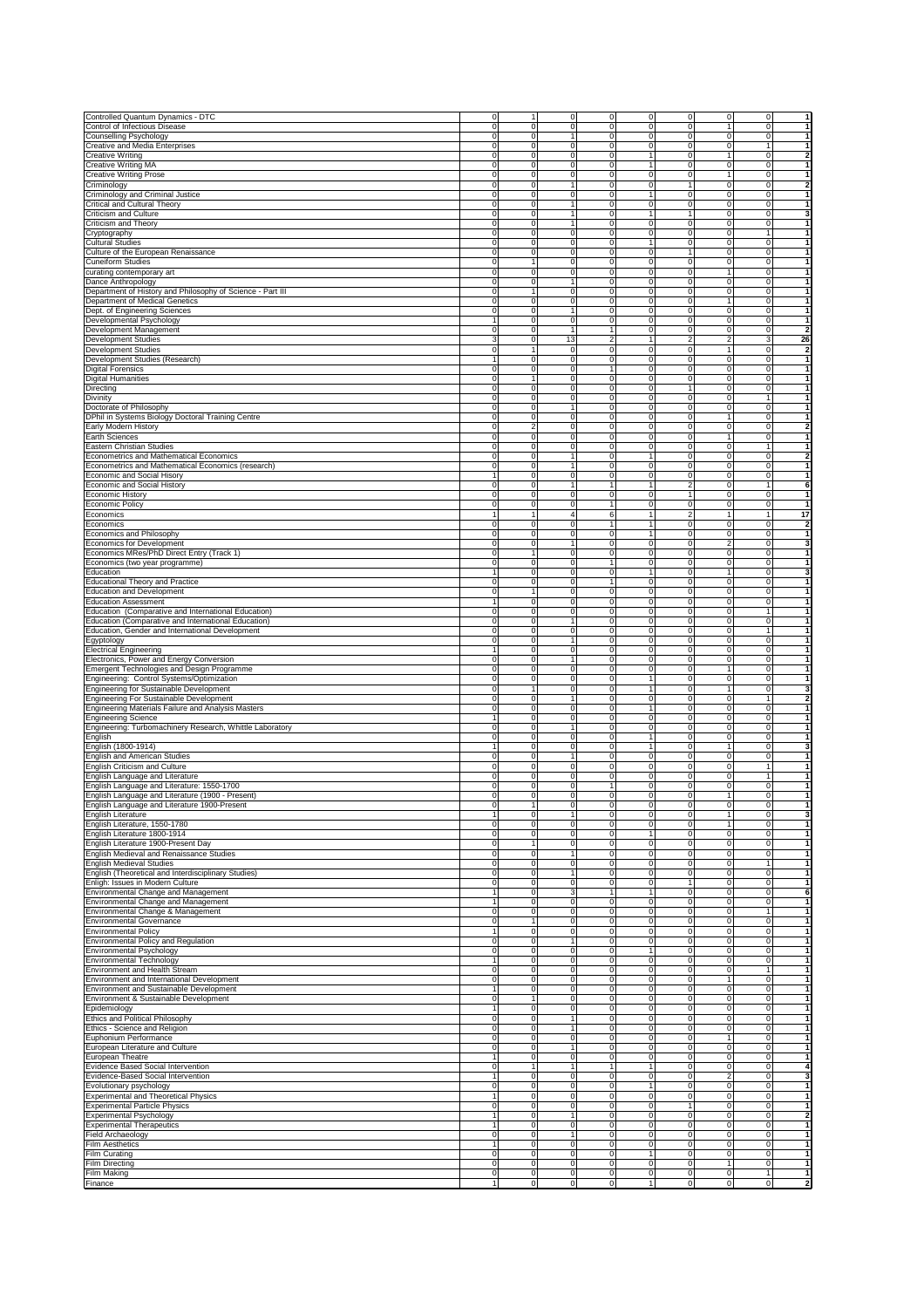| Finance and Economic Development                                                                                                                                  | 0                          | 0                       | $\circ$                        | 0                             | $\mathbf{1}$            | 0                           | $\mathbf 0$<br>$\mathbf 0$                                | $\mathbf{1}$                            |
|-------------------------------------------------------------------------------------------------------------------------------------------------------------------|----------------------------|-------------------------|--------------------------------|-------------------------------|-------------------------|-----------------------------|-----------------------------------------------------------|-----------------------------------------|
| Fine Art with PGCE in Teaching Higher Education MA                                                                                                                | 0                          | $\mathbf{1}$            | $\mathbf 0$                    | $\mathbf 0$                   | 0                       | $\mathbf 0$                 | $\mathbf 0$<br>$\mathbf 0$                                | $\mathbf{1}$                            |
| Funerary Archaeology and Human Osteology                                                                                                                          | $\mathbf 0$                | 0                       | $\mathbf 0$                    | $\mathbf 0$                   | 0                       | $\mathbf{1}$                | $\mathbf 0$<br>$\mathbf 0$                                | $\mathbf{1}$                            |
| <b>Fusion Energy</b>                                                                                                                                              | $\pmb{0}$                  | 0                       | $\mathsf 0$                    | $\mathsf 0$                   | 0                       | $\mathbf{1}$                | $\mathbf 0$<br>$\mathbf 0$                                | $\mathbf{1}$                            |
| Garden History<br>Gatsby Unit- Theoretical Neuroscience                                                                                                           | 0                          | 0<br>1                  | $\mathbf{1}$                   | $\mathsf 0$                   | $\pmb{0}$               | $\mathbf 0$<br>0            | $\mathbf 0$<br>$\mathbf 0$                                | $\mathbf{1}$<br>$\overline{1}$          |
| Gender                                                                                                                                                            | 0<br>0                     | 1                       | 0<br>0                         | 0<br>0                        | 0<br>0                  | 0                           | $\mathbf 0$<br>$\mathbf 0$<br>0<br>$\mathbf 0$            | 1                                       |
| Gender and Development                                                                                                                                            | 0                          | 0                       | $\mathsf 0$                    | 0                             | 0                       | 0                           | 0<br>$\mathbf{1}$                                         | 1                                       |
| Gender and Social Policy                                                                                                                                          | 0                          | 0                       | 1                              | $\mathsf 0$                   | 0                       | 0                           | $\mathbf 0$<br>$\mathbf 0$                                | 1                                       |
| Gender and Society                                                                                                                                                | 0                          | 0                       | 1                              | $\pmb{0}$                     | $\mathbf 0$             | $\mathbf 0$                 | $\mathbf 0$<br>$\mathbf 0$                                | $\mathbf{1}$                            |
| Gender, Development and Globalisation                                                                                                                             | 0                          | $\mathbf{1}$            | $\mathbf 0$                    | $\mathsf 0$                   | $\mathsf 0$             | $\mathbf 0$                 | $\mathbf 0$<br>$\mathbf 0$                                | 1                                       |
| General Linguistics and Comparative Philology                                                                                                                     | 0                          | 0                       | 1                              | 0                             | 0                       | 0                           | $\mathbf 0$<br>1                                          | $\overline{\mathbf{2}}$                 |
| General Search Warrants & the Evolution of Ministerial Government in 18th Century Great Britain                                                                   | 1                          | 0                       | $\overline{0}$                 | 0                             | 0                       | 0                           | $\mathbf 0$<br>$\mathbf 0$                                | $\mathbf{1}$                            |
| <b>General Structural Engineering</b>                                                                                                                             | $\Omega$                   | 0                       | $\mathbf 0$                    | $\mathbf 0$                   | 0                       | $\mathbf 0$                 | $\mathbf 0$<br>$\mathbf{1}$                               | $\mathbf{1}$                            |
| Genomic Medicine and Statistics                                                                                                                                   | 0                          | 0                       | $\mathbf 0$                    | 1                             | 0                       | $\mathbf 0$                 | $\mathbf 0$<br>$\mathbf 0$                                | $\mathbf{1}$                            |
| Genomics<br>Geographical Information Science                                                                                                                      | $\mathsf 0$<br>$\mathsf 0$ | 0<br>o                  | $\mathbf{1}$<br>o              | $\overline{0}$<br>O           | $\bf 0$                 | 0<br>$\mathbf 0$            | $\mathbf 0$<br>$\mathbf 0$<br>$\mathbf{1}$<br>$\mathbf 0$ | $\mathbf{1}$<br>$\mathbf{1}$            |
| Geography and Environment/ Research in cluster: "Technological Natures: Materials, Cities, Politics'                                                              | 0                          | $\pmb{0}$               | $\circ$                        | $\mathbf 0$                   | $\pmb{0}$<br>$\pmb{0}$  | $\mathbf{1}$                | $\mathbf 0$<br>$\mathbf 0$                                | $\mathbf{1}$                            |
| Geography and the Environment                                                                                                                                     | 0                          | 0                       | $\mathbf 0$                    | 0                             | 0                       | $\mathbf{1}$                | $\mathbf 0$<br>$\mathbf 0$                                | $\overline{1}$                          |
| German Art and Cultural Politics (1930s-1950s)                                                                                                                    | 0                          | $\mathbf{1}$            | $\mathsf 0$                    | $\mathbf 0$                   | 0                       | $\mathbf 0$                 | $\mathbf 0$<br>0                                          | $\mathbf{1}$                            |
| Global and Imperial History                                                                                                                                       | 0                          | 0                       | $\mathsf 0$                    | $\mathsf 0$                   | 0                       | $\mathbf{1}$                | 0<br>$\mathbf 0$                                          | 1                                       |
| Global Crime, Justice and Security                                                                                                                                | 0                          | 0                       | o                              | $\overline{0}$                | $\mathbf{1}$            | ō                           | $\mathbf 0$<br>$\mathbf 0$                                | 1                                       |
| Global Governance and Diplomacy                                                                                                                                   | 0                          | $\mathbf 0$             | $\mathbf 0$                    | $\mathbf 0$                   | 1                       | $\mathbf 0$                 | $\mathbf 0$<br>$\mathbf 0$                                | $\mathbf{1}$                            |
| Global Governance & Diplomacy                                                                                                                                     | 0                          | $\mathbf 0$             | $\circ$                        | $\mathbf 0$                   | 1                       | 0                           | $\mathbf 0$<br>$\mathbf 0$                                | $\mathbf{1}$                            |
| Global Health and Development                                                                                                                                     | 1                          | 0                       | $\mathbf{1}$                   | 0                             | -1                      | $\mathbf{1}$                | $\overline{0}$<br>$\mathbf{1}$                            | 5                                       |
| Global Health Science                                                                                                                                             | $\mathbf 0$                | 0                       | $\mathbf 0$                    | $\mathsf 0$                   | $\mathbf{1}$            | $\mathbf 0$                 | $\mathbf 0$<br>$\mathbf{1}$                               | $\overline{2}$                          |
| Global Health Sciences                                                                                                                                            | 0                          | 0                       | $\mathbf 0$                    | 0                             | 0                       | 1                           | $\mathbf 0$<br>$\overline{0}$                             | 1                                       |
| Global Migration                                                                                                                                                  | $\mathsf 0$                | $\mathbf{1}$            | o                              | $\mathsf 0$                   | 0                       | o                           | $\mathbf{1}$<br>$\mathbf 0$                               | $\overline{\mathbf{2}}$                 |
| <b>Global Politics</b>                                                                                                                                            | $\mathsf 0$                | 0<br>0                  | $\mathsf 0$<br>$\mathbf 0$     | $\mathbf 0$                   | $\mathbf{1}$            | $\mathbf{1}$<br>$\mathbf 0$ | $\mathbf{1}$<br>$\mathbf{1}$                              | 4<br>1                                  |
| Governance and Development<br>Governance and Public Policy                                                                                                        | 0<br>0                     | 0                       | 1                              | 1<br>0                        | $\pmb{0}$<br>0          | 0                           | $\mathbf 0$<br>$\mathbf 0$<br>$\mathbf 0$<br>$\mathbf 0$  | $\mathbf{1}$                            |
| Graduate Diploma in Architecture                                                                                                                                  | 0                          | 0                       | 1                              | 0                             | 0                       | 0                           | 0<br>$\mathbf 0$                                          | 1                                       |
| <b>Greek and Latin</b>                                                                                                                                            | 0                          | 0                       | $\mathsf 0$                    | 0                             | 0                       | 0                           | $\overline{1}$<br>$\mathbf 0$                             | 1                                       |
| Greek and Latin Languages and Literature                                                                                                                          | 0                          | 1                       | 1                              | $\pmb{0}$                     | 0                       | 1                           | $\mathbf 0$<br>$\mathbf 0$                                | 3                                       |
| Guildhall Artist Programme in Performance, Advanced Instrumental Studies, Violin (MPerf)                                                                          |                            | 0                       | $\mathbf 0$                    | $\pmb{0}$                     | $\mathbf 0$             | $\mathbf 0$                 | $\mathbf 0$<br>$\mathbf 0$                                | 1                                       |
| Health and Society: Social Epidemiology                                                                                                                           | 0                          | 0                       | 1                              | 0                             | 0                       | $\mathbf 0$                 | $\mathbf{1}$<br>$\mathbf 0$                               | $\overline{\mathbf{2}}$                 |
| Health, Community and Development                                                                                                                                 |                            | 0                       | $\overline{0}$                 | 0                             | 0                       | 0                           | $\mathbf 0$<br>$\mathbf 0$                                | 1                                       |
| Health Policy, Planning and Finance                                                                                                                               | 0                          | 0                       | 1                              | 0                             | 0                       | 0                           | $\mathbf 0$<br>$\mathbf 0$                                | $\mathbf{1}$                            |
| Health Policy, Planning and Financing                                                                                                                             | $\Omega$                   | 0                       | $\mathbf{1}$                   | $\mathsf 0$                   | 0                       | $\mathbf{1}$                | $\mathbf 0$<br>$\overline{1}$                             | 3                                       |
| Health Policy, Planning, and Financing                                                                                                                            | 1                          | 0                       | o                              | $\mathsf 0$                   | 0                       | 1                           | $\mathbf 0$<br>$\mathbf 0$                                | $\overline{\mathbf{2}}$                 |
| Health Policy, Planning, and Financing<br>Healthy Policy, Planning, & Financing                                                                                   | $\mathsf 0$<br>$\mathsf 0$ | $\mathbf 0$<br>o        | $\mathbf 0$<br>$\overline{1}$  | $\mathsf 0$<br>O              | $\bf 0$                 | $\mathbf 0$<br>o            | $\mathbf{1}$<br>$\mathbf 0$<br>$\mathbf 0$<br>$\mathbf 0$ | $\mathbf{1}$<br>$\mathbf{1}$            |
| High Energy Density Physics and Inertial Fusion Energy                                                                                                            | 0                          | 0                       | $\mathbf 0$                    | 0                             | $\pmb{0}$<br>$\pmb{0}$  | $\mathbf{1}$                | $\mathbf 0$<br>$\mathbf 0$                                | 1                                       |
| <b>Historical Archaeology</b>                                                                                                                                     | 0                          | 0                       | $\mathbf 0$                    | 0                             | 0                       | $\mathbf 0$                 | $\mathbf{1}$<br>$\mathbf 0$                               | $\overline{1}$                          |
| Historical Archaeology of the Modern World (AD 1500-2010)                                                                                                         | 1                          | 0                       | $\mathsf 0$                    | $\mathbf 0$                   | 0                       | $\mathbf 0$                 | $\mathbf 0$<br>0                                          | $\mathbf{1}$                            |
| History                                                                                                                                                           | 0                          | 0                       | 1                              | 0                             | 1                       | $\mathbf{1}$                | $\mathbf 0$<br>1                                          | 4                                       |
| <b>History and Critical Thinking</b>                                                                                                                              | $\mathsf 0$                | 0                       | o                              | $\mathsf 0$                   | $\overline{0}$          | $\mathbf 0$                 | $\mathbf 0$<br>$\mathbf{1}$                               | 1                                       |
| History and Philosophy of Science                                                                                                                                 | 0                          | $\mathbf 0$             | $\mathbf 0$                    | $\mathbf 0$                   | $\mathbf 0$             | $\mathbf{1}$                | $\mathbf{1}$<br>$\mathbf{1}$                              | 3                                       |
| History (Modern British)                                                                                                                                          | 0                          | $\pmb{0}$               | $\circ$                        | $\mathbf 0$                   | 0                       | $\mathbf 0$                 | $\mathbf{1}$<br>0                                         | 1                                       |
| History of Art                                                                                                                                                    | 0                          | 1                       | $\mathbf{1}$                   | 0                             | 1                       | $\mathbf 0$                 | $\mathbf 0$<br>$\mathbf 0$                                | 3                                       |
| History of Art and Architecture                                                                                                                                   | $\Omega$                   | 1                       | $\mathbf 0$                    | $\mathbf 0$                   | 0                       | 0                           | 0<br>$\mathbf 0$                                          | $\mathbf{1}$                            |
| History of Art and Art-world Practice                                                                                                                             | 0                          | 0                       | $\mathbf 0$                    | 1                             | 0                       | 0                           | $\mathbf 0$<br>$\mathbf 0$<br>$\mathbf{1}$                | $\mathbf{1}$                            |
| History of Art and Visual Culture<br>History of Art & Curating the Art Museum                                                                                     | $\mathsf 0$<br>$\mathsf 0$ | 0<br>$\pmb{0}$          | o<br>o                         | $\overline{0}$<br>$\mathbf 0$ | 0<br>$\mathsf 0$        | $\mathbf 0$<br>$\mathbf 0$  | $\mathbf 0$<br>$\mathbf 0$<br>$\mathbf{1}$                | $\mathbf{1}$<br>$\overline{1}$          |
| History of Art: Modern and Contemporary                                                                                                                           | 0                          | 0                       | $\mathbf 0$                    | $\mathsf 0$                   | 0                       | $\mathbf{1}$                | $\mathbf 0$<br>$\mathbf 0$                                | $\mathbf{1}$                            |
| History of Egyptian Popular Film                                                                                                                                  |                            | 0                       | $\mathbf 0$                    | 0                             | 0                       | 0                           | $\mathbf 0$<br>$\mathbf 0$                                | 1                                       |
| History of International Relations                                                                                                                                | $\mathbf 0$                | 0                       | $\mathsf 0$                    | $\mathsf 0$                   | 1                       | $\mathbf{1}$                | $\mathbf 0$<br>$\mathbf 0$                                | $\overline{\mathbf{2}}$                 |
| <b>History of Political Thought</b>                                                                                                                               | 0                          | 0                       | 0                              | 0                             | 0                       | 0                           | 0<br>1                                                    | $\mathbf{1}$                            |
| History of the Book                                                                                                                                               | 0                          | 0                       | $\mathsf 0$                    | $\mathsf 0$                   | 0                       | 0                           | $\mathsf 0$<br>$\overline{1}$                             | $\mathbf{1}$                            |
| History of Warfare                                                                                                                                                | $\Omega$                   | 0                       | $\mathsf 0$                    | $\mathbf 0$                   | $\mathbf 0$             | $\mathbf 0$                 | $\mathbf{1}$<br>$\mathbf 0$                               | $\mathbf{1}$                            |
| History, Philosophy and Sociology of Science, Technology and Medicine                                                                                             | 0                          | 0                       | $\mathbf 0$                    | 0                             | 0                       | 0                           | $\mathbf 0$<br>-1                                         | $\mathbf{1}$                            |
| History, Philosophy, and Sociology of Science, Technology, and Medicine<br>History, Philosophy and Sociology of Science, Technology and Medicine: Modern Medicine | 0<br>1                     | 0<br>0                  | 1<br>$\overline{0}$            | 0<br>0                        | 0<br>0                  | 0<br>0                      | $\mathbf 0$<br>$\mathbf 0$<br>$\mathbf 0$<br>$\mathbf 0$  | $\mathbf{1}$<br>$\mathbf{1}$            |
| Human-Centred Interactive Technologies                                                                                                                            | $\Omega$                   | 0                       | $\mathbf 0$                    | $\mathbf{1}$                  | 0                       | $\mathbf 0$                 | $\mathbf 0$<br>$\mathbf 0$                                | $\mathbf{1}$                            |
| Human-Computer Interaction with Ergonomics                                                                                                                        | $\mathsf 0$                | 0                       | $\mathbf{1}$                   | $\overline{0}$                | 0                       | $\mathbf 0$                 | $\mathbf 0$<br>$\mathbf 0$                                | $\mathbf{1}$                            |
| Human Geography                                                                                                                                                   | $\mathsf 0$                | 1                       | o                              | $\mathbf{1}$                  | $\bf 0$                 | 0                           | $\mathbf 0$<br>$\mathbf 0$                                | $\overline{\mathbf{2}}$                 |
| Human Molecular Genetics                                                                                                                                          | 0                          | 0                       | $\mathbf{1}$                   | $\mathsf 0$                   | $\pmb{0}$               | 0                           | $\mathbf 0$<br>$\mathbf 0$                                | $\overline{1}$                          |
| Human Osteoarchaeology                                                                                                                                            | 1                          | 0                       | $\mathbf 0$                    | 0                             | 0                       | $\pmb{0}$                   | $\mathbf 0$<br>$\mathbf 0$                                | 1                                       |
| Human Rights                                                                                                                                                      | 0                          | 0                       | $\overline{\mathbf{2}}$        | 0                             | 0                       | 0                           | 0<br>$\mathbf 0$                                          | $\overline{2}$                          |
| Human Rights and Cultural Diversity                                                                                                                               | 0                          | 0                       | 1                              | $\mathsf 0$                   | 0                       | 0                           | $\mathsf 0$<br>1                                          | 2                                       |
| Human Rights and International Politics<br>Human Rights Law                                                                                                       | 0<br>$\mathbf 0$           | 1<br>0                  | $\mathsf 0$                    | $\mathsf 0$<br>0              | 0<br>$\mathbf 0$        | 0<br>$\mathbf 0$            | $\mathbf 0$<br>$\mathsf 0$<br>$\Omega$                    | $\mathbf{1}$                            |
|                                                                                                                                                                   |                            |                         |                                |                               |                         |                             |                                                           |                                         |
| Infection and Immunity<br>Infection, Immunology, and Translational Medicine                                                                                       | $\mathbf 0$<br>0           | 0<br>0                  | 1<br>$\mathbf 0$               | $\mathbf 0$<br>0              | 0<br>1                  | 0<br>$\pmb{0}$              | $\mathbf 0$<br>$\mathbf 0$<br>$\mathbf 0$<br>$\mathbf 0$  | 1<br>$\mathbf{1}$                       |
| <b>Infectious Disease</b>                                                                                                                                         | 0                          | 0                       | $\overline{0}$                 | $\mathbf 0$                   | 0                       | $\mathbf 0$                 | $\overline{0}$<br>$\mathbf{1}$                            | $\mathbf{1}$                            |
| Infectious Disease Epidemiology                                                                                                                                   | 0                          | $\mathbf{1}$            | $\mathbf 0$                    | $\mathbf 0$                   | 0                       | $\mathbf 0$                 | $\pmb{0}$<br>$\overline{0}$                               | $\mathbf{1}$                            |
| Innovation Design Engineering                                                                                                                                     | 0                          | 0                       | $\mathbf{1}$                   | $\mathbf 0$                   | 0                       | $\pmb{0}$                   | $\mathbf 0$<br>$\mathbf 0$                                | $\mathbf{1}$                            |
| Inorganic Chemistry                                                                                                                                               | $\pmb{0}$                  | $\mathbf{1}$            | o                              | $\overline{0}$                | $\bf 0$                 | $\mathbf 0$                 | $\mathbf 0$<br>$\mathbf 0$                                | $\mathbf{1}$                            |
| Institute for Music in Human and Social Development                                                                                                               | $\pmb{0}$                  | o                       | O                              | O                             | $\pmb{0}$               | $\mathbf 0$                 | $\overline{1}$<br>$\mathbf 0$                             | $\overline{\phantom{a}}$                |
| Integrated Immunology                                                                                                                                             | 0                          | $\pmb{0}$               | $\mathbf 0$<br>$\mathbf 0$     | $\mathbf 0$                   | $\pmb{0}$               | $\mathbf{1}$<br>$\mathbf 0$ | $\mathbf 0$<br>$\mathbf 0$<br>$\mathbf 0$                 | 1<br>$\overline{1}$                     |
| Integrated Immunology<br><b>Integrated Resource Management</b>                                                                                                    | 1<br>0                     | 0<br>0                  | 1                              | 0<br>$\mathsf 0$              | 0<br>0                  | 0                           | $\mathbf 0$<br>$\mathbf 0$<br>$\mathbf 0$                 | $\mathbf{1}$                            |
| Integrative Bioscience                                                                                                                                            | 0                          | $\mathbf{1}$            | $\mathsf 0$                    | $\mathbf 0$                   | $\mathsf 0$             | $\mathbf 0$                 | $\mathbf 0$<br>0                                          | 1                                       |
| Intelligence and International Security                                                                                                                           | 0                          | 0                       | o                              | 1                             | 0                       | $\overline{0}$              | $\mathbf 0$<br>$\mathbf{1}$                               | 2                                       |
| Intelligence and International Security                                                                                                                           | $\mathsf 0$                | o                       | $\overline{1}$                 | $\overline{0}$                | $\overline{0}$          | ō                           | ō<br>$\mathbf 0$                                          | $\overline{1}$                          |
| Intelligence Studies and Strategic Studies                                                                                                                        | 0                          | $\pmb{0}$               | $\mathbf 0$                    | $\mathbf 0$                   | 1                       | $\mathbf 0$                 | $\mathbf 0$<br>$\mathbf 0$                                | $\mathbf{1}$                            |
| <b>International Addiction Studies</b>                                                                                                                            | 0                          | 0                       | $\circ$                        | 0                             | 0                       | $\mathbf 0$                 | $\mathbf{1}$<br>$\mathbf 0$                               | $\mathbf{1}$                            |
| International and European Politics                                                                                                                               | $\mathbf 0$                | 0                       | $\mathbf 0$                    | $\mathsf 0$                   | 0                       | $\mathbf{1}$                | $\mathbf 0$<br>$\mathbf 0$                                | $\mathbf{1}$                            |
| International Communications                                                                                                                                      | $\mathbf{1}$               | 0                       | $\mathbf 0$                    | $\mathbf 0$                   | 0                       | $\mathbf 0$                 | $\mathbf 0$<br>$\mathbf 0$                                | $\mathbf{1}$                            |
| International Development                                                                                                                                         | $\mathsf 0$                | $\mathbf{1}$            | $\overline{0}$<br>$\mathbf{1}$ | $\mathbf{1}$                  | $\bf 0$<br>$\mathbf 0$  | o<br>$\pmb{0}$              | $\mathbf{1}$<br>$\mathbf 0$<br>$\mathbf 0$<br>$\mathbf 0$ | 3                                       |
| International Development and Education<br>International Education and Development                                                                                | $\pmb{0}$<br>$\pmb{0}$     | $\mathbf 0$<br>1        | O                              | $\mathbf 0$<br>$\mathbf 0$    | $\pmb{0}$               | $\pmb{0}$                   | $\mathbf 0$<br>$\mathbf 0$                                | $\mathbf 1$<br>$\overline{\phantom{a}}$ |
| International Health Policy                                                                                                                                       | $\pmb{0}$                  | 0                       | $\circ$                        | 0                             | 0                       | $\mathbf{1}$                | $\mathbf 0$<br>$\mathbf 0$                                | $\overline{\mathbf{1}}$                 |
| <b>International History</b>                                                                                                                                      | $\mathsf 0$                | 0                       | $\mathbf 0$                    | 0                             | 0                       | 0                           | $\overline{1}$<br>$\mathbf 0$                             | $\overline{1}$                          |
| International Journalism                                                                                                                                          | $\mathsf 0$                | 0                       | $\mathsf 0$                    | $\mathsf 0$                   | 1                       | 0                           | $\mathbf 0$<br>$\overline{c}$                             | 3                                       |
| International Law                                                                                                                                                 | 0                          | 0                       | $\mathbf 0$                    | $\mathsf 0$                   | 0                       | $\mathbf 0$                 | $\mathbf 0$<br>$\mathbf{1}$                               | 1                                       |
| <b>International Marketing</b>                                                                                                                                    | $\mathsf 0$                | $\mathbf 0$             | $\mathbf 0$                    | $\mathsf 0$                   | $\overline{\mathbf{c}}$ | $\mathbf 0$                 | $\mathbf 0$<br>$\mathbf 0$                                | 2                                       |
| International Peace and Security                                                                                                                                  | $\mathsf 0$                | 1                       | $\circ$                        | $\overline{0}$                | $\pmb{0}$               | o                           | $\mathbf 0$<br>$\mathbf 0$                                | $\overline{\mathbf{1}}$                 |
| International Political Economy                                                                                                                                   | 0                          | 0                       | $\overline{0}$                 | 1                             | 0                       | $\mathbf{1}$                | $\overline{0}$<br>$\mathbf 0$                             | $\overline{\mathbf{c}}$                 |
| International Political Theory<br><b>International Politics</b>                                                                                                   | 0<br>1                     | 1<br>0                  | $\mathbf{1}$<br>$\mathbf 0$    | $\mathbf 0$<br>$\mathbf 0$    | 1<br>0                  | 0<br>0                      | $\mathbf 0$<br>$\mathbf 0$<br>$\mathbf 0$<br>$\mathbf 0$  | $\overline{\mathbf{3}}$<br>$\mathbf{1}$ |
| International Public Policy                                                                                                                                       | $\mathbf{1}$               | 0                       | $\mathbf 0$                    | $\mathbf 0$                   | 0                       | $\mathbf{1}$                | $\mathbf 0$<br>$\mathbf 0$                                | $\overline{\mathbf{2}}$                 |
| <b>International Relations</b>                                                                                                                                    | 6                          | $\overline{\mathbf{4}}$ | 6                              | $\overline{0}$                | 3                       | 6                           | $\overline{4}$<br>6                                       | 35                                      |
| <b>International Relations</b>                                                                                                                                    | $\mathsf 0$                | 1                       | O                              | O                             | $\pmb{0}$               | $\mathbf 0$                 | $\mathbf 0$<br>$\mathbf 0$                                | $\overline{1}$                          |
| International Relations 1B                                                                                                                                        | $\mathbf{1}$               | 0                       | $\mathbf 0$                    | $\mathsf 0$                   | $\pmb{0}$               | 0                           | $\mathbf 0$<br>$\mathbf 0$                                | $\mathbf{1}$                            |
| International Relations and European Studies                                                                                                                      | 0                          | 0                       | 1                              | 0                             | 0                       | 0                           | $\mathbf 0$<br>$\mathbf 0$                                | $\overline{1}$                          |
| International Relations (Interdisciplinary programme)                                                                                                             | 1                          | 0                       | $\mathsf 0$                    | $\mathsf 0$                   | 0                       | 0                           | $\mathbf 0$<br>$\mathbf 0$                                | $\mathbf{1}$                            |
| International Relations (Track 1A)<br>International Rural Development                                                                                             | 1<br>1                     | 0<br>0                  | 0<br>o                         | 0<br>$\overline{0}$           | $\pmb{0}$<br>$\bf 0$    | $\pmb{0}$<br>ō              | $\mathbf 0$<br>$\mathbf 0$<br>$\mathbf 0$<br>$\mathbf 0$  | 1<br>$\mathbf{1}$                       |
| International Security and Terrorism                                                                                                                              | 1                          | $\overline{\mathbf{0}}$ | ō                              | ō                             | $\overline{0}$          | o                           | ō<br>$\mathbf 0$                                          | $\overline{1}$                          |
|                                                                                                                                                                   |                            |                         | o<br>$\overline{0}$            | $\mathbf{1}$                  | $\mathsf{O}$            | $\overline{0}$              | $\circ$                                                   | $\circ$<br>$\overline{\mathbf{c}}$      |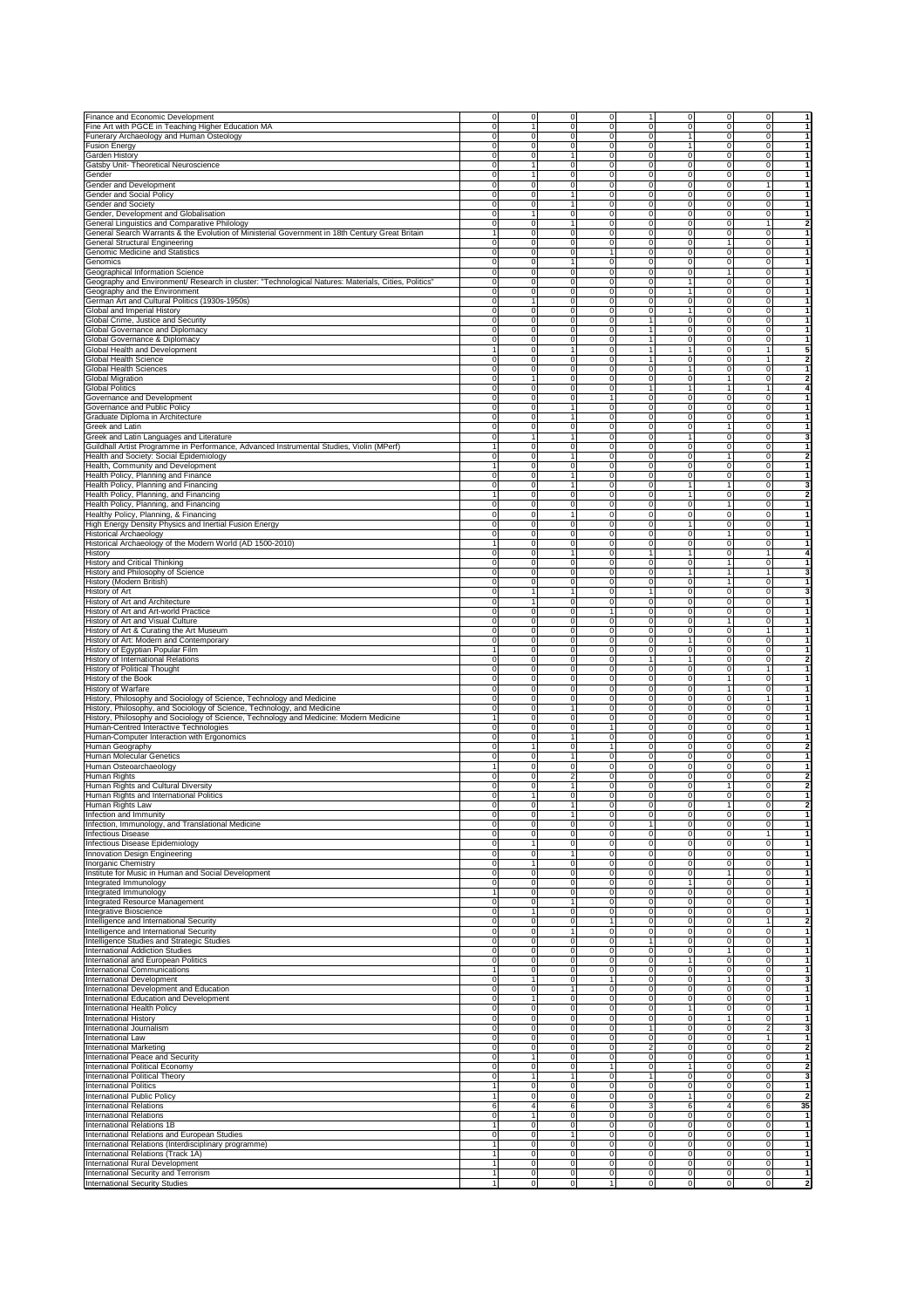| <b>Irish Studies</b><br>Irish Studies (Language and Literature)                                                                                                                                                                                                                                                                                                                                                                                                                                                                                                                                                                                                                                                                                                        |                         |                         |                                  |                         |                            |                             | $\mathbf 0$                    |                             |                         |
|------------------------------------------------------------------------------------------------------------------------------------------------------------------------------------------------------------------------------------------------------------------------------------------------------------------------------------------------------------------------------------------------------------------------------------------------------------------------------------------------------------------------------------------------------------------------------------------------------------------------------------------------------------------------------------------------------------------------------------------------------------------------|-------------------------|-------------------------|----------------------------------|-------------------------|----------------------------|-----------------------------|--------------------------------|-----------------------------|-------------------------|
|                                                                                                                                                                                                                                                                                                                                                                                                                                                                                                                                                                                                                                                                                                                                                                        | 0                       | 0                       | 0                                | 2                       | $\mathbf 0$<br>$\mathbf 0$ | 0                           |                                | 0                           | 1                       |
|                                                                                                                                                                                                                                                                                                                                                                                                                                                                                                                                                                                                                                                                                                                                                                        | 0                       | 1                       | 0                                | 0                       |                            | 0                           | $\mathbf 0$                    | 0                           |                         |
| Islamic and Middle Eastern Studies                                                                                                                                                                                                                                                                                                                                                                                                                                                                                                                                                                                                                                                                                                                                     | $\mathsf{O}\xspace$     | $\mathbf 0$             | 1                                | 0                       | $\mathbf 0$                | $\mathbf 0$                 | $\mathbf 0$                    | $\Omega$                    | 1                       |
| <b>Islamic Studies and History</b>                                                                                                                                                                                                                                                                                                                                                                                                                                                                                                                                                                                                                                                                                                                                     | 0                       | 0                       | 0                                | 0                       | $\overline{1}$             | 0                           | 1                              | $\Omega$                    | $\overline{\mathbf{2}}$ |
| Issues in Modern Culture                                                                                                                                                                                                                                                                                                                                                                                                                                                                                                                                                                                                                                                                                                                                               | 0                       | $\mathbf 0$             | 0                                | 0                       | $\mathbf 0$                | $\mathbf 0$                 | $\mathbf{1}$                   | $\mathbf 0$                 | $\mathbf{1}$            |
| Jazz Performance                                                                                                                                                                                                                                                                                                                                                                                                                                                                                                                                                                                                                                                                                                                                                       | $\mathbf 0$             | ō                       | $\overline{0}$                   | $\overline{0}$          | ō                          | $\overline{0}$              | ō                              | $\overline{1}$              | $\overline{1}$          |
| Jewish History and Culture                                                                                                                                                                                                                                                                                                                                                                                                                                                                                                                                                                                                                                                                                                                                             | 0                       | 0                       | $\mathsf 0$                      | 0                       | $\mathsf 0$                | $\mathbf 0$                 | $\mathbf 0$                    | $\mathbf{1}$                | $\mathbf{1}$            |
| Language Acquisition                                                                                                                                                                                                                                                                                                                                                                                                                                                                                                                                                                                                                                                                                                                                                   | 0                       | 0                       | 0                                | 0                       | $\mathbf 0$                | 0                           | $\mathbf{1}$                   | $\mathbf 0$                 | $\mathbf{1}$            |
| Language and Communication Research                                                                                                                                                                                                                                                                                                                                                                                                                                                                                                                                                                                                                                                                                                                                    | 0                       | $\mathbf 0$             | $\mathsf 0$                      | 0                       | $\mathbf 0$                | $\mathbf 0$                 | 1                              | $\mathbf 0$                 | $\mathbf{1}$            |
| Language Policy & Planning                                                                                                                                                                                                                                                                                                                                                                                                                                                                                                                                                                                                                                                                                                                                             | 0                       | $\mathbf 0$             | 1                                | 0                       | $\mathbf 0$                | 0                           | $\mathbf 0$                    | $\mathbf 0$                 | $\mathbf{1}$            |
| Language Sciences, with specialisation in Language Development                                                                                                                                                                                                                                                                                                                                                                                                                                                                                                                                                                                                                                                                                                         | 1                       | $\mathbf 0$             | $\overline{0}$                   | 0                       | $\mathbf 0$                | $\mathbf 0$                 | $\mathbf 0$                    | $\mathbf 0$                 | $\mathbf{1}$            |
| Language Sciences (with specialisation in Linguistics with Neuroscience)                                                                                                                                                                                                                                                                                                                                                                                                                                                                                                                                                                                                                                                                                               | $\mathbf{1}$            | $\mathbf 0$             | $\mathbf 0$                      | $\bf 0$                 | $\mathbf 0$                | $\mathbf 0$                 | $\mathbf 0$                    | $\mathbf 0$                 | $\mathbf{1}$            |
|                                                                                                                                                                                                                                                                                                                                                                                                                                                                                                                                                                                                                                                                                                                                                                        | 0                       | $\overline{0}$          |                                  |                         | $\overline{0}$             | $\mathbf 0$                 | $\pmb{0}$                      | $\mathbf 0$                 | $\overline{\mathbf{2}}$ |
| Late Antique and Byzantine Studies                                                                                                                                                                                                                                                                                                                                                                                                                                                                                                                                                                                                                                                                                                                                     |                         |                         | $\boldsymbol{2}$                 | 0                       |                            |                             |                                |                             |                         |
| Latin American Studies                                                                                                                                                                                                                                                                                                                                                                                                                                                                                                                                                                                                                                                                                                                                                 | 0                       | $\mathbf{1}$            | $\mathsf 0$                      | 0                       | $\mathbf 0$                | 0                           | $\mathbf 0$                    | $\mathbf{1}$                | $\overline{\mathbf{2}}$ |
| Law and Accounting                                                                                                                                                                                                                                                                                                                                                                                                                                                                                                                                                                                                                                                                                                                                                     | 0                       | 1                       | $\mathsf 0$                      | 0                       | $\mathsf 0$                | $\mathbf 0$                 | $\pmb{0}$                      | $\mathbf 0$                 | 1                       |
| Law and Finance                                                                                                                                                                                                                                                                                                                                                                                                                                                                                                                                                                                                                                                                                                                                                        | 0                       | 0                       | $\mathsf 0$                      | 0                       | $\mathsf 0$                | $\overline{1}$              | $\overline{1}$                 | 0                           | $\overline{\mathbf{2}}$ |
| Legal and Political Theory                                                                                                                                                                                                                                                                                                                                                                                                                                                                                                                                                                                                                                                                                                                                             | 0                       | 1                       | $\mathsf 0$                      | 1                       | $\mathsf 0$                | 2                           | 1                              | 1                           | 6                       |
| Legal and Political Thought                                                                                                                                                                                                                                                                                                                                                                                                                                                                                                                                                                                                                                                                                                                                            | 0                       | $\mathbf 0$             | 1                                | $\overline{0}$          | $\mathbf 0$                | $\overline{0}$              | $\mathbf 0$                    | $\mathbf 0$                 | 1                       |
| Linguistics, Philology, and Phonetics                                                                                                                                                                                                                                                                                                                                                                                                                                                                                                                                                                                                                                                                                                                                  | $\mathsf 0$             | $\pmb{0}$               | $\mathsf 0$                      | 0                       | $\mathbf{1}$               | $\mathbf 0$                 | $\pmb{0}$                      | $\mathbf 0$                 | $\mathbf{1}$            |
| Literature and Modernity: 1900 to Present                                                                                                                                                                                                                                                                                                                                                                                                                                                                                                                                                                                                                                                                                                                              | 1                       | 0                       | 0                                | $\mathsf 0$             | $\overline{0}$             | 0                           | $\mathbf 0$                    | $\circ$                     | $\mathbf{1}$            |
| Literature and Modernity: 1900 to the present                                                                                                                                                                                                                                                                                                                                                                                                                                                                                                                                                                                                                                                                                                                          | 0                       | 0                       | 0                                | 1                       | $\mathbf 0$                | 0                           | $\mathbf 0$                    | $\Omega$                    | $\mathbf{1}$            |
| Literature and Transatlanticism                                                                                                                                                                                                                                                                                                                                                                                                                                                                                                                                                                                                                                                                                                                                        |                         |                         |                                  |                         |                            | $\Omega$                    |                                | $\Omega$                    | $\mathbf{1}$            |
|                                                                                                                                                                                                                                                                                                                                                                                                                                                                                                                                                                                                                                                                                                                                                                        | 0                       | $\mathbf 0$             | $\mathsf 0$                      | $\mathsf 0$             | $\mathbf{1}$               |                             | $\pmb{0}$                      |                             |                         |
| Literature, Theology, and the Arts                                                                                                                                                                                                                                                                                                                                                                                                                                                                                                                                                                                                                                                                                                                                     | $\mathbf{1}$            | $\mathbf 0$             | $\mathsf 0$                      | $\overline{0}$          | ō                          | $\mathbf 0$                 | $\mathbf 0$                    | $\mathbf 0$                 | $\mathbf{1}$            |
| Logic and Philosophy of Mathematics                                                                                                                                                                                                                                                                                                                                                                                                                                                                                                                                                                                                                                                                                                                                    | 0                       | 0                       | $\mathsf 0$                      | 0                       | $\mathbf{1}$               | $\mathbf 0$                 | $\mathbf 0$                    | $\mathbf 0$                 | 1                       |
| London Consortium                                                                                                                                                                                                                                                                                                                                                                                                                                                                                                                                                                                                                                                                                                                                                      | 0                       | $\mathbf 0$             | $\mathbf 0$                      | $\mathsf 0$             | $\mathsf{O}$               | $\mathbf 0$                 | $\mathbf 0$                    | $\mathbf{1}$                | $\mathbf{1}$            |
| <b>MA Chinese Studies</b>                                                                                                                                                                                                                                                                                                                                                                                                                                                                                                                                                                                                                                                                                                                                              | 0                       | $\pmb{0}$               | 1                                | $\pmb{0}$               | $\mathbf 0$                | $\mathbf 0$                 | $\mathbf 0$                    | $\mathbf 0$                 | 1                       |
| MA Curating the Art Museum                                                                                                                                                                                                                                                                                                                                                                                                                                                                                                                                                                                                                                                                                                                                             | 0                       | $\pmb{0}$               | 0                                | 1                       | 0                          | 0                           | 0                              | 0                           | 1                       |
| MA Digital Fashion                                                                                                                                                                                                                                                                                                                                                                                                                                                                                                                                                                                                                                                                                                                                                     | 0                       | $\mathbf 0$             | $\mathsf 0$                      | $\mathsf 0$             | $\mathsf 0$                | 0                           | $\overline{1}$                 | $\Omega$                    | 1                       |
| M.A. Film Making                                                                                                                                                                                                                                                                                                                                                                                                                                                                                                                                                                                                                                                                                                                                                       | 1                       | 0                       | $\mathsf 0$                      | 0                       | $\mathbf 0$                | $\mathbf 0$                 | $\mathbf 0$                    | $\mathbf 0$                 |                         |
| MA Fine Art                                                                                                                                                                                                                                                                                                                                                                                                                                                                                                                                                                                                                                                                                                                                                            |                         | $\mathbf 0$             | $\mathsf 0$                      | 0                       | $\mathbf 0$                | $\mathbf 0$                 | $\mathbf 0$                    | $\mathbf 0$                 | 1                       |
|                                                                                                                                                                                                                                                                                                                                                                                                                                                                                                                                                                                                                                                                                                                                                                        |                         |                         | $\mathbf{1}$                     | $\overline{0}$          |                            |                             |                                | $\mathbf 0$                 | $\mathbf{1}$            |
| MA in Creative Writing                                                                                                                                                                                                                                                                                                                                                                                                                                                                                                                                                                                                                                                                                                                                                 | 0                       | $\mathbf 0$             |                                  |                         | $\mathsf{O}$               | $\mathbf 0$                 | $\mathbf 0$                    |                             |                         |
| MA in Education                                                                                                                                                                                                                                                                                                                                                                                                                                                                                                                                                                                                                                                                                                                                                        | 0                       | $\pmb{0}$               | 0                                | 1                       | $\mathbf 0$                | $\mathbf 0$                 | $\mathbf 0$                    | $\mathbf 0$                 | $\mathbf{1}$            |
| MA in History of Art                                                                                                                                                                                                                                                                                                                                                                                                                                                                                                                                                                                                                                                                                                                                                   | 1                       | 0                       | 0                                | $\mathsf 0$             | $\mathbf 0$                | 0                           | $\mathbf 0$                    | $\mathbf 0$                 | $\mathbf{1}$            |
| MA in History of Art: Histories and Interpretations                                                                                                                                                                                                                                                                                                                                                                                                                                                                                                                                                                                                                                                                                                                    | 0                       | $\mathbf 0$             | $\mathsf 0$                      | 0                       | $\mathbf{1}$               | 0                           | $\mathbf 0$                    | $\mathbf 0$                 | $\mathbf{1}$            |
| MA in Landscape Archaeology, GIS, and Virtual Environmnents                                                                                                                                                                                                                                                                                                                                                                                                                                                                                                                                                                                                                                                                                                            | 1                       | $\mathbf 0$             | $\mathsf 0$                      | 0                       | $\mathbf 0$                | $\mathbf 0$                 | $\mathbf 0$                    | $\mathbf 0$                 | 1                       |
| MA in Latin American Studies                                                                                                                                                                                                                                                                                                                                                                                                                                                                                                                                                                                                                                                                                                                                           | 0                       | $\mathbf 0$             | $\overline{0}$                   | 0                       | $\mathsf 0$                | $\overline{1}$              | $\mathbf 0$                    | $\mathbf 0$                 | $\mathbf{1}$            |
| MA in Music                                                                                                                                                                                                                                                                                                                                                                                                                                                                                                                                                                                                                                                                                                                                                            | 0                       | o                       | O                                | 0                       | o                          | $\mathbf 0$                 | $\overline{1}$                 | $\mathbf 0$                 | $\mathbf{1}$            |
| MA in Social Research                                                                                                                                                                                                                                                                                                                                                                                                                                                                                                                                                                                                                                                                                                                                                  | $\mathsf 0$             | o                       | 0                                | 0                       | $\mathsf 0$                | $\mathbf 0$                 | $\mathbf{1}$                   | $\mathbf 0$                 | $\mathbf{1}$            |
|                                                                                                                                                                                                                                                                                                                                                                                                                                                                                                                                                                                                                                                                                                                                                                        | 0                       | o                       |                                  |                         |                            |                             |                                |                             |                         |
| MA International Journalism                                                                                                                                                                                                                                                                                                                                                                                                                                                                                                                                                                                                                                                                                                                                            |                         |                         | 0                                | 0                       | 1                          | 0                           | $\mathbf 0$                    | 0                           | 1                       |
| MA in the City of Rome                                                                                                                                                                                                                                                                                                                                                                                                                                                                                                                                                                                                                                                                                                                                                 | 1                       | $\mathbf 0$             | $\mathsf 0$                      | 0                       | $\mathbf 0$                | 0                           | 0                              | $\Omega$                    | 1                       |
| MA in the Teaching and Practice of Creative Writing                                                                                                                                                                                                                                                                                                                                                                                                                                                                                                                                                                                                                                                                                                                    | 0                       | 0                       | 0                                | 0                       | $\bf 0$                    | 0                           | 1                              | 0                           | 1                       |
| MA Media and International Development                                                                                                                                                                                                                                                                                                                                                                                                                                                                                                                                                                                                                                                                                                                                 | 0                       | $\mathbf 0$             | $\mathbf{1}$                     | 0                       | $\mathbf 0$                | $\mathbf 0$                 | $\mathbf 0$                    | $\mathbf 0$                 | 1                       |
| Management                                                                                                                                                                                                                                                                                                                                                                                                                                                                                                                                                                                                                                                                                                                                                             | 0                       | $\mathbf 0$             | 1                                | 0                       | $\mathsf{O}\xspace$        | $\mathbf 0$                 | $\mathbf 0$                    | $\mathbf 0$                 | $\mathbf{1}$            |
| Management and Organizational Innovation                                                                                                                                                                                                                                                                                                                                                                                                                                                                                                                                                                                                                                                                                                                               | $\pmb{0}$               | $\pmb{0}$               | $\mathsf 0$                      | 0                       | $\mathbf 0$                | $\mathbf 0$                 | $\mathbf{1}$                   | $\mathbf 0$                 | $\mathbf{1}$            |
| Management Science and Operations                                                                                                                                                                                                                                                                                                                                                                                                                                                                                                                                                                                                                                                                                                                                      | 0                       | 0                       | 0                                | $\mathsf 0$             | $\mathbf 0$                | 0                           | $\mathbf{1}$                   | $\mathbf 0$                 | $\mathbf{1}$            |
| Management Science & Operational Research                                                                                                                                                                                                                                                                                                                                                                                                                                                                                                                                                                                                                                                                                                                              | $\mathsf 0$             | $\mathbf 0$             | 1                                | $\mathsf 0$             | $\mathbf 0$                | $\mathbf 0$                 | $\mathbf 0$                    | $\mathbf 0$                 | $\mathbf{1}$            |
| Manx Studies                                                                                                                                                                                                                                                                                                                                                                                                                                                                                                                                                                                                                                                                                                                                                           |                         |                         |                                  |                         |                            |                             |                                | $\Omega$                    | $\mathbf{1}$            |
|                                                                                                                                                                                                                                                                                                                                                                                                                                                                                                                                                                                                                                                                                                                                                                        | 0                       | $\mathbf 0$             | $\mathsf 0$                      | 0                       | $\mathbf 0$                | 0                           | 1                              |                             |                         |
| Master of Advanced Study degree in Mathematics (Part III of the Mathematical Tripos)                                                                                                                                                                                                                                                                                                                                                                                                                                                                                                                                                                                                                                                                                   | $\mathbf 0$             | $\mathbf 0$             | $\mathsf 0$                      | 1                       | $\mathbf 0$                | $\mathbf 0$                 | $\mathbf 0$                    | $\mathbf 0$                 | 1                       |
| Master of Advanced Study: Materials Science                                                                                                                                                                                                                                                                                                                                                                                                                                                                                                                                                                                                                                                                                                                            | $\mathsf 0$             | 1                       | $\mathsf 0$                      | 0                       | $\mathbf 0$                | $\mathbf 0$                 | $\mathbf 0$                    | $\mathbf 0$                 | $\mathbf{1}$            |
| Master of Chinese Studies (MChS)                                                                                                                                                                                                                                                                                                                                                                                                                                                                                                                                                                                                                                                                                                                                       | 0                       | $\mathbf{1}$            | $\mathsf 0$                      | 0                       | $\overline{0}$             | $\overline{0}$              | o                              | $\mathbf 0$                 | $\overline{1}$          |
| Master of Music                                                                                                                                                                                                                                                                                                                                                                                                                                                                                                                                                                                                                                                                                                                                                        | 0                       | $\mathbf 0$             | 1                                | 0                       | $\mathsf 0$                | 0                           | $\mathbf 0$                    | 0                           |                         |
| Master of Music in Composition                                                                                                                                                                                                                                                                                                                                                                                                                                                                                                                                                                                                                                                                                                                                         | 0                       | 0                       | $\mathsf 0$                      | 0                       | 0                          | 0                           | 1                              | $\Omega$                    | 1                       |
| Master of Performance                                                                                                                                                                                                                                                                                                                                                                                                                                                                                                                                                                                                                                                                                                                                                  | 0                       | 0                       | 0                                | 0                       | $\overline{1}$             | 0                           | 0                              | $\Omega$                    |                         |
| Master of Philosophical Studies in Ancient Philosophy                                                                                                                                                                                                                                                                                                                                                                                                                                                                                                                                                                                                                                                                                                                  |                         | $\mathbf 0$             | $\mathbf 0$                      | 0                       | $\mathbf 0$                | $\mathbf 0$                 | $\mathbf 0$                    | $\mathbf 0$                 |                         |
| Master of Research in Medicine                                                                                                                                                                                                                                                                                                                                                                                                                                                                                                                                                                                                                                                                                                                                         | $\mathbf 0$             | $\mathbf 0$             | $\mathbf 0$                      | 0                       | $\mathbf 0$                |                             | $\mathbf 0$                    | $\mathbf 0$                 | 1                       |
|                                                                                                                                                                                                                                                                                                                                                                                                                                                                                                                                                                                                                                                                                                                                                                        |                         |                         |                                  |                         |                            |                             |                                |                             |                         |
| Master of Research-Psychology                                                                                                                                                                                                                                                                                                                                                                                                                                                                                                                                                                                                                                                                                                                                          | 1                       | $\overline{0}$          | $\overline{0}$                   | $\overline{0}$          | $\overline{0}$             | $\mathbf 0$                 | o                              | ō                           | $\mathbf{1}$            |
| Master of Science in Economic and Social History                                                                                                                                                                                                                                                                                                                                                                                                                                                                                                                                                                                                                                                                                                                       | 0                       | 0                       | $\mathsf 0$                      | 0                       | $\mathsf 0$                | 0                           | 1                              | $\mathbf 0$                 | 1                       |
| Masters in Biomedical Engineering                                                                                                                                                                                                                                                                                                                                                                                                                                                                                                                                                                                                                                                                                                                                      | 0                       | 0                       | 0                                | 0                       | 1                          | 0                           | $\mathbf 0$                    | $\mathbf 0$                 | $\mathbf{1}$            |
| Masters in Management                                                                                                                                                                                                                                                                                                                                                                                                                                                                                                                                                                                                                                                                                                                                                  | 0                       | $\mathbf 0$             | $\mathsf{O}\xspace$              | 0                       | $\mathbf{1}$               | $\Omega$                    | $\mathbf 0$                    | $\mathbf 0$                 | $\mathbf{1}$            |
| <b>Masters in Migration Studies</b>                                                                                                                                                                                                                                                                                                                                                                                                                                                                                                                                                                                                                                                                                                                                    | 0                       | $\mathbf 0$             | 1                                | 0                       | $\mathbf 0$                | $\mathbf 0$                 | $\mathbf 0$                    | $\mathbf 0$                 | $\mathbf{1}$            |
| Masters of Comparative Education                                                                                                                                                                                                                                                                                                                                                                                                                                                                                                                                                                                                                                                                                                                                       | 0                       | $\mathbf 0$             | $\overline{0}$                   | 1                       | $\mathbf 0$                | $\mathbf 0$                 | $\mathbf 0$                    | $\mathbf 0$                 | 1                       |
| Master's Programme in Micro- & Nanotechnology Enterprise                                                                                                                                                                                                                                                                                                                                                                                                                                                                                                                                                                                                                                                                                                               | 0                       | o                       | $\overline{1}$                   | $\overline{0}$          | $\overline{0}$             | $\mathbf 0$                 |                                |                             |                         |
| Material Anthropology and Museum Ethnography                                                                                                                                                                                                                                                                                                                                                                                                                                                                                                                                                                                                                                                                                                                           | $\pmb{0}$               |                         |                                  |                         |                            |                             |                                |                             |                         |
|                                                                                                                                                                                                                                                                                                                                                                                                                                                                                                                                                                                                                                                                                                                                                                        |                         |                         |                                  |                         |                            |                             | $\overline{0}$                 | $\mathbf 0$                 | $\mathbf{1}$            |
| Material History and The Book                                                                                                                                                                                                                                                                                                                                                                                                                                                                                                                                                                                                                                                                                                                                          |                         | o                       | $\overline{0}$                   | 0                       | $\overline{1}$             | $\mathbf 0$                 | $\mathbf 0$                    | $\mathbf 0$                 | $\mathbf{1}$            |
|                                                                                                                                                                                                                                                                                                                                                                                                                                                                                                                                                                                                                                                                                                                                                                        | 0                       | o                       | $\mathsf 0$                      | $\pmb{0}$               | $\mathsf 0$                | $\overline{1}$              | $\mathbf 0$                    | 0                           | $\mathbf{1}$            |
| Mathematical and Computational Finance                                                                                                                                                                                                                                                                                                                                                                                                                                                                                                                                                                                                                                                                                                                                 | $\mathsf{O}\xspace$     | $\mathbf 0$             | $\mathbf 0$                      | 1                       | $\mathsf 0$                | 0                           | 0                              | $\Omega$                    | $\mathbf{1}$            |
| Mathematical Modelling and Scientific Computing                                                                                                                                                                                                                                                                                                                                                                                                                                                                                                                                                                                                                                                                                                                        | 0                       | $\mathbf 0$             | 2                                | 0                       | $\mathsf 0$                | 0                           | 0                              | 0                           | $\overline{\mathbf{2}}$ |
|                                                                                                                                                                                                                                                                                                                                                                                                                                                                                                                                                                                                                                                                                                                                                                        | 0                       | $\mathbf 0$             | $\overline{0}$                   | $\overline{0}$          | $\overline{0}$             | $\mathbf 0$                 | $\mathbf{1}$                   | $\mathbf 0$                 | 1                       |
|                                                                                                                                                                                                                                                                                                                                                                                                                                                                                                                                                                                                                                                                                                                                                                        |                         | $\mathbf 0$             | $\mathbf 0$                      |                         | $\mathsf{O}$               | $\mathbf 0$                 | $\mathbf{1}$                   | $\mathbf 0$                 | $\mathbf{1}$            |
| <b>Mathematical Physics</b><br><b>Mathematical Tripos</b>                                                                                                                                                                                                                                                                                                                                                                                                                                                                                                                                                                                                                                                                                                              | $\mathsf{O}\xspace$     |                         |                                  | 0                       |                            |                             |                                |                             | $\mathbf{1}$            |
| Mathematical Tripos part III (pure mathematics)                                                                                                                                                                                                                                                                                                                                                                                                                                                                                                                                                                                                                                                                                                                        | 0                       | $\mathbf{1}$            | 0                                | 0                       | $\mathbf 0$                | 0                           | $\mathbf 0$                    | $\mathbf 0$                 | $\mathbf{1}$            |
| Mathematical Versification (School of Slavonic and East European Studies)                                                                                                                                                                                                                                                                                                                                                                                                                                                                                                                                                                                                                                                                                              | $\mathsf 0$             | $\mathbf 0$             | $\mathsf 0$                      | $\mathsf 0$             | $\mathbf 0$                | 0                           | $\mathbf{1}$                   | $\mathbf 0$                 |                         |
| Mathematics                                                                                                                                                                                                                                                                                                                                                                                                                                                                                                                                                                                                                                                                                                                                                            | 0                       | $\mathbf 0$             | $\mathbf 0$                      | $\mathbf{1}$            | $\mathsf 0$                | 0                           | $\overline{2}$                 | $\Omega$                    | 3<br>1                  |
| Mathematics and the Foundations of Computer Science                                                                                                                                                                                                                                                                                                                                                                                                                                                                                                                                                                                                                                                                                                                    | $\Omega$                | $\overline{0}$          | $\mathbf{0}$                     | $\mathbf{0}$            | 1                          | $\mathbf 0$                 | $\Omega$                       | $\Omega$                    |                         |
| Mathematics Education                                                                                                                                                                                                                                                                                                                                                                                                                                                                                                                                                                                                                                                                                                                                                  | 0                       | 0                       | $\mathbf 0$                      | 0                       | $\mathsf 0$                | $\mathbf 0$                 | $\mathbf{1}$                   | $\mathbf 0$                 | 1                       |
| Mathematics of Cryptography and Communications                                                                                                                                                                                                                                                                                                                                                                                                                                                                                                                                                                                                                                                                                                                         | 0                       | $\mathbf{1}$            | $\mathbf 0$                      | 0                       | $\mathbf 0$                | $\mathbf 0$                 | $\mathbf 0$                    | $\mathbf 0$                 | $\mathbf{1}$            |
| Mathematics of Cryptography & Communications                                                                                                                                                                                                                                                                                                                                                                                                                                                                                                                                                                                                                                                                                                                           | $\mathsf 0$             | o                       | $\mathsf 0$                      | 1                       | o                          | $\overline{0}$              | o                              | $\mathbf 0$                 | $\mathbf{1}$            |
| Mathematics (Part III)                                                                                                                                                                                                                                                                                                                                                                                                                                                                                                                                                                                                                                                                                                                                                 | 0                       | $\pmb{0}$               | 0                                | 1                       | $\mathbf 0$                | 0                           | $\mathbf 0$                    | 0                           | $\mathbf{1}$            |
| MA Writing and Society 1700-1830                                                                                                                                                                                                                                                                                                                                                                                                                                                                                                                                                                                                                                                                                                                                       | $\mathsf{O}\xspace$     | $\mathbf 0$             | $\mathsf 0$                      | $\mathsf 0$             | $\mathbf 0$                | $\mathbf 0$                 | $\pmb{0}$                      | $\overline{1}$              | $\mathbf{1}$            |
|                                                                                                                                                                                                                                                                                                                                                                                                                                                                                                                                                                                                                                                                                                                                                                        | 0                       | $\mathbf 0$             | $\mathsf 0$                      | 0                       | $\mathsf 0$                | $\mathbf 0$                 | 1                              | $\mathbf 0$                 | 1                       |
|                                                                                                                                                                                                                                                                                                                                                                                                                                                                                                                                                                                                                                                                                                                                                                        | 0                       | $\mathbf 0$             | $\mathsf 0$                      |                         | $\mathbf{1}$               | $\mathbf 0$                 | $\mathbf 0$                    | $\mathbf 0$                 | $\mathbf{1}$            |
| Mechanical Engineering<br>Mechanics, Materials, and Design                                                                                                                                                                                                                                                                                                                                                                                                                                                                                                                                                                                                                                                                                                             |                         |                         |                                  | $\overline{0}$          | $\mathbf 0$                | $\mathbf 0$                 | 1                              | $\mathbf 0$                 | $\mathbf{1}$            |
|                                                                                                                                                                                                                                                                                                                                                                                                                                                                                                                                                                                                                                                                                                                                                                        | 0                       | $\mathbf 0$             | $\mathsf 0$                      | 0                       |                            |                             |                                |                             |                         |
|                                                                                                                                                                                                                                                                                                                                                                                                                                                                                                                                                                                                                                                                                                                                                                        | $\mathsf 0$             | $\overline{\mathbf{0}}$ | $\mathsf 0$                      | $\overline{0}$          | o                          | $\mathbf 0$                 | $\mathbf{0}$                   | $\overline{1}$              | $\overline{1}$          |
|                                                                                                                                                                                                                                                                                                                                                                                                                                                                                                                                                                                                                                                                                                                                                                        | 0                       | $\mathbf{1}$            | 0                                | $\mathsf 0$             | $\circ$                    | 0                           | $\overline{0}$                 | $\circ$                     | $\mathbf{1}$            |
| Media and Communications<br>Media Anthopology<br>Media, Communication and Development<br>Medical anthropology                                                                                                                                                                                                                                                                                                                                                                                                                                                                                                                                                                                                                                                          | 0                       | 0                       | 0                                | $\mathbf 0$             | $\mathbf 0$                | 0                           | $\overline{0}$                 | $\mathbf{1}$                | $\mathbf{1}$            |
|                                                                                                                                                                                                                                                                                                                                                                                                                                                                                                                                                                                                                                                                                                                                                                        | $\overline{\mathbf{c}}$ | $\overline{\mathbf{c}}$ | $\boldsymbol{2}$                 | 0                       | $\mathbf 0$                | $\pmb{0}$                   | $\mathbf{1}$                   | $\mathbf{1}$                | 8                       |
|                                                                                                                                                                                                                                                                                                                                                                                                                                                                                                                                                                                                                                                                                                                                                                        | 1                       | $\mathbf 0$             | 1                                | 0                       | o                          | $\mathbf 0$                 | $\mathbf 0$                    | $\mathbf 0$                 | $\overline{2}$          |
|                                                                                                                                                                                                                                                                                                                                                                                                                                                                                                                                                                                                                                                                                                                                                                        | $\mathsf 0$             | $\mathbf{1}$            | $\overline{0}$                   | $\overline{0}$          | o                          | $\mathbf 0$                 | $\mathbf 0$                    | $\mathbf 0$                 | $\mathbf{1}$            |
|                                                                                                                                                                                                                                                                                                                                                                                                                                                                                                                                                                                                                                                                                                                                                                        | 1                       | o                       | o                                | $\overline{0}$          | o                          | $\overline{0}$              | o                              | $\mathbf 0$                 | $\overline{1}$          |
|                                                                                                                                                                                                                                                                                                                                                                                                                                                                                                                                                                                                                                                                                                                                                                        | $\mathsf 0$             | $\mathbf 0$             | $\mathbf 0$                      |                         | $\mathbf{1}$               | $\mathbf 0$                 | $\mathbf 0$                    | $\mathbf 0$                 | $\mathbf{1}$            |
|                                                                                                                                                                                                                                                                                                                                                                                                                                                                                                                                                                                                                                                                                                                                                                        |                         |                         |                                  | $\mathbf 0$             |                            |                             |                                |                             |                         |
|                                                                                                                                                                                                                                                                                                                                                                                                                                                                                                                                                                                                                                                                                                                                                                        | $\mathsf{O}\xspace$     | $\pmb{0}$               | 1                                | $\mathbf 0$             | $\circ$                    | 0                           | $\mathbf 0$                    | 0                           | $\mathbf{1}$            |
|                                                                                                                                                                                                                                                                                                                                                                                                                                                                                                                                                                                                                                                                                                                                                                        | $\mathsf{O}\xspace$     | $\mathbf{1}$            | $\mathbf 0$                      | 0                       | $\mathbf 0$                | $\mathbf 0$                 | $\mathbf 0$                    | $\mathbf{1}$                | $\overline{\mathbf{2}}$ |
|                                                                                                                                                                                                                                                                                                                                                                                                                                                                                                                                                                                                                                                                                                                                                                        | $\mathbf 0$             | $\mathbf 0$             | $\mathbf 0$                      | $\mathbf 0$             | $\mathbf 0$                | $\mathbf 0$                 | $\mathbf{1}$                   | $\mathbf 0$                 | $\mathbf{1}$            |
|                                                                                                                                                                                                                                                                                                                                                                                                                                                                                                                                                                                                                                                                                                                                                                        | $\mathsf{O}\xspace$     | $\mathbf 0$             | 2                                | o                       | $\mathbf 0$                | $\mathbf 0$                 | $\mathbf 0$                    | $\mathbf 0$                 | $\overline{\mathbf{2}}$ |
|                                                                                                                                                                                                                                                                                                                                                                                                                                                                                                                                                                                                                                                                                                                                                                        | $\mathbf 0$             | o                       | o                                | o                       | $\overline{1}$             | $\overline{0}$              | o                              | ō                           | $\overline{1}$          |
|                                                                                                                                                                                                                                                                                                                                                                                                                                                                                                                                                                                                                                                                                                                                                                        | 2                       | $\mathbf 0$             | $\mathbf 0$                      | $\overline{\mathbf{c}}$ | $\mathsf{O}$               | $\mathbf 0$                 | $\mathbf 0$                    | $\mathbf 0$                 | $\overline{4}$          |
|                                                                                                                                                                                                                                                                                                                                                                                                                                                                                                                                                                                                                                                                                                                                                                        | 0                       | $\mathbf 0$             | 1                                | $\mathbf 0$             | $\circ$                    | 0                           | $\overline{0}$                 | $\circ$                     | $\mathbf{1}$            |
|                                                                                                                                                                                                                                                                                                                                                                                                                                                                                                                                                                                                                                                                                                                                                                        |                         |                         |                                  |                         |                            |                             |                                | $\mathbf 0$                 | $\mathbf{1}$            |
|                                                                                                                                                                                                                                                                                                                                                                                                                                                                                                                                                                                                                                                                                                                                                                        | 1                       | $\mathbf 0$             | $\mathbf 0$                      | 0                       | $\mathbf 0$                | 0                           | $\mathbf 0$                    |                             | $\mathbf{1}$            |
|                                                                                                                                                                                                                                                                                                                                                                                                                                                                                                                                                                                                                                                                                                                                                                        | $\mathbf 0$             | $\mathbf 0$             | 1                                | $\mathbf 0$             | $\mathbf 0$                | 0                           | $\mathbf 0$                    | $\mathbf 0$                 |                         |
|                                                                                                                                                                                                                                                                                                                                                                                                                                                                                                                                                                                                                                                                                                                                                                        | $\mathsf 0$             | o                       | $\overline{0}$                   | $\overline{0}$          | o                          | $\overline{1}$              | 1                              | $\mathbf 0$                 | $\overline{2}$          |
|                                                                                                                                                                                                                                                                                                                                                                                                                                                                                                                                                                                                                                                                                                                                                                        | 1                       | o                       | o                                | $\overline{0}$          | o                          | $\mathbf 0$                 | $\mathbf 0$                    | $\mathbf 0$                 | $\overline{1}$          |
|                                                                                                                                                                                                                                                                                                                                                                                                                                                                                                                                                                                                                                                                                                                                                                        | $\mathsf 0$             | $\mathbf 0$             | $\mathbf{1}$                     | 0                       | $\mathbf{1}$               | $\mathbf 0$                 | $\mathbf{1}$                   | $\mathbf 0$                 | 3                       |
|                                                                                                                                                                                                                                                                                                                                                                                                                                                                                                                                                                                                                                                                                                                                                                        | 0                       | $\mathbf 0$             | 0                                | $\pmb{0}$               | $\mathbf 0$                | 0                           | 1                              | 0                           | $\mathbf{1}$            |
|                                                                                                                                                                                                                                                                                                                                                                                                                                                                                                                                                                                                                                                                                                                                                                        | 0                       | $\mathbf 0$             | $\mathsf 0$                      | 1                       | $\mathbf 0$                | $\mathbf 0$                 | $\pmb{0}$                      | $\mathbf 0$                 | $\mathbf{1}$            |
|                                                                                                                                                                                                                                                                                                                                                                                                                                                                                                                                                                                                                                                                                                                                                                        | 0                       | $\mathbf 0$             | 1                                | $\mathsf 0$             | $\mathbf{1}$               | 0                           | 0                              | 0                           | $\overline{\mathbf{2}}$ |
|                                                                                                                                                                                                                                                                                                                                                                                                                                                                                                                                                                                                                                                                                                                                                                        |                         |                         |                                  |                         |                            |                             |                                |                             |                         |
|                                                                                                                                                                                                                                                                                                                                                                                                                                                                                                                                                                                                                                                                                                                                                                        | 0                       | $\mathbf 0$             | $\mathsf 0$                      | 1                       | $\mathbf 0$                | $\mathbf 0$                 | $\mathbf 0$                    | $\mathbf 0$                 | $\overline{1}$          |
|                                                                                                                                                                                                                                                                                                                                                                                                                                                                                                                                                                                                                                                                                                                                                                        | 0                       | $\mathbf 0$             | $\mathbf 0$                      | $\mathbf 0$             | $\mathsf{O}\xspace$        | $\overline{1}$              | $\mathbf 0$                    | $\overline{0}$              | $\mathbf{1}$            |
| Medical Anthropology<br><b>Medical Oncology</b><br>Medical Science (Neuroscience)<br><b>Medical Statistics</b><br>Medicinal and Biological Chemistry<br>Medicinal Chemistry for Cancer<br>Medieval and Renaissance Literature<br>Medieval English Literatures<br>Medieval History<br>Medieval & Renaissance Studies<br>Medieval Studies<br>Medieval Studies<br>Medieval Welsh Literature<br>Metaphysics and Theory of Knowledge<br>Micro- & Nanotechnology Enterprise<br>Middle Eastern and Central Asian Studies<br>Middle Eastern Studies<br>Middle East & Mediterranean Studies<br>Middle East Politics<br><b>Migration Studies</b><br>Mind, Language & Embodied Cognition<br>Mixed Bio-signal Control of a UAV Wingman Swarm<br>MLitt in Medieval Scottish Studies | $\pmb{0}$               | $\mathbf 0$             | 0                                | 0                       | $\mathbf 0$                | $\pmb{0}$                   | $\mathbf 0$                    | $\mathbf{1}$                | $\mathbf{1}$            |
| Modeling of Infectious Disease (Zoology Department)                                                                                                                                                                                                                                                                                                                                                                                                                                                                                                                                                                                                                                                                                                                    | 0                       | 1                       | $\mathsf 0$                      | $\mathsf 0$             | $\circ$                    | 0                           | $\overline{0}$                 | $\circ$                     | $\mathbf{1}$            |
| Modern British and European History                                                                                                                                                                                                                                                                                                                                                                                                                                                                                                                                                                                                                                                                                                                                    | 0                       | $\mathbf{1}$            | $\mathbf{1}$                     | $\mathsf 0$             | $\circ$                    | $\pmb{0}$                   | $\mathbf{0}$                   | $\overline{0}$              | $\overline{2}$          |
| Modern Chinese Studies                                                                                                                                                                                                                                                                                                                                                                                                                                                                                                                                                                                                                                                                                                                                                 | $\mathsf{O}\xspace$     | $\mathbf 0$             | $\mathbf 0$                      | $\mathbf 0$             | $\mathbf{1}$               | $\pmb{0}$                   | $\overline{2}$                 | $\mathbf{1}$                | 4                       |
| Modern European History<br>Modern European History                                                                                                                                                                                                                                                                                                                                                                                                                                                                                                                                                                                                                                                                                                                     | 0<br>0                  | o<br>$\pmb{0}$          | $\overline{0}$<br>$\overline{0}$ | $\overline{0}$<br>0     | O<br>O                     | $\overline{0}$<br>$\pmb{0}$ | $\overline{0}$<br>$\mathbf{1}$ | $\mathbf{1}$<br>$\mathsf 0$ | $\overline{1}$          |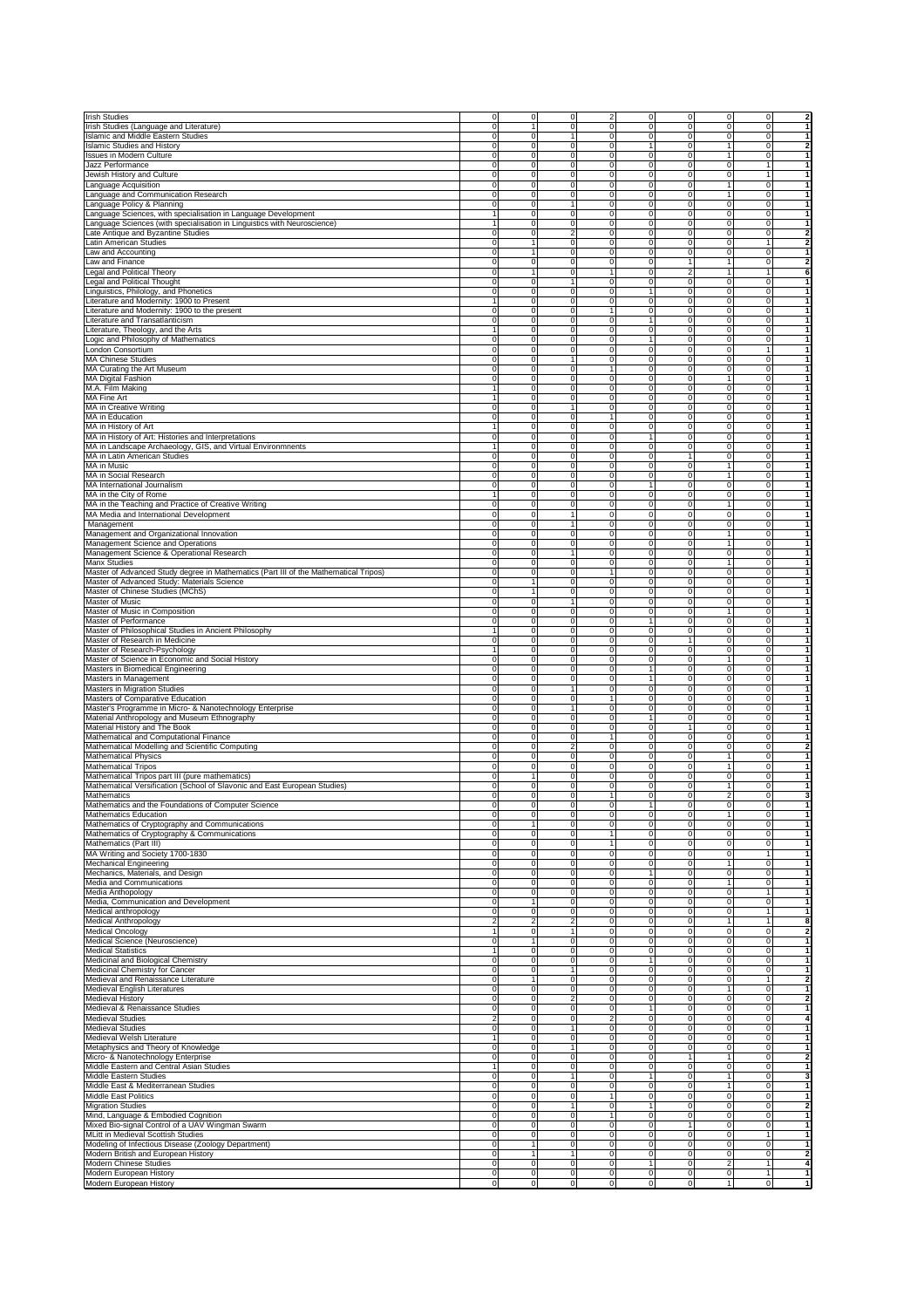| <b>Modern History</b>                                                                                                                                                                                                                                                                                                                                                                                                                                                                                                                                 | $\pmb{0}$               | $\pmb{0}$                                 | 0                   | 0                       | $\mathbf 0$                    | $\pmb{0}$                     | 1                          | 1                          | $\overline{2}$          |
|-------------------------------------------------------------------------------------------------------------------------------------------------------------------------------------------------------------------------------------------------------------------------------------------------------------------------------------------------------------------------------------------------------------------------------------------------------------------------------------------------------------------------------------------------------|-------------------------|-------------------------------------------|---------------------|-------------------------|--------------------------------|-------------------------------|----------------------------|----------------------------|-------------------------|
| Modern Languages                                                                                                                                                                                                                                                                                                                                                                                                                                                                                                                                      | 0                       | $\mathbf 0$                               | $\overline{0}$      | 1                       | $\mathbf 0$                    | $\mathbf 0$                   | $\mathbf 0$                | $\mathbf 0$                | $\overline{1}$          |
| Modern Middle Eastern Studies                                                                                                                                                                                                                                                                                                                                                                                                                                                                                                                         | 1                       | $\mathbf{1}$                              | 3                   | $\overline{1}$          | $\overline{2}$                 | $\overline{0}$                | 1                          | $\mathbf 0$                | 9                       |
| Modern Middle East Studies                                                                                                                                                                                                                                                                                                                                                                                                                                                                                                                            | $\mathsf 0$             | o                                         | $\mathsf 0$         | 0                       | o                              | $\pmb{0}$                     | 1                          | $\overline{0}$             | $\overline{1}$          |
| Modern Society and Global Transformations                                                                                                                                                                                                                                                                                                                                                                                                                                                                                                             | 1                       | $\mathbf{1}$                              | $\mathsf 0$         | $\mathsf 0$             | $\mathbf 0$                    | 0                             | $\overline{0}$             | $\mathbf{1}$               | 3                       |
| Molecular Biology                                                                                                                                                                                                                                                                                                                                                                                                                                                                                                                                     | 0                       | $\mathbf{1}$                              | $\mathsf 0$         | 0                       | $\mathbf 0$                    | $\pmb{0}$                     | $\mathbf 0$                | $\mathbf 0$                | $\mathbf{1}$            |
| Molecular Medical Sciences                                                                                                                                                                                                                                                                                                                                                                                                                                                                                                                            | 0                       | $\mathbf 0$                               | $\mathbf 0$         | 0                       | $\mathbf 0$                    | $\pmb{0}$                     | 1                          | $\mathbf 0$                | $\mathbf{1}$            |
| MPhil, Biological Sciences                                                                                                                                                                                                                                                                                                                                                                                                                                                                                                                            | 0                       | 1                                         | $\overline{0}$      | 0                       | o                              | $\mathbf 0$                   | $\mathbf 0$                | $\mathbf 0$                | $\mathbf{1}$            |
| MPhil in Advanced Chemical Engineering (ACE)                                                                                                                                                                                                                                                                                                                                                                                                                                                                                                          | 1                       | o                                         | o                   | $\overline{0}$          | ō                              | $\overline{0}$                | o                          | $\overline{0}$             | $\overline{1}$          |
| MPhil in Biological Science (PDN)                                                                                                                                                                                                                                                                                                                                                                                                                                                                                                                     | $\mathsf 0$             | o                                         | $\overline{0}$      | 0                       | $\overline{0}$                 | $\overline{0}$                | o                          | $\mathbf{1}$               | $\mathbf{1}$            |
| <b>MPhil in Classics</b>                                                                                                                                                                                                                                                                                                                                                                                                                                                                                                                              | 0                       | o                                         | 0                   | 0                       | $\mathbf 0$                    | 0                             | 1                          | $\mathbf 0$                | 1                       |
|                                                                                                                                                                                                                                                                                                                                                                                                                                                                                                                                                       |                         |                                           |                     |                         |                                |                               |                            |                            | 1                       |
| MPhil in Comparative Politics                                                                                                                                                                                                                                                                                                                                                                                                                                                                                                                         | 0                       | $\mathbf 0$                               | $\mathsf 0$         | 0                       | $\mathbf 0$                    | $\mathbf 0$                   | $\mathbf{1}$               | $\mathbf 0$                |                         |
| MPhil in Development Studies                                                                                                                                                                                                                                                                                                                                                                                                                                                                                                                          | 0                       | 0                                         | $\mathsf 0$         | 0                       | $\mathsf 0$                    | 0<br>$\overline{1}$           | 1                          | 0                          | 1                       |
| MPhil in Economics                                                                                                                                                                                                                                                                                                                                                                                                                                                                                                                                    | 1                       | 1                                         | $\mathsf 0$         | 0                       | $\mathbf 0$                    |                               | $\mathbf 0$                | $\mathbf 0$                | 3                       |
| MPhil in International Relations                                                                                                                                                                                                                                                                                                                                                                                                                                                                                                                      | $\mathsf{O}\xspace$     | $\mathbf 0$                               | 1                   | $\mathsf 0$             | $\mathbf 0$                    | $\mathbf 0$                   | $\mathbf 0$                | $\mathbf 0$                | $\mathbf{1}$            |
| MPhil in International Relations                                                                                                                                                                                                                                                                                                                                                                                                                                                                                                                      | $\pmb{0}$               | $\mathbf{1}$                              | $\mathsf 0$         | 0                       | o                              | $\mathbf 0$                   | $\mathbf 0$                | $\mathbf 0$                | $\mathbf{1}$            |
| MPhil in management+research or MPhil in innovation, strategy & organization+research                                                                                                                                                                                                                                                                                                                                                                                                                                                                 | 0                       | 0                                         | 0                   | $\mathsf 0$             | 1                              | 0                             | $\overline{0}$             | $\circ$                    | $\mathbf{1}$            |
| M.Phil in Medieval and Renaissance Literature                                                                                                                                                                                                                                                                                                                                                                                                                                                                                                         | 0                       | 0                                         | 0                   | $\mathsf 0$             | 1                              | 0                             | $\mathbf 0$                | $\mathbf 0$                | $\mathbf{1}$            |
| MPhil in Modern British and European History                                                                                                                                                                                                                                                                                                                                                                                                                                                                                                          | 0                       | $\mathbf 0$                               | $\mathsf 0$         | $\mathsf 0$             | $\mathbf 0$                    | $\mathbf 0$                   | $\mathbf{1}$               | $\mathbf 0$                | $\mathbf{1}$            |
| MPhil in Technology Policy                                                                                                                                                                                                                                                                                                                                                                                                                                                                                                                            | $\mathbf 0$             | $\mathbf 0$                               | $\overline{0}$      | $\overline{0}$          | o                              | $\mathbf 0$                   | 1                          | $\mathbf 0$                | $\mathbf{1}$            |
| MPhil in War Studies/International Peace and Security Research Programme                                                                                                                                                                                                                                                                                                                                                                                                                                                                              | 1                       | $\mathbf 0$                               | $\mathsf 0$         | $\mathsf 0$             | $\mathbf 0$                    | $\mathbf 0$                   | $\mathbf 0$                | $\mathbf 0$                | 1                       |
| <b>MPhil Linguistics</b>                                                                                                                                                                                                                                                                                                                                                                                                                                                                                                                              | 0                       | $\overline{0}$                            | $\overline{0}$      | 0                       | $\overline{0}$                 | $\overline{1}$                | o                          | $\mathbf 0$                | 1                       |
| MPhil/PhD in Performance Practice                                                                                                                                                                                                                                                                                                                                                                                                                                                                                                                     | 0                       | $\mathbf 0$                               | $\mathsf 0$         | 0                       | $\mathbf 0$                    | 0                             | 1                          | $\mathbf 0$                | $\mathbf{1}$            |
| MPhil, Politics                                                                                                                                                                                                                                                                                                                                                                                                                                                                                                                                       | 0                       | 0                                         | 1                   | $\pmb{0}$               | $\mathsf 0$                    | 0                             | 0                          | $\Omega$                   | 1                       |
| <b>MRes/PhD Political Science</b>                                                                                                                                                                                                                                                                                                                                                                                                                                                                                                                     | 1                       | $\mathbf 0$                               | $\mathbf 0$         | $\mathsf 0$             | $\mathsf 0$                    | 0                             | $\pmb{0}$                  | $\Omega$                   | 1                       |
| MSc / Diploma in Contemporary Economic History                                                                                                                                                                                                                                                                                                                                                                                                                                                                                                        | 0                       | 0                                         | 1                   | 0                       | $\mathbf 0$                    | $\mathbf 0$                   | $\mathbf 0$                | $\mathbf 0$                | 1                       |
| MScEcon International Relations Theory                                                                                                                                                                                                                                                                                                                                                                                                                                                                                                                | $\mathbf 0$             | $\mathbf 0$                               | $\overline{0}$      | $\overline{0}$          | $\overline{0}$                 | 1                             | $\mathbf 0$                | $\mathbf 0$                | $\mathbf{1}$            |
| MSc Econometrics and Mathematical Economics                                                                                                                                                                                                                                                                                                                                                                                                                                                                                                           | 0                       | $\mathbf 0$                               | $\overline{0}$      | 1                       | ō                              | $\mathbf 0$                   | o                          | $\mathbf 0$                | $\mathbf{1}$            |
| MSc Economics                                                                                                                                                                                                                                                                                                                                                                                                                                                                                                                                         | 0                       | $\mathbf 0$                               | $\mathsf 0$         | $\mathbf 0$             | $\mathbf 0$                    | 0                             | $\mathbf{1}$               | $\overline{0}$             | $\mathbf{1}$            |
| MSc Economics                                                                                                                                                                                                                                                                                                                                                                                                                                                                                                                                         | 1                       | 0                                         | $\mathsf 0$         | $\mathsf 0$             | $\mathbf 0$                    | 0                             | $\mathbf 0$                | $\mathbf 0$                | $\mathbf{1}$            |
| <b>MSC Financial Economics</b>                                                                                                                                                                                                                                                                                                                                                                                                                                                                                                                        | 1                       | $\mathbf 0$                               | $\mathbf 0$         | $\mathsf 0$             | $\mathbf 0$                    | $\mathbf 0$                   | $\mathbf 0$                | $\mathbf 0$                | $\mathbf{1}$            |
| MSc in Computer Science                                                                                                                                                                                                                                                                                                                                                                                                                                                                                                                               | 1                       | $\mathbf 0$                               | $\mathbf 0$         | 0                       | $\mathbf 0$                    | $\pmb{0}$                     | $\mathbf{1}$               | $\mathbf 0$                | $\overline{\mathbf{2}}$ |
|                                                                                                                                                                                                                                                                                                                                                                                                                                                                                                                                                       |                         |                                           |                     |                         | o                              | $\mathbf 0$                   | $\mathbf{1}$               | $\mathbf 0$                | $\mathbf{1}$            |
| MSc in Development Economics & Emerging Markets                                                                                                                                                                                                                                                                                                                                                                                                                                                                                                       | 0                       | $\mathbf 0$                               | $\overline{0}$      | 0                       |                                |                               |                            |                            | $\overline{1}$          |
| MSc in Global Governance and Diplomacy                                                                                                                                                                                                                                                                                                                                                                                                                                                                                                                | 1                       | o                                         | O                   | $\overline{0}$          | ō<br>o                         | $\mathbf 0$<br>$\overline{0}$ | o                          | $\mathbf 0$                | $\mathbf{1}$            |
| MSc in Global Politics                                                                                                                                                                                                                                                                                                                                                                                                                                                                                                                                | $\mathsf 0$             | $\overline{1}$                            | $\overline{0}$      | 0                       |                                |                               | $\mathbf 0$                | $\mathbf 0$                |                         |
| MSc in History of Science, Medicine, and Technology                                                                                                                                                                                                                                                                                                                                                                                                                                                                                                   | 0                       | o                                         | $\mathsf 0$         | 0                       | $\mathbf 0$                    | 0                             | 1                          | 0                          | $\mathbf{1}$            |
| MSc in Hydrology and Water Resources Management                                                                                                                                                                                                                                                                                                                                                                                                                                                                                                       | $\mathsf{O}\xspace$     | $\mathbf 0$                               | 1                   | $\mathbf 0$             | $\mathbf 0$                    | 0                             | $\pmb{0}$                  | $\Omega$                   | 1                       |
| MSc in Nanoscale Science and Technology                                                                                                                                                                                                                                                                                                                                                                                                                                                                                                               | 0                       | $\mathbf 0$                               | $\mathsf 0$         | 0                       | $\mathsf 0$                    | $\mathbf 0$                   | 1                          | 0                          | 1                       |
| MSc in Nature, Society and Environmental Policy                                                                                                                                                                                                                                                                                                                                                                                                                                                                                                       | 0                       | $\mathbf 0$                               | $\overline{0}$      | 0                       | $\mathbf 0$                    | $\mathbf 0$                   | $\mathbf 0$                | $\mathbf{1}$               | 1                       |
| MSc in Neuroscience                                                                                                                                                                                                                                                                                                                                                                                                                                                                                                                                   | $\mathsf{O}\xspace$     | $\overline{\mathbf{0}}$                   | $\mathbf 0$         | O                       | $\overline{1}$                 | $\pmb{0}$                     | $\mathbf 0$                | $\mathbf 0$                | $\mathbf{1}$            |
| <b>MSc in Operational Research</b>                                                                                                                                                                                                                                                                                                                                                                                                                                                                                                                    | $\pmb{0}$               | $\mathbf 0$                               | 0                   | 0                       | $\overline{1}$                 | $\pmb{0}$                     | $\mathbf{0}$               | $\overline{0}$             | $\mathbf{1}$            |
| MSc in Psychological Research                                                                                                                                                                                                                                                                                                                                                                                                                                                                                                                         | 1                       | $\mathbf 0$                               | $\mathsf 0$         | $\mathsf 0$             | $\circ$                        | 0                             | $\overline{0}$             | $\circ$                    | $\mathbf{1}$            |
| MSc in Science Communication                                                                                                                                                                                                                                                                                                                                                                                                                                                                                                                          | $\mathsf 0$             | $\mathbf 0$                               | $\mathsf 0$         | $\mathsf 0$             | $\mathbf 0$                    | $\pmb{0}$                     | $\mathbf{0}$               | $\mathbf{1}$               | $\mathbf{1}$            |
| <b>MSc International Accounting</b>                                                                                                                                                                                                                                                                                                                                                                                                                                                                                                                   | $\mathsf 0$             | $\mathbf 0$                               | $\mathbf 0$         | $\mathsf 0$             | $\mathbf{1}$                   | $\mathbf 0$                   | $\mathbf 0$                | $\mathbf 0$                | 1                       |
| <b>MSc Medical Anthropology</b>                                                                                                                                                                                                                                                                                                                                                                                                                                                                                                                       | $\mathbf 0$             | $\mathbf 0$                               | $\mathsf 0$         | 0                       | $\mathbf{1}$                   | $\mathbf 0$                   | $\mathbf 0$                | $\mathbf 0$                | $\mathbf{1}$            |
| <b>MSc Medical Anthropology</b>                                                                                                                                                                                                                                                                                                                                                                                                                                                                                                                       | $\mathbf 0$             | $\mathbf{1}$                              | $\mathbf 0$         | $\mathbf 0$             | $\mathsf{O}\xspace$            | $\pmb{0}$                     | $\mathbf 0$                | $\mathbf 0$                | $\overline{1}$          |
| MSc Political Economy of Late Development                                                                                                                                                                                                                                                                                                                                                                                                                                                                                                             | $\mathsf 0$             | o                                         | $\mathsf 0$         | 0                       | o                              | $\overline{1}$                | $\mathbf 0$                | $\mathbf 0$                | $\overline{1}$          |
| MSc Social Policy and Planning                                                                                                                                                                                                                                                                                                                                                                                                                                                                                                                        | 0                       | 0                                         | 0                   | 0                       | $\mathsf 0$                    | 0                             | 1                          | 0                          | 1                       |
| MSc Social Science of the Internet                                                                                                                                                                                                                                                                                                                                                                                                                                                                                                                    | 0                       | $\mathbf 0$                               | 0                   | $\mathsf 0$             | $\mathbf 0$                    | 0                             | 1                          | $\Omega$                   | $\mathbf{1}$            |
| M.St. in Chinese Studies                                                                                                                                                                                                                                                                                                                                                                                                                                                                                                                              | 0                       | 0                                         | $\mathsf 0$         | 0                       | $\overline{1}$                 | $\mathbf 0$                   | $\mathbf 0$                | $\mathbf 0$                | 1                       |
| MSt in English 1800-1914                                                                                                                                                                                                                                                                                                                                                                                                                                                                                                                              | $\mathbf 0$             | $\mathbf 0$                               | 1                   | 0                       | $\mathbf 0$                    | $\mathbf 0$                   | $\mathbf 0$                | $\mathbf 0$                |                         |
|                                                                                                                                                                                                                                                                                                                                                                                                                                                                                                                                                       | $\mathbf 0$             | $\mathbf 0$                               | $\mathbf 0$         | 0                       | $\mathbf{1}$                   | $\mathbf 0$                   | $\mathbf 0$                | $\mathbf 0$                | 1                       |
| MSt in English (1900-present)                                                                                                                                                                                                                                                                                                                                                                                                                                                                                                                         |                         |                                           |                     |                         |                                |                               |                            |                            |                         |
| Multi-Level and Regional Politics                                                                                                                                                                                                                                                                                                                                                                                                                                                                                                                     | 1                       | o                                         | $\mathsf 0$         | 0                       | o                              | $\mathbf 0$                   | $\mathbf 0$                | $\mathbf 0$                | $\mathbf{1}$            |
| Musculoskeletal Sciences                                                                                                                                                                                                                                                                                                                                                                                                                                                                                                                              | $\Omega$                | 1                                         | 0                   | $\mathsf 0$             | $\circ$                        | 0                             | $\overline{0}$             | $\circ$                    | $\mathbf{1}$            |
|                                                                                                                                                                                                                                                                                                                                                                                                                                                                                                                                                       |                         |                                           |                     | $\mathsf 0$             |                                |                               |                            |                            | 3                       |
| Museum Studies                                                                                                                                                                                                                                                                                                                                                                                                                                                                                                                                        | 0                       | 0                                         | 0                   |                         | 1                              | 0                             | $\mathbf{1}$               | 1                          |                         |
| Musical Theatre (Musical Directing)                                                                                                                                                                                                                                                                                                                                                                                                                                                                                                                   | 0                       | 1                                         | $\mathsf{O}\xspace$ | 0                       | $\mathbf 0$                    | $\mathbf 0$                   | $\mathbf 0$                | $\mathbf 0$                | $\mathbf{1}$            |
| Music Composition                                                                                                                                                                                                                                                                                                                                                                                                                                                                                                                                     | $\mathbf 0$             | $\mathbf 0$                               | $\mathbf 0$         | 0                       | $\mathbf 0$                    | $\overline{1}$                | $\mathbf 0$                | $\mathbf 0$                | $\mathbf{1}$            |
|                                                                                                                                                                                                                                                                                                                                                                                                                                                                                                                                                       | 1                       | $\mathbf 0$                               | $\overline{0}$      | $\mathsf 0$             | ō                              | $\overline{0}$                | $\mathbf 0$                | $\mathbf 0$                | $\mathbf{1}$            |
|                                                                                                                                                                                                                                                                                                                                                                                                                                                                                                                                                       | 1                       | o                                         | $\overline{0}$      | $\overline{0}$          | o                              | $\overline{0}$                | o                          | $\overline{0}$             | $\mathbf{1}$            |
|                                                                                                                                                                                                                                                                                                                                                                                                                                                                                                                                                       | 0                       | $\mathbf 0$                               | $\mathbf 0$         | $\mathbf 0$             | $\mathbf 0$                    | $\mathbf 0$                   | $\mathbf 0$                | $\mathbf{1}$               | $\mathbf{1}$            |
|                                                                                                                                                                                                                                                                                                                                                                                                                                                                                                                                                       | 0                       | $\pmb{0}$                                 | 0                   | 1                       | $\mathbf 0$                    | 0                             | $\mathbf 0$                | 0                          | $\mathbf{1}$            |
|                                                                                                                                                                                                                                                                                                                                                                                                                                                                                                                                                       | $\mathsf{O}\xspace$     | $\mathbf 0$                               | $\mathbf 0$         | 0                       | $\mathbf 0$                    | 0                             | $\mathbf{1}$               | $\Omega$                   | 1                       |
|                                                                                                                                                                                                                                                                                                                                                                                                                                                                                                                                                       | 0                       | $\mathbf 0$                               | 2                   | $\mathsf 0$             | $\mathbf 0$                    | 0                             | 0                          | 0                          | $\overline{\mathbf{2}}$ |
|                                                                                                                                                                                                                                                                                                                                                                                                                                                                                                                                                       | 1                       | o                                         | $\overline{0}$      | $\overline{0}$          | ō                              | $\overline{1}$                | $\mathbf 0$                | $\mathbf 0$                | $\overline{2}$          |
|                                                                                                                                                                                                                                                                                                                                                                                                                                                                                                                                                       | $\mathsf{O}\xspace$     | o                                         | ō                   | o                       | ō                              | $\overline{1}$                | o                          | ō                          | $\mathbf{1}$            |
|                                                                                                                                                                                                                                                                                                                                                                                                                                                                                                                                                       | 0                       | $\mathbf 0$                               | $\mathbf 0$         | 1                       | $\mathbf 0$                    | $\pmb{0}$                     | $\mathbf 0$                | $\overline{0}$             | $\mathbf{1}$            |
|                                                                                                                                                                                                                                                                                                                                                                                                                                                                                                                                                       | 0                       | $\mathbf 0$                               | $\mathsf 0$         | $\mathsf 0$             | 1                              | 0                             | $\mathbf 0$                | $\mathbf 0$                | $\mathbf{1}$            |
|                                                                                                                                                                                                                                                                                                                                                                                                                                                                                                                                                       |                         |                                           |                     |                         |                                |                               |                            | $\Omega$                   | $\mathbf{1}$            |
|                                                                                                                                                                                                                                                                                                                                                                                                                                                                                                                                                       | 0                       | $\mathbf 0$                               | $\mathbf 0$         | $\mathsf 0$             | $\mathbf{1}$                   | 0                             | $\mathbf 0$                |                            | $\mathbf{1}$            |
|                                                                                                                                                                                                                                                                                                                                                                                                                                                                                                                                                       | $\mathbf 0$<br>0        | $\mathbf 0$<br>o                          | $\mathbf 0$<br>1    | 1<br>$\overline{0}$     | $\mathbf 0$<br>o               | $\mathbf 0$<br>$\mathbf 0$    | $\mathbf 0$<br>$\mathbf 0$ | $\mathbf 0$<br>$\mathbf 0$ | 1                       |
|                                                                                                                                                                                                                                                                                                                                                                                                                                                                                                                                                       |                         |                                           |                     |                         |                                |                               |                            |                            |                         |
|                                                                                                                                                                                                                                                                                                                                                                                                                                                                                                                                                       | 0<br>0                  | $\overline{\mathbf{0}}$<br>$\overline{0}$ | $\overline{1}$<br>ō | $\mathbf 0$             | o<br>$\Omega$                  | $\mathbf 0$                   | $\mathbf 0$<br>$\Omega$    | $\mathsf 0$<br>$\Omega$    | $\mathbf{1}$            |
|                                                                                                                                                                                                                                                                                                                                                                                                                                                                                                                                                       |                         |                                           |                     | 0                       |                                |                               |                            |                            |                         |
|                                                                                                                                                                                                                                                                                                                                                                                                                                                                                                                                                       | 0                       | 0                                         | 0                   | 0                       | 1                              | 0                             | 0                          | 0                          |                         |
| Music, Culture, and Politics<br>Music, Mind and Brain<br>Nano Science & Technology Doctoral Training Centre Cambridge (NanoDTC)<br>Nature Society and Environmental Policy<br>Nature, Society and Environmental Policy<br>Near and Middle Eastern Studies<br>Neuroscience<br>NEUROSCIENCE, LANGUAGE AND COMMUNICATION<br>Non-Proliferation and International Security<br>Nuclear Engineering<br>Oncology<br>Operational Research<br>Optics and Photonics<br>Orchestral Performance<br>Organic Chemistry Research<br>Painting<br>Particle Astrophysics | 0                       | $\mathbf{1}$                              | $\mathsf 0$         | $\mathsf 0$             | $\mathsf 0$                    | 0                             | $\mathbf 0$                | $\Omega$                   | $\mathbf{1}$            |
| Particle Physics                                                                                                                                                                                                                                                                                                                                                                                                                                                                                                                                      | 1                       | 0                                         | $\mathsf 0$         | 0                       | $\mathsf 0$                    | 0                             | 0                          | 0                          | $\mathbf{1}$            |
| Part III, Mathematical Tripos, Applied Mathematics                                                                                                                                                                                                                                                                                                                                                                                                                                                                                                    | 0                       | $\mathbf 0$                               | $\overline{1}$      | 0                       | $\mathbf 0$                    | $\mathbf 0$                   | $\mathbf 0$                | $\mathbf 0$                | $\mathbf{1}$            |
| Part III / Mathematics                                                                                                                                                                                                                                                                                                                                                                                                                                                                                                                                | 0                       | $\mathbf 0$                               | $\mathsf 0$         | 0                       | $\mathbf{1}$                   | 0                             | $\mathbf 0$                | $\overline{0}$             | $\mathbf{1}$            |
| Part III of Mathematical Tripos                                                                                                                                                                                                                                                                                                                                                                                                                                                                                                                       | 1                       | $\mathbf 0$                               | 0                   | 0                       | $\mathsf{O}$                   | 0                             | $\mathbf 0$                | $\overline{0}$             | $\mathbf{1}$            |
| Part III of Math Tripos                                                                                                                                                                                                                                                                                                                                                                                                                                                                                                                               | 0                       | 0                                         | $\mathbf{1}$        | 0                       | $\mathbf 0$                    | 0                             | $\overline{0}$             | $\overline{0}$             | $\mathbf{1}$            |
| Part III of the Mathematical Tripos                                                                                                                                                                                                                                                                                                                                                                                                                                                                                                                   | 0                       | 0                                         | 2                   | 0                       | $\mathbf 0$                    | 0                             | $\overline{0}$             | $\circ$                    | $\overline{\mathbf{2}}$ |
| Peace and Conflict Studies                                                                                                                                                                                                                                                                                                                                                                                                                                                                                                                            | 0                       | $\mathbf 0$                               | $\mathsf 0$         | 0                       | $\mathbf 0$                    | $\mathbf 0$                   | $\mathbf{1}$               | $\mathbf 0$                | $\mathbf{1}$            |
| Performance                                                                                                                                                                                                                                                                                                                                                                                                                                                                                                                                           | 0                       | $\mathbf 0$                               | $\mathsf 0$         | 0                       | $\mathbf 0$                    | $\mathbf 0$                   | $\mathbf 0$                | $\mathbf{1}$               | $\mathbf{1}$            |
| Performance and Research                                                                                                                                                                                                                                                                                                                                                                                                                                                                                                                              | $\mathsf 0$             | $\mathbf 0$                               | $\mathbf{1}$        | 0                       | $\mathbf{1}$                   | $\mathbf 0$                   | $\mathbf 0$                | $\mathbf 0$                | $\overline{\mathbf{2}}$ |
| Performance Costume                                                                                                                                                                                                                                                                                                                                                                                                                                                                                                                                   | $\pmb{0}$               | $\overline{\mathbf{0}}$                   | $\mathbf{1}$        | 0                       | $\mathsf{O}$                   | $\mathbf 0$                   | $\mathbf 0$                | $\mathbf 0$                | $\overline{1}$          |
| Pharmacognosy                                                                                                                                                                                                                                                                                                                                                                                                                                                                                                                                         | 0                       | $\pmb{0}$                                 | 1                   | 0                       | $\pmb{0}$                      | 0                             | 0                          | 0                          | $\mathbf{1}$            |
| PhD Probationary in Biology at MRC Cognition and Brain Sciences                                                                                                                                                                                                                                                                                                                                                                                                                                                                                       | $\pmb{0}$               | 1                                         | 0                   | 0                       | $\mathsf{O}\xspace$            | 0                             | $\mathbf 0$                | 0                          | $\mathbf{1}$            |
| Philosophical Theology                                                                                                                                                                                                                                                                                                                                                                                                                                                                                                                                | 1                       | $\mathbf 0$                               | $\mathsf 0$         | $\mathsf 0$             | $\mathbf 0$                    | $\mathbf 0$                   | $\mathbf 0$                | $\mathbf 0$                | $\mathbf{1}$            |
| Philosophy                                                                                                                                                                                                                                                                                                                                                                                                                                                                                                                                            | 2                       | $\mathbf 0$                               | $\mathbf{1}$        | $\overline{\mathbf{c}}$ | $\mathbf{1}$                   | $\overline{2}$                | $\overline{\mathbf{c}}$    | $\mathbf{1}$               | 11                      |
| Philosophy and Public Policy                                                                                                                                                                                                                                                                                                                                                                                                                                                                                                                          | $\pmb{0}$               | $\mathbf 0$                               | 1                   | $\overline{0}$          | $\mathbf 0$                    | $\mathbf 0$                   | $\mathbf{1}$               | $\circ$                    | $\overline{2}$          |
| Philosophy of Education                                                                                                                                                                                                                                                                                                                                                                                                                                                                                                                               | $\mathsf 0$             | ō                                         | $\mathbf 0$         | $\overline{0}$          | ō                              | $\mathbf 0$                   | $\mathbf 0$                | -1                         | $\overline{1}$          |
| Philosophy, Politics, and Economics                                                                                                                                                                                                                                                                                                                                                                                                                                                                                                                   | 1                       | $\mathbf 0$                               | $\mathsf 0$         | 0                       | $\mathsf{O}$                   | 0                             | $\mathbf 0$                | $\mathbf 0$                | $\mathbf{1}$            |
| Philosophy, Politics, and Economics (PPE)                                                                                                                                                                                                                                                                                                                                                                                                                                                                                                             | 0                       | 0                                         | 0                   | $\mathbf 0$             | 1                              | 0                             | $\overline{0}$             | $\circ$                    | $\mathbf{1}$            |
|                                                                                                                                                                                                                                                                                                                                                                                                                                                                                                                                                       |                         |                                           | 1                   |                         |                                | $\overline{1}$                |                            | $\Omega$                   | 5                       |
|                                                                                                                                                                                                                                                                                                                                                                                                                                                                                                                                                       | 1                       | $\mathbf 0$                               |                     | 0                       | $\mathbf{1}$                   | $\Omega$                      | $\mathbf{1}$               |                            | $\mathbf{1}$            |
|                                                                                                                                                                                                                                                                                                                                                                                                                                                                                                                                                       | 0                       | $\mathbf{1}$                              | 0<br>1              | $\mathsf 0$             | $\mathbf 0$                    |                               | $\mathbf 0$                | $\mathbf 0$                |                         |
|                                                                                                                                                                                                                                                                                                                                                                                                                                                                                                                                                       | $\mathsf 0$             | $\mathbf 0$                               |                     | $\mathsf 0$             | $\mathbf 0$                    | $\mathbf 0$                   | $\mathbf 0$                | $\mathbf 0$                | $\mathbf{1}$            |
|                                                                                                                                                                                                                                                                                                                                                                                                                                                                                                                                                       | $\pmb{0}$               | $\mathbf 0$                               | $\mathbf{1}$        | 0                       | $\mathsf{O}$                   | $\mathbf 0$                   | $\mathbf 0$                | $\mathbf 0$                | $\overline{1}$          |
| Physics<br>Physiology, Anatomy and Genetics<br>Piano Performance<br>Plato, Kant, Philosophy of Art<br><b>Playwriting Studies</b>                                                                                                                                                                                                                                                                                                                                                                                                                      | 0                       | $\mathbf 0$                               | $\mathbf{1}$        | 0                       | $\mathsf{O}$                   | 0                             | $\mathbf 0$                | 0                          | $\mathbf{1}$            |
| Political Science and Political Economy                                                                                                                                                                                                                                                                                                                                                                                                                                                                                                               | 0                       | $\pmb{0}$                                 | 0                   | 1                       | $\mathbf 0$                    | $\overline{1}$                | $\mathbf 0$                | 0                          | $\overline{\mathbf{2}}$ |
| <b>Political Theory</b>                                                                                                                                                                                                                                                                                                                                                                                                                                                                                                                               | 1                       | $\overline{\mathbf{c}}$                   | $\mathsf 0$         | 1                       | $\mathbf{1}$                   | 0                             | 0                          | $\mathbf{1}$               | 6                       |
|                                                                                                                                                                                                                                                                                                                                                                                                                                                                                                                                                       | 0                       | 0                                         | 0                   | 0                       | 1                              | 0                             | 0                          | $\mathbf 0$                | 1                       |
|                                                                                                                                                                                                                                                                                                                                                                                                                                                                                                                                                       | 0                       | 1                                         | $\mathsf 0$         | 1                       | $\mathsf 0$                    | $\mathbf 0$                   | $\mathbf 0$                | $\mathbf{1}$               | 3                       |
| Political Theory<br>Political Thought and Intellectual History<br>Politics                                                                                                                                                                                                                                                                                                                                                                                                                                                                            | 0                       | 1                                         | $\mathsf 0$         | $\bf 0$                 | $\mathsf{O}\xspace$            | $\mathbf 0$                   | $\mathbf 0$                | $\mathbf{1}$               | $\overline{\mathbf{2}}$ |
| Politics and Government in the European Union                                                                                                                                                                                                                                                                                                                                                                                                                                                                                                         | 0                       | $\mathbf 0$                               | 0                   | 0                       | $\mathbf 0$                    | 0                             | $\mathbf{1}$               | $\mathbf 0$                | $\mathbf{1}$            |
| Politics and Government in the European Union                                                                                                                                                                                                                                                                                                                                                                                                                                                                                                         | 1                       | 0                                         | 0                   | 0                       | $\mathbf 0$                    | 0                             | $\overline{0}$             | $\circ$                    | $\mathbf{1}$            |
| Politics (Comparative)                                                                                                                                                                                                                                                                                                                                                                                                                                                                                                                                | $\mathbf 0$             | $\mathbf 0$                               | $\mathsf 0$         | 1                       | $\mathbf 0$                    | 0                             | $\mathbf 0$                | $\mathbf 0$                | $\mathbf{1}$            |
| Politics (Comparative Government)                                                                                                                                                                                                                                                                                                                                                                                                                                                                                                                     | $\overline{\mathbf{c}}$ | $\mathbf 0$                               | 1                   | $\mathbf{1}$            | $\mathbf{1}$                   | 0                             | $\mathbf{1}$               | $\mathbf{1}$               | $\overline{\mathbf{r}}$ |
| Politics, Development and Democratic Education                                                                                                                                                                                                                                                                                                                                                                                                                                                                                                        | $\mathsf 0$             | $\mathbf 0$                               | $\mathbf{1}$        | $\pmb{0}$               | o                              | $\mathbf 0$                   | $\mathbf 0$                | $\mathbf 0$                | $\mathbf{1}$            |
| Politics, Development, and Democratic Education                                                                                                                                                                                                                                                                                                                                                                                                                                                                                                       | 0                       | $\mathbf 0$                               | $\mathbf 0$         | $\mathbf{1}$            | $\mathsf{O}\xspace$            | $\mathbf 0$                   | $\pmb{0}$                  | $\mathsf 0$                | $\mathbf{1}$            |
| Politics (Political Theory)                                                                                                                                                                                                                                                                                                                                                                                                                                                                                                                           | $\mathsf{O}\xspace$     | $\overline{\mathbf{0}}$                   | 3                   | $\pmb{0}$               | $\mathbf{1}$                   | $\mathbf{1}$                  | $\overline{a}$             | $\mathbf 0$                | $\overline{7}$          |
| Politics (PPSIS)<br>Population and Development                                                                                                                                                                                                                                                                                                                                                                                                                                                                                                        | 0<br>1                  | $\mathbf{1}$<br>o                         | 0<br>$\mathbf 0$    | 0<br>$\overline{0}$     | $\mathsf{O}\xspace$<br>$\circ$ | 0<br>0                        | $\mathbf 0$<br>$\mathbf 0$ | 0<br>0                     | $\mathbf{1}$            |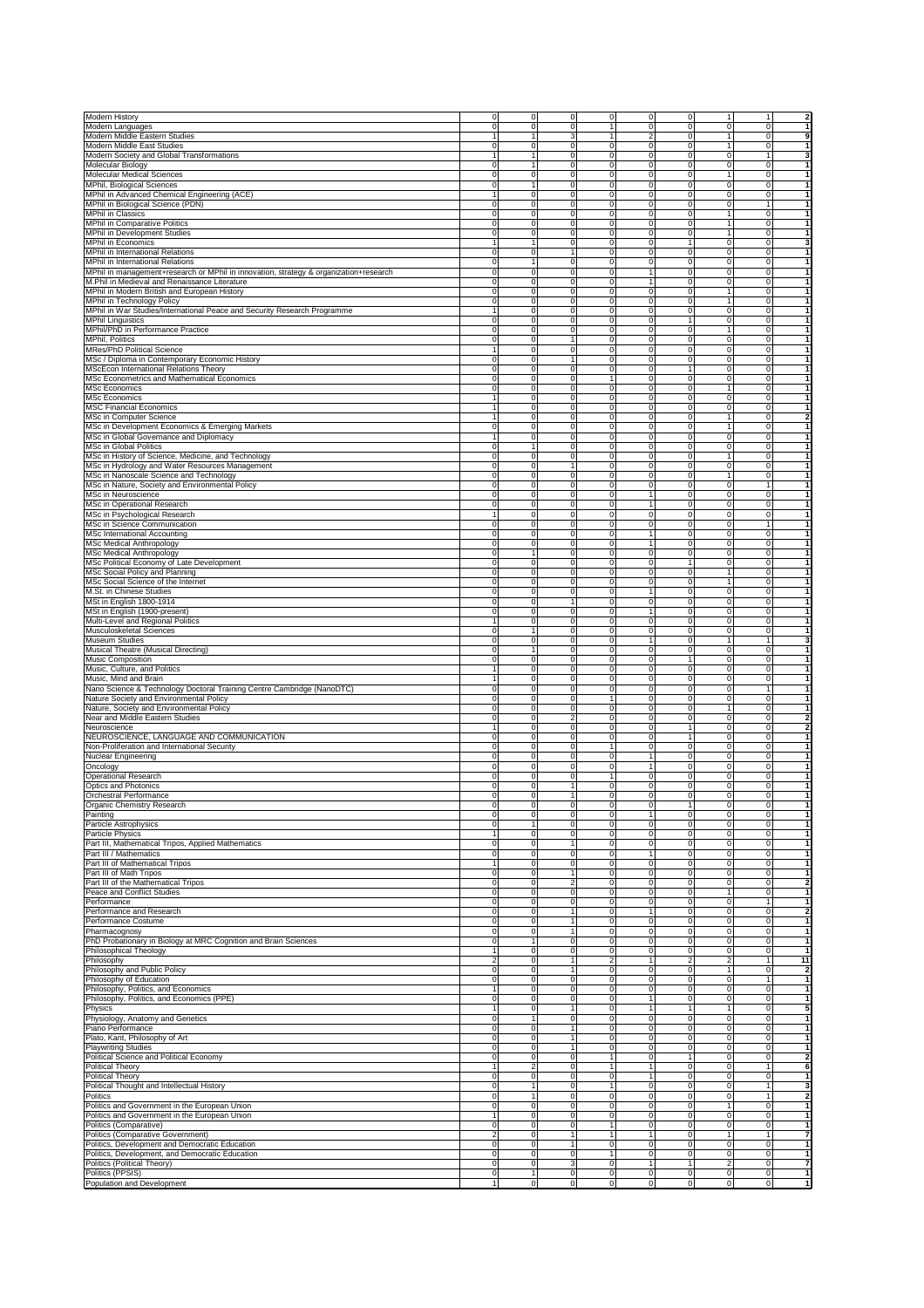|                                                                                                  | 0              | 0              | $\mathbf 0$                | $\mathbf 0$                 | $\mathsf 0$             | 1                          | $\mathbf 0$                    | $\mathbf 0$               | 1                            |
|--------------------------------------------------------------------------------------------------|----------------|----------------|----------------------------|-----------------------------|-------------------------|----------------------------|--------------------------------|---------------------------|------------------------------|
| Post War Recovery Studies                                                                        |                |                |                            |                             |                         |                            |                                |                           |                              |
| Post-War Recovery Studies                                                                        | $\mathbf 0$    | 0              | $\overline{0}$             | $\mathbf{1}$                | $\bf 0$                 | $\pmb{0}$                  | $\mathbf 0$                    | $\mathbf 0$               | 1                            |
| Poverty & Development                                                                            | 0              | 0              | $\overline{0}$             | ō                           | $\mathsf 0$             | $\mathbf 0$                | $\mathbf 0$                    | $\mathbf{1}$              | $\mathbf{1}$                 |
| Power Systems Engineering                                                                        | $\mathbf 0$    | 0              | 0                          | $\mathsf 0$                 | $\mathsf 0$             | $\mathbf 0$                | $\mathbf{1}$                   | $\mathbf 0$               | $\mathbf{1}$                 |
| Principles of Conservation                                                                       |                | 1              | $\mathsf 0$                | $\mathbf 0$                 | 0                       | $\mathbf 0$                | $\overline{0}$                 | 1                         | 3                            |
| Product Design Engineering                                                                       | 0              | 0              | $\mathsf 0$                | $\mathsf 0$                 | $\overline{\mathbf{c}}$ | $\mathbf 0$                | $\overline{0}$                 | $\mathbf 0$               | $\overline{\mathbf{2}}$      |
| Program in Political Psychology                                                                  | 0              | 0              | $\mathsf 0$                | $\mathbf 0$                 | $\mathsf 0$             | $\mathbf 0$                | $\mathbf{1}$                   | $\mathbf 0$               | $\mathbf{1}$                 |
| Psychoanalytic Studies                                                                           | $\Omega$       | 0              | $\pmb{0}$                  | $\mathsf 0$                 | $\mathbf{1}$            | $\pmb{0}$                  | $\mathbf 0$                    | $\mathbf 0$               | $\mathbf{1}$                 |
| Psychological Therapies                                                                          | 0              | $\overline{0}$ | $\overline{1}$             | $\overline{0}$              | $\mathsf 0$             | $\mathbf 0$                | ō                              | $\mathbf 0$               | $\overline{1}$               |
| Psychology                                                                                       | $\overline{0}$ | 0              | $\overline{0}$             | $\overline{1}$              | $\bf 0$                 | $\mathbf 0$                | $\mathbf 0$                    | $\mathbf 0$               | $\overline{1}$               |
|                                                                                                  | 0              | 0              |                            | $\mathsf 0$                 |                         |                            |                                |                           | $\mathbf{1}$                 |
| Psychology (Cognitive Science Research Group)                                                    |                |                | 0                          |                             | 0                       | 1                          | $\mathbf 0$                    | 0                         |                              |
| Public and Economic Policy                                                                       | 0              | $\mathbf{1}$   | $\overline{2}$             | $\mathsf 0$                 | $\bf 0$                 | $\mathbf 0$                | $\mathbf 0$                    | $\mathsf 0$               | 3                            |
| Public Health                                                                                    | 0              | 1              | $\mathsf 0$                | $\mathsf 0$                 | 1                       | $\mathbf 0$                | $\mathbf 0$                    | $\mathbf{1}$              | 3                            |
| Public Health, Health Promotion Stream                                                           | $\Omega$       | $\mathbf 0$    | 0                          | $\mathsf 0$                 | $\mathbf 0$             | $\mathbf{1}$               | $\mathbf 0$                    | $\mathbf 0$               | 1                            |
| Public Health in Developing Countries                                                            | 3              | $\overline{c}$ | $\overline{\mathbf{c}}$    | $\mathbf 0$                 | $\mathsf 0$             | $\mathbf 0$                | $\mathbf{1}$                   | $\mathbf{1}$              | 9                            |
| Public Health (Public Health Stream)                                                             | $\mathbf 0$    | 0              | $\overline{0}$             | $\mathbf 0$                 | $\mathsf 0$             | $\mathbf 0$                | $\mathbf 0$                    | $\mathbf{1}$              | $\overline{1}$               |
| <b>Public History</b>                                                                            |                | 0              | 0                          | $\mathbf 0$                 | 0                       | $\mathbf 0$                | $\overline{0}$                 | $\overline{0}$            | $\mathbf{1}$                 |
| Public Opinion and Polling                                                                       | 0              | 0              | 0                          | 0                           | 0                       | 1                          | $\overline{0}$                 | $\mathbf 0$               | $\mathbf{1}$                 |
|                                                                                                  | $\Omega$       | 0              | $\mathbf{1}$               | $\mathbf 0$                 | $\mathsf 0$             | $\mathbf 0$                | $\overline{0}$                 | $\mathbf 0$               | $\mathbf{1}$                 |
| <b>Public Policy</b>                                                                             |                |                |                            |                             |                         |                            |                                |                           |                              |
| Public Policy and Health                                                                         | $\Omega$       | 0              | $\mathbf{1}$               | $\overline{0}$              | $\mathbf 0$             | $\mathbf 0$                | $\mathbf 0$                    | $\mathbf 0$               | $\mathbf{1}$                 |
| Public Policy and Management                                                                     | $\Omega$       | 0              | $\mathsf 0$                | $\mathsf 0$                 | $\mathbf{1}$            | $\pmb{0}$                  | $\mathbf 0$                    | $\mathbf 0$               | $\mathbf{1}$                 |
| Publishing                                                                                       | $\mathbf 0$    | 0              | $\overline{1}$             | $\overline{0}$              | $\mathsf 0$             | $\pmb{0}$                  | $\mathbf 0$                    | $\mathbf{1}$              | $\overline{2}$               |
| Pure Math                                                                                        |                | 0              | 0                          | $\mathsf 0$                 | 0                       | 0                          | $\mathbf 0$                    | $\Omega$                  | $\mathbf{1}$                 |
| Race, Ethnicity, and Postcolonial Studies                                                        | 0              | 0              | 0                          | 1                           | 0                       | 0                          | $\mathbf 0$                    | 0                         | 1                            |
| Race, Ethnicity, and Post Colonial Studies                                                       | 0              | 0              | $\mathbf{1}$               | $\mathsf 0$                 | $\bf 0$                 | $\pmb{0}$                  | $\mathbf 0$                    | $\Omega$                  | 1                            |
| Refugee and Forced Migration Studies                                                             | $\Omega$       | $\mathbf 0$    | 1                          | $\pmb{0}$                   | $\mathbf 0$             | $\mathbf 0$                | $\mathbf 0$                    | $\mathbf 0$               | 1                            |
|                                                                                                  | $\Omega$       | 0              | $\mathsf 0$                | $\mathsf 0$                 | $\mathbf 0$             | $\mathbf 0$                | $\mathbf 0$                    | $\mathbf{1}$              | 1                            |
| Refugee & Forced Migration                                                                       |                |                |                            |                             |                         |                            |                                |                           |                              |
| Religion and Theology                                                                            | 1              | 0              | $\overline{0}$             | $\overline{0}$              | $\bf 0$                 | $\mathbf 0$                | $\mathbf 0$                    | $\mathbf 0$               | $\mathbf{1}$                 |
| Religion in Contemporary Society                                                                 | $\Omega$       | 0              | $\mathsf 0$                | $\mathbf{1}$                | $\mathsf 0$             | $\mathbf 0$                | $\mathbf{1}$                   | $\mathbf 0$               | $\overline{\mathbf{2}}$      |
| Religions: Study of Religions Pathway                                                            | 0              | 0              | 1                          | 0                           | 0                       | $\mathbf 0$                | $\overline{0}$                 | $\mathbf 0$               | 1                            |
| Renaissance and Early Modern Studies                                                             | $\mathfrak{p}$ | 0              | $\mathsf 0$                | $\mathsf 0$                 | $\bf 0$                 | $\mathbf 0$                | $\overline{0}$                 | $\mathbf 0$               | $\overline{\mathbf{2}}$      |
| Renewable Energy Systems and the Environment                                                     |                | 0              | $\mathsf 0$                | $\mathbf 0$                 | $\mathsf 0$             | $\mathbf 0$                | $\overline{0}$                 | $\mathbf 0$               | $\mathbf{1}$                 |
| Reproductive and Sexual Health Research                                                          |                | 0              | $\pmb{0}$                  | $\mathsf 0$                 | $\bf 0$                 | $\pmb{0}$                  | $\mathbf{1}$                   | $\mathbf 0$               | $\overline{\mathbf{2}}$      |
| Research Methods in Psychology                                                                   | 0              | $\overline{0}$ | $\overline{1}$             | $\overline{0}$              | $\bf 0$                 | $\pmb{0}$                  | ō                              | $\mathbf 0$               | $\mathbf{1}$                 |
|                                                                                                  | $\overline{0}$ | 0              | $\overline{1}$             | $\overline{0}$              | $\bf 0$                 | $\mathbf 0$                | $\mathbf 0$                    | $\mathbf 0$               | $\mathbf{1}$                 |
| Roman History                                                                                    |                |                |                            |                             |                         |                            |                                |                           |                              |
| Royal AcademyOpera                                                                               | 0              | 0              | $\mathbf{1}$               | 0                           | 0                       | 0                          | $\mathbf 0$                    | 0                         | 1                            |
| Russian Studies                                                                                  | 0              | 0              | $\mathsf 0$                | $\mathbf{1}$                | 0                       | $\overline{2}$             | $\mathbf 0$                    | 0                         | 3                            |
| School of Geography and the Environment                                                          | $\mathbf 0$    | $\mathbf 0$    | $\mathbf{1}$               | $\mathsf 0$                 | 0                       | $\pmb{0}$                  | $\mathbf 0$                    | 0                         | 1                            |
| School of Slavonic and East European Studies: MA in History                                      | $\mathbf 0$    | 0              | $\overline{0}$             | $\mathsf 0$                 | $\mathbf 0$             | $\mathbf 0$                | $\mathbf 0$                    | $\mathbf{1}$              | 1                            |
| Science and Religion                                                                             | 1              | 0              | $\mathbf 0$                | $\mathsf 0$                 | $\mathbf 0$             | $\mathbf 0$                | $\mathbf 0$                    | $\mathbf 0$               | $\mathbf{1}$                 |
| <b>Science Communication</b>                                                                     | $\mathbf 0$    | 0              | $\mathbf 0$                | $\mathbf 0$                 | $\mathbf{1}$            | $\mathbf 0$                | $\overline{0}$                 | $\mathbf 0$               | $\mathbf{1}$                 |
| <b>Science Fiction Studies</b>                                                                   |                |                | $\mathsf 0$                | $\mathbf 0$                 |                         |                            |                                |                           | $\mathbf{1}$                 |
|                                                                                                  |                | 0              |                            |                             | 0                       | $\mathbf 0$                | $\overline{0}$                 | $\mathbf 0$               |                              |
| Science technology and policy studies                                                            | 0              | 0              | $\mathbf{1}$               | $\mathbf 0$                 | $\mathsf 0$             | $\mathbf 0$                | $\overline{0}$                 | $\mathbf 0$               | $\mathbf{1}$                 |
| Science, Technology, Medicine and Society                                                        | $\Omega$       | 1              | $\mathbf 0$                | $\mathbf 0$                 | $\mathsf 0$             | $\mathbf 0$                | $\overline{0}$                 | $\mathbf 0$               | $\mathbf{1}$                 |
| Scottish Music                                                                                   | $\Omega$       | $\mathbf{1}$   | $\mathsf 0$                | $\overline{0}$              | $\mathbf 0$             | $\mathbf 0$                | $\mathbf 0$                    | $\mathbf 0$               | $\mathbf{1}$                 |
| <b>Security Studies</b>                                                                          | $\mathbf 0$    | $\mathbf{1}$   | $\mathbf 0$                | $\mathbf 0$                 | $\bf 0$                 | $\pmb{0}$                  | $\mathbf 0$                    | $\mathbf 0$               | $\overline{1}$               |
| Sets and Series in Early Modern Painting                                                         | $\mathbf 0$    | 0              | $\mathsf 0$                | $\mathsf 0$                 | $\bf 0$                 | $\mathbf 0$                | $\overline{1}$                 | $\mathbf 0$               | 1                            |
| Sexual Dissidence in Literature and Culture                                                      | $\Omega$       | $\mathbf 0$    | 0                          | $\mathsf 0$                 | 0                       | 1                          | $\mathbf 0$                    | $\Omega$                  | $\mathbf{1}$                 |
|                                                                                                  | 0              | 0              | 1                          | 0                           | 0                       | 0                          | $\mathbf 0$                    | 0                         | 1                            |
| Shakespeare in Education                                                                         |                |                |                            |                             |                         |                            |                                |                           |                              |
| <b>Shakespeare Studies</b>                                                                       | $\Omega$       | $\mathbf 0$    | $\mathsf 0$                | $\mathsf 0$                 | $\bf 0$                 | $\mathbf 0$                | 1                              | $\Omega$                  | 1                            |
| Social and Cultural History                                                                      | $\Omega$       | $\mathbf 0$    | $\pmb{0}$                  | $\mathsf 0$                 | $\overline{1}$          | $\mathbf 0$                | $\mathbf 0$                    | $\mathbf 0$               | 1                            |
| Social and Political Thought                                                                     | $\Omega$       | 0              | $\mathsf 0$                | $\mathsf 0$                 | $\bf 0$                 | $\mathbf 0$                | $\mathbf{1}$                   | $\mathbf 0$               | 1                            |
| Social Anthropology                                                                              | $\mathbf 0$    | 0              | $\overline{2}$             | $\mathsf 0$                 | $\mathbf{1}$            | $\mathbf 0$                | $\mathbf 0$                    | $\mathbf{1}$              | 4                            |
| Social Anthropology                                                                              | $\Omega$       | 0              | 0                          | 1                           | 0                       | $\mathbf 0$                | $\overline{0}$                 | $\circ$                   | $\mathbf{1}$                 |
| Social Development                                                                               | 0              | 0              | $\mathsf 0$                | $\mathbf 0$                 | $\overline{1}$          | $\mathbf 0$                | $\overline{0}$                 | $\mathbf 0$               | $\mathbf{1}$                 |
|                                                                                                  |                |                |                            |                             |                         |                            |                                |                           |                              |
|                                                                                                  |                |                |                            |                             |                         |                            |                                |                           |                              |
| Social Research                                                                                  | 0              | 0              | $\mathsf 0$                | $\mathsf 0$                 | $\overline{1}$          | $\mathbf 0$                | $\overline{0}$                 | $\mathbf 0$               | $\mathbf{1}$                 |
| Socio-Legal Studies                                                                              | $\Omega$       | 0              | $\mathbf 0$                | $\mathbf 0$                 | $\mathbf 0$             | $\mathbf 0$                | $\overline{2}$                 | $\mathbf 0$               | $\overline{\mathbf{2}}$      |
| Sociology                                                                                        |                | 0              | $\mathbf{1}$               | $\mathsf 0$                 | $\bf 0$                 | $\pmb{0}$                  | $\mathbf{1}$                   | $\mathbf{1}$              | 4                            |
| Sociology (Area: Embodiment, Religion, and Culture)                                              | 0              | $\mathbf{1}$   | ō                          | $\overline{0}$              | $\bf 0$                 | o                          | ō                              | $\mathbf 0$               | $\overline{1}$               |
| Soil and Ecosystem Ecology                                                                       | 0              | $\pmb{0}$      | 0                          | $\pmb{0}$                   | $\mathbf{1}$            | $\pmb{0}$                  | $\mathbf 0$                    | $\mathsf 0$               | $\mathbf{1}$                 |
| South Asian Area Studies                                                                         | 0              | 1              | 1                          | 0                           | 0                       | 0                          | $\mathbf 0$                    | 0                         | $\overline{\mathbf{2}}$      |
|                                                                                                  |                |                |                            |                             |                         |                            |                                |                           |                              |
| South Asian Studies                                                                              | 0              | 0              | $\mathbf{1}$               | $\mathsf 0$                 | 0                       | 0                          | $\mathbf 0$                    | 0                         | $\mathbf{1}$                 |
| Space Technology and Planetary Exploration                                                       | $\mathbf 0$    | $\mathbf 0$    | $\mathbf{1}$               | $\mathsf 0$                 | 0                       | $\pmb{0}$                  | $\mathbf 0$                    | 0                         | 1                            |
| Spatial Planning                                                                                 | $\mathbf 0$    | 0              | $\mathbf{1}$               | $\mathsf 0$                 | $\mathbf 0$             | $\mathbf 0$                | $\mathbf 0$                    | $\mathbf 0$               | 1                            |
| Sports Biomechanics                                                                              | 0              | 0              | $\mathbf 0$                | $\mathsf 0$                 | $\mathbf 0$             | $\mathbf 0$                | $\mathbf 0$                    | $\overline{1}$            | $\mathbf{1}$                 |
| Sport Sciences                                                                                   | $\mathbf 0$    | 0              | $\mathbf 0$                | $\mathbf 0$                 | $\mathbf{1}$            | $\mathbf 0$                | $\overline{0}$                 | $\mathbf 0$               | $\mathbf{1}$                 |
| <b>Statistics and Econometrics</b>                                                               |                | 0              | 0                          | $\mathsf 0$                 | 0                       | $\mathbf 0$                | $\mathbf 0$                    | $\mathbf 0$               | $\mathbf{1}$                 |
| <b>Statistics: Mathematical Genetics</b>                                                         | $\Omega$       | 0              | $\mathsf 0$                | $\mathsf 0$                 | 0                       | $\mathbf{1}$               | $\mathbf 0$                    | $\Omega$                  | $\mathbf{1}$                 |
|                                                                                                  | 0              | 0              | $\mathbf 0$                | $\mathbf 0$                 | $\mathsf 0$             | $\mathbf 0$                | 1                              | $\mathbf 0$               | 1                            |
| Stem Cell and Regenerative Medicine                                                              |                |                |                            |                             |                         |                            |                                |                           |                              |
| Structural Steel Design and Business Management                                                  | $\mathbf 0$    | 0              | $\pmb{0}$                  | $\mathbf{1}$                | $\bf 0$                 | $\mathbf 0$                | $\mathbf 0$                    | $\mathbf 0$               | 1                            |
| Subjectivity & Feminisms                                                                         | 0              | $\overline{0}$ | $\overline{1}$             | $\mathbf 0$                 | $\bf 0$                 | $\mathbf 0$                | $\mathbf 0$                    | $\mathsf 0$<br>$\Omega$   | $\mathbf{1}$                 |
| <b>Surgical Education</b>                                                                        |                |                | $\overline{0}$             | $\mathbf 0$                 |                         |                            | $\mathbf 0$                    |                           |                              |
| Sustainability and Corporate Social Responsibility                                               | 0              | 0              | 1                          | $\mathsf 0$                 | 0                       | 0                          | $\mathbf 0$                    | $\Omega$                  |                              |
| Sustainable Cities                                                                               | 0              | 0              | $\mathsf 0$                | $\mathsf 0$                 | $\bf 0$                 | $\mathbf 0$                | $\mathbf{1}$                   | $\mathbf 0$               | $\mathbf{1}$                 |
| Sustainable Development                                                                          |                | $\mathbf 0$    | $\mathbf{1}$               | $\mathsf 0$                 | $\bf 0$                 | $\overline{1}$             | $\mathbf 0$                    | 0                         | 3                            |
| Sustainable Energy Futures                                                                       | $\Omega$       | 0              | $\overline{0}$             | $\mathbf{1}$                | $\mathbf 0$             | $\mathbf 0$                | $\overline{2}$                 | $\mathbf 0$               | 3                            |
| Sustainable Energy SysteMs                                                                       | 0              | 0              | $\mathbf 0$                | $\mathbf 0$                 | $\mathsf 0$             | $\mathbf{1}$               | $\mathbf 0$                    | $\mathbf 0$               | $\mathbf{1}$                 |
| Sustainable Urbanism                                                                             | 0              | 0              | $\mathbf 0$                | $\mathbf 0$                 | 0                       | $\mathbf{1}$               | $\mathbf 0$                    | $\mathbf 0$               | $\mathbf{1}$                 |
|                                                                                                  |                |                |                            |                             |                         |                            |                                |                           | $\mathbf{1}$                 |
| Sustainable Water Engineering                                                                    | 0<br>0         | 0<br>0         | $\mathbf 0$<br>$\mathbf 0$ | $\mathbf{1}$<br>$\mathbf 0$ | 0<br>0                  | $\mathbf 0$<br>$\mathbf 0$ | $\overline{0}$<br>$\mathbf{1}$ | $\overline{0}$<br>$\circ$ | $\mathbf{1}$                 |
| Tax Law                                                                                          |                |                |                            |                             |                         |                            |                                |                           |                              |
| <b>Fechnology and Analysis of Archaeological Materials</b>                                       | $\mathbf 0$    | 0              | $\mathbf{1}$               | $\mathbf 0$                 | $\mathsf 0$             | $\mathbf 0$                | $\overline{0}$                 | $\mathbf 0$               | $\mathbf{1}$                 |
| Ferrorism and International Relations                                                            | $\mathbf 0$    | $\overline{0}$ | $\overline{0}$             | $\overline{0}$              | $\mathbf{1}$            | o                          | ō                              | $\mathbf 0$               | -1                           |
| Theatre and Development                                                                          | 0              | 0              | $\mathbf{1}$               | $\mathsf 0$                 | $\bf 0$                 | $\mathbf 0$                | $\mathbf 0$                    | $\mathbf 0$               | $\mathbf{1}$                 |
| <b>Theatre Directing</b>                                                                         | 0              | 0              | $\overline{1}$             | $\overline{0}$              | $\mathsf 0$             | $\mathbf 0$                | $\mathbf 0$                    | $\mathbf 0$               | $\mathbf{1}$                 |
| Theatre Practice: Physical Performance and Actor Training                                        | 0              | 0              | $\mathbf 0$                | $\mathsf 0$                 | $\bf 0$                 | 1                          | $\mathbf 0$                    | 0                         | $\mathbf{1}$                 |
|                                                                                                  |                |                |                            |                             | 0                       | 0                          | $\mathbf{1}$                   | 0                         | $\mathbf{1}$                 |
| The City of Rome ca. 1420-1667                                                                   | 0              | 0              | 0                          | 0                           |                         |                            |                                |                           |                              |
| The Novel                                                                                        | 0              | 0              | $\mathsf 0$                | $\mathsf 0$                 | $\bf 0$                 | 1                          | $\mathbf 0$                    | $\mathbf 0$               | $\mathbf{1}$                 |
| Theology                                                                                         | $\mathbf 0$    | $\pmb{0}$      | $\mathbf{1}$               | $\mathbf{1}$                | $\mathbf 0$             | $\mathbf 0$                | $\mathbf 0$                    | $\mathbf 0$               | $\overline{2}$               |
| Theology: Ecclesiastical History                                                                 | 1              | 0              | o                          | $\mathbf 0$                 | $\mathbf 0$             | $\mathbf 0$                | $\mathbf 0$                    | $\mathbf 0$               | $\overline{1}$               |
| Theology (Ecclesiastical history/Patristics)                                                     | 0              | $\pmb{0}$      | $\mathbf{1}$               | $\mathbf 0$                 | $\mathbf 0$             | $\mathbf 0$                | $\mathbf 0$                    | $\mathbf 0$               | $\overline{1}$               |
| Theology in History                                                                              | 0              | 0              | $\mathbf 0$                | $\mathbf{1}$                | $\mathsf 0$             | $\mathbf 0$                | $\circ$                        | $\overline{0}$            | $\mathbf{1}$                 |
| Theology: New Testament                                                                          | 0              | 0              | 0                          | $\mathbf 0$                 | 1                       | $\mathbf 0$                | $\overline{0}$                 | $\mathbf 0$               | $\mathbf{1}$                 |
| Theology/ Oriental Studies                                                                       | 0              | 0              | $\mathbf{1}$               | $\mathsf 0$                 | 0                       | $\mathbf 0$                | $\overline{0}$                 | $\mathbf 0$               | $\mathbf{1}$                 |
| Theology--Patristics                                                                             | 0              | 0              | $\mathbf 0$                | $\mathbf 0$                 | $\mathsf 0$             | $\mathbf 0$                | 1                              | $\mathbf 0$               | $\mathbf{1}$                 |
|                                                                                                  |                |                |                            |                             | $\overline{1}$          |                            |                                |                           |                              |
| Theology, Politics & Faith-Based Organisations                                                   | $\mathbf 0$    | 0              | $\mathsf 0$                | $\mathsf 0$                 |                         | $\pmb{0}$                  | $\mathbf{1}$                   | $\mathbf 0$               | $\overline{2}$               |
| Theology & Religious Studies                                                                     | 0              | $\mathbf{1}$   | $\overline{1}$             | $\mathsf 0$                 | $\mathsf 0$             | $\mathbf 0$                | $\mathbf 0$                    | $\mathbf 0$               | $\overline{\mathbf{2}}$      |
| Theory and History of International Relations                                                    | $\overline{0}$ | 0              | $\overline{0}$             | $\overline{0}$              | $\mathsf 0$             | $\mathbf 0$                | $\overline{1}$                 | $\mathbf 0$               | $\overline{1}$               |
| The Role of Thyroid Hormone in Control of Body Weight and Energy Metabolism in Seasonal Breeding |                | 0              | 0                          | $\mathsf 0$                 | 0                       | 0                          | $\mathbf 0$                    | 0                         | $\mathbf{1}$                 |
| The soviet experience: Stalinism through the eyes of the individual                              | 0              | $\mathbf 0$    | $\mathsf 0$                | $\mathsf 0$                 | 0                       | $\overline{1}$             | $\mathbf 0$                    | 0                         | $\mathbf{1}$                 |
| <b>Franslational Medicine and Therapeutics</b>                                                   |                | $\mathbf 0$    | $\mathsf 0$                | $\mathsf 0$                 | 0                       | 0                          | $\mathbf 0$                    | 0                         | 1                            |
|                                                                                                  | $\Omega$       | 1              |                            | $\mathsf 0$                 | $\mathbf 0$             | $\mathbf 0$                | $\mathbf 0$                    | $\mathbf 0$               | $\mathbf{1}$                 |
| <b>Translation Studies</b>                                                                       |                |                | $\overline{0}$             |                             |                         |                            |                                |                           |                              |
| <b>Translation &amp; Transcultural Studies</b>                                                   | 0              | 0              | $\mathsf 0$                | $\mathbf 0$                 | $\mathsf 0$             | $\mathbf 0$                | $\mathbf{1}$                   | $\mathbf 0$               | $\mathbf{1}$                 |
| Twentieth-Century British and American Suffrage Campaigns                                        | 0              | 0              | $\mathbf{1}$               | $\mathsf 0$                 | 0                       | $\mathbf 0$                | $\mathbf 0$                    | $\mathbf 0$               | $\mathbf{1}$                 |
| Twentieth-Century Literary Studies                                                               | 0              | 0              | $\mathbf 0$                | $\mathbf 0$                 | 0                       | $\mathbf 0$                | $\overline{0}$                 | $\mathbf{1}$              | $\mathbf{1}$                 |
| Urban Economic Development                                                                       | 0              | 1              | $\mathbf 0$                | $\mathbf 0$                 | $\mathsf 0$             | $\mathbf 0$                | 1                              | $\mathbf 0$               | $\overline{2}$               |
| Urban Studies                                                                                    | 0              | 0              | $\mathbf 0$                | $\mathbf 0$                 | $\mathsf 0$             | $\mathbf 0$                | $\overline{0}$                 | $\mathbf{1}$              | $\mathbf{1}$                 |
| US History                                                                                       | 0              | $\overline{0}$ | $\overline{0}$             | $\overline{0}$              | $\mathbf{1}$            | o                          | $\overline{0}$                 | $\mathbf 0$               | -1                           |
|                                                                                                  | 0              | $\mathbf 0$    | $\mathbf 0$                | $\mathbf 0$                 | $\mathbf 0$             | $\pmb{0}$                  | $\mathbf{1}$                   | $\mathbf 0$               | $\mathbf{1}$                 |
| Veterinary Epidemiology<br>Victorian Literature                                                  | 0              | $\overline{0}$ | $\mathbf 0$                | $\circ$                     | $\overline{1}$          | $\mathbf 0$                | $\circ$                        | $\mathbf 0$               |                              |
| Victorian Literature, Art, and Culture                                                           | 0              | $\overline{0}$ | $\mathbf{1}$               | $\mathbf 0$                 | $\pmb{0}$               | $\mathbf 0$                | $\mathbf 0$                    | $\mathsf 0$               | $\mathbf{1}$<br>$\mathbf{1}$ |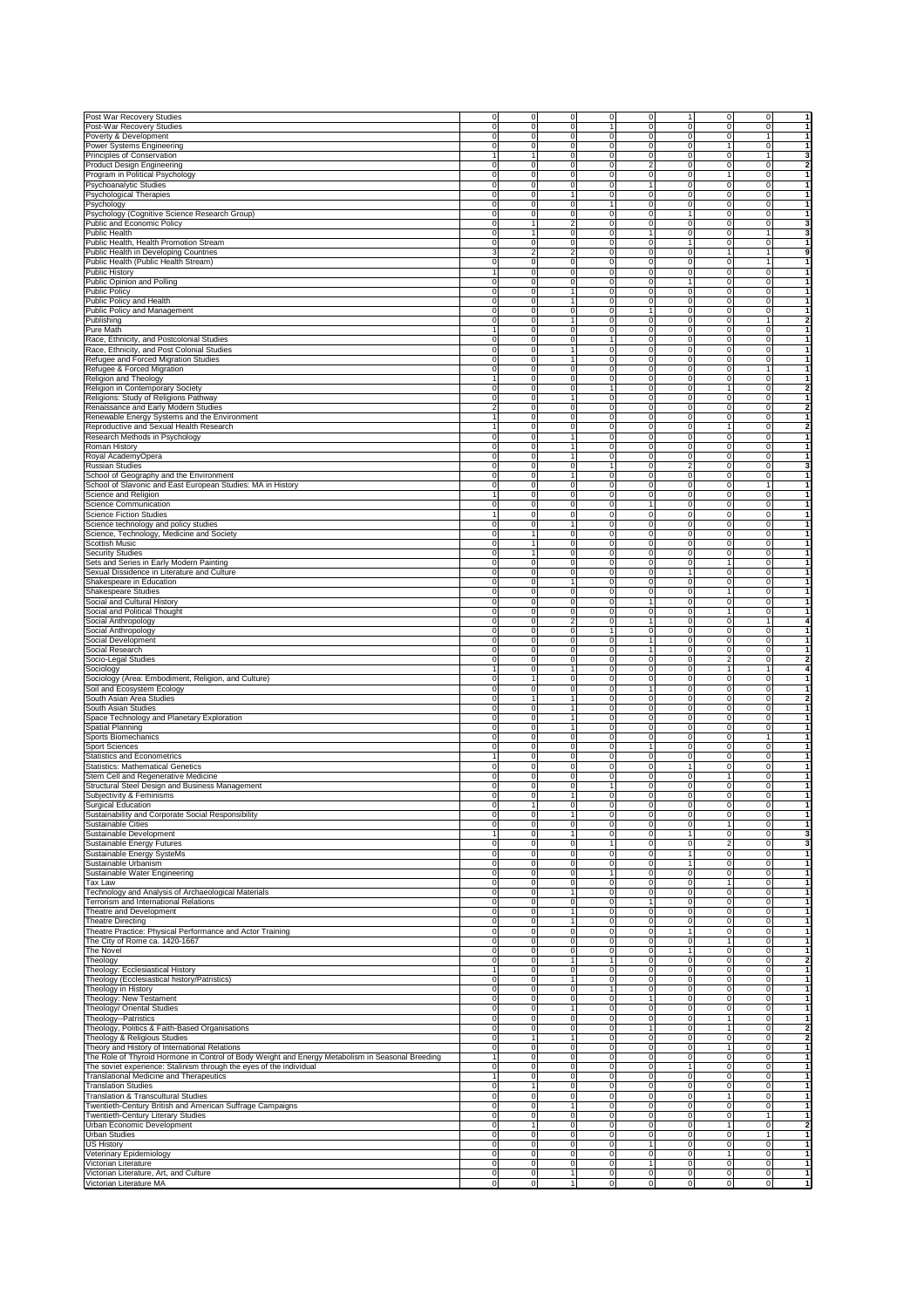| <b>Victorian Studies</b>                                                               |     |     |     |    |          |    |     |    |     |
|----------------------------------------------------------------------------------------|-----|-----|-----|----|----------|----|-----|----|-----|
| Violence, Conflict and Development                                                     |     |     |     |    |          |    |     |    |     |
| Violence, Terrorism and Security                                                       |     |     |     |    |          |    |     |    |     |
| Voluntary and Third Sector Management                                                  |     |     |     |    | $\Omega$ |    |     |    |     |
| <b>War Studies</b>                                                                     |     |     |     |    |          |    |     |    |     |
| Water Resources Management                                                             |     |     |     |    |          |    |     |    |     |
| Water Science, Policy and Management                                                   |     |     |     |    |          |    |     |    |     |
| Wellcome Trust 4 year PhD Program in Infection, Immunology, and Translational Medicine |     |     |     |    |          |    |     |    |     |
| Women's Narrative                                                                      |     |     |     |    |          |    |     |    |     |
| Women's Studies, Women, Language and Power in Early Modern England                     |     |     |     |    |          |    |     |    |     |
| Writing for Performance                                                                |     |     |     |    |          |    |     |    |     |
| Zoology<br>Zoology (Behavioural Ecology)                                               |     |     |     |    |          |    |     |    |     |
|                                                                                        |     |     |     |    |          |    |     |    |     |
|                                                                                        |     |     |     |    |          |    |     |    |     |
| <b>TOTAL</b>                                                                           | 138 | 103 | 212 | 79 | 123      | 88 | 161 | 95 | 999 |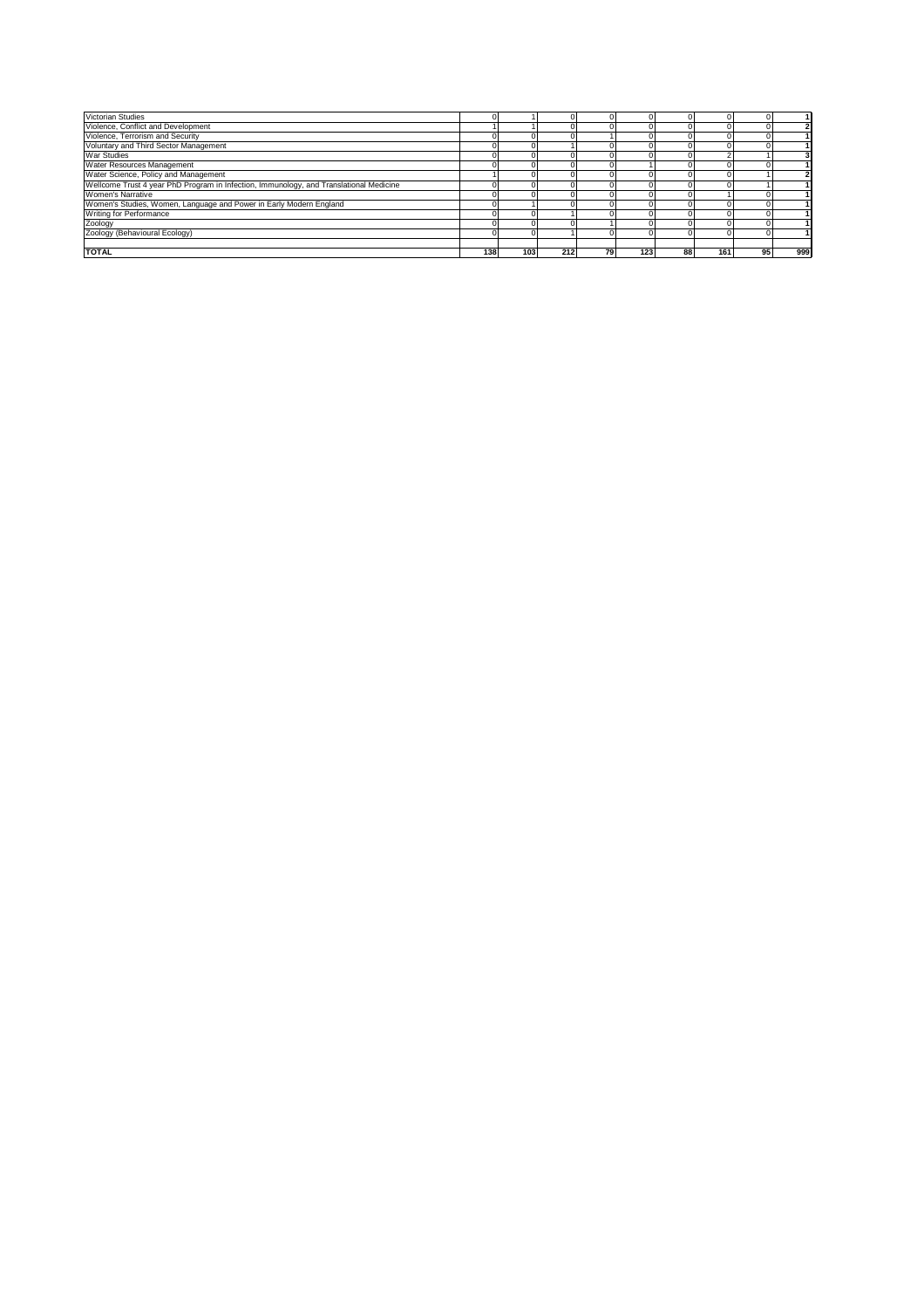| Preferred UK University - Endorsed                                      |                                    |                                         |                                |                              |                                |                             |                            |                               |                         |
|-------------------------------------------------------------------------|------------------------------------|-----------------------------------------|--------------------------------|------------------------------|--------------------------------|-----------------------------|----------------------------|-------------------------------|-------------------------|
|                                                                         |                                    |                                         |                                |                              |                                |                             |                            |                               |                         |
|                                                                         | ATL                                | <b>BOS</b>                              | <b>CHIG</b>                    | DC                           | HOU                            | LA                          | NΥ                         | SF                            | <b>TOTAL</b>            |
| Aberystwyth University                                                  | 1                                  | $\mathbf 0$                             | 0                              | 0                            | $\overline{2}$                 | 1                           | 0                          | 0                             | 4                       |
| Architectural Association                                               | $\mathbf 0$                        | $\mathbf 0$                             | 0                              | 0                            | $\mathbf 0$                    | 0                           | 2                          | 0                             | $\overline{\mathbf{c}}$ |
| Birkbeck, University of London                                          | 0                                  | $\mathbf 0$                             | $\mathbf{1}$                   | 0                            | $\mathbf 0$                    | $\mathbf{1}$                | 0                          | 1                             | 3                       |
| <b>Birmingham City University</b>                                       | $\mathbf 0$                        | $\mathbf 0$                             | $\overline{0}$                 | $\mathbf 0$                  | $\mathbf{1}$                   | $\mathbf 0$                 | 0                          | $\mathbf 0$                   | 1                       |
| <b>Bournemouth University</b><br><b>Brunel University</b>               | 0<br>$\overline{0}$                | $\mathbf 0$<br>$\mathbf 0$              | 0<br>$\mathbf 0$               | 0<br>0                       | $\mathbf 0$<br>$\overline{2}$  | $\mathbf 0$<br>0            | 0<br>$\mathbf 0$           | 1<br>0                        | 1<br>$\overline{2}$     |
| <b>Cardiff University</b>                                               | $\overline{2}$                     | $\mathbf 0$                             | 1                              | 0                            | 1                              | $\mathbf 0$                 | $\overline{2}$             | 1                             | 7                       |
| Central School of Speech and Drama                                      | 1                                  | $\mathbf{1}$                            | 1                              | 0                            | $\mathbf 0$                    | $\mathbf{1}$                | $\mathbf 0$                | $\mathbf 0$                   | 4                       |
| Central St Martins College of Art and Design                            | $\overline{0}$                     | $\mathbf 0$                             | 0                              | 0                            | $\Omega$                       | $\mathbf 0$                 | $\mathbf 0$                | 1                             | 1                       |
| Chelsea College of Art and Design                                       | $\mathbf{1}$                       | $\mathbf 0$                             | 1                              | 0                            | $\mathbf 0$                    | $\mathbf 0$                 | $\mathbf 0$                | $\overline{0}$                | $\overline{2}$          |
| Christie's Education                                                    | $\mathbf 0$                        | $\mathbf 0$                             | $\overline{0}$                 | $\mathbf{1}$                 | $\mathbf 0$                    | 0                           | 0                          | $\mathbf 0$                   | 1                       |
| <b>City University</b>                                                  | 1                                  | $\mathbf{1}$                            | $\overline{0}$                 | 0                            | $\mathbf 0$                    | 0                           | $\mathbf 0$                | $\mathbf{1}$                  | 3                       |
| Courtauld Institute of Art<br>Durham University                         | 1<br>3                             | $\mathbf{1}$<br>$\mathbf 0$             | $\mathbf 0$<br>$\overline{2}$  | $\mathbf{1}$<br>$\mathbf{1}$ | $\mathbf 0$<br>$\mathbf 0$     | $\mathbf{1}$<br>$\mathbf 0$ | 3<br>1                     | 1<br>$\overline{c}$           | 8<br>9                  |
| <b>Edge Hill University</b>                                             | $\mathbf 0$                        | $\mathbf 0$                             | 1                              | 0                            | $\mathbf 0$                    | $\mathbf 0$                 | 1                          | $\mathbf 0$                   | $\overline{\mathbf{c}}$ |
| Edinburgh College of Art                                                | $\overline{0}$                     | $\mathbf 0$                             | $\mathbf{1}$                   | 0                            | $\mathbf 0$                    | $\mathbf 0$                 | 1                          | $\overline{0}$                | $\overline{2}$          |
| <b>Edinburgh Napier University</b>                                      | $\mathbf 0$                        | $\mathbf 0$                             | 0                              | 0                            | $\mathbf{1}$                   | 0                           | 0                          | 0                             | 1                       |
| Goldsmiths College, University of London                                | 1                                  | $\mathbf 0$                             | 3                              | 0                            | $\mathbf 0$                    | 0                           | 0                          | $\overline{0}$                | 4                       |
| Guildhall School of Music and Drama                                     | 1                                  | $\mathbf{1}$                            | $\mathbf 0$                    | 0                            | $\mathbf 0$                    | 0                           | $\mathbf 0$                | 1                             | 3                       |
| Heriot-Watt University                                                  | 0                                  | $\mathbf 0$                             | 0                              | 0                            | $\mathbf 0$                    | $\mathbf 0$                 | $\overline{0}$             | 1                             | 1                       |
| <b>Heythrop College</b><br>Imperial College London                      | 0<br>3                             | $\mathbf 0$<br>$\overline{2}$           | 0<br>$\overline{4}$            | 0<br>$\overline{2}$          | $\mathbf 0$<br>1               | 0<br>$\mathbf 0$            | 1<br>6                     | $\mathbf 0$<br>1              | 1<br>19                 |
| Institute for the Study of the Americas                                 | $\overline{0}$                     | 0                                       | 0                              | 0                            | 0                              | $\mathbf{1}$                | $\mathbf 0$                | 0                             | 1                       |
| Institute of Education                                                  | $\overline{0}$                     | $\mathbf 0$                             | $\mathbf 0$                    | $\mathbf{1}$                 | $\mathbf 0$                    | 0                           | $\mathbf 0$                | $\overline{c}$                | 3                       |
| Institute of English Studies                                            | 0                                  | $\mathbf 0$                             | $\mathbf 0$                    | 0                            | $\mathbf 0$                    | 0                           | 1                          | $\mathbf 0$                   | 1                       |
| <b>Keele University</b>                                                 | $\mathbf 0$                        | $\mathbf 0$                             | $\mathbf{1}$                   | 0                            | $\mathbf 0$                    | 0                           | $\mathbf 0$                | $\mathbf 0$                   | 1                       |
| King's College London                                                   | 4                                  | $\overline{4}$                          | 5                              | 3                            | 3                              | $\overline{2}$              | 11                         | 3                             | 35                      |
| <b>Kingston University</b>                                              | $\mathbf 0$                        | $\mathbf{1}$                            | 1                              | 0                            | $\mathbf 0$                    | $\mathbf 0$                 | 1                          | 0                             | 3                       |
| Lancaster University                                                    | 1                                  | $\mathbf 0$                             | 0                              | 0                            | $\mathbf{1}$                   | $\mathbf 0$                 | $\mathbf 0$                | $\mathbf 0$                   | $\overline{\mathbf{2}}$ |
| Liverpool John Moores University                                        | $\mathbf 0$<br>$\overline{0}$      | $\mathbf 0$                             | 0<br>$\mathbf{1}$              | $\mathbf 0$                  | $\mathbf 0$                    | 0                           | 0                          | 1<br>$\overline{0}$           | 1                       |
| London Business School<br>London College of Fashion                     | $\overline{0}$                     | $\mathbf 0$<br>$\mathbf 0$              | 0                              | 0<br>0                       | $\mathbf 0$<br>0               | 0<br>0                      | $\mathbf 0$<br>1           | 0                             | 1<br>1                  |
| London Film School                                                      | 1                                  | $\mathbf 0$                             | $\mathbf 0$                    | 0                            | 1                              | $\mathbf 0$                 | $\overline{0}$             | 1                             | 3                       |
| London Metropolitan University                                          | 1                                  | $\mathbf 0$                             | 0                              | $\Omega$                     | $\mathbf 0$                    | 0                           | $\overline{0}$             | $\mathbf 0$                   | 1                       |
| London School of Economics and Political Science                        | 13                                 | 8                                       | 15                             | 12                           | 9                              | 9                           | 16                         | $\overline{2}$                | 84                      |
| London School of Hygiene and Tropical Medicine                          | 6                                  | 3                                       | 5                              | 0                            | $\overline{1}$                 | 3                           | 5                          | $\overline{4}$                | 27                      |
| <b>Middlesex University</b>                                             | $\mathbf 0$                        | $\mathbf 0$                             | $\mathbf 0$                    | $\mathbf 0$                  | $\mathbf 0$                    | 0                           | 1                          | $\mathbf 0$                   | 1                       |
| Newcastle University                                                    | $\mathbf 0$                        | $\mathbf 0$                             | $\mathbf{1}$                   | 0                            | 1                              | 0                           | $\mathbf 0$                | $\mathbf 0$                   | $\overline{\mathbf{c}}$ |
| <b>Oxford Brookes University</b>                                        | $\mathbf 0$                        | $\pmb{0}$                               | $\overline{c}$                 | 0<br>0                       | $\mathbf 0$<br>$\mathbf{1}$    | 0                           | 1                          | 1                             | 4                       |
| Queen Margaret University College<br>Queen Mary, University of London   | $\mathbf 0$<br>1                   | $\mathbf 0$<br>0                        | $\mathbf 0$<br>$\overline{2}$  | $\mathbf{1}$                 | $\mathbf 0$                    | $\mathbf 0$<br>$\mathbf 0$  | 0<br>1                     | $\mathbf 0$<br>$\overline{c}$ | 1<br>7                  |
| Queen's University Belfast                                              | 1                                  | $\overline{\mathbf{c}}$                 | 6                              | 3                            | $\mathbf{1}$                   | 0                           | 1                          | 0                             | 14                      |
| Royal Academy of Dramatic Art                                           | $\mathbf 0$                        | $\mathbf 0$                             | 0                              | 0                            | $\mathbf 0$                    | $\mathbf{1}$                | 0                          | 0                             | 1                       |
| Royal Academy of Music                                                  | 1                                  | 0                                       | $\overline{2}$                 | $\mathbf{1}$                 | $\mathbf{1}$                   | 0                           | 1                          | $\overline{0}$                | 6                       |
| Royal Agricultural College                                              | 1                                  | $\mathbf 0$                             | 0                              | 0                            | 0                              | 0                           | 0                          | $\overline{0}$                | 1                       |
| Royal College of Art                                                    | 0                                  | 0                                       | 1                              | 0                            | $\Omega$                       | $\mathbf 0$                 | 1                          | 0                             | $\overline{\mathbf{c}}$ |
| Royal College of Music                                                  | 0                                  | 0                                       | $\mathbf{1}$                   | 0                            | 1                              | $\mathbf 0$                 | 1                          | 0                             | 3                       |
| Royal Holloway, University of London<br>Royal Northern College of Music | $\mathbf{2}$<br>$\mathbf 0$        | $\mathbf{1}$<br>$\mathbf 0$             | 1<br>$\mathbf{1}$              | 1<br>0                       | $\mathbf 0$<br>$\mathbf 0$     | $\mathbf 0$<br>$\mathbf 0$  | $\pmb{0}$<br>1             | 1<br>0                        | 6<br>$\overline{2}$     |
| Royal Scottish Academy of Music and Drama                               | $\mathbf 0$                        | $\overline{\mathbf{c}}$                 | 1                              | 0                            | $\mathbf 0$                    |                             | 0                          | 0                             | 4                       |
| Royal Veterinary College                                                | $\mathbf 0$                        | $\mathbf 0$                             | 0                              | 0                            | $\Omega$                       | 0                           | 1                          | 0                             | 1                       |
| Royal Welsh College of Music and Drama                                  | $\mathsf{O}\xspace$                | $\pmb{0}$                               | 0                              | 0                            | $\mathbf 0$                    | 0                           | 0                          | 1                             | 1                       |
| School of Oriental and African Studies                                  | 2                                  | 3                                       | 9                              | $\overline{2}$               | 1                              | $\overline{2}$              | 5                          | $\overline{\mathbf{c}}$       | 26                      |
| School of Pharmacy                                                      | $\mathsf{O}\xspace$                | $\pmb{0}$                               | 1                              | $\pmb{0}$                    | $\mathbf 0$                    | $\pmb{0}$                   | 0                          | $\mathbf 0$                   | 1                       |
| Sotheby's Institute of Art                                              | $\mathbf 0$                        | 0                                       | 0                              | 0                            | 0                              | 0                           | 1                          | 0                             | 1                       |
| The Glasgow School of Art<br>University College Falmouth                | $\mathsf{O}\xspace$<br>$\mathbf 0$ | $\mathbf 0$<br>$\pmb{0}$                | 0<br>$\overline{0}$            | 0<br>0                       | $\mathbf{1}$<br>$\mathbf{1}$   | 0<br>0                      | $\mathbf 0$<br>$\mathbf 0$ | $\mathbf 0$<br>$\mathbf 0$    | 1<br>1                  |
| University College London                                               | 7                                  | 8                                       | 13                             | 4                            | 5                              | $\overline{7}$              | 11                         | 6                             | 61                      |
| University of Aberdeen                                                  | $\overline{0}$                     | 0                                       |                                | 0                            | $\Omega$                       | $\mathbf{1}$                |                            |                               | 4                       |
| University of Bath                                                      | $\overline{a}$                     | 0                                       | 0                              | $\mathbf 0$                  | $\mathbf 0$                    | 0                           | $\mathbf 0$                | 0                             | $\overline{\mathbf{c}}$ |
| University of Birmingham                                                | 1                                  | $\mathbf 0$                             | 3                              | 1                            | $\mathbf 0$                    | 0                           | 0                          | 0                             | 5                       |
| University of Bristol                                                   | $\overline{2}$                     | $\mathbf 0$                             | $\overline{4}$                 | $\mathbf 0$                  | $\overline{2}$                 | $\mathbf 0$                 | $\mathbf 0$                | $\mathbf{1}$                  | 9                       |
| University of Cambridge                                                 | 18                                 | $\overline{20}$                         | 25                             | 9                            | 15                             | 12                          | 15                         | 15                            | 129                     |
| University of East Anglia                                               | $\mathbf 0$                        | 1                                       | 4                              | 0                            | $\mathbf 0$                    | 0                           | $\overline{2}$             | $\overline{2}$                | 9                       |
| University of Edinburgh<br>University of Essex                          | 5                                  | 3<br>$\mathbf 0$                        | 7                              | 4<br>$\mathbf{1}$            | 7<br>$\mathbf{1}$              | 4<br>$\mathbf{1}$           | 5<br>$\overline{2}$        | 3<br>0                        | 38                      |
| University of Exeter                                                    | 1<br>$\mathsf{O}\xspace$           | $\pmb{0}$                               | $\mathbf{1}$<br>$\overline{2}$ | $\pmb{0}$                    | $\mathbf 0$                    | $\mathbf{1}$                | $\mathbf 0$                | $\mathbf 0$                   | 7<br>3                  |
| University of Glasgow                                                   | 1                                  | 1                                       | $\overline{c}$                 | 0                            | 3                              | 0                           | 0                          | 1                             | 8                       |
| University of Hertfordshire                                             | $\mathbf 0$                        | $\pmb{0}$                               | 1                              | 0                            | $\mathbf 0$                    | 0                           | $\mathbf 0$                | $\mathbf 0$                   | 1                       |
| University of Kent                                                      | $\mathbf 0$                        | $\mathbf{1}$                            | $\mathbf 0$                    | 0                            | $\overline{1}$                 | $\pmb{0}$                   | $\mathbf 0$                | $\mathbf 0$                   | $\overline{\mathbf{2}}$ |
| University of Leeds                                                     | 1                                  | $\pmb{0}$                               | $\mathbf 0$                    | 0                            | $\mathbf{1}$                   | $\mathbf 0$                 | $\overline{c}$             | $\mathbf 0$                   | 4                       |
| University of Leicester                                                 | 0                                  | $\mathbf{1}$                            |                                | 0                            | $\mathbf{1}$                   | $\mathbf 0$                 | 1                          | 1                             | 5                       |
| University of Liverpool                                                 | 1<br>$\mathbf{1}$                  | $\mathbf{1}$                            | $\mathbf{1}$                   | $\mathbf 0$                  | 1                              | 0                           | $\overline{c}$             | $\mathbf 0$                   | 6                       |
| University of Manchester<br>University of Nottingham                    | $\overline{2}$                     | $\overline{\mathbf{c}}$<br>$\mathbf{1}$ | $\mathbf{1}$<br>$\pmb{0}$      | $\mathbf{1}$<br>$\pmb{0}$    | $\overline{2}$<br>$\mathbf{1}$ | 0<br>$\pmb{0}$              | 0<br>$\mathbf{1}$          | 0<br>$\pmb{0}$                | 7<br>5                  |
|                                                                         |                                    |                                         |                                |                              |                                |                             |                            |                               |                         |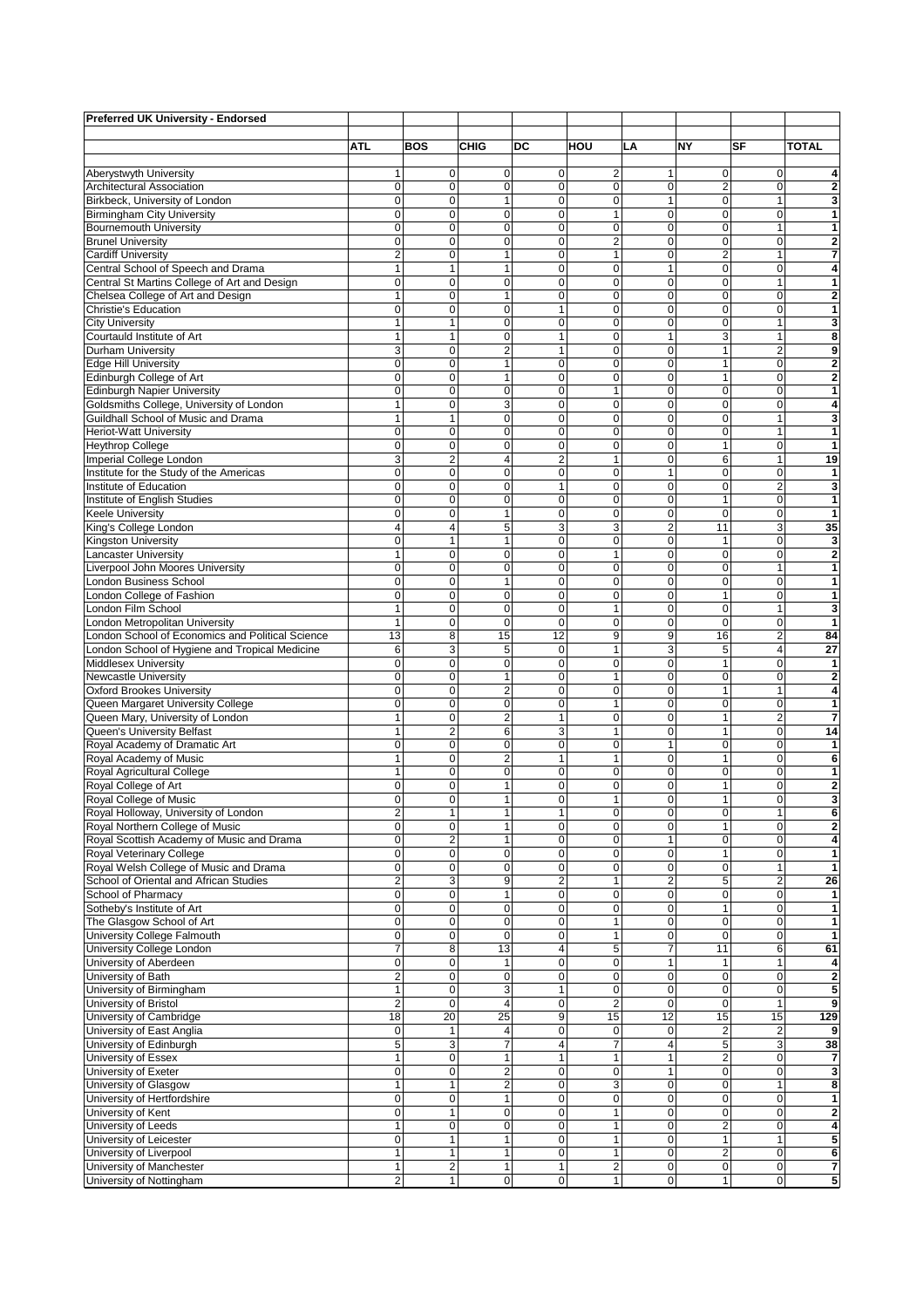| University of Oxford                   | 39  | 30             | 60  | 23 | 44  | 29 | 41  | 27 | 293 |
|----------------------------------------|-----|----------------|-----|----|-----|----|-----|----|-----|
| University of Portsmouth               |     | 0              |     |    |     |    |     |    |     |
| University of Reading                  |     | 0              |     |    |     |    |     |    |     |
| University of Roehampton               |     | 0              |     |    |     |    |     |    |     |
| University of Sheffield                |     | $\overline{0}$ |     |    |     |    | C   |    |     |
| University of Southampton              |     | $\overline{0}$ |     |    |     |    |     |    |     |
| University of St Andrews               |     |                |     |    |     |    |     |    | 16  |
| University of Strathclyde              |     | 0              |     |    |     |    |     |    |     |
| University of Surrey                   |     | 0              |     |    |     |    |     |    |     |
| University of Sussex                   |     | 2              |     |    |     | C  |     |    | 11  |
| University of Ulster                   |     | 0              |     |    |     |    |     |    |     |
| University of Warwick                  |     |                |     |    |     |    | n   |    |     |
| University of West of England, Bristol |     | 0              |     |    |     |    |     |    |     |
| University of Worcester                |     | 0              |     |    |     |    |     |    |     |
| University of York                     |     | 0              | 5   |    |     | 3  | c   |    | 16  |
|                                        |     |                |     |    |     |    |     |    |     |
| <b>TOTAL</b>                           | 138 | 103            | 212 | 79 | 123 | 88 | 161 | 95 | 999 |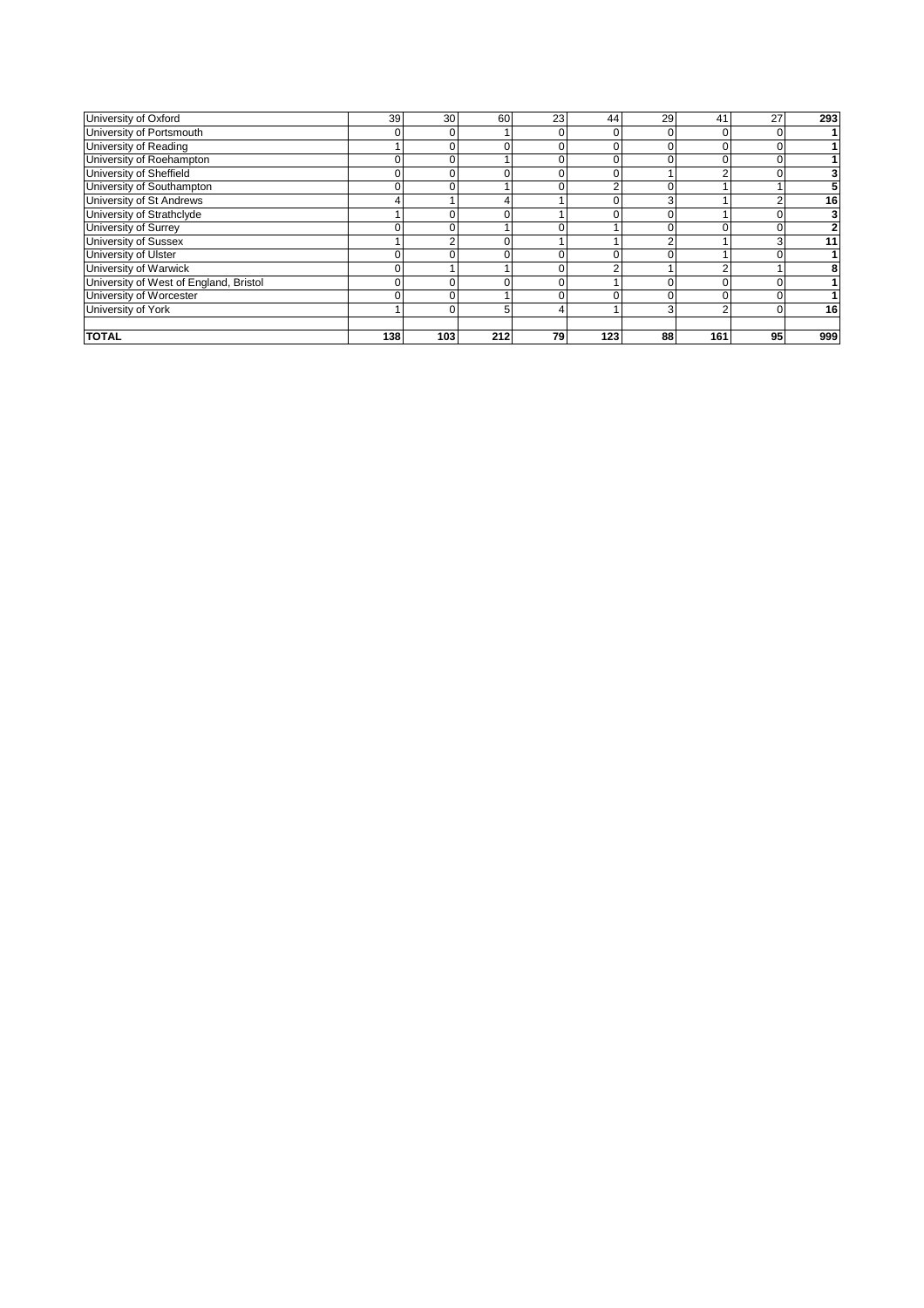| <b>Total Number of Interviewed</b>             |                                  |                     |                         |                         |                  |                     |               |                     |              |
|------------------------------------------------|----------------------------------|---------------------|-------------------------|-------------------------|------------------|---------------------|---------------|---------------------|--------------|
|                                                |                                  |                     |                         |                         |                  |                     |               |                     |              |
|                                                | <b>ATL</b>                       | <b>BOS</b>          | CHIG                    | DC                      | HOU              | LA                  | <b>NY</b>     | SF                  | <b>TOTAL</b> |
| <b>BY REGION</b>                               | 19                               | 18                  | 25                      | 18                      | 20               | 17                  | 24            | 17                  | 158          |
| % of national pool                             | 12.0%                            | 11.4%               | 15.8%                   | 11.4%                   | 12.7%            | 10.8%               | 15.2%         | 10.8%               |              |
|                                                |                                  |                     |                         |                         |                  |                     |               |                     |              |
| <b>GENDER</b>                                  |                                  |                     |                         |                         |                  |                     |               |                     |              |
| Men                                            | 8                                | 9                   | 16                      | 13                      | 11               | 9                   | 16            | 9                   | 91           |
| % of regional pool                             | 42.1%                            | 50.0%               | 64.0%                   | 72.2%                   | 55.0%            | 52.9%               | 66.7%         | 52.9%               |              |
| % of national pool                             | 5.1%                             | 5.7%                | 10.1%                   | 8.2%                    | 7.0%             | 5.7%                | 10.1%         | 5.7%                | 57.6%        |
| Women                                          | 11                               | 9                   | 9                       | 5                       | 9                | 8                   | 8             | 8                   | 67           |
| % of regional pool                             | 57.9%                            | 50.0%               | 36.0%                   | 27.8%                   | 45.0%            | 47.1%               | 33.3%         | 47.1%               |              |
| % of national pool                             | 7.0%                             | 5.7%                | 5.7%                    | 3.2%                    | 5.7%             | 5.1%                | 5.1%          | 5.1%                | 42.4%        |
|                                                |                                  |                     |                         |                         |                  |                     |               |                     |              |
| UNIVERSITIES PRESENTING CANDIDATES             |                                  |                     |                         |                         |                  |                     |               |                     |              |
| <b>Ivy League</b>                              | 3                                | $\overline{7}$      | 8                       | 3                       | $\overline{4}$   | 5                   | 5             | $\mathbf{1}$        | 36           |
| % of regional pool                             | 15.8%                            | 38.9%               | 32.0%                   | 16.7%                   | 20.0%            | 29.4%               | 20.8%         | 5.9%                |              |
| % of national pool                             | 1.9%                             | 4.4%                | 5.1%                    | 1.9%                    | 2.5%             | 3.2%                | 3.2%          | 0.6%                | 22.8%        |
|                                                |                                  |                     |                         |                         |                  |                     |               |                     |              |
| <b>Other Private Universities</b>              | 12                               | 9                   | 9                       | 6                       | 8                | 8                   | 11            | 8                   | 71           |
| % of regional pool<br>% of national pool       | 63.2%<br>7.6%                    | 50.0%<br>5.7%       | 36.0%<br>5.7%           | 33.3%<br>3.8%           | 40.0%<br>5.1%    | 47.1%<br>5.1%       | 45.8%<br>7.0% | 47.1%<br>5.1%       | 44.9%        |
|                                                |                                  |                     |                         |                         |                  |                     |               |                     |              |
| <b>State/Public Universities</b>               | 3                                | 1                   | 7                       | $\overline{4}$          | 6                | 3                   | 4             | 7                   | 35           |
| % of regional pool                             | 15.8%                            | 5.6%                | 28.0%                   | 22.2%                   | 30.0%            | 17.6%               | 16.7%         | 41.2%               |              |
| % of national pool                             | 1.9%                             | 0.6%                | 4.4%                    | 2.5%                    | 3.8%             | 1.9%                | 2.5%          | 4.4%                | 22.2%        |
| <b>Service Academies</b>                       | 1                                | 1                   | $\mathbf{1}$            | 5                       | $\overline{2}$   | 1                   | 4             | 1                   | 16           |
| % of regional pool                             | 5.3%                             | 5.6%                | 4.0%                    | 27.8%                   | 10.0%            | 5.9%                | 16.7%         | 5.9%                |              |
| % of national pool                             | 0.6%                             | 0.6%                | 0.6%                    | 3.2%                    | 1.3%             | 0.6%                | 2.5%          | 0.6%                | 10.1%        |
|                                                |                                  |                     |                         |                         |                  |                     |               |                     |              |
| <b>Employer Endorsed</b><br>% of regional pool | 0<br>0.0%                        | $\mathbf 0$<br>0.0% | $\mathbf 0$<br>0.0%     | 0<br>0.0%               | $\Omega$<br>0.0% | $\mathbf 0$<br>0.0% | 0<br>0.0%     | $\mathbf 0$<br>0.0% | 0            |
| % of national pool                             | 0.0%                             | 0.0%                | 0.0%                    | 0.0%                    | 0.0%             | 0.0%                | 0.0%          | 0.0%                | 0.0%         |
|                                                |                                  |                     |                         |                         |                  |                     |               |                     |              |
| PREFERRED UK UNIVERSITY                        |                                  |                     |                         |                         |                  |                     |               |                     |              |
|                                                |                                  |                     |                         |                         |                  |                     |               |                     |              |
| <b>University of Oxford</b>                    | 9                                | 4                   | 12                      | 6                       | 9                | 9                   | 8             | 3                   | 60           |
| % of regional pool<br>% of national pool       | 47.4%<br>5.7%                    | 22.2%<br>2.5%       | 48.0%<br>7.6%           | 33.3%<br>3.8%           | 45.0%<br>5.7%    | 52.9%<br>5.7%       | 33.3%<br>5.1% | 17.6%<br>1.9%       | 38.0%        |
|                                                |                                  |                     |                         |                         |                  |                     |               |                     |              |
| <b>University of Cambridge</b>                 | 4                                | 5                   | $\overline{2}$          | $\overline{\mathbf{c}}$ | 3                | 3                   | 1             | 3                   | 23           |
| % of regional pool                             | 21.1%                            | 27.8%               | 8.0%                    | 11.1%                   | 15.0%            | 17.6%               | 4.2%          | 17.6%               |              |
| % of national pool                             | 2.5%                             | 3.2%                | 1.3%                    | 1.3%                    | 1.9%             | 1.9%                | 0.6%          | 1.9%                | 14.6%        |
| <b>University of London</b>                    | 3                                | 4                   | 8                       | 7                       | 3                | 4                   | 8             | 6                   | 43           |
| % of regional pool                             | 15.8%                            | 22.2%               | 32.0%                   | 38.9%                   | 15.0%            | 23.5%               | 33.3%         | 35.3%               |              |
| % of national pool                             | 1.9%                             | 2.5%                | 5.1%                    | 4.4%                    | 1.9%             | 2.5%                | 5.1%          | 3.8%                | 27.2%        |
| <b>Other English Universities</b>              |                                  |                     |                         |                         |                  |                     |               |                     |              |
| % of regional pool                             | $\overline{\mathbf{c}}$<br>10.5% | 4<br>22.2%          | 1<br>4.0%               | 1<br>5.6%               | 4<br>20.0%       | 1<br>5.9%           | 29.2%         | 3<br>17.6%          | 23           |
| % of national pool                             | 1.3%                             | 2.5%                | 0.6%                    | 0.6%                    | 2.5%             | 0.6%                | 4.4%          | 1.9%                | 14.6%        |
|                                                |                                  |                     |                         |                         |                  |                     |               |                     |              |
| <b>Nothern Irish Universities</b>              | 0                                | 1                   | 0                       | 0                       | $\mathbf 0$      | 0                   | 0             | 0                   | $\mathbf{1}$ |
| % of regional pool                             | 0.0%                             | 5.6%                | 0.0%                    | 0.0%                    | 0.0%             | 0.0%                | 0.0%          | 0.0%                |              |
| % of national pool                             | 0.0%                             | 0.6%                | 0.0%                    | 0.0%                    | 0.0%             | 0.0%                | 0.0%          | 0.0%                | 0.6%         |
| <b>Scottish Universities</b>                   | 1                                | 0                   | $\overline{\mathbf{c}}$ | 2                       | $\mathbf{1}$     | 0                   | 0             | 2                   | 8            |
| % of regional pool                             | 5.3%                             | 0.0%                | 8.0%                    | 11.1%                   | 5.0%             | 0.0%                | 0.0%          | 11.8%               |              |
| % of national pool                             | 0.6%                             | 0.0%                | 1.3%                    | 1.3%                    | 0.6%             | 0.0%                | 0.0%          | 1.3%                | 5.1%         |
| <b>Welsh Universities</b>                      | 0                                | 0                   | 0                       | 0                       | $\mathbf 0$      | 0                   | 0             | 0                   | 0            |
| % of regional pool                             | 0.0%                             | 0.0%                | 0.0%                    | 0.0%                    | 0.0%             | 0.0%                | 0.0%          | 0.0%                |              |
| % of national pool                             | 0.0%                             | 0.0%                | 0.0%                    | 0.0%                    | 0.0%             | 0.0%                | 0.0%          | 0.0%                | 0.0%         |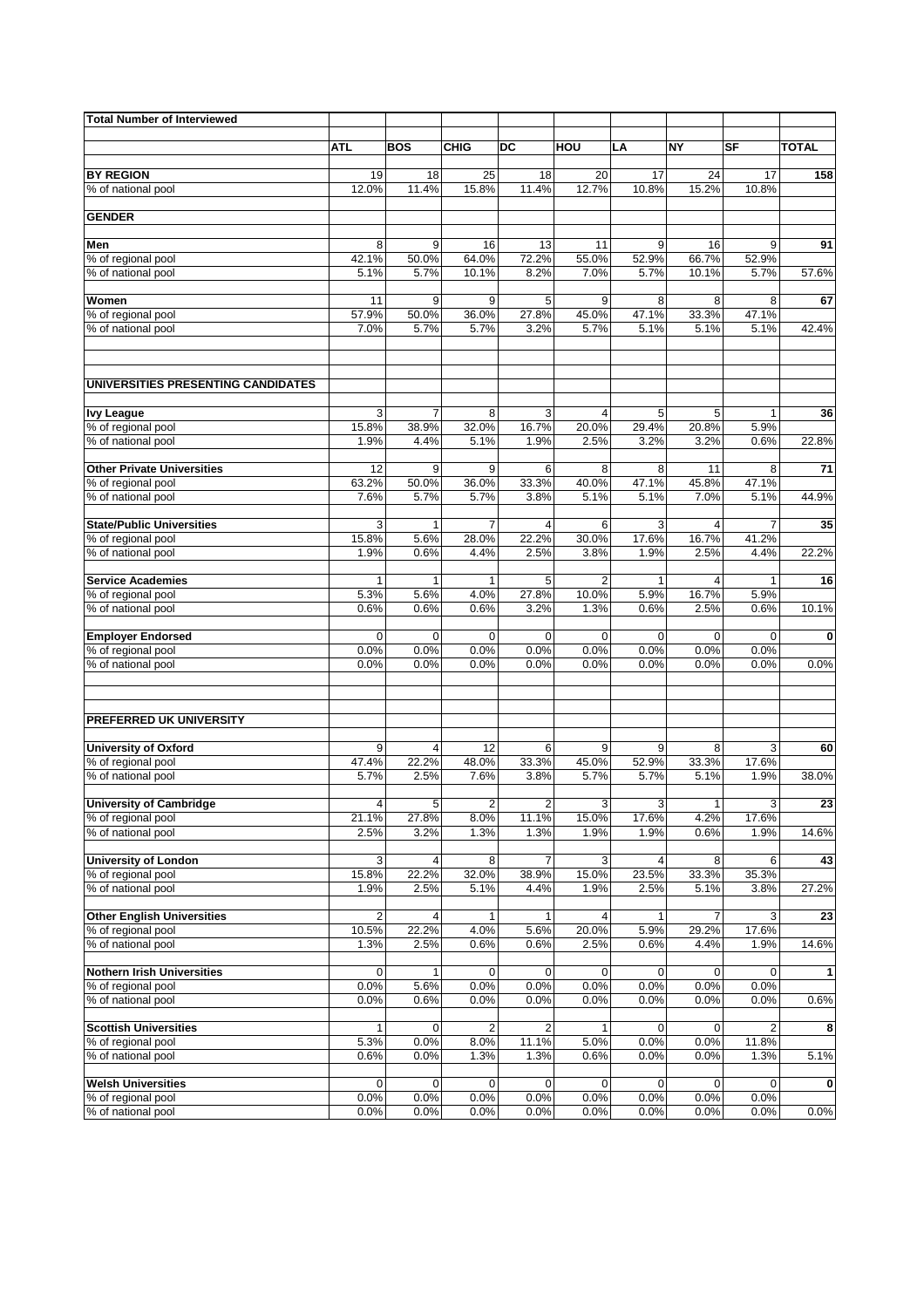| <b>Universities Presenting Candidates - Interviewed</b>                        |                            |                             |                            |                             |                  |                             |                            |                           |                         |
|--------------------------------------------------------------------------------|----------------------------|-----------------------------|----------------------------|-----------------------------|------------------|-----------------------------|----------------------------|---------------------------|-------------------------|
|                                                                                |                            |                             |                            |                             |                  |                             |                            |                           |                         |
|                                                                                | ATL                        | <b>BOS</b>                  | <b>CHIG</b>                | DC                          | HOU              | LA                          | <b>NY</b>                  | SF                        | <b>TOTAL</b>            |
|                                                                                |                            |                             |                            |                             |                  |                             |                            |                           |                         |
| <b>ARIZONA</b>                                                                 |                            |                             |                            |                             |                  |                             |                            |                           |                         |
| University of Arizona                                                          | $\mathbf 0$                | 0                           | 0                          | $\mathbf 0$                 | 0                | $\overline{2}$              | $\overline{0}$             | 0                         | $\overline{\mathbf{c}}$ |
|                                                                                |                            |                             |                            |                             |                  |                             |                            |                           |                         |
| <b>CALIFORNIA</b>                                                              |                            |                             |                            |                             |                  |                             |                            |                           |                         |
| Loyola Marymount University                                                    | $\mathbf 0$                | 0                           | 0                          | $\mathbf{1}$                | 0                | 0                           | $\mathbf 0$                | 0                         | 1                       |
| <b>Stanford University</b>                                                     | $\mathbf 0$                | $\mathbf{1}$                | $\mathbf{1}$               | 1                           | $\mathbf 0$      | 3                           | $\mathbf 0$                | 3                         | 9                       |
| University of California - Davis                                               | $\mathbf 0$                | $\mathbf 0$                 | $\mathbf 0$                | $\mathbf 0$                 | $\mathbf 0$      | $\pmb{0}$                   | $\mathbf 0$                | $\mathbf{1}$              | 1                       |
| University of California - Los Angeles<br>University of California - San Diego | $\mathbf 0$<br>$\mathbf 0$ | $\mathbf 0$<br>$\mathbf 0$  | $\mathbf 0$<br>$\mathbf 0$ | $\mathbf 0$<br>$\mathbf 0$  | $\mathbf 0$<br>0 | $\mathbf{1}$<br>$\mathbf 0$ | $\mathbf 0$<br>$\mathbf 0$ | $\pmb{0}$<br>$\mathbf{1}$ | 1<br>1                  |
| University of California - Santa Cruz                                          | $\mathbf 0$                | $\mathbf 0$                 | $\pmb{0}$                  | $\mathbf 0$                 | 0                | $\mathbf 0$                 | $\mathbf 0$                | 1                         | 1                       |
| University of San Francisco                                                    | $\mathbf 0$                | $\mathbf 0$                 | $\pmb{0}$                  | $\mathbf 0$                 | 0                | $\mathbf 0$                 | $\overline{0}$             | $\mathbf{1}$              | 1                       |
| University of Southern California                                              | $\mathbf 0$                | $\mathbf 0$                 | 1                          | $\Omega$                    | 0                | $\mathbf{1}$                | $\Omega$                   | 0                         | $\overline{a}$          |
|                                                                                |                            |                             |                            |                             |                  |                             |                            |                           |                         |
| <b>COLORADO</b>                                                                |                            |                             |                            |                             |                  |                             |                            |                           |                         |
| United States Air Force Academy                                                | $\mathbf 0$                | $\mathbf 0$                 | $\mathbf 0$                | $\mathbf{1}$                | $\mathbf{1}$     | 0                           | 1                          | $\mathbf 0$               | 3                       |
|                                                                                |                            |                             |                            |                             |                  |                             |                            |                           |                         |
| <b>CONNECTICUT</b>                                                             |                            |                             |                            |                             |                  |                             |                            |                           |                         |
| <b>Connecticut College</b>                                                     | $\mathbf 0$                | $\mathbf{1}$                | $\mathbf 0$                | $\mathbf 0$                 | 0                | 0                           | $\overline{0}$             | 0                         | 1                       |
| University of Connecticut                                                      | $\mathbf 0$                | $\mathbf{1}$                | $\mathbf 0$                | $\mathbf 0$                 | 0                | $\mathbf 0$                 | $\mathbf{1}$               | $\pmb{0}$                 | $\overline{a}$          |
| <b>Yale University</b>                                                         | $\mathbf{1}$               | 3                           | $\overline{2}$             | $\overline{2}$              | $\overline{2}$   | $\mathbf 0$                 | $\overline{0}$             | 0                         | 10                      |
| <b>DELAWARE</b>                                                                |                            |                             |                            |                             |                  |                             |                            |                           |                         |
| University of Delaware                                                         | $\mathbf 0$                | 0                           | $\mathbf 0$                | $\mathbf 0$                 | 0                | 0                           | 1                          | 0                         | 1                       |
|                                                                                |                            |                             |                            |                             |                  |                             |                            |                           |                         |
| <b>DISTRICT OF COLUMBIA</b>                                                    |                            |                             |                            |                             |                  |                             |                            |                           |                         |
| Georgetown University                                                          | $\mathbf 0$                | 1                           | $\mathbf 0$                | $\mathbf 0$                 | 0                | 0                           | $\overline{0}$             | 0                         | 1                       |
| George Washington University                                                   | $\mathbf 0$                | 0                           | $\pmb{0}$                  | $\mathbf 0$                 | 1                | $\mathbf 0$                 | $\overline{0}$             | $\mathbf 0$               | 1                       |
|                                                                                |                            |                             |                            |                             |                  |                             |                            |                           |                         |
| <b>FLORIDA</b>                                                                 |                            |                             |                            |                             |                  |                             |                            |                           |                         |
| University of Florida                                                          | $\mathbf{1}$               | 0                           | $\mathbf 0$                | $\mathbf 0$                 | 0                | $\mathbf 0$                 | $\overline{0}$             | 0                         | 1                       |
| <b>GEORGIA</b>                                                                 |                            |                             |                            |                             |                  |                             |                            |                           |                         |
| <b>Emory University</b>                                                        | 3                          | 0                           | 0                          | 0                           | 1                | 0                           | $\overline{0}$             | 0                         | 4                       |
| Georgia Institute of Technology                                                | $\mathbf{1}$               | 0                           | $\mathbf 0$                | $\mathbf 0$                 | 0                | $\mathbf 0$                 | $\mathbf 0$                | 0                         | 1                       |
| Spelman College                                                                | $\mathbf{1}$               | $\mathbf 0$                 | $\mathbf 0$                | $\mathbf 0$                 | $\mathbf 0$      | $\mathbf 0$                 | $\mathbf 0$                | 0                         | 1                       |
|                                                                                |                            |                             |                            |                             |                  |                             |                            |                           |                         |
| <b>ILLINOIS</b>                                                                |                            |                             |                            |                             |                  |                             |                            |                           |                         |
| Northwestern University                                                        | $\mathbf 0$                | 0                           | $\overline{\mathbf{c}}$    | $\mathbf 0$                 | 0                | 0                           | $\mathbf 0$                | 1                         | 3                       |
| University of Chicago                                                          | $\mathbf 0$                | $\mathbf 0$                 | $\overline{c}$             | $\mathbf{1}$                | $\mathbf{1}$     | $\mathbf{1}$                | $\mathbf 0$                | $\pmb{0}$                 | 5                       |
| University of Illinois - Urbana-Champaign                                      | $\mathbf 0$                | $\mathbf 0$                 | $\mathbf{1}$               | $\mathbf 0$                 | $\mathbf 0$      | $\mathbf 0$                 | $\overline{0}$             | $\mathbf 0$               | 1                       |
|                                                                                |                            |                             |                            |                             |                  |                             |                            |                           |                         |
| <b>IOWA</b><br><b>Iowa State University</b>                                    | $\mathbf 0$                | 0                           | $\mathbf 0$                | 1                           | 0                | $\mathbf 0$                 | $\overline{0}$             | $\mathbf 0$               | 1                       |
|                                                                                |                            |                             |                            |                             |                  |                             |                            |                           |                         |
| <b>MARYLAND</b>                                                                |                            |                             |                            |                             |                  |                             |                            |                           |                         |
| United States Naval Academy                                                    | $\overline{1}$             | 0                           | 1                          | $\overline{\mathbf{c}}$     | 0                | 1                           | 1                          | 0                         | 6                       |
| University of Maryland - College Park                                          | $\mathbf 0$                | $\mathbf 0$                 | $\mathbf 0$                | $\overline{2}$              | 0                | $\mathbf 0$                 | $\mathbf 0$                | 0                         | $\overline{\mathbf{c}}$ |
|                                                                                |                            |                             |                            |                             |                  |                             |                            |                           |                         |
| <b>MASSACHUSETTS</b>                                                           |                            |                             |                            |                             |                  |                             |                            |                           |                         |
| <b>Amherst College</b>                                                         | $\mathbf{1}$               | 0                           | 0                          | $\mathbf 0$                 | 0                | 1                           | $\mathbf 0$                | 0                         | $\overline{\mathbf{c}}$ |
| <b>Harvard University</b>                                                      | $\mathbf{1}$               | 3                           | $\mathbf{1}$               | 1                           | 1                | 1                           | 1                          | 0                         | 9                       |
| Massachusetts Institute of Technology                                          | $\mathbf{1}$               | $\overline{c}$              | $\mathbf{1}$               | $\mathbf 0$                 | 1                | $\mathbf{1}$                | 1                          | 0                         | 7                       |
| Mount Holyoke College<br>Williams College                                      | $\mathbf 0$                | $\mathbf{1}$                | $\pmb{0}$                  | $\mathbf 0$<br>$\mathbf{1}$ | 0<br>0           | $\mathbf 0$                 | $\overline{0}$<br>$\Omega$ | $\pmb{0}$                 | 1                       |
| Worcester Polytechnic Institute                                                | $\mathbf 0$<br>$\mathbf 0$ | $\mathbf 0$<br>$\mathbf{1}$ | $\pmb{0}$<br>$\mathbf 0$   | $\mathbf 0$                 | 0                | $\mathbf 0$<br>$\mathbf 0$  | $\overline{0}$             | 0<br>0                    | 1<br>1                  |
|                                                                                |                            |                             |                            |                             |                  |                             |                            |                           |                         |
| <b>MICHIGAN</b>                                                                |                            |                             |                            |                             |                  |                             |                            |                           |                         |
| University of Michigan - Ann Arbor                                             | $\Omega$                   | 0                           | $\overline{2}$             | $\mathbf 0$                 | 0                | $\mathbf 0$                 | $\Omega$                   | 0                         | $\overline{\mathbf{c}}$ |
|                                                                                |                            |                             |                            |                             |                  |                             |                            |                           |                         |
| <b>MINNESOTA</b>                                                               |                            |                             |                            |                             |                  |                             |                            |                           |                         |
| Carleton College                                                               | $\mathbf 0$                | $\overline{0}$              | 1                          | $\mathbf 0$                 | 1                | $\mathbf 0$                 | $\overline{0}$             | $\mathbf 0$               | $\overline{a}$          |
|                                                                                |                            |                             |                            |                             |                  |                             |                            |                           |                         |
| <b>MISSOURI</b>                                                                |                            |                             |                            |                             |                  |                             |                            |                           |                         |
| University of Missouri - Columbia                                              | $\mathbf 0$                | $\pmb{0}$                   | 1                          | $\mathbf 0$                 | 0                | 0                           | $\mathbf 0$                | 0                         | 1                       |
| Washington University in St. Louis                                             | $\Omega$                   | $\mathbf 0$                 | 1                          | $\mathbf 0$                 | $\mathbf 0$      | $\mathbf 0$                 | $\mathbf 0$                | $\mathbf 0$               | 1                       |
| <b>NEW HAMPSHIRE</b>                                                           |                            |                             |                            |                             |                  |                             |                            |                           |                         |
| Dartmouth College                                                              | $\mathbf 0$                | 0                           | 0                          | $\mathbf 0$                 | 0                | $\mathbf{0}$                | 1                          | $\mathbf 0$               | 1                       |
|                                                                                |                            |                             |                            |                             |                  |                             |                            |                           |                         |
| <b>NEW JERSEY</b>                                                              |                            |                             |                            |                             |                  |                             |                            |                           |                         |
| <b>Princeton University</b>                                                    | $\mathbf 0$                | 1                           | $\overline{c}$             | $\mathbf 0$                 | 0                | 1                           | $\overline{2}$             | 0                         | 6                       |
| Rutgers University - New Brunswick                                             | $\mathbf 0$                | $\mathbf 0$                 | $\mathbf 0$                | $\mathbf 0$                 | 0                | $\mathbf 0$                 | 1                          | 0                         | 1                       |
| Seton Hall University                                                          | $\mathbf 0$                | $\mathbf 0$                 | $\mathbf 0$                | $\mathbf 0$                 | $\mathbf 0$      | $\mathbf 0$                 | 1                          | 0                         | 1                       |
|                                                                                |                            |                             |                            |                             |                  |                             |                            |                           |                         |
| <b>NEW MEXICO</b>                                                              |                            |                             |                            |                             |                  |                             |                            |                           |                         |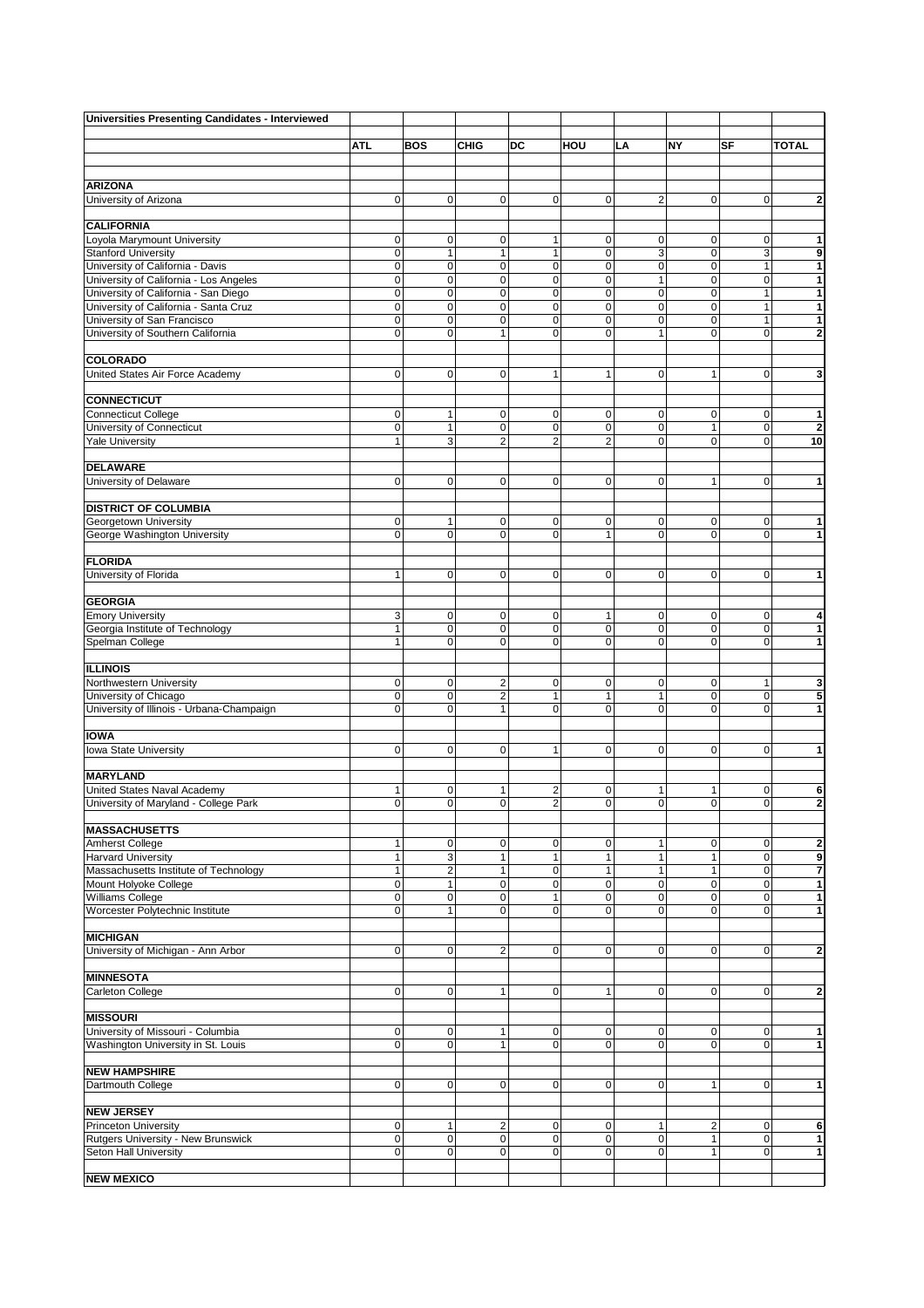| New Mexico State University                | $\overline{0}$ | $\overline{0}$ | $\mathbf 0$    | $\pmb{0}$      | $\overline{1}$ | $\pmb{0}$      | $\overline{0}$ | $\overline{0}$ | $\mathbf{1}$            |
|--------------------------------------------|----------------|----------------|----------------|----------------|----------------|----------------|----------------|----------------|-------------------------|
| <b>NEW YORK</b>                            |                |                |                |                |                |                |                |                |                         |
| <b>Barnard College</b>                     | $\mathbf 0$    | $\pmb{0}$      | $\mathbf 0$    | $\mathbf 0$    | $\mathbf 0$    | $\pmb{0}$      | $\mathbf{1}$   | $\mathbf 0$    | 1                       |
| Columbia University                        | $\overline{1}$ | $\overline{0}$ | $\overline{2}$ | $\Omega$       | $\overline{1}$ | $\overline{2}$ | $\Omega$       | $\overline{0}$ | 6                       |
| <b>Cornell University</b>                  | $\mathbf 0$    | 0              | $\mathbf{1}$   | $\mathbf 0$    | $\mathbf 0$    | $\mathbf 0$    | $\mathbf 0$    | $\mathbf{1}$   | $\overline{2}$          |
| <b>Syracuse University</b>                 | $\mathbf 0$    | $\mathbf{1}$   | $\mathbf 0$    | $\mathbf 0$    | $\mathbf 0$    | $\mathbf 0$    | $\mathbf 0$    | $\mathbf 0$    | 1                       |
| United States Military Academy             | $\mathbf 0$    | $\overline{1}$ | $\mathbf 0$    | $\overline{2}$ | $\overline{1}$ | $\mathbf 0$    | $\overline{2}$ | $\overline{1}$ | $\overline{7}$          |
| Vassar College                             | $\Omega$       | 0              | $\pmb{0}$      | $\Omega$       | 0              | $\mathbf 0$    | $\mathbf{1}$   | $\mathbf 0$    | 1                       |
| <b>NORTH CAROLINA</b>                      |                |                |                |                |                |                |                |                |                         |
| Davidson College                           | $\mathbf{1}$   | $\mathbf 0$    | $\Omega$       | $\mathbf 0$    | $\mathbf 0$    | $\mathbf 0$    | $\mathbf 0$    | $\mathbf 0$    | 1                       |
| <b>Duke University</b>                     | $\mathbf{1}$   | 0              | $\pmb{0}$      | $\mathbf 0$    | $\mathbf 0$    | $\mathbf{1}$   | $\mathbf{1}$   | $\mathbf 0$    | 3                       |
| University of North Carolina - Chapel Hill | $\mathbf{1}$   | $\overline{0}$ | $\mathbf 0$    | $\mathbf 0$    | $\overline{0}$ | $\mathbf 0$    | $\mathbf 0$    | $\overline{0}$ | 1                       |
| <b>Wake Forest University</b>              | $\mathbf{1}$   | $\overline{0}$ | $\mathbf 0$    | $\mathbf{1}$   | $\mathbf 0$    | $\overline{0}$ | $\overline{0}$ | $\overline{0}$ | $\overline{\mathbf{c}}$ |
| OHIO                                       |                |                |                |                |                |                |                |                |                         |
| Oberlin College                            | $\mathbf 0$    | $\overline{0}$ | $\mathbf 0$    | $\mathbf 0$    | 0              | $\mathbf 0$    | $\overline{1}$ | 1              | $\overline{a}$          |
|                                            |                |                |                |                |                |                |                |                |                         |
| <b>OREGON</b><br>Lewis & Clark College     | $\mathbf 0$    | 0              | $\mathbf 0$    | $\mathbf 0$    | 0              | $\mathbf 0$    | $\overline{0}$ | 1              | 1                       |
| University of Oregon                       | $\mathbf 0$    | $\overline{0}$ | $\mathbf 0$    | $\mathbf 0$    | $\mathbf 0$    | $\pmb{0}$      | $\overline{0}$ | $\overline{2}$ | $\overline{a}$          |
|                                            |                |                |                |                |                |                |                |                |                         |
| <b>PENNSYLVANIA</b>                        |                |                |                |                |                |                |                |                |                         |
| Lafayette College                          | $\mathbf 0$    | $\mathbf 0$    | $\pmb{0}$      | $\mathbf 0$    | $\mathbf 0$    | $\pmb{0}$      | $\mathbf 2$    | $\mathbf 0$    | $\overline{a}$          |
| Pennsylvania State University              | $\mathbf 0$    | $\overline{0}$ | $\overline{0}$ | $\mathbf 0$    | $\overline{0}$ | $\overline{0}$ | $\mathbf{1}$   | $\overline{0}$ | 1                       |
| Swarthmore College                         | $\overline{1}$ | 0              | $\pmb{0}$      | $\overline{1}$ | 0              | $\mathbf 0$    | $\mathbf 0$    | 0              | $\overline{a}$          |
| University of Pennsylvania                 | $\mathbf{1}$   | $\mathbf{1}$   | $\mathbf 0$    | $\mathbf 0$    | $\mathbf 0$    | $\mathbf 0$    | $\overline{2}$ | $\mathbf 0$    | 4                       |
| <b>Ursinus College</b>                     | $\mathbf 0$    | $\mathbf 0$    | 0              | $\mathbf 0$    | $\mathbf 0$    | $\mathbf 0$    | $\mathbf{1}$   | $\mathbf 0$    | 1                       |
| <b>RHODE ISLAND</b>                        |                |                |                |                |                |                |                |                |                         |
| <b>Brown University</b>                    | $\mathbf 0$    | $\mathbf 0$    | $\mathbf 0$    | $\mathbf 0$    | 0              | $\mathbf{1}$   | $\mathbf{1}$   | $\mathbf 0$    | $\overline{a}$          |
| <b>SOUTH CAROLINA</b>                      |                |                |                |                |                |                |                |                |                         |
| <b>Furman University</b>                   | 1              | 0              | $\mathbf 0$    | $\mathbf 0$    | $\mathbf 0$    | $\mathbf 0$    | $\overline{0}$ | $\mathbf 0$    | 1                       |
| <b>TEXAS</b>                               |                |                |                |                |                |                |                |                |                         |
| <b>Baylor University</b>                   | $\mathbf 0$    | 0              | $\pmb{0}$      | $\pmb{0}$      | 1              | $\pmb{0}$      | $\mathbf 0$    | $\pmb{0}$      | 1                       |
| <b>Rice University</b>                     | $\mathbf 0$    | 0              | $\mathbf 0$    | $\mathbf 0$    | $\overline{2}$ | $\mathbf 0$    | $\mathbf 0$    | $\mathbf 0$    | $\overline{a}$          |
| Texas A&M University - College Station     | $\Omega$       | 0              | $\mathbf 0$    | $\Omega$       | 1              | $\mathbf 0$    | $\Omega$       | $\mathbf 0$    | 1                       |
| University of Houston - main campus        | $\mathbf 0$    | 0              | $\pmb{0}$      | $\mathbf 0$    | 1              | $\pmb{0}$      | $\mathbf 0$    | $\mathbf 0$    | 1                       |
| University of North Texas                  | $\mathbf 0$    | $\mathbf 0$    | $\mathbf 0$    | $\mathbf 0$    | $\overline{1}$ | $\mathbf 0$    | $\mathbf 0$    | $\mathbf 0$    | 1                       |
| University of Texas - Austin               | $\Omega$       | $\Omega$       | $\pmb{0}$      | $\Omega$       | $\overline{2}$ | $\pmb{0}$      | $\Omega$       | $\Omega$       | $\overline{a}$          |
| <b>VIRGINIA</b>                            |                |                |                |                |                |                |                |                |                         |
| University of Virginia                     | $\mathbf 0$    | $\mathbf 0$    | $\mathbf 0$    | $\mathbf{1}$   | $\mathbf 0$    | $\mathbf 0$    | $\overline{0}$ | $\mathbf 0$    | 1                       |
| <b>WASHINGTON</b>                          |                |                |                |                |                |                |                |                |                         |
| Gonzaga University                         | $\mathbf 0$    | 0              | $\mathbf 0$    | $\mathbf 0$    | $\mathbf 0$    | $\mathbf 0$    | $\overline{0}$ | 1              | 1                       |
| University of Washington - Seattle         | $\mathbf 0$    | $\overline{0}$ | $\pmb{0}$      | $\mathbf 0$    | $\overline{0}$ | $\pmb{0}$      | $\mathbf 0$    | $\overline{2}$ | $\overline{2}$          |
| <b>WISCONSIN</b>                           |                |                |                |                |                |                |                |                |                         |
| University of Wisconsin - Madison          | 0              | 0              | 3              | $\mathbf 0$    | $\mathbf 0$    | 0              | $\mathbf 0$    | $\mathbf 0$    | 3                       |
| <b>TOTAL</b>                               | 19             | 18             | 25             | 18             | 20             | 17             | 24             | 17             | 158                     |
|                                            |                |                |                |                |                |                |                |                |                         |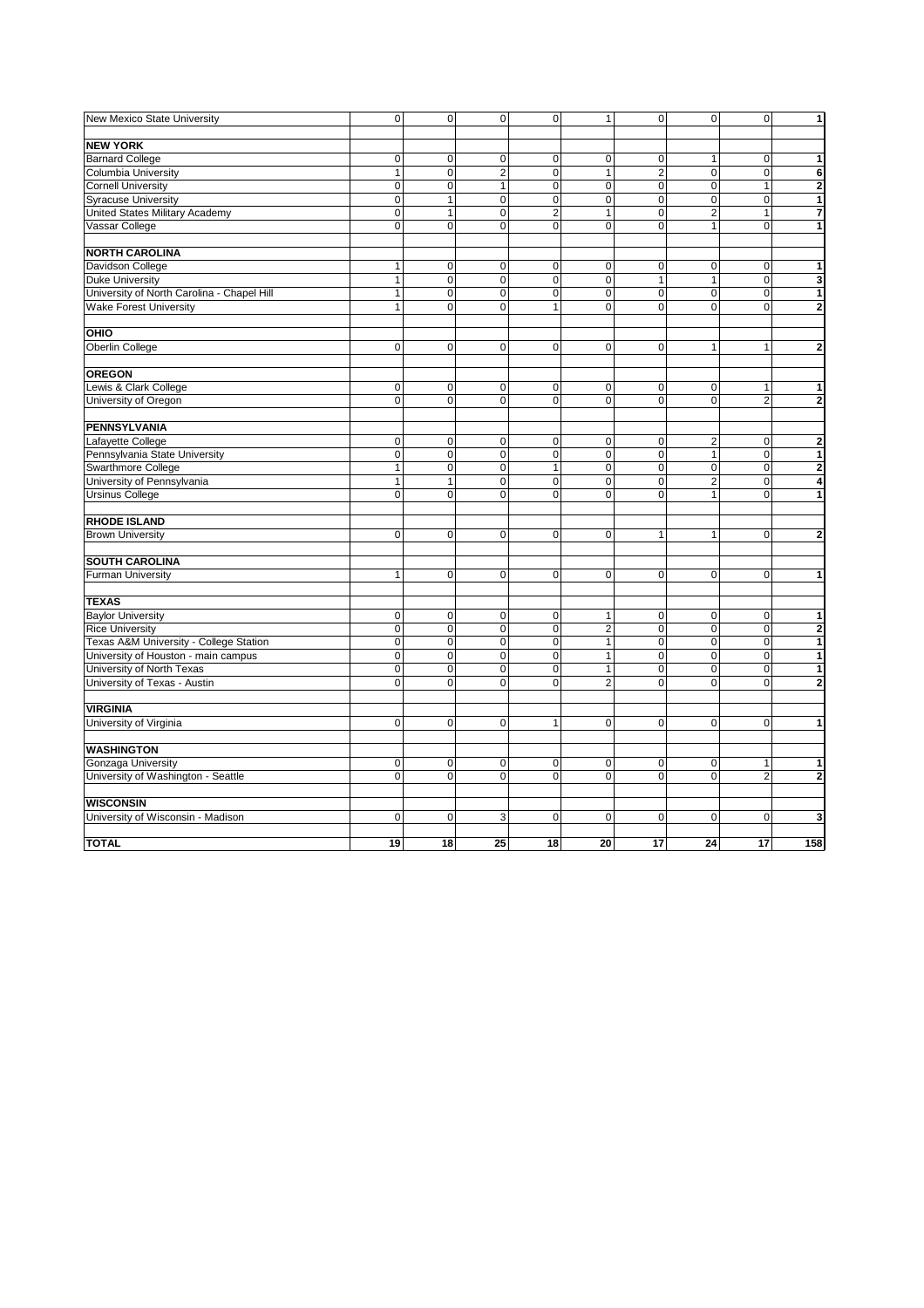| Proposed Field of Study - Interviewed                                                                                               |                              |                                                                      |                                  |                                  |                                  |                                  |                                  |                                  |                   |
|-------------------------------------------------------------------------------------------------------------------------------------|------------------------------|----------------------------------------------------------------------|----------------------------------|----------------------------------|----------------------------------|----------------------------------|----------------------------------|----------------------------------|-------------------|
|                                                                                                                                     | <b>ATL</b>                   | <b>BOS</b>                                                           | CHIG                             | DC                               | HOU                              | LA                               | <b>NY</b>                        | <b>SF</b>                        | <b>TOTAL</b>      |
|                                                                                                                                     |                              |                                                                      |                                  |                                  |                                  |                                  |                                  |                                  |                   |
| <b>Addiction Behaviour</b>                                                                                                          |                              | $\mathbf 0$                                                          | $\mathbf 0$                      | $\mathbf 0$                      | $\mathbf 0$                      | $\circ$                          | 1                                | $\mathbf 0$                      |                   |
| <b>Advanced Chemical Engineering</b><br>African Studies                                                                             | 0<br>$\mathbf 0$             | 1<br>1                                                               | $\overline{0}$<br>$\mathbf 0$    | $\overline{0}$<br>$\mathbf 0$    | $\overline{0}$<br>$\mathbf 0$    | $\overline{0}$<br>$\mathbf{0}$   | $\overline{0}$<br>$\mathbf{0}$   | $\overline{0}$<br>$\mathbf{0}$   |                   |
| <b>Applied Statistics</b>                                                                                                           | $\Omega$                     | $\overline{0}$                                                       | $\mathbf{1}$                     | $\mathbf{1}$                     | $\overline{0}$                   | $\mathbf{0}$                     | $\mathbf{0}$                     | $\mathbf{0}$                     |                   |
| Biochemistry                                                                                                                        | 1                            | $\overline{0}$                                                       | $\overline{0}$                   | $\overline{0}$                   | $\overline{0}$                   | $\overline{0}$                   | $\overline{0}$                   | $\overline{0}$                   |                   |
| <b>Biological Science</b><br><b>Biological Sciences</b>                                                                             | $\Omega$<br>$\mathbf 0$      | $\overline{0}$<br>$\circ$                                            | $\overline{0}$<br>$\circ$        | $\overline{0}$<br>$\circ$        | $\overline{0}$<br>$\circ$        | $\overline{0}$<br>$\circ$        | $\overline{0}$<br>$\mathbf{1}$   | 1<br>$\overline{0}$              |                   |
| <b>Biomedical Research</b>                                                                                                          | 0                            | $\mathbf 0$                                                          | $\mathbf 0$                      | $\mathbf 0$                      | $\mathbf 0$                      | $\circ$                          | 1                                | $\circ$                          |                   |
| Biomedicine, Bioscience, and Society                                                                                                | $\Omega$                     | $\mathbf 0$                                                          | $\mathbf 0$                      | $\mathbf 0$                      | 1                                | $\mathbf 0$                      | $\mathbf 0$                      | $\mathbf 0$                      |                   |
| Cardiovascular medicine                                                                                                             | $\mathbf 0$<br>0             | $\mathbf 0$<br>$\mathbf 0$                                           | $\mathbf 0$<br>$\mathbf{1}$      | $\mathbf 0$<br>$\mathbf 0$       | $\mathbf{1}$<br>$\mathbf 0$      | $\mathbf{0}$<br>$\overline{0}$   | $\mathbf{0}$<br>$\overline{0}$   | $\overline{0}$<br>$\circ$        |                   |
| Chemistry<br>Chinese Law                                                                                                            | $\Omega$                     | $\overline{0}$                                                       | $\overline{0}$                   | $\overline{0}$                   | $\overline{0}$                   | $\overline{0}$                   | 1                                | $\overline{0}$                   |                   |
| Clinical Medicine                                                                                                                   | $\mathbf 0$                  | $\overline{0}$                                                       | $\overline{0}$                   | $\overline{0}$                   | $\mathbf{1}$                     | $\overline{0}$                   | $\overline{0}$                   | $\overline{0}$                   |                   |
| <b>Clinical Neurology</b><br>Clinical Neuroscience                                                                                  | 0<br>$\Omega$                | $\mathbf 0$<br>$\mathbf 0$                                           | $\mathbf 0$<br>$\mathbf 0$       | $\circ$<br>$\mathbf{1}$          | $\mathbf 0$<br>$\mathbf 0$       | $\circ$<br>$\overline{0}$        | $\mathbf{1}$<br>$\overline{0}$   | $\circ$<br>$\overline{0}$        |                   |
| Clinical Pharmacology                                                                                                               | $\mathbf 0$                  | $\mathbf 0$                                                          | $\mathbf 0$                      | $\mathbf 0$                      | 1                                | $\mathbf{0}$                     | $\mathbf{0}$                     | $\mathbf{0}$                     |                   |
| Cognitive and Evolutionary Anthropology                                                                                             | $\mathbf{1}$                 | $\circ$                                                              | $\mathbf 0$                      | $\circ$                          | $\circ$                          | $\circ$                          | $\circ$                          | $\circ$                          | 1                 |
| Comparative Ethnic Conflict                                                                                                         | $\Omega$<br>$\mathbf 0$      | 1<br>$\mathbf 0$                                                     | $\overline{0}$                   | $\overline{0}$<br>$\mathbf{1}$   | $\overline{0}$                   | $\overline{0}$                   | $\overline{0}$<br>$\overline{0}$ | $\overline{0}$<br>$\overline{0}$ |                   |
| Comparative Government<br>Comparative Social Policy                                                                                 | $\mathbf{1}$                 | ō                                                                    | $\mathbf 0$<br>ō                 | $\overline{1}$                   | $\overline{0}$<br>$\overline{0}$ | $\overline{0}$<br>1              | $\overline{0}$                   | $\overline{0}$                   |                   |
| <b>Complexity Science</b>                                                                                                           | $\Omega$                     | $\mathbf 0$                                                          | $\mathbf 0$                      | $\overline{0}$                   | $\mathbf{1}$                     | $\overline{0}$                   | $\overline{0}$                   | $\overline{0}$                   |                   |
| <b>Computational Biology</b>                                                                                                        | $\mathbf{1}$                 | $\mathbf 0$                                                          | $\mathbf 0$                      | $\mathbf 0$                      | $\mathbf 0$                      | 1<br>$\overline{0}$              | $\mathbf{0}$                     | $\overline{0}$<br>$\overline{0}$ |                   |
| Computational Neuroscience MSc<br>Criminology                                                                                       | $\Omega$<br>$\Omega$         | $\mathbf 0$<br>$\overline{0}$                                        | ō<br>$\overline{0}$              | ō<br>$\overline{0}$              | $\mathbf{1}$<br>$\overline{0}$   | 1                                | $\overline{0}$<br>$\overline{0}$ | $\overline{0}$                   |                   |
| Development Studies                                                                                                                 | 1                            | $\overline{0}$                                                       | $\mathbf{1}$                     | $\mathbf{1}$                     | $\circ$                          | $\overline{0}$                   | $\circ$                          | $2 \vert$                        | 5                 |
| Development Studies                                                                                                                 | $\mathbf 0$                  | $\overline{0}$                                                       | $\overline{0}$                   | $\overline{0}$                   | $\overline{0}$                   | $\overline{0}$                   | $\overline{1}$                   | $\overline{0}$                   |                   |
| Earth Sciences<br>Economic and Social History                                                                                       | 0<br>$\mathbf 0$             | $\overline{0}$<br>$\mathbf 0$                                        | $\overline{0}$<br>1              | $\overline{0}$<br>$\mathbf 0$    | $\overline{0}$<br>$\mathbf{1}$   | $\overline{0}$<br>$\mathbf{0}$   | 1<br>$\mathbf{0}$                | $\overline{0}$<br>$\mathbf{0}$   | 2                 |
| Economic Policy                                                                                                                     | $\Omega$                     | $\overline{0}$                                                       | $\overline{0}$                   | $\mathbf{1}$                     | $\overline{0}$                   | $\mathbf{0}$                     | $\mathbf{0}$                     | $\mathbf{0}$                     |                   |
| Economics                                                                                                                           |                              | $\overline{0}$                                                       | $\mathbf{1}$                     | $\overline{4}$                   | $\overline{0}$                   | $\overline{0}$                   | $\overline{0}$                   | $\Omega$                         | 6                 |
| Economics for Development<br>Engineering for Sustainable Development                                                                | $\mathbf 0$<br>$\Omega$      | $\overline{0}$<br>$\overline{0}$                                     | $\overline{0}$<br>$\overline{0}$ | $\overline{0}$<br>$\overline{0}$ | $\overline{0}$<br>$\mathbf{1}$   | $\overline{0}$<br>$\overline{0}$ | 1<br>$\overline{0}$              | $\overline{0}$<br>$\overline{0}$ |                   |
| <b>Engineering Science</b>                                                                                                          |                              | $\mathbf 0$                                                          | $\overline{0}$                   | $\overline{0}$                   | $\overline{0}$                   | $\overline{0}$                   | $\overline{0}$                   | $\overline{0}$                   |                   |
| English Language and Literature                                                                                                     | $\Omega$                     | $\mathbf 0$                                                          | $\mathbf 0$                      | $\mathbf 0$                      | $\mathbf 0$                      | $\mathbf 0$                      | $\mathbf 0$                      | 1                                |                   |
| Environmental Change and Management<br>Environmental Change and Management                                                          | 1                            | $\mathbf 0$<br>$\mathbf 0$                                           | $\mathbf{1}$<br>$\mathbf 0$      | $\mathbf 0$<br>$\mathbf 0$       | $\mathbf 0$<br>$\mathbf 0$       | $\mathbf{0}$<br>$\overline{0}$   | $\mathbf{0}$<br>$\overline{0}$   | $\overline{0}$<br>$\circ$        |                   |
| Environmental Change & Management                                                                                                   | $\Omega$                     | $\overline{0}$                                                       | $\overline{0}$                   | $\overline{0}$                   | $\overline{0}$                   | $\overline{0}$                   | $\overline{0}$                   | 1                                |                   |
| Evidence-Based Social Intervention                                                                                                  | $\mathbf 0$                  | $\circ$                                                              | $\circ$                          | $\circ$                          | $\circ$                          | $\circ$                          | $\mathbf{1}$                     | $\overline{0}$                   |                   |
| General Linguistics and Comparative Philology<br><b>Genomic Medicine and Statistics</b>                                             | 0                            | $\circ$<br>$\mathbf 0$<br>$\mathbf 0$                                | $\mathbf{1}$<br>$\mathbf 0$      | $\circ$<br>$\mathbf{1}$          | $\circ$<br>$\mathbf 0$           | $\circ$<br>$\mathbf 0$           | $\circ$<br>$\overline{0}$        | $\circ$<br>$\overline{0}$        |                   |
| Geography and Environment/ Research in cluster: "Technological Natures: Materials, Cities, Politics'                                | $\mathbf 0$                  | $\mathbf 0$                                                          | $\mathbf 0$                      | $\mathbf 0$                      | $\mathbf 0$                      | 1                                | $\mathbf{0}$                     | $\overline{0}$                   |                   |
| Geography and the Environment                                                                                                       | 0                            | $\mathbf 0$                                                          | $\mathbf 0$                      | $\mathbf 0$                      | $\circ$                          | $\mathbf{1}$                     | $\circ$                          | $\circ$                          |                   |
| Global and Imperial History                                                                                                         | $\Omega$<br>$\mathbf 0$      | $\overline{0}$<br>$\mathbf 0$                                        | $\overline{0}$                   | $\overline{0}$<br>$\overline{0}$ | $\overline{0}$<br>$\mathbf{1}$   | $\mathbf{1}$<br>$\overline{0}$   | $\overline{0}$<br>$\overline{0}$ | $\overline{0}$<br>$\overline{0}$ |                   |
| Global Health and Development<br>Global Health Science                                                                              | 0                            | $\mathbf 0$                                                          | $\mathbf 0$<br>$\mathbf 0$       | $\mathbf 0$                      | $\mathbf{1}$                     | $\circ$                          | $\circ$                          | $\mathbf{1}$                     |                   |
| Global Migration                                                                                                                    | $\Omega$                     | $\mathbf{1}$                                                         | $\mathbf 0$                      | $\mathbf 0$                      | $\mathbf 0$                      | $\overline{0}$                   | $\overline{0}$                   | $\overline{0}$                   |                   |
| Greek and Latin Languages and Literature                                                                                            | $\mathbf 0$                  | $\mathbf 0$                                                          | $\mathbf 0$                      | $\mathbf 0$                      | $\mathbf 0$                      |                                  | $\mathbf 0$                      | $\mathbf{0}$                     |                   |
| Guildhall Artist Programme in Performance, Advanced Instrumental Studies, Violin (MPerf)<br>Health and Society: Social Epidemiology | 1<br>$\mathbf 0$             | ō<br>$\overline{0}$                                                  | ō<br>$\overline{0}$              | ō<br>$\overline{0}$              | ō<br>$\overline{0}$              | $\overline{0}$<br>$\overline{0}$ | $\overline{0}$<br>1              | $\overline{0}$<br>$\overline{0}$ |                   |
| Health Policy, Planning and Finance                                                                                                 | $\mathbf 0$                  | $\circ$                                                              | $\mathbf{1}$                     | $\circ$                          | $\circ$                          | $\circ$                          | $\circ$                          | $\overline{0}$                   |                   |
| Health Policy, Planning and Financing                                                                                               |                              | $\overline{0}$<br>$\mathbf 0$                                        | $\overline{0}$                   | $\overline{0}$                   | $\overline{0}$                   | 1                                | $\overline{0}$                   | $\overline{0}$                   |                   |
| Health Policy, Planning, and Financing<br>History                                                                                   | $\Omega$                     | $\overline{0}$<br>$\overline{0}$<br>$\mathbf 0$                      | $\overline{0}$<br>$\mathbf 0$    | $\overline{0}$<br>$\overline{0}$ | $\overline{0}$<br>$\overline{0}$ | $\circ$<br>$\mathbf{0}$          | 1<br>$\mathbf{0}$                | $\circ$<br>1                     |                   |
| History and Philosophy of Science                                                                                                   | $\Omega$                     | $\mathbf 0$                                                          | $\mathbf 0$                      | ō                                | ō                                | $\mathbf{1}$                     | $\overline{0}$                   | $\overline{0}$                   |                   |
| History of Art                                                                                                                      | $\Omega$                     | $\overline{0}$                                                       | $\mathbf{1}$                     | $\overline{0}$                   | $\overline{0}$                   | $\overline{0}$                   | $\overline{0}$                   | $\overline{0}$                   |                   |
| History of International Relations<br>History of Political Thought                                                                  | $\mathbf 0$<br>$\Omega$      | $\overline{0}$<br>$\overline{0}$                                     | $\overline{0}$<br>$\overline{0}$ | $\overline{0}$<br>$\overline{0}$ | $\mathbf{1}$<br>$\overline{0}$   | $\overline{0}$<br>$\overline{0}$ | $\overline{0}$<br>$\overline{0}$ | $\overline{0}$<br>$\mathbf{1}$   |                   |
| History of Warfare                                                                                                                  | $\Omega$                     | $\mathbf 0$                                                          | $\mathbf 0$                      | $\overline{0}$                   | $\overline{0}$                   | $\overline{0}$                   | 1                                | $\overline{0}$                   |                   |
| Human Geography                                                                                                                     | $\Omega$                     | $\mathbf{1}$                                                         | $\mathbf 0$                      | $\mathbf 0$                      | $\mathbf 0$                      | 0                                | $\mathbf 0$                      | $\mathbf 0$                      |                   |
| Human Rights<br><b>Infectious Disease</b>                                                                                           | $\Omega$<br>$\Omega$         | $\mathbf 0$<br>$\overline{0}$                                        | $\mathbf{1}$<br>$\overline{0}$   | $\mathbf 0$<br>$\overline{0}$    | $\circ$<br>$\overline{0}$        | $\circ$<br>$\overline{0}$        | $\circ$<br>$\overline{0}$        | $\overline{0}$<br>1              |                   |
| Inorganic Chemistry                                                                                                                 | $\Omega$                     | 1                                                                    | $\overline{0}$                   | $\overline{0}$                   | $\overline{0}$                   | $\overline{0}$                   | $\overline{0}$                   | $\overline{0}$                   |                   |
| Integrated Immunology                                                                                                               | $\mathbf 0$                  | $\circ$                                                              | $\circ$                          | $\circ$                          | $\circ$                          | 1                                | $\circ$                          | $\circ$                          |                   |
| Integrated Resource Management                                                                                                      |                              | $\circ$<br>$\mathbf 0$<br>$\mathbf{1}$                               | $\mathbf{1}$<br>$\overline{0}$   | $\circ$<br>$\overline{0}$        | $\circ$<br>$\overline{0}$        | $\circ$<br>$\mathbf 0$           | $\circ$<br>$\mathbf 0$           | $\circ$<br>$\mathbf 0$           |                   |
| International Education and Development<br>International Peace and Security                                                         |                              | $\overline{0}$<br>$\overline{0}$<br>1                                | $\overline{0}$                   | $\overline{0}$                   | $\overline{0}$                   | $\overline{0}$                   | $\overline{0}$                   | $\overline{0}$                   |                   |
| International Public Policy                                                                                                         |                              | $\overline{0}$<br>$\overline{0}$                                     | $\overline{0}$                   | $\overline{0}$                   | $\overline{0}$                   | 1                                | $\overline{0}$                   | $\circ$                          | 1                 |
| <b>International Relations</b>                                                                                                      | $\mathbf{1}$<br>$\mathbf{1}$ | $\overline{0}$<br>$\overline{0}$                                     | 1<br>$\overline{0}$              | $\overline{0}$<br>$\overline{0}$ | 1<br>$\overline{0}$              | $\overline{0}$<br>$\overline{0}$ | $\overline{0}$<br>$\overline{0}$ | $\overline{0}$<br>$\overline{0}$ | 3<br>1            |
| International Relations 1B<br>Jewish History and Culture                                                                            | $\mathbf 0$                  | $\mathbf 0$                                                          | $\mathbf 0$                      | $\mathbf 0$                      | $\mathbf 0$                      | $\circ$                          | $\circ$                          | $\mathbf{1}$                     | $\mathbf{1}$      |
| anguage Sciences, with specialisation in Language Development                                                                       |                              | $\mathbf 0$                                                          | $\mathbf 0$                      | $\overline{0}$                   | $\overline{0}$                   | $\overline{0}$                   | $\overline{0}$                   | $\overline{0}$                   |                   |
| Legal and Political Theory<br>literature and Modernity: 1900 to the present                                                         | $\mathbf 0$                  | $\mathbf 0$<br>ō                                                     | $\mathbf 0$<br>ō                 | $\mathbf 0$<br>$\overline{1}$    | $\mathbf 0$<br>$\overline{0}$    | 1<br>$\overline{0}$              | $\mathbf{0}$<br>$\overline{0}$   | $\overline{0}$<br>$\overline{0}$ | 1<br>$\mathbf{1}$ |
| <b>MA Digital Fashion</b>                                                                                                           | 0<br>$\mathbf 0$             | $\overline{0}$                                                       | $\overline{0}$                   | $\overline{0}$                   | $\overline{0}$                   | $\overline{0}$                   | $\mathbf{1}$                     | $\overline{0}$                   | 1                 |
| Management Science and Operations                                                                                                   | 0                            | $\overline{0}$                                                       | $\overline{0}$                   | $\overline{0}$                   | $\overline{0}$                   | $\overline{0}$                   | $\mathbf{1}$                     | $\overline{0}$                   |                   |
| Master of Music in Composition<br>Masters in Biomedical Engineering                                                                 |                              | $\overline{0}$<br>$\overline{0}$                                     | $\overline{0}$                   | $\overline{0}$                   | $\overline{0}$<br>$\mathbf{1}$   | $\overline{0}$<br>$\circ$        | 1<br>$\circ$                     | $\overline{0}$                   | 1                 |
| Masters of Comparative Education                                                                                                    |                              | $\mathbf 0$<br>$\overline{0}$<br>$\overline{0}$<br>$\overline{0}$    | $\overline{0}$<br>$\overline{0}$ | $\overline{0}$<br>$\mathbf{1}$   | $\overline{0}$                   | $\overline{0}$                   | $\overline{0}$                   | $\overline{0}$<br>$\overline{0}$ | 1                 |
| Medical Anthropology                                                                                                                | $\Omega$                     | $\overline{0}$                                                       | $\mathbf{1}$                     | $\overline{0}$                   | $\overline{0}$                   | $\overline{0}$                   | 1                                | $\overline{0}$                   | $\overline{2}$    |
| <b>Medical Oncology</b>                                                                                                             | 0                            | $\overline{0}$                                                       | $\mathbf{1}$                     | $\overline{0}$                   | $\overline{0}$                   | $\overline{0}$                   | $\overline{0}$                   | $\overline{0}$                   | 1                 |
| Medical Science (Neuroscience)<br>Medicinal and Biological Chemistry                                                                | 0                            | $\mathbf{1}$<br>$\overline{0}$<br>$\overline{0}$                     | $\circ$<br>$\overline{0}$        | $\circ$<br>$\overline{0}$        | $\circ$<br>1                     | $\circ$<br>$\overline{0}$        | $\circ$<br>$\overline{0}$        | $\circ$<br>$\overline{0}$        | 1<br>1            |
| Medieval and Renaissance Literature                                                                                                 | 0                            | $\mathbf{1}$                                                         | $\overline{0}$                   | $\overline{0}$                   | $\overline{0}$                   | $\overline{0}$                   | $\overline{0}$                   | $\overline{0}$                   |                   |
| <b>Medieval Studies</b>                                                                                                             |                              | $\mathbf 0$                                                          | $\mathbf 0$                      | $\mathbf 0$                      | $\mathbf 0$                      | $\mathbf{0}$                     | $\mathbf{0}$                     | $\mathbf{0}$                     |                   |
| <b>Migration Studies</b><br>Mixed Bio-signal Control of a UAV Wingman Swarm                                                         | $\Omega$<br>0                | $\circ$<br>$\overline{0}$                                            | $\mathbf{1}$<br>$\overline{0}$   | $\circ$<br>$\overline{0}$        | $\circ$<br>$\overline{0}$        | $\circ$<br>$\mathbf{1}$          | $\overline{0}$<br>$\overline{0}$ | $\overline{0}$<br>$\overline{0}$ | 1<br>1            |
| MLitt in Medieval Scottish Studies                                                                                                  |                              | $\overline{0}$<br>$\overline{0}$                                     | $\overline{0}$                   | $\overline{0}$                   | $\overline{0}$                   | $\overline{0}$                   | $\overline{0}$                   | 1                                | 1                 |
| Modern Chinese Studies                                                                                                              | $\Omega$                     | $\circ$                                                              | $\circ$                          | $\circ$                          | $\mathbf{1}$                     | $\circ$                          | $\circ$                          | $\circ$                          |                   |
| Modern Middle Eastern Studies<br>MPhil in Development Studies                                                                       | 0<br>0                       | $\overline{0}$<br>$\overline{0}$                                     | $\overline{0}$<br>$\overline{0}$ | $\overline{0}$<br>$\overline{0}$ | $\overline{0}$<br>$\overline{0}$ | $\overline{0}$<br>$\overline{0}$ | 1<br>1                           | $\overline{0}$<br>$\overline{0}$ | 1                 |
| MPhil in Economics                                                                                                                  |                              | $\circ$                                                              | $\circ$                          | $\circ$                          | $\circ$                          | $\circ$                          | $\circ$                          | $\overline{0}$                   | 1                 |
| MPhil, Politics                                                                                                                     |                              | $\overline{0}$<br>$\overline{0}$                                     | $\mathbf{1}$                     | $\overline{0}$                   | $\overline{0}$                   | $\overline{0}$                   | $\overline{0}$                   | $\overline{0}$                   | 1                 |
| MSc / Diploma in Contemporary Economic History<br>MSc in Computer Science                                                           |                              | $\overline{0}$<br>$\overline{0}$<br>$\overline{0}$<br>$\overline{0}$ | 1<br>$\overline{0}$              | $\overline{0}$<br>$\overline{0}$ | $\overline{0}$<br>$\overline{0}$ | $\overline{0}$<br>$\overline{0}$ | $\overline{0}$<br>1              | $\overline{0}$<br>$\overline{0}$ | 1<br>1            |
| MSc in Development Economics & Emerging Markets                                                                                     |                              | $\mathbf 0$<br>$\mathbf 0$                                           | $\circ$                          | $\circ$                          | $\circ$                          | $\overline{0}$                   | 1                                | $\circ$                          |                   |
| MSc in Nanoscale Science and Technology                                                                                             | 0                            | $\mathbf 0$                                                          | $\mathbf 0$                      | $\mathbf 0$                      | $\mathbf 0$                      | $\overline{0}$                   | 1                                | $\overline{0}$                   |                   |
| MSc in Operational Research                                                                                                         | $\mathbf 0$                  | $\mathbf 0$                                                          | $\mathbf 0$                      | $\mathbf 0$                      | 1                                | $\mathbf 0$                      | $\mathbf 0$                      | $\overline{0}$                   | 1                 |
| MSc in Psychological Research<br>MSc in Science Communication                                                                       | 1                            | $\mathbf 0$<br>$\overline{0}$<br>$\overline{0}$                      | $\mathbf 0$<br>$\overline{0}$    | $\circ$<br>$\overline{0}$        | $\circ$<br>$\overline{0}$        | $\circ$<br>$\overline{0}$        | $\circ$<br>$\overline{0}$        | $\circ$<br>$\mathbf{1}$          | 1                 |
| Musculoskeletal Sciences                                                                                                            | $\mathbf 0$                  | $\mathbf{1}$                                                         | $\overline{0}$                   | $\overline{0}$                   | $\overline{0}$                   | $\overline{0}$                   | $\overline{0}$                   | $\overline{0}$                   |                   |
| Nano Science & Technology Doctoral Training Centre Cambridge (NanoDTC)                                                              |                              | $\overline{0}$<br>$\overline{0}$                                     | $\overline{0}$                   | $\overline{0}$                   | $\overline{0}$                   | $\overline{0}$                   | $\overline{0}$                   | 1                                | 1                 |
| <b>Operational Research</b><br>Optics and Photonics                                                                                 | $\mathbf 0$                  | $\circ$<br>$\mathbf 0$<br>$\overline{0}$                             | $\circ$<br>1                     | $\mathbf{1}$<br>$\overline{0}$   | $\circ$<br>$\overline{0}$        | $\circ$<br>$\overline{0}$        | $\circ$<br>$\overline{0}$        | $\circ$<br>$\overline{0}$        | $\mathbf{1}$      |
|                                                                                                                                     |                              |                                                                      |                                  |                                  |                                  |                                  |                                  |                                  |                   |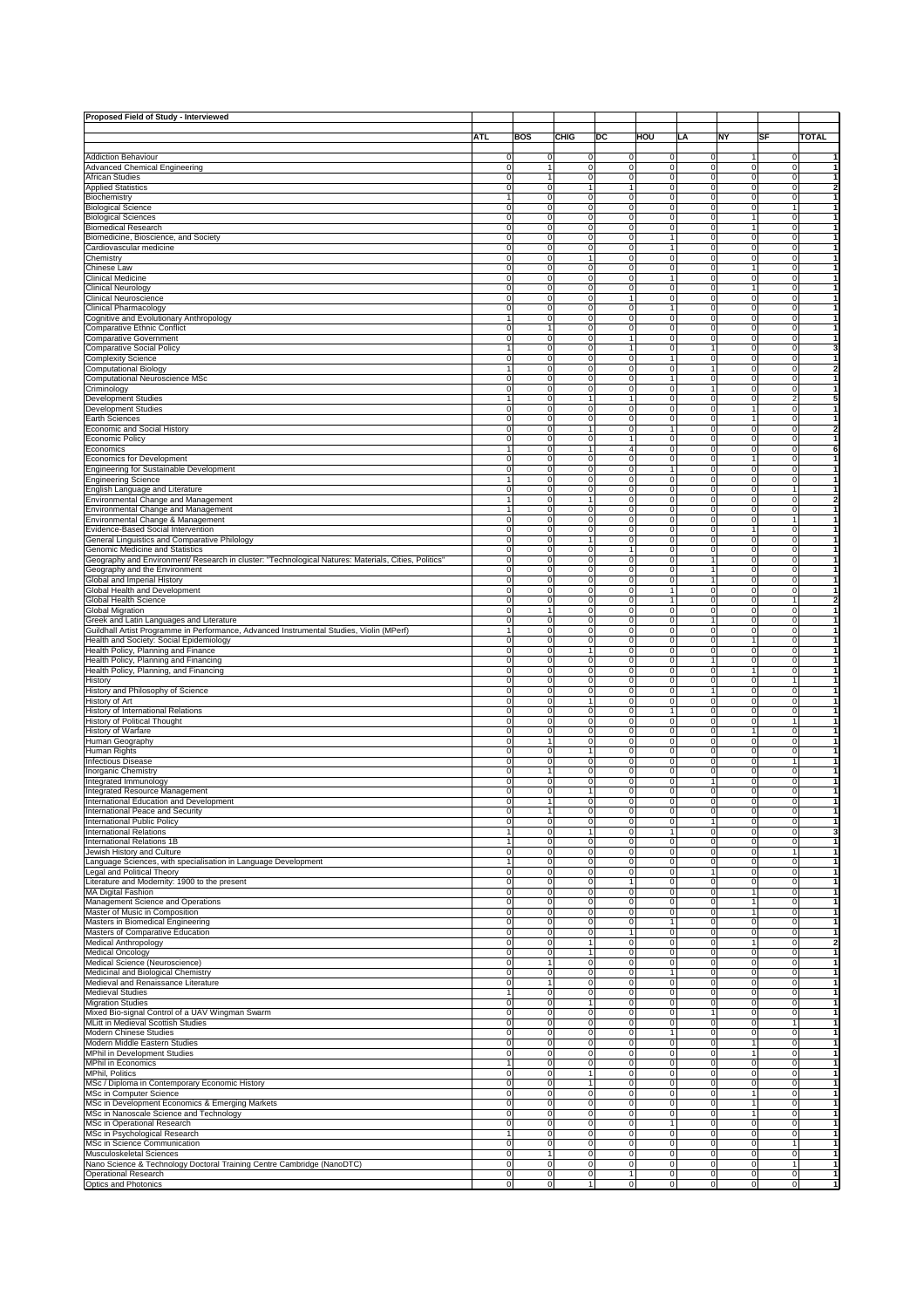| Organic Chemistry Research                      | 0  | 0        | $\mathbf 0$ | $\mathbf 0$ | $\Omega$       | $\overline{ }$ | $^{\circ}$  | $\Omega$       | 1              |
|-------------------------------------------------|----|----------|-------------|-------------|----------------|----------------|-------------|----------------|----------------|
| Part III / Mathematics                          | U  | $\Omega$ | $\Omega$    | $\Omega$    | $\overline{1}$ | $\Omega$       | $\Omega$    | $\Omega$       |                |
| Part III of Mathematical Tripos                 |    | $\Omega$ | $\Omega$    | $\Omega$    | $\Omega$       | $\Omega$       | $\Omega$    | $\Omega$       |                |
| Part III of Math Tripos                         |    | $\Omega$ |             | $\Omega$    | $\Omega$       | $\Omega$       | $\Omega$    | $\Omega$       |                |
| Philosophy                                      |    | $\Omega$ | $\Omega$    | $\Omega$    |                | $\Omega$       | $\Omega$    | $\Omega$       | $\overline{2}$ |
| <b>Political Theory</b>                         |    |          | $\Omega$    | $\Omega$    | $\Omega$       | $\Omega$       | $\mathbf 0$ | $\mathbf{1}$   | 2              |
| Political Thought and Intellectual History      | Ó  |          | $\Omega$    | $\Omega$    | $\Omega$       | $\Omega$       | $\mathbf 0$ | $\Omega$       | $\mathbf{1}$   |
| Politics, Development, and Democratic Education |    | $\Omega$ | $\Omega$    |             | $\Omega$       | $\Omega$       | $\Omega$    | $\Omega$       | $\mathbf{1}$   |
| Post-War Recovery Studies                       | n  | $\Omega$ | $\Omega$    |             | $\Omega$       | $\Omega$       | $\Omega$    | $\Omega$       |                |
| Public and Economic Policy                      |    | $\Omega$ |             | $\Omega$    | $\Omega$       | $\Omega$       | $\Omega$    | $\Omega$       |                |
| Public Health, Health Promotion Stream          |    | $\Omega$ | $\Omega$    | $\Omega$    | $\Omega$       |                | $^{\circ}$  | $\Omega$       |                |
| Public Health in Developing Countries           | U  | $\Omega$ |             | $\Omega$    | $\Omega$       | $\Omega$       |             |                | 3              |
| Public Health (Public Health Stream)            | Ó  | $\Omega$ | $\Omega$    | $\Omega$    | $\Omega$       | $\Omega$       | $\Omega$    | $\overline{1}$ |                |
| <b>Public Policy</b>                            | U  | $\Omega$ |             | $\mathbf 0$ | $\Omega$       | $\mathbf 0$    | $\mathbf 0$ | $\Omega$       |                |
| School of Geography and the Environment         |    | $\Omega$ |             | $\Omega$    | $\Omega$       | $\Omega$       | $\mathbf 0$ | $\Omega$       |                |
| <b>Science Fiction Studies</b>                  |    | $\Omega$ | $\Omega$    | $\Omega$    | $\Omega$       | $\Omega$       | $\Omega$    | $\Omega$       |                |
| <b>Security Studies</b>                         | n  |          | $\Omega$    | $\mathbf 0$ | $\Omega$       | $\Omega$       | $\mathbf 0$ | $\Omega$       |                |
| Sexual Dissidence in Literature and Culture     | n  | $\Omega$ | $\Omega$    | $\Omega$    | $\Omega$       |                | $\Omega$    | $\Omega$       |                |
| Social and Political Thought                    |    | $\Omega$ | $\Omega$    | $\Omega$    | $\Omega$       | $\Omega$       |             | $\Omega$       |                |
| Social Anthropology                             | O  | $\Omega$ | $\Omega$    | $\Omega$    |                | $\Omega$       | $^{\circ}$  | $\Omega$       |                |
| South Asian Area Studies                        | Ó  |          | $\Omega$    | $\Omega$    | $\Omega$       | $\Omega$       | $\mathbf 0$ | $\Omega$       |                |
| <b>Statistics: Mathematical Genetics</b>        | n  | $\Omega$ | $\Omega$    | $\Omega$    | $\Omega$       |                | $\mathbf 0$ | $\Omega$       |                |
| Sustainable Energy Futures                      |    | $\Omega$ | $\Omega$    |             | $\Omega$       | $\Omega$       | $\mathbf 0$ | $\Omega$       |                |
| Sustainable Water Engineering                   | U  | $\Omega$ | $\Omega$    |             | $\Omega$       | $\Omega$       | $\Omega$    | $\Omega$       |                |
| <b>Theatre Directing</b>                        |    | $\Omega$ |             | $\Omega$    | $\Omega$       | $\Omega$       | $\mathbf 0$ | $\Omega$       |                |
| Theology/ Oriental Studies                      |    |          |             |             | O              | $\Omega$       | $\mathbf 0$ | $\Omega$       |                |
| Theology & Religious Studies                    |    |          | $\Omega$    | $\Omega$    | $\Omega$       | $\Omega$       | $\mathbf 0$ | $\Omega$       |                |
| <b>US History</b>                               | Ó  | $\Omega$ | $\Omega$    | $\Omega$    |                | $\Omega$       | $\Omega$    | $\Omega$       |                |
| <b>Victorian Studies</b>                        | Ó  |          | 0           | $\mathbf 0$ | $\Omega$       | $\Omega$       | $\Omega$    | $\Omega$       |                |
| Violence, Conflict and Development              | 0  |          | 0           | $\mathbf 0$ | $\Omega$       | $\mathbf 0$    | $\mathbf 0$ | $\Omega$       | 1              |
| <b>War Studies</b>                              |    | $\Omega$ | $\Omega$    | $\Omega$    | $\Omega$       | $\Omega$       |             |                | $\mathbf{2}$   |
|                                                 |    |          |             |             |                |                |             |                |                |
| <b>TOTAL</b>                                    | 19 | 18       | 25          | 18          | 20             | 17             | 24          | 17             | 158            |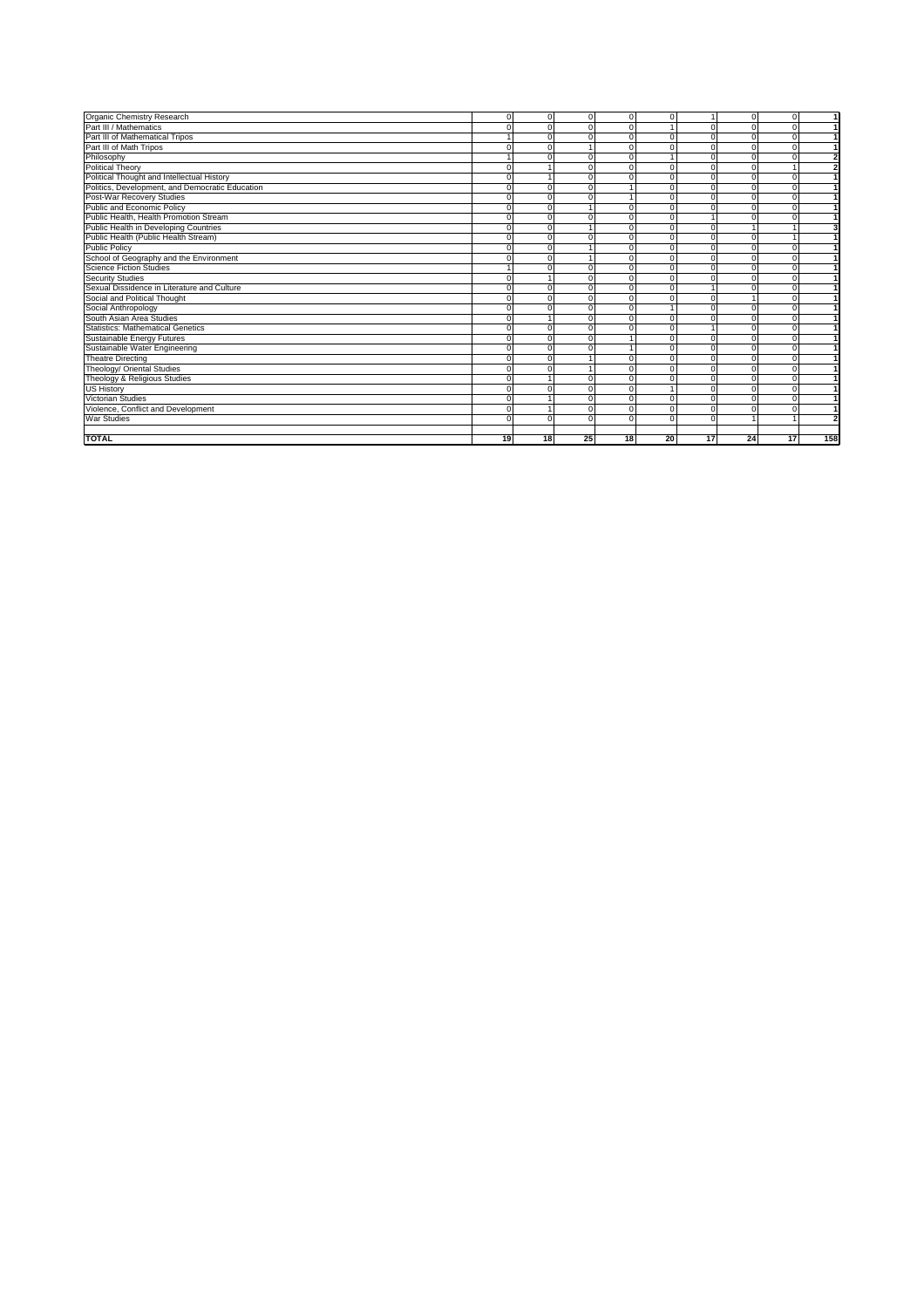| Preferred UK University - Interviewed            |                |                |                |                |                |                |                |                |                         |
|--------------------------------------------------|----------------|----------------|----------------|----------------|----------------|----------------|----------------|----------------|-------------------------|
|                                                  |                |                |                |                |                |                |                |                |                         |
|                                                  | <b>ATL</b>     | <b>BOS</b>     | <b>CHIG</b>    | <b>DC</b>      | HOU            | LA             | <b>NY</b>      | <b>SF</b>      | <b>TOTAL</b>            |
|                                                  |                |                |                |                |                |                |                |                |                         |
| Birkbeck, University of London                   | $\Omega$       | 0              |                | $\Omega$       | $\Omega$       | 0              | $\Omega$       | $\Omega$       | 1                       |
| <b>City University</b>                           | $\Omega$       | $\mathbf{1}$   | $\Omega$       | $\Omega$       | $\Omega$       | $\Omega$       | $\Omega$       | $\Omega$       | 1                       |
| Guildhall School of Music and Drama              | 1              | $\mathbf 0$    | $\Omega$       | $\Omega$       | $\Omega$       | $\Omega$       | $\Omega$       | $\Omega$       | 1                       |
| Imperial College London                          | $\Omega$       | $\mathbf 0$    |                | 1              | $\Omega$       | $\Omega$       | 1              | 1              | 4                       |
| Institute of Education                           | 0              | $\mathbf 0$    | 0              | 1              | $\Omega$       | 0              | 0              | 0              | 1                       |
| King's College London                            | $\Omega$       | $\mathbf{1}$   | 0              | 0              | $\mathbf 0$    | 0              | $\overline{2}$ |                | 4                       |
| London College of Fashion                        | $\Omega$       | $\mathbf 0$    | $\Omega$       | $\Omega$       | $\Omega$       | $\Omega$       | 1              | $\Omega$       | 1                       |
| London School of Economics and Political Science | 1              | $\mathbf 0$    | 3              | 3              | $\overline{2}$ | 0              | $\mathbf 0$    |                | 10                      |
| London School of Hygiene and Tropical Medicine   | 0              | $\Omega$       | $\overline{2}$ | $\Omega$       | $\Omega$       | $\overline{2}$ | $\overline{2}$ | $\overline{2}$ | $\overline{\mathbf{8}}$ |
| Oxford Brookes University                        | $\overline{0}$ | $\mathbf 0$    | 0              | 0              | $\mathbf 0$    | $\mathbf 0$    | $\overline{0}$ | 1              | 1                       |
| Queen Mary, University of London                 | $\Omega$       | $\overline{0}$ | 0              | $\Omega$       | $\mathbf 0$    | $\overline{0}$ | $\Omega$       | 1              | 1                       |
| Queen's University Belfast                       | $\Omega$       | $\mathbf{1}$   | 0              | 0              | $\mathbf 0$    | 0              | $\Omega$       | $\mathbf 0$    | 1                       |
| Royal College of Music                           | $\Omega$       | $\mathbf 0$    | 0              | $\Omega$       | $\Omega$       | $\mathbf 0$    | 1              | $\Omega$       | 1                       |
| Royal Holloway, University of London             | 1              | $\mathbf 0$    | $\Omega$       | $\Omega$       | $\Omega$       | $\Omega$       | $\Omega$       | $\Omega$       | 1                       |
| School of Oriental and African Studies           | $\Omega$       | $\overline{2}$ | 0              | 0              | $\Omega$       | $\Omega$       | $\overline{2}$ | $\Omega$       | 4                       |
| University College London                        | 1              | 1              |                | $\overline{2}$ | 1              | $\overline{2}$ | 1              | 0              | 9                       |
| University of Bristol                            | 0              | $\overline{0}$ |                | $\mathbf 0$    | $\mathbf 0$    | 0              | $\mathbf 0$    | $\mathbf 0$    | 1                       |
| University of Cambridge                          | 4              | 5              | 2              | $\overline{2}$ | 3              | 3              | 1              | 3              | 23                      |
| University of East Anglia                        | $\overline{0}$ | $\mathbf 0$    | 0              | $\Omega$       | $\Omega$       | $\mathbf 0$    | $\Omega$       |                | 1                       |
| University of Edinburgh                          | $\overline{0}$ | $\mathbf 0$    |                | $\overline{2}$ | 1              | $\Omega$       | $\Omega$       | 1              | 5                       |
| University of Glasgow                            | $\mathbf 0$    | $\mathbf 0$    |                | 0              | $\mathbf 0$    | $\overline{0}$ | 0              | 1              | $\overline{2}$          |
| University of Kent                               | $\Omega$       | $\mathbf 0$    | 0              | 0              | 1              | $\overline{0}$ | $\Omega$       | $\mathbf 0$    | 1                       |
| University of Leeds                              | $\Omega$       | $\mathbf 0$    | 0              | 0              | $\mathbf 0$    | $\overline{0}$ | 1              | $\mathbf 0$    | 1                       |
| University of Leicester                          | $\Omega$       | $\mathbf{1}$   | 0              | $\Omega$       | $\Omega$       | $\Omega$       | $\Omega$       | $\Omega$       | 1                       |
| University of Liverpool                          |                | $\mathbf 0$    | $\Omega$       | $\Omega$       | $\Omega$       | $\Omega$       | 1              | $\Omega$       | $\overline{\mathbf{2}}$ |
| University of Manchester                         | O              | $\mathbf{1}$   | $\Omega$       | 0              | 1              | $\Omega$       | $\Omega$       | $\Omega$       | $\overline{2}$          |
| University of Oxford                             | 9              | $\overline{4}$ | 12             | 6              | 9              | 9              | 8              | 3              | 60                      |
| University of Sheffield                          | $\overline{0}$ | $\mathbf 0$    | $\Omega$       | 0              | $\mathbf 0$    | 0              | 1              | $\mathbf 0$    | 1                       |
| University of Southampton                        | $\Omega$       | $\mathbf 0$    | 0              | $\Omega$       |                | 0              | $\Omega$       |                | $\overline{2}$          |
| University of St Andrews                         | 1              | $\mathbf 0$    | $\Omega$       | $\Omega$       | $\Omega$       | 0              | $\Omega$       | $\mathbf 0$    | 1                       |
| University of Sussex                             | $\Omega$       | 1              | 0              | $\Omega$       | $\Omega$       | 1              | 1              | $\Omega$       | $\overline{\mathbf{3}}$ |
| University of Warwick                            | $\overline{0}$ | $\mathbf 0$    | 0              | 0              | $\mathbf{1}$   | $\mathbf 0$    | $\mathbf 0$    | $\mathbf 0$    | 1                       |
| University of York                               | $\Omega$       | $\mathbf 0$    | $\Omega$       | 1              | $\Omega$       | $\Omega$       | 1              | $\Omega$       | $\overline{2}$          |
|                                                  |                |                |                |                |                |                |                |                |                         |
| <b>TOTAL</b>                                     | 19             | 18             | 25             | 18             | 20             | 17             | 24             | 17             | 158                     |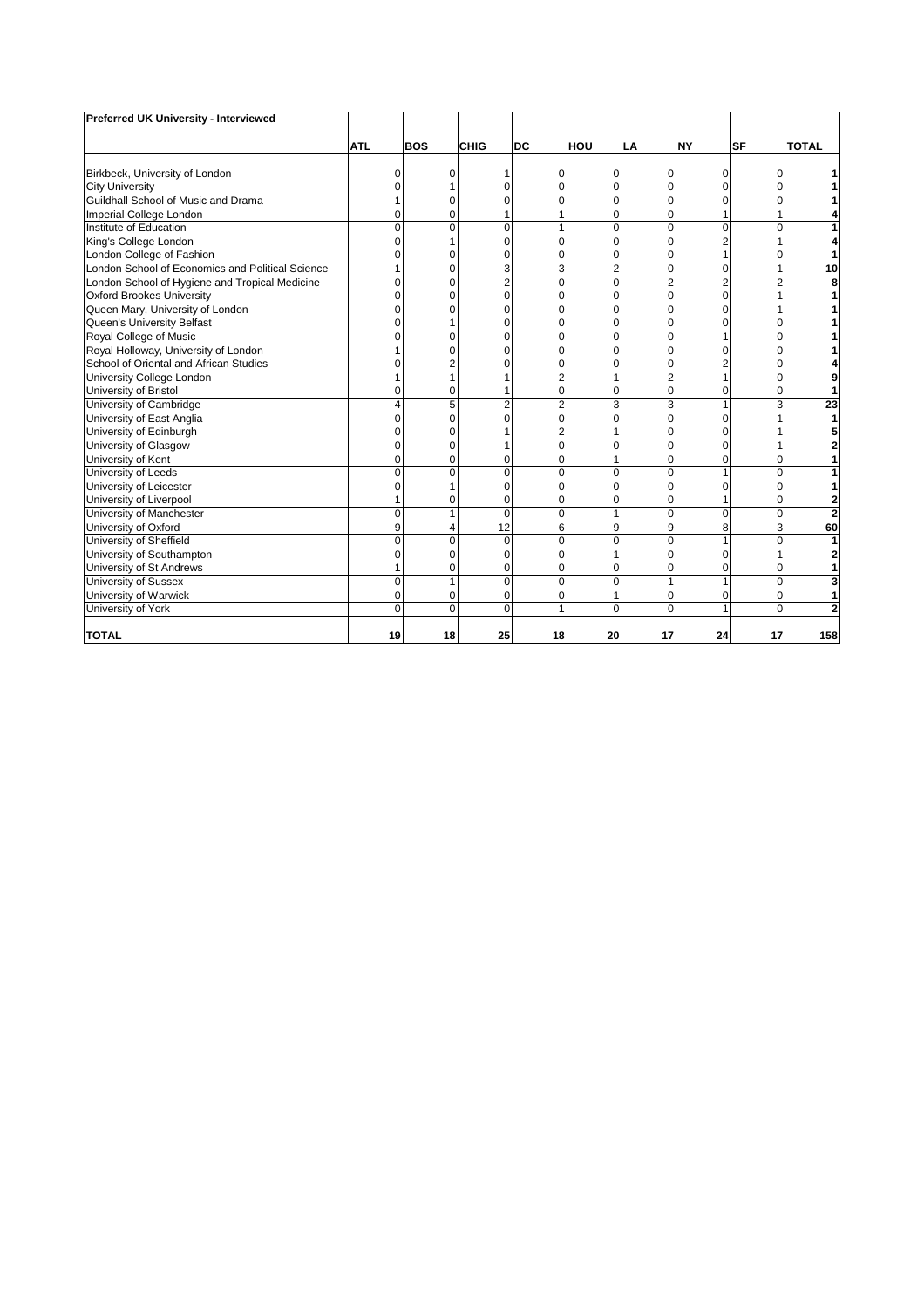| <b>Total Number of Selected</b>                 |                |                |                |                       |                     |                |                       |                     |              |
|-------------------------------------------------|----------------|----------------|----------------|-----------------------|---------------------|----------------|-----------------------|---------------------|--------------|
|                                                 |                |                |                |                       |                     |                |                       |                     |              |
|                                                 | ATL            | <b>BOS</b>     | <b>CHIG</b>    | DC                    | HOU                 | LA             | <b>NY</b>             | SF                  | <b>TOTAL</b> |
| <b>BY REGION</b>                                | 4              | $\overline{4}$ | 6              | 4                     | $\overline{4}$      | 3              | 5                     | 3                   | 33           |
| % of national pool                              | 12.1%          | 12.1%          | 18.2%          | 12.1%                 | 12.1%               | 9.1%           | 15.2%                 | 9.1%                |              |
|                                                 |                |                |                |                       |                     |                |                       |                     |              |
| <b>GENDER</b>                                   |                |                |                |                       |                     |                |                       |                     |              |
| Men                                             | 2              | $\mathbf{1}$   | 5              | 4                     | $\overline{2}$      | 1              | 3                     | $\overline{2}$      | 20           |
| % of regional pool                              | 50.0%          | 25.0%          | 83.3%          | 100.0%                | 50.0%               | 33.3%          | 60.0%                 | 66.7%               |              |
| % of national pool                              | 6.1%           | 3.0%           | 15.2%          | 12.1%                 | 6.1%                | 3.0%           | 9.1%                  | 6.1%                | 60.6%        |
| Women                                           | $\overline{2}$ | 3              | 1              | $\mathbf 0$           | 2                   | $\overline{2}$ | $\overline{2}$        | $\mathbf{1}$        | 13           |
| % of regional pool                              | 50.0%          | 75.0%          | 16.7%          | 0.0%                  | 50.0%               | 66.7%          | 40.0%                 | 33.3%               |              |
| % of national pool                              | 6.1%           | 9.1%           | 3.0%           | 0.0%                  | 6.1%                | 6.1%           | 6.1%                  | 3.0%                | 39.4%        |
|                                                 |                |                |                |                       |                     |                |                       |                     |              |
| UNIVERSITIES PRESENTING CANDIDATES              |                |                |                |                       |                     |                |                       |                     |              |
|                                                 | 0              |                |                |                       |                     |                |                       |                     |              |
| <b>Ivy League</b><br>% of regional pool         | 0.0%           | 3<br>75.0%     | 3<br>50.0%     | $\mathbf{1}$<br>25.0% | $\mathbf 0$<br>0.0% | 1<br>33.3%     | $\mathbf{1}$<br>20.0% | $\mathbf 0$<br>0.0% | 9            |
| % of national pool                              | 0.0%           | 9.1%           | 9.1%           | 3.0%                  | 0.0%                | 3.0%           | 3.0%                  | 0.0%                | 27.3%        |
|                                                 |                |                |                |                       |                     |                |                       |                     |              |
| <b>Other Private Universities</b>               | 3              | 1              | $\overline{2}$ | 2                     | 3                   | $\overline{2}$ | 4                     | $\mathbf{1}$        | 18           |
| % of regional pool<br>% of national pool        | 75.0%<br>9.1%  | 25.0%<br>3.0%  | 33.3%<br>6.1%  | 50.0%<br>6.1%         | 75.0%<br>9.1%       | 66.7%<br>6.1%  | 80.0%<br>12.1%        | 33.3%<br>3.0%       | 54.5%        |
|                                                 |                |                |                |                       |                     |                |                       |                     |              |
| <b>State/Public Universities</b>                | 1              | 0              | 1              | 1                     | $\Omega$            | $\mathbf 0$    | 0                     | $\overline{2}$      | 5            |
| % of regional pool                              | 25.0%          | 0.0%           | 16.7%          | 25.0%                 | 0.0%                | 0.0%           | 0.0%                  | 66.7%               |              |
| % of national pool                              | 3.0%           | 0.0%           | 3.0%           | 3.0%                  | 0.0%                | 0.0%           | 0.0%                  | 6.1%                | 15.2%        |
| <b>Service Academies</b>                        | 0              | 0              | $\mathbf 0$    | 0                     | $\mathbf{1}$        | $\mathbf 0$    | $\mathbf 0$           | $\mathbf 0$         | 1            |
| % of regional pool                              | 0.0%           | 0.0%           | 0.0%           | 0.0%                  | 25.0%               | 0.0%           | 0.0%                  | 0.0%                |              |
| % of national pool                              | 0.0%           | 0.0%           | 0.0%           | 0.0%                  | 3.0%                | 0.0%           | 0.0%                  | 0.0%                | 3.0%         |
|                                                 |                |                |                |                       |                     |                |                       |                     |              |
| <b>Employer Endorsed</b>                        | 0              | 0              | $\mathbf 0$    | $\mathbf 0$           | $\mathbf 0$         | $\mathbf 0$    | $\mathbf 0$           | $\mathbf 0$         | 0            |
| % of regional pool<br>% of national pool        | 0.0%<br>0.0%   | 0.0%<br>0.0%   | 0.0%<br>0.0%   | 0.0%<br>0.0%          | 0.0%<br>0.0%        | 0.0%<br>0.0%   | 0.0%<br>0.0%          | 0.0%<br>0.0%        | 0.0%         |
|                                                 |                |                |                |                       |                     |                |                       |                     |              |
| PREFERRED UK UNIVERSITY                         |                |                |                |                       |                     |                |                       |                     |              |
|                                                 |                |                |                |                       |                     |                |                       |                     |              |
| <b>University of Oxford</b>                     | $\mathbf{1}$   | 0              | $\overline{2}$ | 2                     | $\mathbf{1}$        | 3              | $\overline{2}$        | 1                   | 12           |
| % of regional pool                              | 25.0%          | 0.0%           | 33.3%          | 50.0%                 | 25.0%               | 100.0%         | 40.0%                 | 33.3%               |              |
| % of national pool                              | 3.0%           | 0.0%           | 6.1%           | 6.1%                  | 3.0%                | 9.1%           | 6.1%                  | 3.0%                | 36.4%        |
| <b>University of Cambridge</b>                  | 0              | $\overline{c}$ | $\mathbf{1}$   | $\overline{0}$        | $\mathbf{1}$        | $\mathbf 0$    | $\mathbf{1}$          | $\mathbf{1}$        | 6            |
| % of regional pool                              | 0.0%           | 50.0%          | 16.7%          | 0.0%                  | 25.0%               | 0.0%           | 20.0%                 | 33.3%               |              |
| % of national pool                              | 0.0%           | 6.1%           | 3.0%           | 0.0%                  | 3.0%                | 0.0%           | 3.0%                  | 3.0%                | 18.2%        |
| <b>University of London</b>                     | $\mathbf{1}$   | 1              | $\overline{2}$ | $\mathbf{1}$          | 2                   | 0              |                       | 0                   | 8            |
| % of regional pool                              | 25.0%          | 25.0%          | 33.3%          | 25.0%                 | 50.0%               | 0.0%           | 20.0%                 | 0.0%                |              |
| % of national pool                              | 3.0%           | 3.0%           | 6.1%           | 3.0%                  | 6.1%                | 0.0%           | 3.0%                  | 0.0%                | 24.2%        |
|                                                 |                |                |                |                       |                     |                |                       |                     |              |
| <b>Other English Universities</b>               | $\mathbf{1}$   | 1              | 0              | $\mathbf{1}$          | 0                   | 0              |                       | 0                   | 4            |
| % of regional pool<br>% of national pool        | 25.0%<br>3.0%  | 25.0%<br>3.0%  | 0.0%<br>0.0%   | 25.0%<br>3.0%         | 0.0%<br>0.0%        | 0.0%<br>0.0%   | 20.0%<br>3.0%         | 0.0%<br>0.0%        | 12.1%        |
|                                                 |                |                |                |                       |                     |                |                       |                     |              |
| <b>Nothern Irish Universities</b>               | 0              | 0              | 0              | 0                     | 0                   | 0              | 0                     | 0                   | 0            |
| % of regional pool                              | 0.0%           | 0.0%           | 0.0%           | 0.0%                  | 0.0%                | 0.0%           | 0.0%                  | 0.0%                |              |
| % of national pool                              | 0.0%           | 0.0%           | 0.0%           | 0.0%                  | 0.0%                | 0.0%           | 0.0%                  | 0.0%                | 0.0%         |
| <b>Scottish Universities</b>                    | $\mathbf{1}$   | 0              | 1              | 0                     | 0                   | 0              | 0                     | 1                   | 3            |
| % of regional pool                              | 25.0%          | 0.0%           | 16.7%          | 0.0%                  | 0.0%                | 0.0%           | 0.0%                  | 33.3%               |              |
| % of national pool                              | 3.0%           | 0.0%           | 3.0%           | 0.0%                  | 0.0%                | 0.0%           | 0.0%                  | 3.0%                | 9.1%         |
|                                                 |                |                |                |                       |                     |                |                       |                     |              |
| <b>Welsh Universities</b><br>% of regional pool | 0<br>0.0%      | 0<br>0.0%      | 0<br>0.0%      | 0<br>0.0%             | $\mathbf 0$<br>0.0% | 0<br>0.0%      | 0<br>0.0%             | 0<br>0.0%           | 0            |
| % of national pool                              | 0.0%           | 0.0%           | 0.0%           | 0.0%                  | 0.0%                | 0.0%           | 0.0%                  | 0.0%                | 0.0%         |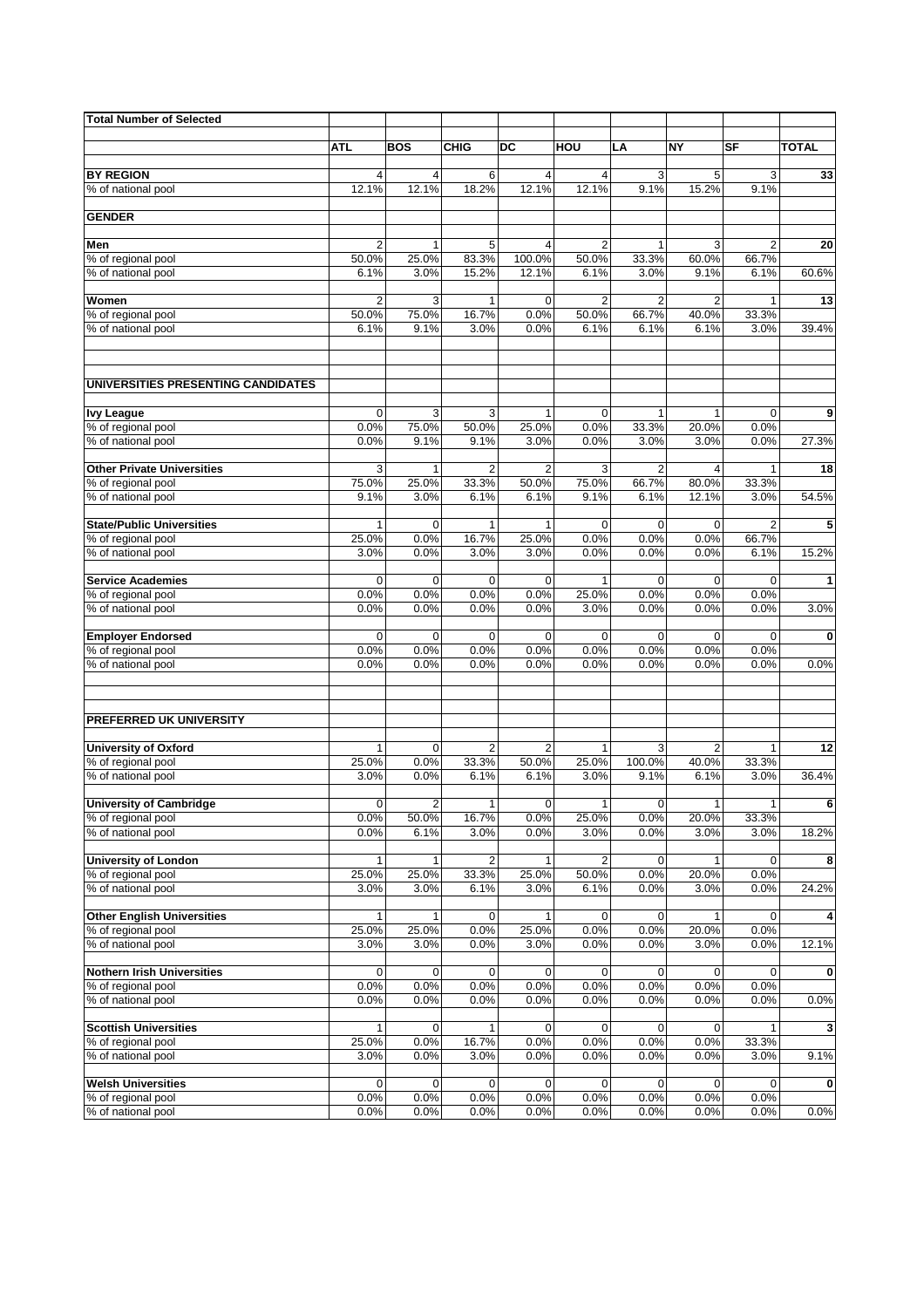| <b>Universities Presenting Candidates - Selected</b> |                |                         |                |                |                         |                |                |                |                |
|------------------------------------------------------|----------------|-------------------------|----------------|----------------|-------------------------|----------------|----------------|----------------|----------------|
|                                                      |                |                         |                |                |                         |                |                |                |                |
|                                                      | <b>ATL</b>     | <b>BOS</b>              | <b>CHIG</b>    | <b>DC</b>      | HOU                     | LA             | <b>NY</b>      | <b>SF</b>      | <b>TOTAL</b>   |
|                                                      |                |                         |                |                |                         |                |                |                |                |
| <b>CALIFORNIA</b>                                    |                |                         |                |                |                         |                |                |                |                |
| <b>Stanford University</b>                           | $\mathbf 0$    | $\pmb{0}$               | 1              | $\pmb{0}$      | $\pmb{0}$               | $\mathbf{1}$   | $\overline{0}$ | $\mathbf 0$    | $\mathbf{2}$   |
| University of California - Santa Cruz                | $\Omega$       | $\Omega$                | $\Omega$       | $\Omega$       | $\Omega$                | $\Omega$       | $\Omega$       | $\overline{1}$ | 1              |
|                                                      |                |                         |                |                |                         |                |                |                |                |
| <b>CONNECTICUT</b>                                   |                |                         |                |                |                         |                |                |                |                |
| <b>Yale University</b>                               | $\mathbf 0$    | $\overline{2}$          | 0              | 1              | $\mathbf 0$             | $\mathbf 0$    | $\mathbf 0$    | $\Omega$       | 3              |
| <b>GEORGIA</b>                                       |                |                         |                |                |                         |                |                |                |                |
| <b>Emory University</b>                              | $\mathbf 0$    | $\mathbf 0$             | $\mathbf 0$    | $\mathbf 0$    | $\mathbf{1}$            | $\mathbf 0$    | $\mathbf 0$    | $\mathbf 0$    | 1              |
| Georgia Institute of Technology                      | $\mathbf{1}$   | $\mathbf 0$             | 0              | $\mathbf 0$    | $\pmb{0}$               | $\mathbf 0$    | $\overline{0}$ | $\Omega$       | 1              |
| Spelman College                                      | $\mathbf{1}$   | 0                       | 0              | $\overline{0}$ | $\mathbf 0$             | 0              | $\Omega$       | $\mathbf 0$    | 1              |
|                                                      |                |                         |                |                |                         |                |                |                |                |
| <b>ILLINOIS</b>                                      |                |                         |                |                |                         |                |                |                |                |
| Northwestern University                              | $\mathbf 0$    | $\mathbf 0$             | 0              | $\mathbf 0$    | 0                       | $\mathbf 0$    | $\mathbf 0$    | 1              | 1              |
| University of Chicago                                | $\pmb{0}$      | $\mathbf 0$             | 1              | 1              | $\overline{0}$          | $\mathbf 0$    | $\mathbf 0$    | $\mathbf 0$    | $\mathbf{2}$   |
| University of Illinois - Urbana-Champaign            | $\mathbf 0$    | $\mathbf{O}$            | 1              | $\mathbf 0$    | $\mathbf 0$             | $\mathbf 0$    | $\overline{0}$ | $\Omega$       | 1              |
| <b>MARYLAND</b>                                      |                |                         |                |                |                         |                |                |                |                |
| University of Maryland College Park                  | $\mathbf 0$    | $\mathbf{O}$            | $\overline{0}$ | $\mathbf{1}$   | $\pmb{0}$               | $\mathbf 0$    | $\mathbf 0$    | $\mathbf 0$    | $\mathbf{1}$   |
|                                                      |                |                         |                |                |                         |                |                |                |                |
| <b>MASSACHUSETTS</b>                                 |                |                         |                |                |                         |                |                |                |                |
| <b>Harvard University</b>                            | 0              | 1                       | 1              | $\pmb{0}$      | 0                       | 0              | $\mathbf 0$    | 0              | $\mathbf{2}$   |
| Massachusetts Institute of Technology                | $\mathbf 0$    | $\mathbf 0$             | $\mathbf 0$    | $\mathbf 0$    | $\mathbf 0$             | 0              | $\mathbf{1}$   | $\mathbf 0$    | $\mathbf{1}$   |
| <b>NEW JERSEY</b>                                    |                |                         |                |                |                         |                |                |                |                |
| <b>Princeton University</b>                          | $\mathbf 0$    | $\mathbf 0$             | $\mathbf{1}$   | $\mathbf 0$    | $\mathbf 0$             | $\mathbf 0$    | $\mathbf 0$    | $\mathbf 0$    | $\mathbf{1}$   |
|                                                      |                |                         |                |                |                         |                |                |                |                |
| <b>NEW YORK</b>                                      |                |                         |                |                |                         |                |                |                |                |
| Columbia University                                  | $\pmb{0}$      | $\mathbf 0$             | $\mathbf 0$    | $\mathbf 0$    | $\pmb{0}$               | $\mathbf{1}$   | $\mathbf 0$    | $\mathbf 0$    | 1              |
| <b>Cornell University</b>                            | $\overline{0}$ | $\overline{\mathbf{0}}$ | 1              | $\overline{0}$ | $\pmb{0}$               | $\overline{0}$ | $\mathbf 0$    | $\pmb{0}$      | $\mathbf{1}$   |
| <b>Syracuse University</b>                           | $\mathbf 0$    | $\mathbf{1}$            | $\mathbf 0$    | $\mathbf 0$    | $\pmb{0}$               | $\mathbf 0$    | $\mathbf 0$    | $\mathbf 0$    | $\mathbf{1}$   |
| United States Military Academy                       | $\mathbf 0$    | $\mathbf 0$             | 0              | $\overline{0}$ | $\mathbf{1}$            | 0              | 0              | $\mathbf 0$    | $\overline{1}$ |
| <b>NORTH CAROLINA</b>                                |                |                         |                |                |                         |                |                |                |                |
| <b>Duke University</b>                               | $\mathbf{1}$   | $\mathbf 0$             | $\mathbf 0$    | $\mathbf 0$    | $\pmb{0}$               | $\mathbf{1}$   | $\mathbf{1}$   | $\mathbf 0$    | $\mathbf{3}$   |
| <b>Wake Forest University</b>                        | $\mathbf{1}$   | $\pmb{0}$               | $\mathbf 0$    | $\mathbf 0$    | $\mathbf 0$             | $\mathbf 0$    | $\mathbf 0$    | $\mathbf 0$    | $\mathbf{1}$   |
|                                                      |                |                         |                |                |                         |                |                |                |                |
| <b>OREGON</b>                                        |                |                         |                |                |                         |                |                |                |                |
| University of Oregon                                 | $\pmb{0}$      | $\mathsf{O}\xspace$     | $\mathbf 0$    | $\mathbf 0$    | $\pmb{0}$               | $\pmb{0}$      | $\mathbf 0$    | $\mathbf{1}$   | $\mathbf{1}$   |
| <b>PENNSYLVANIA</b>                                  |                |                         |                |                |                         |                |                |                |                |
| <b>Swarthmore College</b>                            | $\pmb{0}$      | $\pmb{0}$               | $\mathbf 0$    | $\mathbf{1}$   | $\pmb{0}$               | $\mathbf 0$    | $\mathbf 0$    | $\mathbf 0$    | 1              |
| University of Pennsylvania                           | $\mathbf 0$    | $\mathbf 0$             | $\mathbf 0$    | $\overline{0}$ | $\mathbf 0$             | $\mathbf 0$    | $\overline{2}$ | $\Omega$       | $\mathbf{2}$   |
|                                                      |                |                         |                |                |                         |                |                |                |                |
| <b>RHODE ISLAND</b>                                  |                |                         |                |                |                         |                |                |                |                |
| <b>Brown University</b>                              | $\mathbf 0$    | $\overline{0}$          | $\mathbf 0$    | $\mathbf 0$    | $\mathbf 0$             | $\mathbf 0$    | $\mathbf{1}$   | $\mathbf 0$    | $\mathbf{1}$   |
| <b>TEXAS</b>                                         |                |                         |                |                |                         |                |                |                |                |
| <b>Rice University</b>                               | $\mathbf 0$    | $\mathbf{O}$            | $\mathbf 0$    | $\mathbf 0$    | $\overline{2}$          | $\mathbf{O}$   | $\mathbf 0$    | $\mathbf 0$    | $\mathbf{2}$   |
|                                                      |                |                         |                |                |                         |                |                |                |                |
| <b>TOTAL</b>                                         | 4              | $\overline{4}$          | 6              | 4              | $\overline{\mathbf{4}}$ | 3              | 5              | $\mathbf{3}$   | 33             |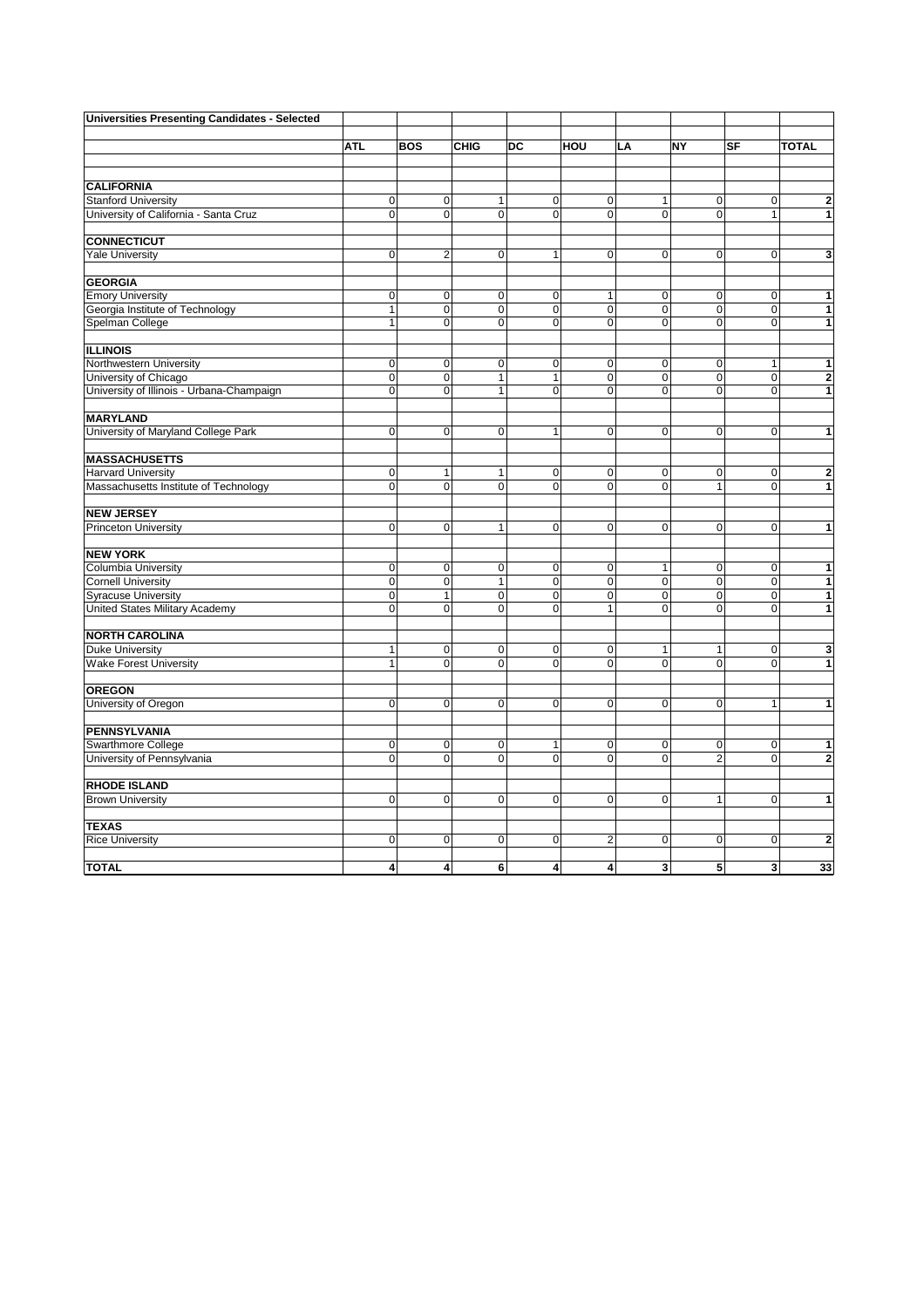| Proposed Field of Study - Selected                                                                   |                |             |                |                      |                         |             |                |                         |              |
|------------------------------------------------------------------------------------------------------|----------------|-------------|----------------|----------------------|-------------------------|-------------|----------------|-------------------------|--------------|
|                                                                                                      |                |             |                |                      |                         |             |                |                         |              |
|                                                                                                      | <b>ATL</b>     | <b>BOS</b>  | CHIG           | DC                   | HOU                     | ΙLΑ         | <b>NY</b>      | <b>SF</b>               | <b>TOTAL</b> |
|                                                                                                      |                |             |                |                      |                         |             |                |                         |              |
| <b>Applied Statistics</b>                                                                            | $\Omega$       | 0           | $\Omega$       |                      | $\Omega$                | $\mathbf 0$ | $\Omega$       | $\Omega$                | $\mathbf{1}$ |
| <b>Biological Science</b>                                                                            | $\Omega$       | $\mathbf 0$ | $\overline{0}$ | ō                    | $\overline{0}$          | $\mathbf 0$ | $\Omega$       | $\mathbf{1}$            | 1            |
| <b>Biomedical Research</b>                                                                           | $\Omega$       | $\Omega$    | $\mathbf 0$    | $\overline{0}$       | $\overline{0}$          | $\mathbf 0$ | 1              | $\Omega$                | $\mathbf{1}$ |
| Biomedicine, Bioscience, and Society                                                                 | $\Omega$       | 0           | $\Omega$       | $\Omega$             | $\overline{1}$          | $\Omega$    | $\Omega$       | $\Omega$                | $\mathbf{1}$ |
| <b>Comparative Social Policy</b>                                                                     | $\Omega$       | $\Omega$    | $\Omega$       | $\blacktriangleleft$ | $\overline{0}$          | $\Omega$    | $\Omega$       | $\Omega$                | 1            |
| <b>Development Studies</b>                                                                           | $\Omega$       | U           | $\Omega$       | $\Omega$             | $\overline{0}$          | $\Omega$    | $\Omega$       | $\mathbf{1}$            | $\mathbf{1}$ |
| Economics                                                                                            |                | $\Omega$    | $\Omega$       | $\Omega$             | $\Omega$                | $\Omega$    | $\Omega$       | $\Omega$                | $\mathbf{1}$ |
| <b>Economics for Development</b>                                                                     | $\Omega$       | U           | $\Omega$       | $\mathbf 0$          | $\Omega$                | $\Omega$    | 1              | $\Omega$                | $\mathbf{1}$ |
| Evidence-Based Social Intervention                                                                   | $\Omega$       | U           | $\Omega$       | $\overline{0}$       | $\overline{0}$          | $\Omega$    | 1              | $\Omega$                | $\mathbf{1}$ |
| Geography and Environment/ Research in cluster: "Technological Natures: Materials, Cities, Politics" | $\Omega$       | O           | 0              | $\Omega$             | $\Omega$                |             | $\Omega$       | $\Omega$                | $\mathbf{1}$ |
| Global and Imperial History                                                                          | $\Omega$       | O           | $\mathbf 0$    | $\mathbf 0$          | $\mathbf 0$             |             | $\Omega$       | $\Omega$                | $\mathbf{1}$ |
| Global Health and Development                                                                        | $\Omega$       | O           | $\overline{0}$ | $\overline{0}$       | $\overline{1}$          | $\mathbf 0$ | $\Omega$       | $\Omega$                | 1            |
| <b>Global Health Science</b>                                                                         | $\Omega$       | O           | $\overline{0}$ | $\overline{0}$       | $\overline{1}$          | $\Omega$    | $\Omega$       | $\Omega$                | 1            |
| <b>Global Migration</b>                                                                              | $\Omega$       |             | 0              | $\mathbf 0$          | $\Omega$                | $\Omega$    | $\Omega$       | $\Omega$                | $\mathbf{1}$ |
| Health Policy, Planning and Finance                                                                  | $\Omega$       | n           |                | $\Omega$             | $\Omega$                | $\Omega$    | $\Omega$       | $\Omega$                | $\mathbf{1}$ |
| History of Art                                                                                       | O              | n           |                | $\Omega$             | $\overline{0}$          | $\mathbf 0$ | $\Omega$       | $\Omega$                | $\mathbf{1}$ |
| Integrated Resource Management                                                                       |                | U           |                | $\Omega$             | $\Omega$                | $\Omega$    | $\Omega$       | $\Omega$                | $\mathbf{1}$ |
| <b>International Relations</b>                                                                       |                | n           | $\Omega$       | $\Omega$             | $\Omega$                | $\Omega$    | $\Omega$       | $\Omega$                | $\mathbf{1}$ |
| <b>MA Digital Fashion</b>                                                                            | U              | n           | $\overline{0}$ | $\overline{0}$       | $\overline{0}$          | $\mathbf 0$ |                | $\Omega$                | $\mathbf{1}$ |
| Masters of Comparative Education                                                                     | O              |             | $\overline{0}$ |                      | $\overline{0}$          | $\Omega$    | $\Omega$       | $\Omega$                | $\mathbf{1}$ |
| <b>Medical Oncology</b>                                                                              | $\Omega$       | O           |                | $\mathbf 0$          | $\Omega$                | $\mathbf 0$ | $\Omega$       | $\Omega$                | $\mathbf{1}$ |
| Medieval and Renaissance Literature                                                                  | $\Omega$       |             | $\Omega$       | $\overline{0}$       | $\overline{0}$          | $\mathbf 0$ | $\Omega$       | $\Omega$                | $\mathbf{1}$ |
| <b>MLitt in Medieval Scottish Studies</b>                                                            | $\Omega$       | O           | $\Omega$       | $\Omega$             | $\overline{0}$          | $\Omega$    | $\Omega$       | $\mathbf{1}$            | $\mathbf{1}$ |
| <b>MPhil. Politics</b>                                                                               | $\Omega$       | O           | 1              | $\mathbf 0$          | $\Omega$                | $\Omega$    | $\Omega$       | $\Omega$                | $\mathbf{1}$ |
| Part III of Math Tripos                                                                              | $\Omega$       | O           | 1              | $\Omega$             | $\overline{1}$          | $\Omega$    | 4              | $\Omega$                | 3            |
| Philosophy                                                                                           |                | O           | $\Omega$       | $\overline{0}$       | $\overline{0}$          | $\mathbf 0$ | $\Omega$       | $\Omega$                | $\mathbf{1}$ |
| <b>Science Fiction Studies</b>                                                                       |                | U           | $\Omega$       | $\overline{0}$       | $\overline{0}$          | $\mathbf 0$ | $\Omega$       | $\Omega$                | 1            |
| <b>Statistics: Mathematical Genetics</b>                                                             | $\Omega$       | U           | $\Omega$       | $\Omega$             | $\Omega$                |             | $\Omega$       | $\Omega$                | $\mathbf{1}$ |
| Sustainable Energy Futures                                                                           | $\Omega$       | U           | $\mathbf 0$    |                      | $\mathbf 0$             | $\Omega$    | $\Omega$       | $\Omega$                | $\mathbf{1}$ |
| Theology & Religious Studies                                                                         | $\Omega$       |             | 0              | $\Omega$             | $\overline{0}$          | $\Omega$    | $\Omega$       | $\Omega$                | $\mathbf{1}$ |
| Violence, Conflict and Development                                                                   | $\Omega$       |             | 0              | $\Omega$             | $\Omega$                | $\mathbf 0$ | $\Omega$       | $\Omega$                | $\mathbf{1}$ |
|                                                                                                      |                |             |                |                      |                         |             |                |                         |              |
| <b>TOTAL</b>                                                                                         | $\overline{4}$ | 4           | 6              | 4                    | $\overline{\mathbf{4}}$ | 3           | 5 <sup>1</sup> | $\overline{\mathbf{3}}$ | 33           |